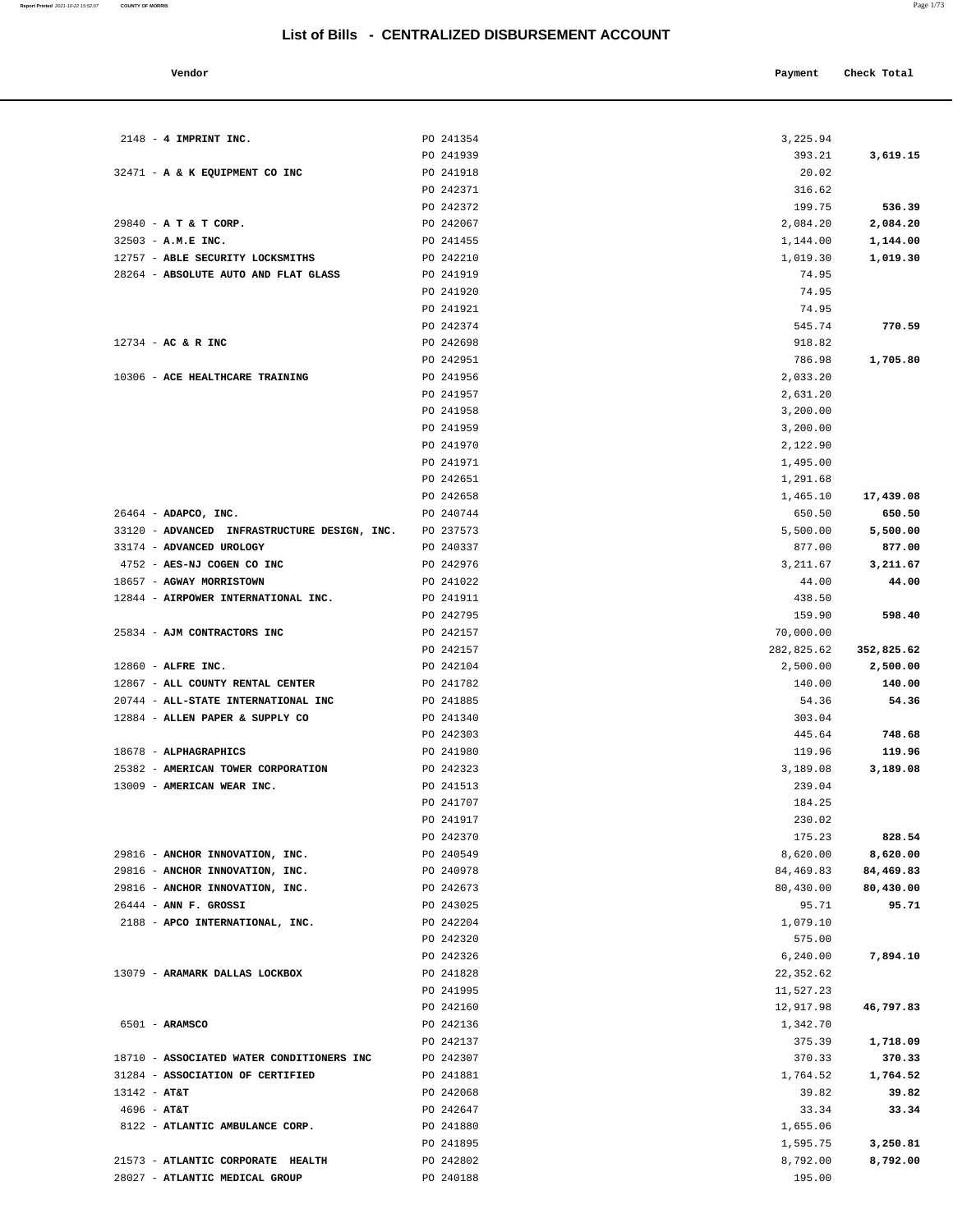10650 - **ATLANTIC TACTICAL OF NJ, INC.** PO 221967

11713 - **ATLANTIC TRAINING CENTER** PO 241886

**Report Printed** 2021-10-22 15:52:07 **COUNTY OF MORRIS** Page 2/73

|                                    | List of Bills - CENTRALIZED DISBURSEMENT ACCOUNT |            |             |
|------------------------------------|--------------------------------------------------|------------|-------------|
| Vendor                             |                                                  | Payment    | Check Total |
|                                    | PO 240278                                        | 805.37     |             |
|                                    | PO 241080                                        | 235.95     |             |
|                                    | PO 241261                                        | 3,966.30   | 5,202.62    |
| ATLANTIC TACTICAL OF NJ, INC.      | PO 221967                                        | 115.50     |             |
|                                    | PO 231667                                        | 1,192.76   |             |
|                                    | PO 236384                                        | 3,194.80   |             |
|                                    | PO 241868                                        | 325.92     | 4,828.98    |
| <b>ATLANTIC TRAINING CENTER</b>    | PO 241886                                        | 10.00      |             |
|                                    | PO 242426                                        | 165.00     | 175.00      |
| <b>AUTOMATED BUILDING CONTROLS</b> | PO 242019                                        | 1,600.00   | 1,600.00    |
| <b>AVTECH INSTITUTE</b>            | PO 241954                                        | 1,600.00   |             |
|                                    | PO 242659                                        | 800.00     | 2,400.00    |
| <b>BAKER &amp; TAYLOR</b>          | PO 242197                                        | 4,998.00   | 4,998.00    |
| <b>BARBARA MURRAY</b>              | PO 243026                                        | 609.00     | 609.00      |
| BARBARULA LAW OFFICE               | PO 242574                                        | 341.00     | 341.00      |
| BARNWELL HOUSE OF TIRES, INC.      | PO 241923                                        | 2,008.90   |             |
|                                    | PO 242375                                        | 3,154.82   | 5,163.72    |
| <b>BASE POWER SERVICES</b>         | PO 240805                                        | 8,255.00   | 8,255.00    |
| BEACON BUILDING PRODUCTS           | PO 242632                                        | 884.71     | 884.71      |
| BELMAR HH OWNER, LLC               | PO 237828                                        | 716.85     | 716.85      |
| <b>BETH DENMEAD</b>                | PO 242964                                        | 128.90     | 128.90      |
| BETTY ANN DERCO                    | PO 241878                                        | 128.40     | 128.40      |
| <b>BEYER FORD</b>                  | PO 227666                                        | 56,000.00  |             |
|                                    | PO 227666                                        | 7,223.66   | 63,223.66   |
| <b>BEYER FORD</b>                  | PO 233282                                        | 58,144.94  | 58,144.94   |
| <b>BEYER FORD</b>                  | PO 241507                                        | 478.25     | 478.25      |
| <b>BEYER FORD</b>                  | PO 241508                                        | 104.44     | 104.44      |
| <b>BEYER FORD</b>                  | PO 241925                                        | 907.59     | 907.59      |
| <b>BEYER FORD</b>                  | PO 242376                                        | 365.55     | 365.55      |
| <b>BEYER FORD</b>                  | PO 242377                                        | 18.45      | 18.45       |
| <b>BEYER FORD</b>                  | PO 242450                                        | 362.90     | 362.90      |
| <b>BEYER FORD</b>                  | PO 242451                                        | 717.84     | 717.84      |
| <b>BEYER FORD</b>                  | PO 242472                                        | 737.53     | 737.53      |
| <b>BEYER FORD</b>                  | PO 242473                                        | 182.45     | 182.45      |
| BI INC.                            | PO 241556                                        | 43.00      | 43.00       |
| <b>BIANCA MARINELLI</b>            | PO 242982                                        | 15.56      | 15.56       |
| <b>BINSKY SERVICE LLC</b>          | PO 241889                                        | 414.00     |             |
|                                    | PO 242534                                        | 22, 429.43 | 22,843.43   |
| BIO-REFERENCE LABORATORIES, INC.   | PO 241837                                        | 1,486.83   | 1,486.83    |
| <b>BLACK CREEK INTEGRATED</b>      | PO 242105                                        | 2,870.43   | 2,870.43    |
|                                    |                                                  |            |             |

|                                                          | PO 242426              | 165.00             | 175.00    |
|----------------------------------------------------------|------------------------|--------------------|-----------|
| 5375 - AUTOMATED BUILDING CONTROLS                       | PO 242019              | 1,600.00           | 1,600.00  |
| 3899 - AVTECH INSTITUTE                                  | PO 241954              | 1,600.00           |           |
|                                                          | PO 242659              | 800.00             | 2,400.00  |
| 13217 - BAKER & TAYLOR                                   | PO 242197              | 4,998.00           | 4,998.00  |
| 8663 - BARBARA MURRAY                                    | PO 243026              | 609.00             | 609.00    |
| 776 - BARBARULA LAW OFFICE                               | PO 242574              | 341.00             | 341.00    |
| 28422 - BARNWELL HOUSE OF TIRES, INC.                    | PO 241923              | 2,008.90           |           |
|                                                          | PO 242375              | 3,154.82           | 5,163.72  |
| 24172 - BASE POWER SERVICES                              | PO 240805              | 8,255.00           | 8,255.00  |
| 30952 - BEACON BUILDING PRODUCTS                         | PO 242632              | 884.71             | 884.71    |
| 33143 - BELMAR HH OWNER, LLC                             | PO 237828              | 716.85             | 716.85    |
| 6327 - BETH DENMEAD                                      | PO 242964              | 128.90             | 128.90    |
| 8986 - BETTY ANN DERCO                                   | PO 241878              | 128.40             | 128.40    |
| 23983 - BEYER FORD                                       | PO 227666              | 56,000.00          |           |
|                                                          | PO 227666              | 7,223.66           | 63,223.66 |
| 23983 - BEYER FORD                                       | PO 233282              | 58,144.94          | 58,144.94 |
| 23983 - BEYER FORD                                       | PO 241507              | 478.25             | 478.25    |
| 23983 - BEYER FORD                                       | PO 241508              | 104.44             | 104.44    |
| 23983 - BEYER FORD                                       | PO 241925              | 907.59             | 907.59    |
| 23983 - BEYER FORD                                       | PO 242376              | 365.55             | 365.55    |
| 23983 - BEYER FORD                                       | PO 242377              | 18.45              | 18.45     |
| 23983 - BEYER FORD                                       | PO 242450              | 362.90             | 362.90    |
| 23983 - BEYER FORD                                       | PO 242451              | 717.84             | 717.84    |
| 23983 - BEYER FORD                                       | PO 242472              | 737.53             | 737.53    |
| 23983 - BEYER FORD                                       | PO 242473              | 182.45             | 182.45    |
| 29494 - BI INC.                                          | PO 241556              | 43.00              | 43.00     |
| 32736 - BIANCA MARINELLI                                 | PO 242982              | 15.56              | 15.56     |
| 9476 - BINSKY SERVICE LLC                                | PO 241889              | 414.00             |           |
|                                                          | PO 242534              | 22, 429.43         | 22,843.43 |
| 6725 - BIO-REFERENCE LABORATORIES, INC.                  | PO 241837              | 1,486.83           | 1,486.83  |
| 26118 - BLACK CREEK INTEGRATED                           | PO 242105              | 2,870.43           | 2,870.43  |
| $13546 - BLR$                                            | PO 241348              | 429.95             | 429.95    |
| 13239 - BOB BARKER COMPANY                               | PO 241068              | 16.88              | 16.88     |
| 13239 - BOB BARKER COMPANY                               | PO 241710              | 51.00              | 51.00     |
| 13239 - BOB BARKER COMPANY<br>13239 - BOB BARKER COMPANY | PO 241762              | 118.20             | 118.20    |
| 2485 - BOROUGH OF BUTLER                                 | PO 241953              | 390.28             | 390.28    |
|                                                          | PO 238036<br>PO 238426 | 740.59<br>2,157.02 |           |
|                                                          | PO 242549              | 765.44             | 3,663.05  |
| 32364 - BOUND TREE MEDICAL LLC                           | PO 241835              | 5,110.82           |           |
|                                                          | PO 241857              | 300.94             |           |
|                                                          | PO 242035              | 693.49             |           |
|                                                          | PO 242614              | 177.48             | 6,282.73  |
| 5645 - BRIAN HAMILTON                                    | PO 242404              | 106.85             | 106.85    |
| 13490 - BRODART CO                                       | PO 242186              | 155.52             | 155.52    |
| 30691 - BUY WISE AUTO PARTS                              | PO 241294              | 431.74             |           |
|                                                          | PO 241693              | 99.93              |           |
|                                                          | PO 241733              | 353.10             |           |
|                                                          | PO 242452              | 599.42             | 1,484.19  |
| 29247 - CABLEVISION LIGHTPATH NJ LLC                     | PO 242066              | 568.37             | 568.37    |
| 27847 - CAPITAL HEALTH SYSTEM                            | PO 241867              | 24.00              | 24.00     |
| 13663 - CARMA/NJ                                         | PO 232203              | 50.00              | 50.00     |
| 32430 - CAROLE A. HUDSON                                 | PO 242116              | 2,397.50           | 2,397.50  |
| 25462 - CASTLE PRINTING CO.                              | PO 242417              | 40.00              | 40.00     |
|                                                          |                        |                    |           |
|                                                          |                        |                    |           |
|                                                          |                        |                    |           |
|                                                          |                        |                    |           |
|                                                          |                        |                    |           |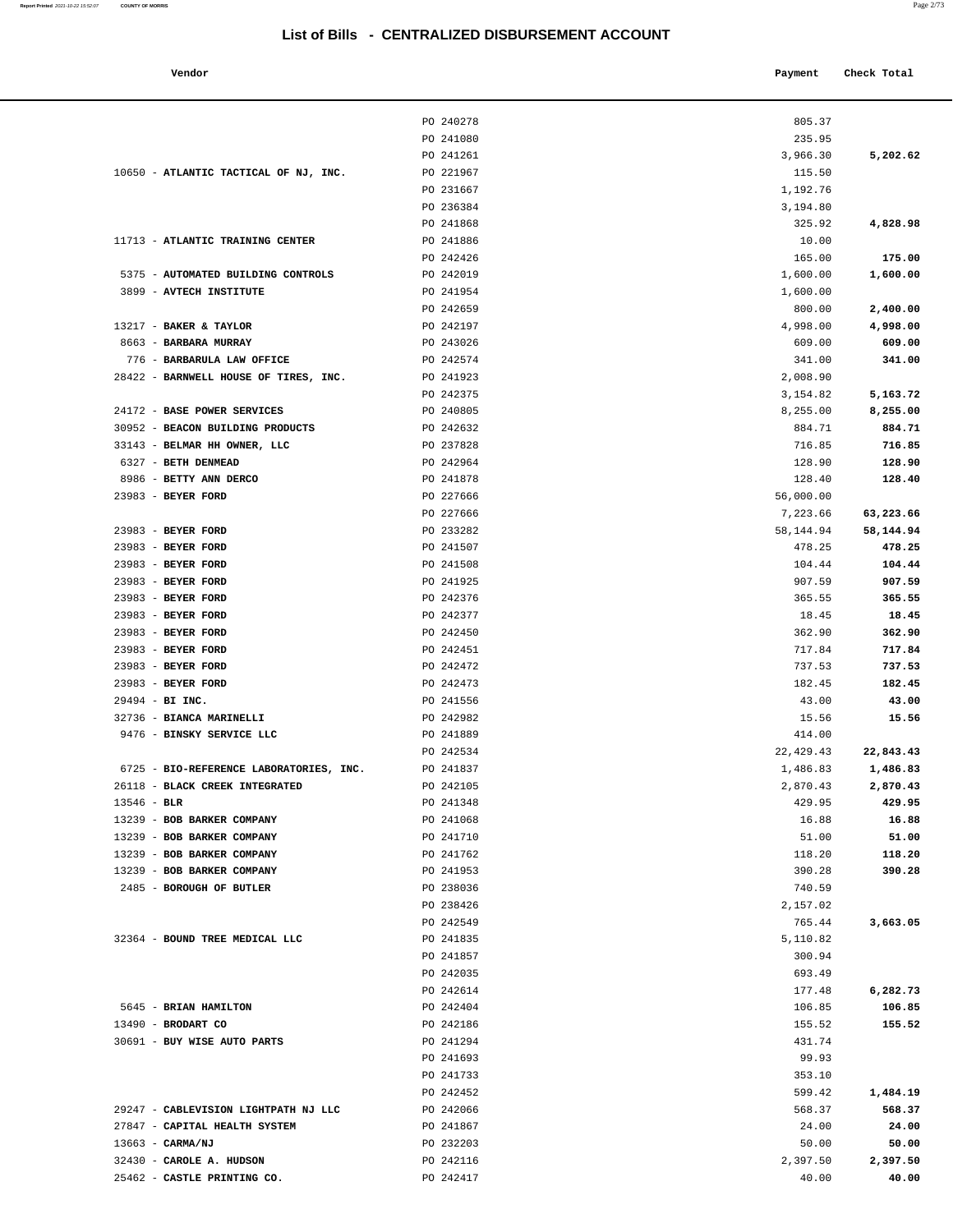4598 - **CDW GOVERNMENT PO 237409** 20487 - **CENTURYLINK** PO 241533

**Report Printed 2021-10-22 15:52:07 COUNTY OF MORRIS** 

| o pro | a.<br>I | -- | $\sim$<br>×. |  |
|-------|---------|----|--------------|--|
|       |         |    |              |  |

|                                      |                                                  |             | Page 3/73                 |  |
|--------------------------------------|--------------------------------------------------|-------------|---------------------------|--|
|                                      | List of Bills - CENTRALIZED DISBURSEMENT ACCOUNT |             |                           |  |
| Vendor                               |                                                  | Payment     | Check Total               |  |
| CDW GOVERNMENT                       | PO 237409                                        | 1,687.60    | 1,687.60                  |  |
| CENTURYLINK                          | PO 241533                                        | 141.55      | 141.55                    |  |
| CHA CONSULTING                       | PO 224299                                        | 13,125.00   | 13,125.00                 |  |
| CHA CONSULTING                       | PO 227845                                        | 3,000.00    | 3,000.00                  |  |
| CHA CONSULTING                       | PO 242135                                        | 2,187.50    | 2,187.50                  |  |
| <b>CHAMPION ENERGY</b>               | PO 242637                                        | 32,656.17   | 32,656.17                 |  |
| <b>CHARLES KING</b>                  | PO 242513                                        | 90.00       | 90.00                     |  |
| CHARM-TEX, INC.                      | PO 241691                                        | 585.32      |                           |  |
|                                      | PO 241724                                        | 219.60      | 804.92                    |  |
| CHERRY WEBER & ASSOC. PC             | PO 242351                                        | 3,358.25    | 3,358.25                  |  |
| CHERYL LYNN                          | PO 242365                                        | 40.42       | 40.42                     |  |
| CHLIC                                | PO 242579                                        |             | 3,974,965.03 3,974,965.03 |  |
| CHRISTIAN ROJAS                      | PO 242008                                        | 107.78      | 107.78                    |  |
| CHRISTIAN ROSSY                      | PO 242868                                        | 17.47       | 17.47                     |  |
| CHRISTOPHER J. VITZ                  | PO 242815                                        | 305.00      | 305.00                    |  |
| CLARKE MOSQUITO CONTROL              | PO 241429                                        | 7,762.70    | 7,762.70                  |  |
| CLEARY GIACOBBE ALFIERI &            | PO 242339                                        | 18,241.00   | 18,241.00                 |  |
| COACH & EQUIPMENT MANUFACTURING CO.  | PO 241926                                        | 265.71      | 265.71                    |  |
| COFFEE LOVERS COFFEE SERVICE         | PO 242635                                        | 278.60      | 278.60                    |  |
| COHEN TRAINING & CONSULTING, LLC     | PO 241787                                        | 5,000.00    | 5,000.00                  |  |
| COLONIAL TELEVISION                  | PO 241963                                        | 189.95      | 189.95                    |  |
| COLONIAL TELEVISION                  | PO 242392                                        | 179.95      | 179.95                    |  |
| <b>CONNECTEK</b>                     | PO 241483                                        | 2,250.00    | 2,250.00                  |  |
| CONNOLLY & HICKEY HISTORICAL         | PO 241999                                        | 5,100.00    | 5,100.00                  |  |
| CONTINENTAL TRADING & HARDWARE, INC. | PO 242877                                        | 5,939.34    | 5,939.34                  |  |
| CONTRACT PHARMACY SERVICES INC       | PO 242581                                        | 6,875.47    |                           |  |
|                                      | PO 242582                                        | 28, 214.31  | 35,089.78                 |  |
| COOPER ELECTRIC SUPPLY CO.           | PO 242288                                        | 7,792.27    | 7,792.27                  |  |
| COOPER ELECTRIC SUPPLY CO.           | PO 242536                                        | 1,238.36    | 1,238.36                  |  |
| COUNTY BUSINESS SYSTEMS INC          | PO 242847                                        | 962.00      | 962.00                    |  |
| COUNTY COLLEGE OF MORRIS             | PO 243154                                        | 417,576.59  | 417,576.59                |  |
| COUNTY CONCRETE CORP.                | PO 241907                                        | 478.50      | 478.50                    |  |
| COUNTY CONCRETE CORP.                | PO 242004                                        | 875.00      | 875.00                    |  |
| COUNTY OF MORRIS                     | PO 242742                                        | 41,955.66   | 41,955.66                 |  |
| COUNTY OF MORRIS                     | PO 243157                                        | 38,771.16   | 38,771.16                 |  |
| COUNTY OF MORRIS                     | PO 243283                                        | 8,312.11    | 8,312.11                  |  |
| COUNTY OF MORRIS                     | PO 243320                                        | 173.18      | 173.18                    |  |
| COUNTY OF MORRIS                     | PO 243380                                        | 53, 247. 77 | 53,247.77                 |  |
| COUNTY WELDING SUPPLY CO             | PO 241305                                        | 64.98       |                           |  |
|                                      | PO 241457                                        | 14.75       | 79.73                     |  |
| CY DRAKE LOCKSMITHS, INC.            | PO 242034                                        | 149.94      | 149.94                    |  |
| CYNTHIA P IPPOLITO                   | PO 242407                                        | 65.90       | 65.90                     |  |
| D&B AUTO SUPPLY                      | PO 242453                                        | 215.18      |                           |  |
|                                      | PO 242454                                        | 2,760.51    | 2,975.69                  |  |
|                                      |                                                  |             |                           |  |

| 24016 - CHA CONSULTING                       | PO 224299 | 13,125.00                 | 13,125.00  |
|----------------------------------------------|-----------|---------------------------|------------|
| 24016 - CHA CONSULTING                       | PO 227845 | 3,000.00                  | 3,000.00   |
| 24016 - CHA CONSULTING                       | PO 242135 | 2,187.50                  | 2,187.50   |
| 31717 - CHAMPION ENERGY                      | PO 242637 | 32,656.17                 | 32,656.17  |
| 29696 - CHARLES KING                         | PO 242513 | 90.00                     | 90.00      |
| 29904 - CHARM-TEX, INC.                      | PO 241691 | 585.32                    |            |
|                                              | PO 241724 | 219.60                    | 804.92     |
| 13788 - CHERRY WEBER & ASSOC. PC             | PO 242351 | 3,358.25                  | 3,358.25   |
| 28266 - CHERYL LYNN                          | PO 242365 | 40.42                     | 40.42      |
| $28373 - CHLIC$                              | PO 242579 | 3,974,965.03 3,974,965.03 |            |
| 31566 - CHRISTIAN ROJAS                      | PO 242008 | 107.78                    | 107.78     |
| 26185 - CHRISTIAN ROSSY                      | PO 242868 | 17.47                     | 17.47      |
| 18340 - CHRISTOPHER J. VITZ                  | PO 242815 | 305.00                    | 305.00     |
| 26531 - CLARKE MOSQUITO CONTROL              | PO 241429 | 7,762.70                  | 7,762.70   |
| 25571 - CLEARY GIACOBBE ALFIERI &            | PO 242339 | 18,241.00                 | 18,241.00  |
| 4605 - COACH & EQUIPMENT MANUFACTURING CO.   | PO 241926 | 265.71                    | 265.71     |
| 24252 - COFFEE LOVERS COFFEE SERVICE         | PO 242635 | 278.60                    | 278.60     |
| 29429 - COHEN TRAINING & CONSULTING, LLC     | PO 241787 | 5,000.00                  | 5,000.00   |
| 23947 - COLONIAL TELEVISION                  | PO 241963 | 189.95                    | 189.95     |
| 23947 - COLONIAL TELEVISION                  | PO 242392 | 179.95                    | 179.95     |
| 30711 - CONNECTEK                            | PO 241483 | 2,250.00                  | 2,250.00   |
| 27297 - CONNOLLY & HICKEY HISTORICAL         | PO 241999 | 5,100.00                  | 5,100.00   |
| 27936 - CONTINENTAL TRADING & HARDWARE, INC. | PO 242877 | 5,939.34                  | 5,939.34   |
| 8043 - CONTRACT PHARMACY SERVICES INC        | PO 242581 | 6,875.47                  |            |
|                                              | PO 242582 | 28, 214.31                | 35,089.78  |
| 26101 - COOPER ELECTRIC SUPPLY CO.           | PO 242288 | 7,792.27                  | 7,792.27   |
| 26101 - COOPER ELECTRIC SUPPLY CO.           | PO 242536 | 1,238.36                  | 1,238.36   |
| 14021 - COUNTY BUSINESS SYSTEMS INC          | PO 242847 | 962.00                    | 962.00     |
| 14022 - COUNTY COLLEGE OF MORRIS             | PO 243154 | 417,576.59                | 417,576.59 |
| 14031 - COUNTY CONCRETE CORP.                | PO 241907 | 478.50                    | 478.50     |
| 14031 - COUNTY CONCRETE CORP.                | PO 242004 | 875.00                    | 875.00     |
| 13 - COUNTY OF MORRIS                        | PO 242742 | 41,955.66                 | 41,955.66  |
| 13 - COUNTY OF MORRIS                        | PO 243157 | 38,771.16                 | 38,771.16  |
| 13 - COUNTY OF MORRIS                        | PO 243283 | 8,312.11                  | 8,312.11   |
| 13 - COUNTY OF MORRIS                        | PO 243320 | 173.18                    | 173.18     |
| 13 - COUNTY OF MORRIS                        | PO 243380 | 53,247.77                 | 53,247.77  |
| 14041 - COUNTY WELDING SUPPLY CO             | PO 241305 | 64.98                     |            |
|                                              | PO 241457 | 14.75                     | 79.73      |
| 14102 - CY DRAKE LOCKSMITHS, INC.            | PO 242034 | 149.94                    | 149.94     |
| 32011 - CYNTHIA P IPPOLITO                   | PO 242407 | 65.90                     | 65.90      |
| 12523 - D&B AUTO SUPPLY                      | PO 242453 | 215.18                    |            |
|                                              | PO 242454 | 2,760.51                  | 2,975.69   |
| 24337 - DAILY RECORD                         | PO 241864 | 432.59                    | 432.59     |
| 15642 - DALE KRAMER                          | PO 242171 | 123.76                    |            |
|                                              | PO 242399 | 265.93                    |            |
|                                              | PO 242870 | 152.91                    | 542.60     |
| 32770 - DALLAS CHILDREN'S ADVOCACY CENTER    | PO 241887 | 400.00                    | 400.00     |
| 6249 - DAN CARTER                            | PO 242713 | 8.16                      | 8.16       |
| 7588 - DANIEL CANTY                          | PO 242317 | 90.00                     | 90.00      |
| 6074 - DAVID MCGUIRE                         | PO 242512 | 90.00                     | 90.00      |
| 18414 - DAVID WEBER OIL COMPANY              | PO 241927 | 597.18                    |            |
|                                              | PO 242240 | 11,658.21                 |            |
|                                              | PO 242455 | 1,173.18                  | 13,428.57  |
| 11372 - DAWN STIFTER                         | PO 242106 | 30.00                     | 30.00      |
| 28719 - DELTA DENTAL INSURANCE COMPANY       | PO 242580 | 13,469.79                 | 13,469.79  |
| 28637 - DELTA DENTAL OF NEW JERSEY, INC.     | PO 242578 | 19,615.11                 | 19,615.11  |
| 32844 - DELTA-T GROUP NORTH JERSEY, INC.     | PO 241825 | 886.92                    |            |
|                                              | PO 242002 | 912.00                    |            |
|                                              | PO 242586 | 873.62                    | 2,672.54   |
| 13038 - DEMCO                                | PO 240539 | 6,629.00                  |            |

PO 241343 391.56 **7,020.56**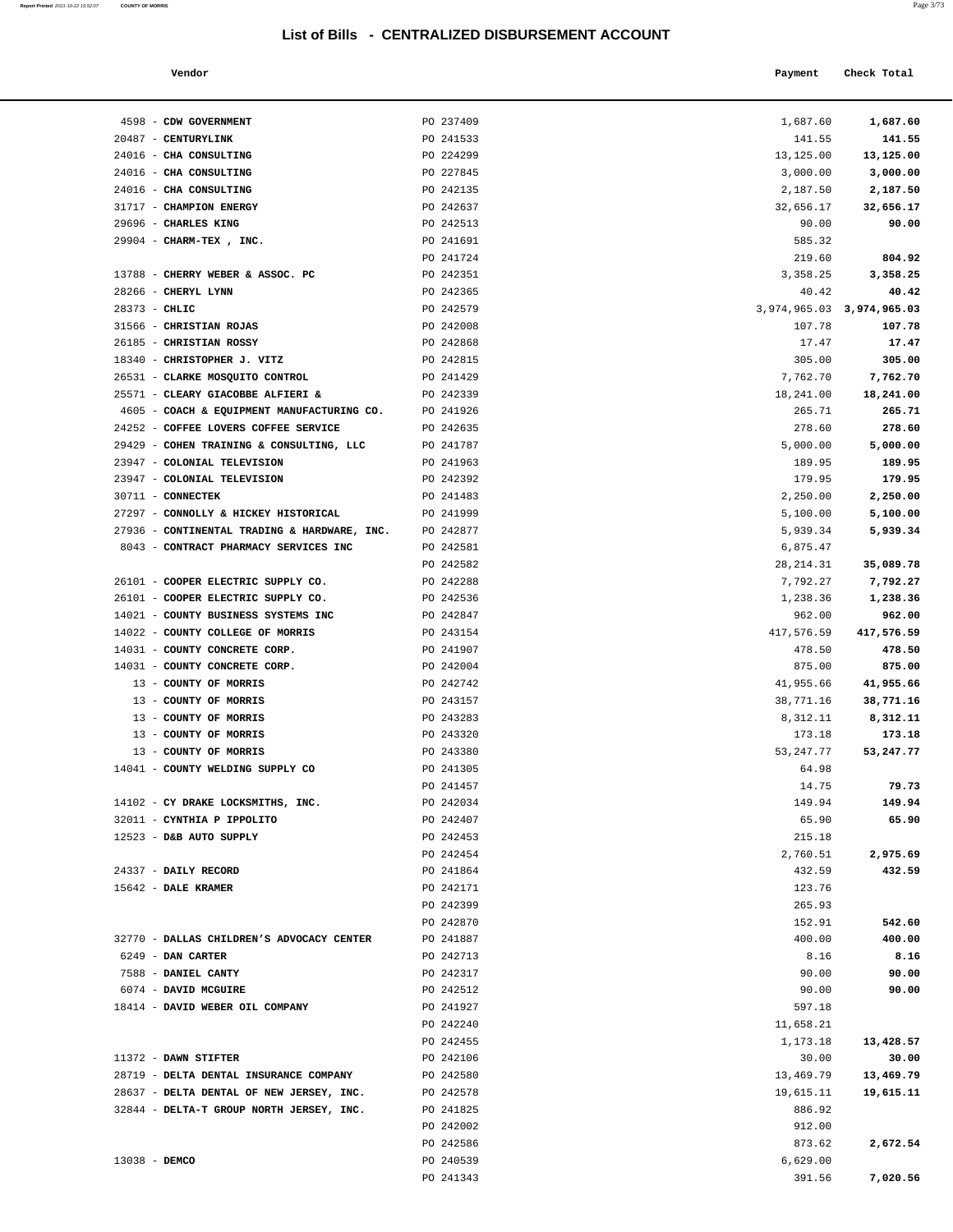#### **Vendor Payment Check Total**   $\blacksquare$  Payment Check Total **Payment** Check Total **Payment**

**Report Printed** 2021-10-22 15:52:07 **COUNTY OF MORRIS** 

|  | × |
|--|---|
|--|---|

| 3,193.00    |            |
|-------------|------------|
|             | 3,193.00   |
| 209,368.18  | 209,368.18 |
| 940.00      | 940.00     |
| 8,157.27    |            |
| 5,232.75    |            |
| 11,596.51   |            |
| 187.62      |            |
| 37, 117.19  |            |
| 55.62       | 62,346.96  |
| 29,996.44   |            |
| 5,454.44    |            |
| 739.38      |            |
| 34.03       |            |
|             | 37,466.48  |
| 1,242.19    |            |
| 355.48      | 355.48     |
| 2,074.29    | 2,074.29   |
| 1,583.13    |            |
| 88.24       | 1,671.37   |
| 2,977.03    | 2,977.03   |
| 2,000.00    | 2,000.00   |
| 1,700.00    | 1,700.00   |
| 2,250.00    | 2,250.00   |
| 142.00      | 142.00     |
| 6,895.00    | 6,895.00   |
| 187.88      | 187.88     |
| 67,998.28   | 67,998.28  |
|             |            |
| 6,412.00    | 6,412.00   |
| 951.88      | 951.88     |
| 221.16      | 221.16     |
| 112.32      | 112.32     |
| 3,395.00    | 3,395.00   |
| 85,868.23   | 85,868.23  |
| 6,700.00    | 6,700.00   |
| 2,016.56    | 2,016.56   |
| 4,120.73    | 4,120.73   |
| 705.41      | 705.41     |
| 705.61      | 705.61     |
| 320.00      | 320.00     |
| 2,420.00    | 2,420.00   |
| 1,546.28    |            |
| 1,656.48    |            |
| 1,599.36    |            |
| 1,546.28    | 6,348.40   |
|             |            |
| 7,552.96    |            |
| 902.76      | 8,455.72   |
| 20.00       | 20.00      |
| 500.00      | 500.00     |
| 66.81       | 66.81      |
| 60.63       | 60.63      |
| 96.62       | 96.62      |
| 42.40       | 42.40      |
| 204, 434.08 | 204,434.08 |
| 2,748.90    | 2,748.90   |
| 2,535.34    | 2,535.34   |
| 705.00      | 705.00     |
| 549.80      | 549.80     |
| 247.50      | 247.50     |
|             |            |
| 461.43      | 461.43     |
| 137.50      | 137.50     |
| 1,019.52    | 1,019.52   |
| 24, 414.50  | 24, 414.50 |
| 2,257.50    | 2,257.50   |
|             |            |
|             |            |
|             |            |
|             |            |

| 33249 - DENICE HILL                                                      | PO 242946              | 120.00                 | 120.00                 |
|--------------------------------------------------------------------------|------------------------|------------------------|------------------------|
| 14265 - DENTRUST DENTAL INC.<br>12003 - DESESA ENGINEERING CO., INC.     | PO 241838<br>PO 242721 | 3,193.00<br>209,368.18 | 3,193.00<br>209,368.18 |
| 10267 - DEWBERRY ENGINEERS, INC                                          | PO 242299              | 940.00                 | 940.00                 |
| 33106 - DIRECT ENERGY BUSINESS                                           | PO 242296              | 8,157.27               |                        |
|                                                                          | PO 242297              | 5,232.75               |                        |
|                                                                          | PO 242298              | 11,596.51              |                        |
|                                                                          | PO 242315              | 187.62                 |                        |
|                                                                          | PO 242316              | 37, 117. 19            |                        |
|                                                                          | PO 242557              | 55.62                  | 62,346.96              |
| 33106 - DIRECT ENERGY BUSINESS                                           | PO 242726              | 29,996.44              |                        |
|                                                                          | PO 242748              | 5,454.44               |                        |
|                                                                          | PO 242791              | 739.38                 |                        |
|                                                                          | PO 243045              | 34.03                  |                        |
|                                                                          | PO 243056              | 1,242.19               | 37,466.48              |
| 24349 - DIRECT ENERGY BUSINESS MARKETING                                 | PO 242789              | 355.48                 | 355.48                 |
| 24349 - DIRECT ENERGY BUSINESS MARKETING                                 | PO 242792              | 2,074.29               | 2,074.29               |
| 8735 - DIRECT TV INC                                                     | PO 242327              | 1,583.13               |                        |
|                                                                          | PO 242347              | 88.24                  | 1,671.37               |
| 26274 - DISC MAKERS                                                      | PO 241130              | 2,977.03               | 2,977.03               |
| 4806 - DIVISION OF CRIMINAL JUSTICE                                      | PO 241883              | 2,000.00               | 2,000.00               |
| 16672 - DIVISION OF STATE POLICE                                         | PO 241922              | 1,700.00               | 1,700.00               |
| 21123 - DOMINION VOTING SYSTEMS INC                                      | PO 241579              | 2,250.00               | 2,250.00               |
| 26446 - DONALD C. SMITH JR                                               | PO 242733              | 142.00                 | 142.00                 |
| 14357 - DORON PRECISION SYSTEMS                                          | PO 242159              | 6,895.00               | 6,895.00               |
| 14379 - DOVER BRAKE & CLUTCH CO INC                                      | PO 241928<br>PO 242349 | 187.88                 | 187.88                 |
| 32398 - DOWNES TREE SERVICE CO. INC.<br>11374 - DUBLIN JANITORIAL SUPPLY | PO 242304              | 67,998.28<br>6,412.00  | 67,998.28<br>6,412.00  |
| 30035 - EASTERN DATA PAPER, LLC                                          | PO 240962              | 951.88                 | 951.88                 |
| 27578 - EDWARD ZIENOWICZ                                                 | PO 242007              | 221.16                 | 221.16                 |
| 21722 - ELITE TRANSCRIPTS INC.                                           | PO 242005              | 112.32                 | 112.32                 |
| 21093 - EMERGENCY PEST CONTROL                                           | PO 242542              | 3,395.00               | 3,395.00               |
| 2047 - EMPLOYMENT HORIZONS ENTERPRISES INC                               | PO 242864              | 85,868.23              | 85,868.23              |
| 32491 - ENGAGE BY CELL                                                   | PO 241617              | 6,700.00               | 6,700.00               |
| 14569 - ENVIRONMENTAL SYSTEMS                                            | PO 242058              | 2,016.56               | 2,016.56               |
| 6038 - ESSEX COUNTY HOSPITAL                                             | PO 242573              | 4,120.73               | 4,120.73               |
| 27678 - ESSEX TRAVEL SERVICE                                             | PO 241859              | 705.41                 | 705.41                 |
| 27678 - ESSEX TRAVEL SERVICE                                             | PO 242009              | 705.61                 | 705.61                 |
| 31175 - EXTECH BUILDING MATERIALS, INC.                                  | PO 241941              | 320.00                 | 320.00                 |
| 28966 - EXTRA PACKAGING CORP                                             | PO 242345              | 2,420.00               | 2,420.00               |
| 3549 - EZ WHEELS DRIVING SCHOOL                                          | PO 242652              | 1,546.28               |                        |
|                                                                          | PO 242653              | 1,656.48               |                        |
|                                                                          | PO 242654              | 1,599.36               |                        |
|                                                                          | PO 242655              | 1,546.28               | 6,348.40               |
| 12515 - FASTENAL COMPANY                                                 | PO 242077              | 7,552.96               |                        |
| 20423 - FASTER URGENT CARE LLC                                           | PO 242954              | 902.76                 | 8,455.72               |
| 4860 - FBI NATIONAL ACADEMY ASSOC.                                       | PO 240987<br>PO 241792 | 20.00<br>500.00        | 20.00<br>500.00        |
| 14668 - FEDEX                                                            | PO 242013              | 66.81                  | 66.81                  |
| $14668$ - FEDEX                                                          | PO 242380              | 60.63                  | 60.63                  |
| $14668$ - FEDEX                                                          | PO 242630              | 96.62                  | 96.62                  |
| $14668$ - FEDEX                                                          | PO 242631              | 42.40                  | 42.40                  |
| 32443 - FERRARO CONSTRUCTION CORPORATION                                 | PO 242938              | 204,434.08             | 204,434.08             |
| 9388 - FF1 PROFESSIONAL SAFETY SERVICES                                  | PO 235577              | 2,748.90               | 2,748.90               |
| 9388 - FF1 PROFESSIONAL SAFETY SERVICES                                  | PO 242149              | 2,535.34               | 2,535.34               |
| 14702 - FIRE FIGHTERS EQUIPMENT CO INC                                   | PO 242531              | 705.00                 | 705.00                 |
| 25548 - FIRST PRIORITY EMERGENCY                                         | PO 242519              | 549.80                 | 549.80                 |
| 25548 - FIRST PRIORITY EMERGENCY                                         | PO 242520              | 247.50                 | 247.50                 |
| 25548 - FIRST PRIORITY EMERGENCY                                         | PO 242522              | 461.43                 | 461.43                 |
| 25548 - FIRST PRIORITY EMERGENCY                                         | PO 242636              | 137.50                 | 137.50                 |
| 32845 - FITNESS COACHING LLC                                             | PO 242657              | 1,019.52               | 1,019.52               |
| 14731 - FIVE TOWN REGIONAL DIAL-A-RIDE                                   | PO 242678              | 24, 414.50             | 24, 414.50             |
| 28666 - FLAGSHIP HEALTH SYSTEMS, INC.                                    | PO 242577              | 2,257.50               | 2,257.50               |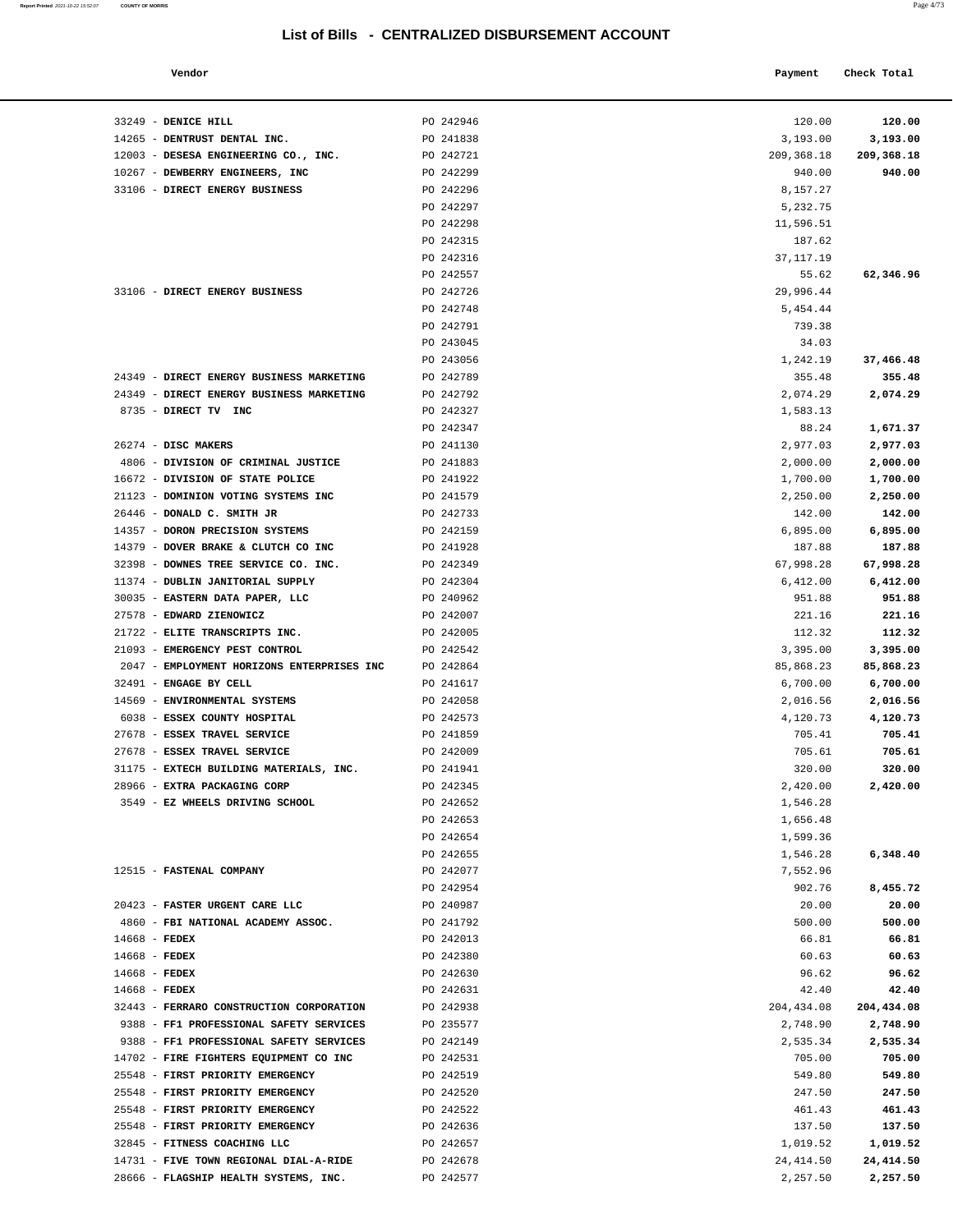**Report Printed** 2021-10-22 15:52:07 **COUNTY OF MORRIS** 

| Vendor | Payment Check Total<br>. |
|--------|--------------------------|
|        |                          |

| 12151 - FLEMINGTON BUICK CHEVROLET                      | PO 242457              | 366.44               |                   |
|---------------------------------------------------------|------------------------|----------------------|-------------------|
|                                                         | PO 242458              | 43.80                |                   |
|                                                         | PO 242475              | 122.56               | 532.80            |
| 14772 - FOWLER EQUIP CO INC.                            | PO 241847              | 330.00               | 330.00            |
| 26339 - FOX STEEL PRODUCTS LLC                          | PO 241324              | 3,816.00             | 3,816.00          |
| 14787 - FREEDOM HOUSE INC.                              | PO 242111              | 4,650.00             |                   |
|                                                         | PO 242112              | 4,960.00             | 9,610.00          |
| 33219 - FREESTYLUS, LLC                                 | PO 241982              | 33,010.48            | 33,010.48         |
| 14795 - FRENCH & PARRELLO ASSOCIATES                    | PO 237109              | 3,018.90             |                   |
|                                                         | PO 240173              | 5,345.00             | 8,363.90          |
| 21893 - G & L TRANSCRIPTION OF NJ                       | PO 241874              | 70.20                | 70.20             |
| 14841 - GALETON GLOVES                                  | PO 241905              | 36.55                | 36.55             |
| $714$ - GALLS, LLC                                      | PO 238420              | 303.70               | 303.70            |
| $714$ - GALLS, LLC                                      | PO 239859              | 144.25               | 144.25            |
| $714$ - GALLS, LLC                                      | PO 240778              | 766.15               | 766.15            |
| $714$ - GALLS, LLC                                      | PO 241103              | 142.83               | 142.83            |
| $714$ - GALLS, LLC                                      | PO 241124              | 169.96               | 169.96            |
| $714$ - GALLS, LLC                                      | PO 241127              | 483.00               | 483.00            |
| $714$ - GALLS, LLC                                      | PO 241217              | 83.79                | 83.79             |
| $714$ - GALLS, LLC                                      | PO 241270              | 1,077.93             | 1,077.93          |
| $714$ - GALLS, LLC                                      | PO 241745              | 169.96               | 169.96            |
| $714$ - GALLS, LLC                                      | PO 241746              | 169.96               | 169.96            |
| $714$ - GALLS, LLC                                      | PO 241748              | 102.00               | 102.00            |
| $714$ - GALLS, LLC                                      | PO 242045              | 260.92               | 260.92            |
| $714$ - GALLS, LLC                                      | PO 242047              | 17.00                | 17.00             |
| $714$ - GALLS, LLC                                      | PO 242588              | 1,126.96             | 1,126.96          |
| $714$ - GALLS, LLC                                      | PO 242589              | 5,109.51             | 5,109.51          |
| $714$ - GALLS, LLC                                      | PO 242590              | 2,760.63             | 2,760.63          |
| $714$ - GALLS, LLC                                      | PO 242827              | 486.07               | 486.07            |
| $714$ - GALLS, LLC                                      | PO 242957              | 301.18               | 301.18            |
| 14852 - GANN LAW BOOKS<br>14123 - GANNETT NJ NEWSPAPERS | PO 240366<br>PO 242243 | 7,123.00<br>70.26    | 7,123.00<br>70.26 |
| 14123 - GANNETT NJ NEWSPAPERS                           | PO 242398              | 87.46                | 87.46             |
| 14123 - GANNETT NJ NEWSPAPERS                           | PO 242411              | 58.22                | 58.22             |
| 14123 - GANNETT NJ NEWSPAPERS                           | PO 242518              | 57.36                | 57.36             |
| 14123 - GANNETT NJ NEWSPAPERS                           | PO 242525              | 100.36               | 100.36            |
| 14123 - GANNETT NJ NEWSPAPERS                           | PO 242671              | 134.76               | 134.76            |
| 14123 - GANNETT NJ NEWSPAPERS                           | PO 243022              | 133.04               | 133.04            |
| 14123 - GANNETT NJ NEWSPAPERS                           | PO 243024              | 117.56               | 117.56            |
| 14123 - GANNETT NJ NEWSPAPERS                           | PO 243033              | 127.02               | 127.02            |
| 14123 - GANNETT NJ NEWSPAPERS                           | PO 243047              | 52.20                | 52.20             |
| 14123 - GANNETT NJ NEWSPAPERS                           | PO 243048              | 46.18                | 46.18             |
| 14857 - GARDEN STATE HIGHWAY                            | PO 240215              | 7,623.11             | 7,623.11          |
| 8707 - GARRETT SCHUBERT                                 | PO 242405              | 86.65                | 86.65             |
| 19081 - GATES FLAG & BANNER, CO. INC.                   | PO 241395              | 2,375.00             | 2,375.00          |
| 14887 - GENERAL PLUMBING SUPPLY INC.                    | PO 242300              | 75.68                |                   |
|                                                         | PO 242953              | 341.79               | 417.47            |
| 14935 - GLOBAL EQUIPMENT COMPANY                        | PO 240325              | 552.94               |                   |
|                                                         | PO 242222              | 118.94               |                   |
|                                                         | PO 242245              | 220.89               | 892.77            |
| 11521 - GPC, INC.                                       | PO 235867              | 2,450.00             | 2,450.00          |
| $14983$ - GRAINGER                                      | PO 240214              | 197.43               |                   |
|                                                         | PO 241252              | 24.00                |                   |
|                                                         | PO 241255              | 43.80                | 265.23            |
| $14984$ - GRAINGER                                      | PO 241025              | 91.80                |                   |
|                                                         | PO 241104              | 33.92                |                   |
|                                                         | PO 241615<br>PO 242042 | 36.33                |                   |
|                                                         | PO 242295              | 2,729.52<br>3,446.92 | 6,338.49          |
| $24884$ - GRAINGER                                      |                        |                      |                   |
|                                                         |                        |                      |                   |
| $14984$ - GRAINGER                                      | PO 241800<br>PO 242535 | 7,313.49<br>4,834.93 | 7,313.49          |

15007 - **GREENMAN PEDERSEN INC** PO 242212 425.00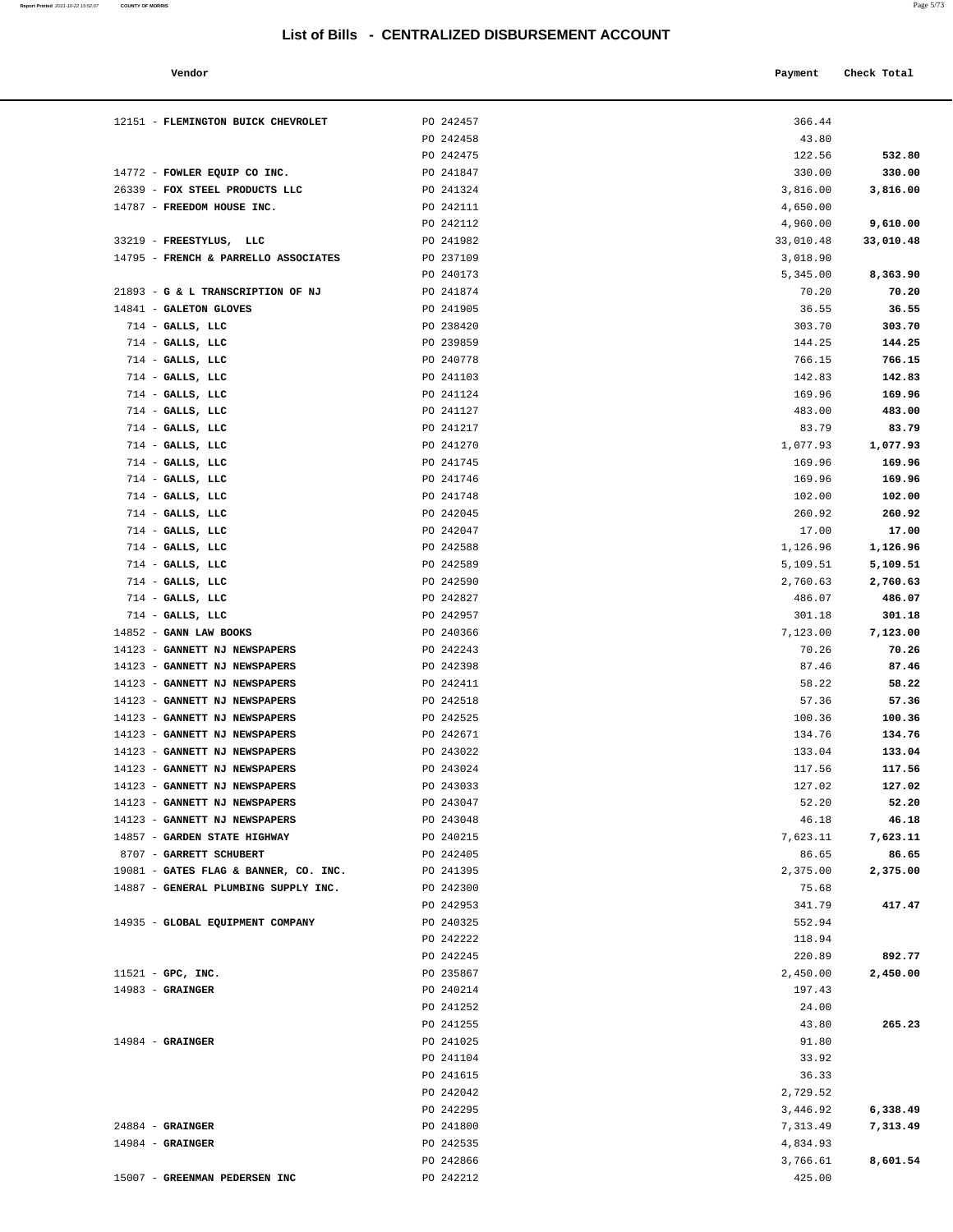#### **Vendor Check Total Payment Check Total**

31634 - **JESSICA JIMENEZ** PO 242814

| Report Printed 2021-10-22 15:52:07<br>the contract of the contract of the contract of the contract of the contract of the contract of the contract of | <b>COUNTY OF MORRIS</b> | Page $6/73$ |
|-------------------------------------------------------------------------------------------------------------------------------------------------------|-------------------------|-------------|
|                                                                                                                                                       |                         |             |

| 362.25              | 787.25              |
|---------------------|---------------------|
| 175.50              |                     |
| 242.05              | 417.55              |
| 1,265.50            | 1,265.50            |
| 2,890.59            | 2,890.59            |
| 2,880.00            | 2,880.00            |
| 10,507.50           | 10,507.50           |
| 570.74              |                     |
| 259.48              |                     |
| 1,860.42            |                     |
| 635.77              |                     |
| 34.58<br>225.26     | 3,586.25            |
| 1,368.82            |                     |
| 16,250.00           |                     |
| 2,460.00            |                     |
| 3,312.00            | 23,390.82           |
| 11,258.22           | 11,258.22           |
| 1,175.00            | 1,175.00            |
| 891.71              | 891.71              |
| 2,493.54            | 2,493.54            |
| 750.00              | 750.00              |
| 531.27              | 531.27              |
| 259.45              | 259.45              |
| 326.39              | 326.39              |
| 8,450.00            | 8,450.00            |
| 119.40              | 119.40              |
| 126.00              | 126.00              |
| 800.00<br>1,200.00  | 2,000.00            |
| 834.15              | 834.15              |
| 3,305.00            | 3,305.00            |
| 90.00               | 90.00               |
| 405.00              | 405.00              |
| 1,767.00            | 1,767.00            |
| 254,885.56          |                     |
| 32,924.26           | 287,809.82          |
| 114.30              | 114.30              |
| 73.96               | 73.96               |
| 55.17               | 55.17               |
| 1,745.00            | 1,745.00            |
| 1,167.28<br>122.51  | 1,167.28<br>122.51  |
| 50.00               | 50.00               |
| 33.46               | 33.46               |
| 580.81              | 580.81              |
| 311.93              | 311.93              |
| 19.04               | 19.04               |
| 23.15               | 23.15               |
| 480.06              | 480.06              |
| 1,248.75            | 1,248.75            |
| 35.46               | 35.46               |
| 34.10               | 34.10               |
| 13,926.09           | 13,926.09           |
| 814.45              | 814.45              |
| 4,858.58            | 4,858.58            |
| 1,446.66            | 1,446.66            |
| 615.94<br>12,960.35 | 615.94<br>12,960.35 |
| 23,942.05           | 23,942.05           |
| 15,821.80           | 15,821.80           |
| 77.44               | 77.44               |
| 70.24               | 70.24               |
|                     |                     |

|                                            | PO 242221 | 362.25     | 787.25     |
|--------------------------------------------|-----------|------------|------------|
| 15010 - GREY HOUSE PUBLISHING              | PO 241350 | 175.50     |            |
|                                            | PO 242213 | 242.05     | 417.55     |
| 20320 - HANNON FLOOR COVERING CORPORATION  | PO 242289 | 1,265.50   | 1,265.50   |
| 15082 - HANOVER TWP MUNICIPAL ALLIANCE     | PO 238044 | 2,890.59   | 2,890.59   |
| 25522 - HARRY L. SCHWARZ & CO.             | PO 241814 | 2,880.00   | 2,880.00   |
| 25522 - HARRY L. SCHWARZ & CO.             | PO 242282 |            | 10,507.50  |
|                                            |           | 10,507.50  |            |
| 8685 - HENRY SCHEIN INC                    | PO 240180 | 570.74     |            |
|                                            | PO 241029 | 259.48     |            |
|                                            | PO 241730 | 1,860.42   |            |
|                                            | PO 241836 | 635.77     |            |
|                                            | PO 242482 | 34.58      |            |
|                                            | PO 242613 | 225.26     | 3,586.25   |
| 28456 - HERBST-MUSCIANO, LLC               | PO 222576 | 1,368.82   |            |
|                                            | PO 242308 | 16,250.00  |            |
|                                            | PO 242309 | 2,460.00   |            |
|                                            | PO 242310 | 3,312.00   | 23,390.82  |
| 928 - HINDSIGHT, INC                       | PO 242180 | 11,258.22  | 11,258.22  |
| 29472 - HOME BASE PHYSICAL THERAPY, LLC    | PO 241851 | 1,175.00   | 1,175.00   |
|                                            |           |            |            |
| 28404 - HOME DEPOT CREDIT SERVICES         | PO 242515 | 891.71     | 891.71     |
| 28404 - HOME DEPOT CREDIT SERVICES         | PO 243039 | 2,493.54   | 2,493.54   |
| 25308 - HOMEFRONT PROTECTIVE GROUP INC     | PO 240147 | 750.00     | 750.00     |
| 20737 - HOOVER TRUCK CENTERS INC           | PO 242057 | 531.27     | 531.27     |
| 10636 - HUNAN WOK                          | PO 242402 | 259.45     | 259.45     |
| 29389 - HVG LLC                            | PO 242819 | 326.39     | 326.39     |
| 26660 - ILIFF-RUGGIERO FUNERAL HOME INC.   | PO 242773 | 8,450.00   | 8,450.00   |
| 32476 - IMGE ULUDOGAN                      | PO 242361 | 119.40     | 119.40     |
| 28900 - INNOVATIVE CREDIT SOLUTIONS, INC.  | PO 241865 | 126.00     | 126.00     |
| 19236 - INSTITUTE FOR FORENSIC PSYCHOLOGY  | PO 241555 | 800.00     |            |
|                                            | PO 242037 | 1,200.00   | 2,000.00   |
| 15373 - INTAB LLC                          | PO 241582 | 834.15     | 834.15     |
| 30028 - INTEGRITY, INC.                    | PO 242113 | 3,305.00   | 3,305.00   |
| 25455 - INTERNATIONAL ACADEMIES OF         | PO 242319 | 90.00      | 90.00      |
|                                            |           |            |            |
| 20551 - INTERNATIONAL CODE COUNCIL, INC.   | PO 243055 | 405.00     | 405.00     |
| 30135 - INVESTIGATIVE FORENSICS CONSULTING | PO 242559 | 1,767.00   | 1,767.00   |
| 29583 - J.A. ALEXANDER INC.                | PO 242489 | 254,885.56 |            |
|                                            | PO 242489 | 32,924.26  | 287,809.82 |
| 27446 - JAIME SHANAPHY                     | PO 241879 | 114.30     | 114.30     |
| 28905 - JAVIER CHAPARRO                    | PO 242669 | 73.96      | 73.96      |
| 28905 - JAVIER CHAPARRO                    | PO 243040 | 55.17      | 55.17      |
| 32319 - JAY HILL REPAIRS                   | PO 241866 | 1,745.00   | 1,745.00   |
| 20591 - JEFFREY PAUL                       | PO 243319 | 1,167.28   | 1,167.28   |
| 33215 - JEFFREY TAYLOR                     | PO 242038 | 122.51     | 122.51     |
| 28824 - JERRY S SEIER                      | PO 242238 | 50.00      | 50.00      |
| 960 - JERSEY CENTRAL POWER & LIGHT         | PO 242120 | 33.46      | 33.46      |
| 960 - JERSEY CENTRAL POWER & LIGHT         | PO 242121 | 580.81     | 580.81     |
| 960 - JERSEY CENTRAL POWER & LIGHT         | PO 242122 | 311.93     | 311.93     |
| 960 - JERSEY CENTRAL POWER & LIGHT         | PO 242123 | 19.04      | 19.04      |
|                                            |           |            |            |
| 960 - JERSEY CENTRAL POWER & LIGHT         | PO 242124 | 23.15      | 23.15      |
| 960 - JERSEY CENTRAL POWER & LIGHT         | PO 242127 | 480.06     | 480.06     |
| 960 - JERSEY CENTRAL POWER & LIGHT         | PO 242131 | 1,248.75   | 1,248.75   |
| 960 - JERSEY CENTRAL POWER & LIGHT         | PO 242148 | 35.46      | 35.46      |
| 960 - JERSEY CENTRAL POWER & LIGHT         | PO 242207 | 34.10      | 34.10      |
| 960 - JERSEY CENTRAL POWER & LIGHT         | PO 242294 | 13,926.09  | 13,926.09  |
| 960 - JERSEY CENTRAL POWER & LIGHT         | PO 242325 | 814.45     | 814.45     |
| 960 - JERSEY CENTRAL POWER & LIGHT         | PO 242391 | 4,858.58   | 4,858.58   |
| 960 - JERSEY CENTRAL POWER & LIGHT         | PO 242539 | 1,446.66   | 1,446.66   |
| 960 - JERSEY CENTRAL POWER & LIGHT         | PO 242727 | 615.94     | 615.94     |
| 960 - JERSEY CENTRAL POWER & LIGHT         | PO 242852 | 12,960.35  | 12,960.35  |
| 960 - JERSEY CENTRAL POWER & LIGHT         | PO 242981 | 23,942.05  | 23,942.05  |
| 960 - JERSEY CENTRAL POWER & LIGHT         | PO 243052 | 15,821.80  | 15,821.80  |
| $1815$ - JESCO, INC.                       | PO 241478 | 77.44      | 77.44      |
|                                            |           |            |            |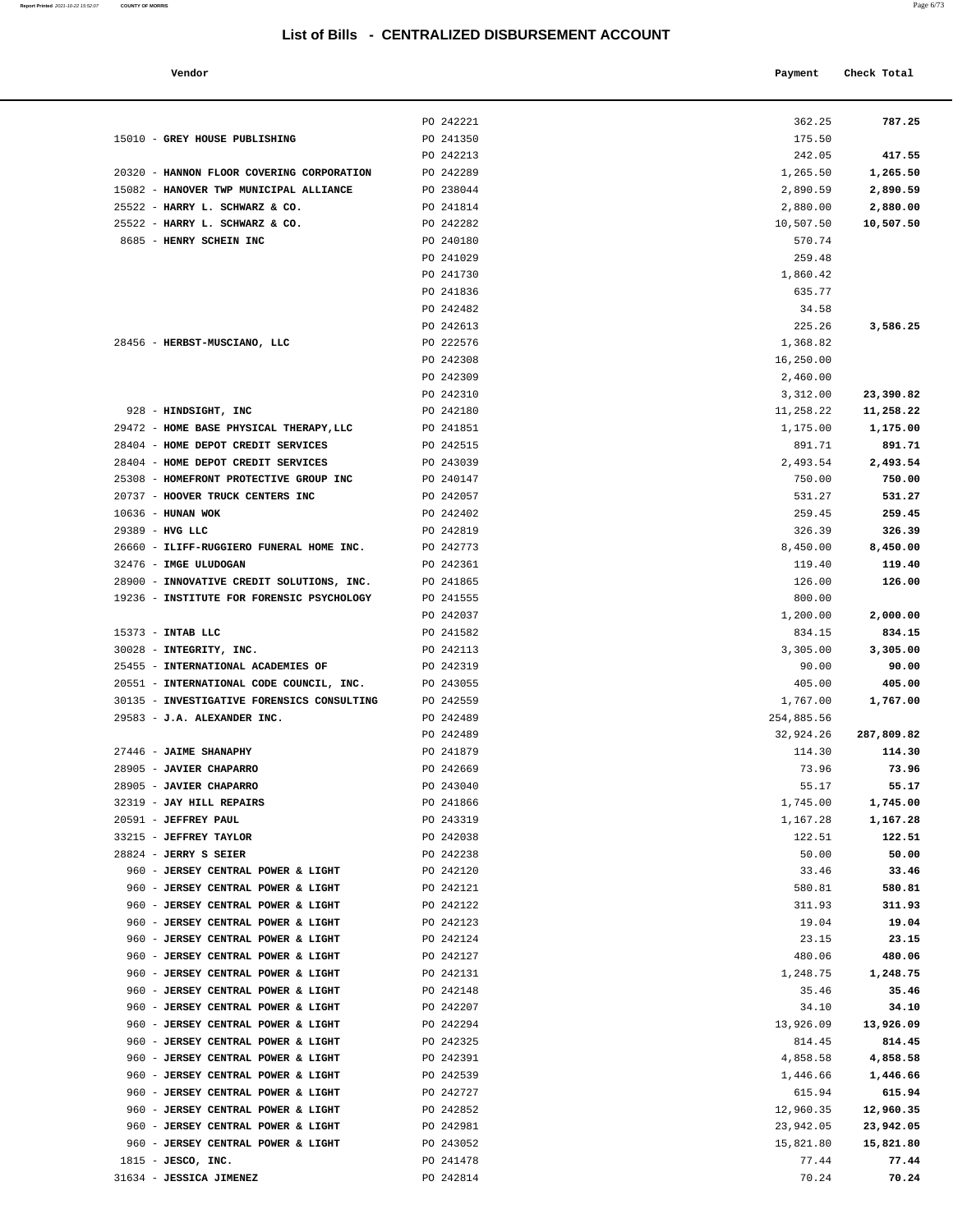1201 - **JOAN CHRISTIANSEN** PO 238714 33235 - **JOHN CASSIE** PO 242387 17288 - **JOHN E. REID AND ASSOCIATES INC** PO 241852

**Report Printed 2021-10-22 15:52:07 COUNTY OF MORRIS** 

| a. | ×<br>×<br>۰.<br>۰ |  |
|----|-------------------|--|
|    |                   |  |

|                                     |           |                                                             | Page 7/73   |  |
|-------------------------------------|-----------|-------------------------------------------------------------|-------------|--|
| Vendor                              |           | List of Bills - CENTRALIZED DISBURSEMENT ACCOUNT<br>Payment | Check Total |  |
|                                     |           |                                                             |             |  |
| JOAN CHRISTIANSEN                   | PO 238714 | 1,782.00                                                    | 1,782.00    |  |
| <b>JOHN CASSIE</b>                  | PO 242387 | 81.93                                                       | 81.93       |  |
| JOHN E. REID AND ASSOCIATES INC     | PO 241852 | 820.00                                                      | 820.00      |  |
| <b>JOHN PALMIERI</b>                | PO 242410 | 11.66                                                       | 11.66       |  |
| JOHNSON CONTROLS FIRE PROTECTION LP | PO 242138 | 5,153.62                                                    | 5,153.62    |  |
| JOHNSON CONTROLS INC.               | PO 233588 | 26,130.75                                                   | 26,130.75   |  |
| JOHNSTONE SUPPLY                    | PO 241891 | 198.00                                                      | 198.00      |  |
| JOHNSTONE SUPPLY                    | PO 242217 | 2,667.19                                                    |             |  |
|                                     | PO 242862 | 6,403.46                                                    | 9,070.65    |  |
| <b>JOSE M FIGUEROA</b>              | PO 242665 | 11.72                                                       | 11.72       |  |
| <b>JOSE M FIGUEROA</b>              | PO 242667 | 77.61                                                       | 77.61       |  |
| <b>JULIE CICCHETTI</b>              | PO 242608 | 72.00                                                       | 72.00       |  |
| <b>KAREN REMUS</b>                  | PO 242607 | 48.00                                                       | 48.00       |  |
| KENVIL POWER EQUIPMENT, INC.        | PO 241620 | 13.42                                                       | 13.42       |  |
| KEVIN WEYER                         | PO 242729 | 89.99                                                       | 89.99       |  |
| <b>KEY-TECH</b>                     | PO 237567 | 1,950.00                                                    | 1,950.00    |  |
| <b>KEY-TECH</b>                     | PO 237569 | 2,525.00                                                    | 2,525.00    |  |
| <b>KEY-TECH</b>                     | PO 237570 | 1,850.00                                                    | 1,850.00    |  |
| <b>KEY-TECH</b>                     | PO 237606 | 1,175.00                                                    | 1,175.00    |  |
| <b>KEY-TECH</b>                     | PO 237612 | 1,850.00                                                    | 1,850.00    |  |
| KEYSTONE PUBLIC SAFETY INC.         | PO 241114 | 600.00                                                      | 600.00      |  |
| KFT FIRE TRAINERS, LLC              | PO 227662 | 121,096.00                                                  | 121,096.00  |  |
| KING TRANSCRIPTION                  | PO 241679 | 154.44                                                      | 154.44      |  |
| KINGS III EMERGENCY COMMUNICATIONS  | PO 242070 | 1,464.00                                                    | 1,464.00    |  |
| KINNELON MUNICIPAL ALLIANCE         | PO 239602 | 3,567.57                                                    | 3,567.57    |  |
| KORNER STORE INC                    | PO 242749 | 280.00                                                      | 280.00      |  |
| <b>LAMPROS NICOS</b>                | PO 242015 | 160.23                                                      | 160.23      |  |
| <b>LAURA ROBERTS</b>                | PO 242528 | 131.23                                                      |             |  |
|                                     | PO 243003 | 88.49                                                       | 219.72      |  |
| LAW OFFICE OF ROBERT J. GREENBAUM   | PO 241637 | 2,433.50                                                    | 2,433.50    |  |
| LEAGUE OF HISTORICAL SOCIETIES      | PO 234199 | 40.00                                                       | 40.00       |  |
| LEDGEWOOD POWER SPORTS INC          | PO 242223 | 2,199.98                                                    | 2,199.98    |  |
| LEVITT'S LLC                        | PO 241472 | 231.70                                                      | 231.70      |  |
| LEXIS NEXIS                         | PO 234520 | 174.00                                                      | 174.00      |  |
| LEXIS NEXIS                         | PO 241352 | 174.00                                                      | 174.00      |  |
| LEXIS NEXIS                         | PO 241831 | 58.00                                                       | 58.00       |  |
| <b>LIFESAVERS INC</b>               | PO 242809 | 7.00                                                        | 7.00        |  |
| LINDA SMOLAN                        | PO 242871 | 840.00                                                      | 840.00      |  |
| LONGFELLOWS SANDWICH DELI           | PO 241450 | 179.10                                                      | 179.10      |  |
| LONGFELLOWS SANDWICH DELI           | PO 242414 | 481.75                                                      | 481.75      |  |
| LORCO PETROLEUM SERVICES            | PO 242241 | 215.00                                                      | 215.00      |  |
| LOVEYS PIZZA & GRILL                | PO 241151 | 80.50                                                       |             |  |
|                                     | PO 241225 | 253.25                                                      |             |  |
|                                     | PO 242804 | 101.85                                                      | 435.60      |  |
| LTC SCRIPTS INC.                    | PO 241557 | 283.75                                                      | 283.75      |  |
| M C POLICE CHIEF'S ASSOCIATION      | PO 241884 | 180.00                                                      | 180.00      |  |
| <b>M&amp; T BANK</b>                | PO 240067 | 1,295.96                                                    |             |  |
|                                     | PO 240720 | 51.94                                                       | 1,347.90    |  |
| M.C. PROSECUTOR'S EMERGENT          | PO 242436 | 2,229.20                                                    | 2,229.20    |  |
| M.O.M.A.C                           | PO 238451 | 1,833.00                                                    | 1,833.00    |  |
| MADISON MEMORIAL FUNERAL HOME, INC. | PO 242634 | 895.00                                                      | 895.00      |  |
| MAGIC TOUCH CONSTRUCTION CO., INC.  | PO 242039 | 8,866.01                                                    |             |  |

| 9801 - JOHN PALMIERI                                     | PO 242410              | 11.66            | 11.66              |
|----------------------------------------------------------|------------------------|------------------|--------------------|
| 32624 - JOHNSON CONTROLS FIRE PROTECTION LP              | PO 242138              | 5,153.62         | 5,153.62           |
| 26888 - JOHNSON CONTROLS INC.                            | PO 233588              | 26,130.75        | 26,130.75          |
| 8131 - JOHNSTONE SUPPLY                                  | PO 241891              | 198.00           | 198.00             |
| 2695 - JOHNSTONE SUPPLY                                  | PO 242217              | 2,667.19         |                    |
|                                                          | PO 242862              | 6,403.46         | 9,070.65           |
| 32611 - JOSE M FIGUEROA                                  | PO 242665              | 11.72            | 11.72              |
| 32611 - JOSE M FIGUEROA                                  | PO 242667              | 77.61            | 77.61              |
| 3778 - JULIE CICCHETTI                                   | PO 242608              | 72.00            | 72.00              |
| 703 - KAREN REMUS                                        | PO 242607              | 48.00            | 48.00              |
| 15574 - KENVIL POWER EQUIPMENT, INC.                     | PO 241620              | 13.42            | 13.42              |
| 9209 - KEVIN WEYER                                       | PO 242729              | 89.99            | 89.99              |
| 24924 - КЕҮ-ТЕСН                                         | PO 237567              | 1,950.00         | 1,950.00           |
| 24924 - KEY-TECH                                         | PO 237569              | 2,525.00         | 2,525.00           |
| 24924 - KEY-TECH                                         | PO 237570              | 1,850.00         | 1,850.00           |
| 24924 - KEY-TECH                                         | PO 237606              | 1,175.00         | 1,175.00           |
| 24924 - KEY-TECH                                         | PO 237612              | 1,850.00         | 1,850.00           |
| 15587 - KEYSTONE PUBLIC SAFETY INC.                      | PO 241114              | 600.00           | 600.00             |
| 17948 - KFT FIRE TRAINERS, LLC                           | PO 227662              | 121,096.00       | 121,096.00         |
| 7566 - KING TRANSCRIPTION                                | PO 241679              | 154.44           | 154.44             |
| 32533 - KINGS III EMERGENCY COMMUNICATIONS               | PO 242070              | 1,464.00         | 1,464.00           |
| 15607 - KINNELON MUNICIPAL ALLIANCE                      | PO 239602              | 3,567.57         | 3,567.57           |
| 15634 - KORNER STORE INC                                 | PO 242749              | 280.00           | 280.00             |
| 33216 - LAMPROS NICOS                                    | PO 242015              | 160.23           | 160.23             |
| 7821 - LAURA ROBERTS                                     | PO 242528              | 131.23           |                    |
|                                                          | PO 243003              | 88.49            | 219.72             |
| 25383 - LAW OFFICE OF ROBERT J. GREENBAUM                | PO 241637              | 2,433.50         | 2,433.50           |
| 15722 - LEAGUE OF HISTORICAL SOCIETIES                   | PO 234199              | 40.00            | 40.00              |
| 21265 - LEDGEWOOD POWER SPORTS INC<br>857 - LEVITT'S LLC | PO 242223<br>PO 241472 | 2,199.98         | 2,199.98<br>231.70 |
| 5855 - LEXIS NEXIS                                       | PO 234520              | 231.70<br>174.00 | 174.00             |
| 5855 - LEXIS NEXIS                                       | PO 241352              | 174.00           | 174.00             |
| 5855 - LEXIS NEXIS                                       | PO 241831              | 58.00            | 58.00              |
| 15775 - LIFESAVERS INC                                   | PO 242809              | 7.00             | 7.00               |
| 519 - LINDA SMOLAN                                       | PO 242871              | 840.00           | 840.00             |
| 15816 - LONGFELLOWS SANDWICH DELI                        | PO 241450              | 179.10           | 179.10             |
| 15816 - LONGFELLOWS SANDWICH DELI                        | PO 242414              | 481.75           | 481.75             |
| 1777 - LORCO PETROLEUM SERVICES                          | PO 242241              | 215.00           | 215.00             |
| 53 - LOVEYS PIZZA & GRILL                                | PO 241151              | 80.50            |                    |
|                                                          | PO 241225              | 253.25           |                    |
|                                                          | PO 242804              | 101.85           | 435.60             |
| 29100 - LTC SCRIPTS INC.                                 | PO 241557              | 283.75           | 283.75             |
| 2144 - M C POLICE CHIEF'S ASSOCIATION                    | PO 241884              | 180.00           | 180.00             |
| 32215 - M& T BANK                                        | PO 240067              | 1,295.96         |                    |
|                                                          | PO 240720              | 51.94            | 1,347.90           |
| 15919 - M.C. PROSECUTOR'S EMERGENT                       | PO 242436              | 2,229.20         | 2,229.20           |
| $16385 - M.0.M.A.C$                                      | PO 238451              | 1,833.00         | 1,833.00           |
| 32868 - MADISON MEMORIAL FUNERAL HOME, INC.              | PO 242634              | 895.00           | 895.00             |
| 28251 - MAGIC TOUCH CONSTRUCTION CO., INC.               | PO 242039              | 8,866.01         |                    |
|                                                          | PO 242287              | 10,022.64        | 18,888.65          |
| 29086 - MARGARET PALOVITZ                                | PO 239191              | 891.00           | 891.00             |
| 32821 - MARIA'S PLACE, LLC                               | PO 241353              | 3,660.00         | 3,660.00           |
| 17406 - MARILYN ROSSY                                    | PO 242867              | 520.38           | 520.38             |
| 32274 - MCCLOSKEY MECHANICAL INC.                        | PO 241888              | 355.20           | 355.20             |
| 32081 - MCGHEE AND ASSOCIATES, LLC                       | PO 242341              | 2,795.00         |                    |
|                                                          | PO 242923              | 1,397.50         | 4,192.50           |
| 27603 - MCKESSON MEDICAL SURGICAL                        | PO 240216              | 469.84           |                    |
|                                                          | PO 241028              | 310.27           |                    |
|                                                          | PO 241914              | 371.16           | 1,151.27           |
| 16096 - MCMASTER-CARR SUPPLY CO                          | PO 242059              | 71.21            | 71.21              |
|                                                          |                        |                  |                    |
|                                                          |                        |                  |                    |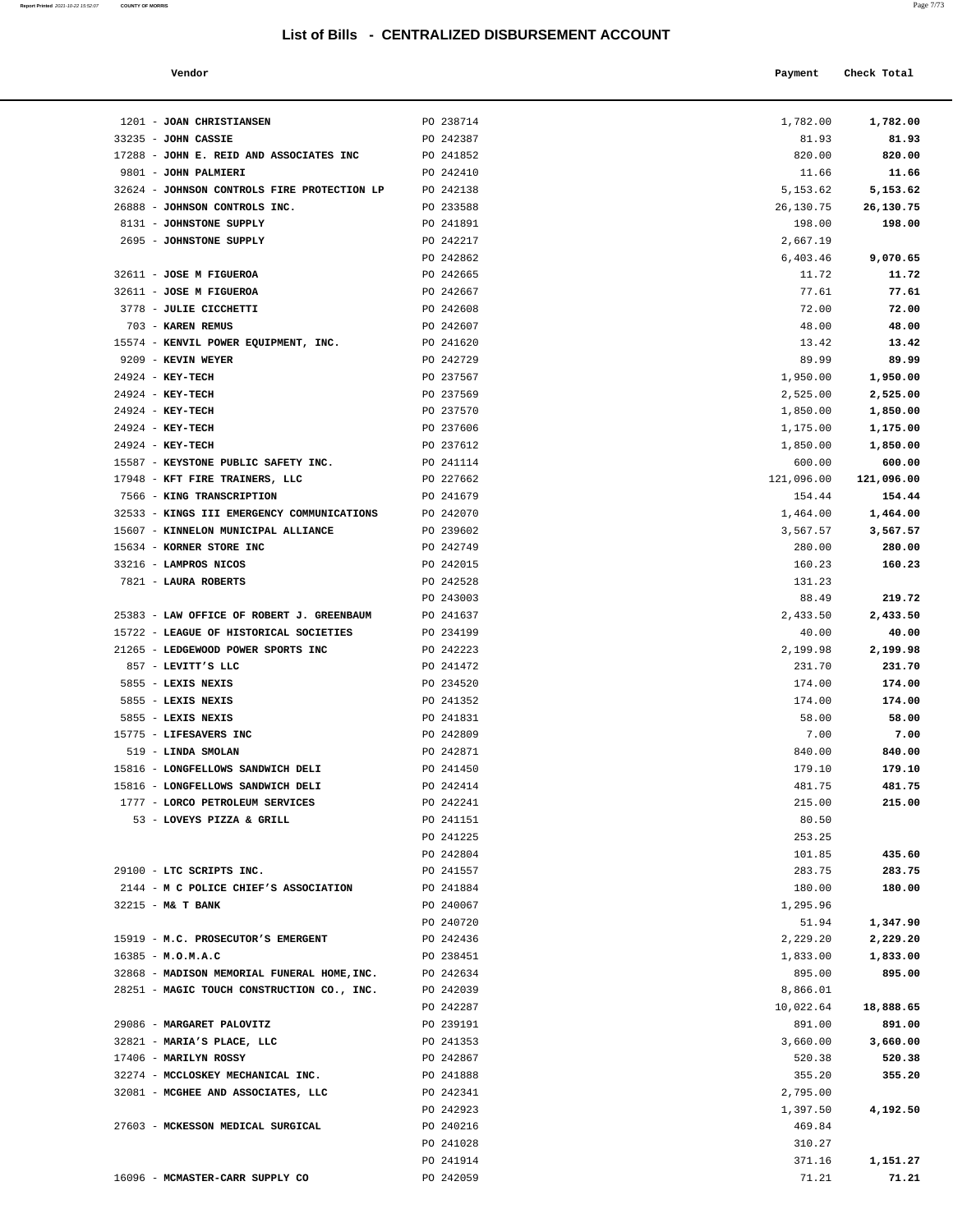#### **Vendor Payment Check Total**   $\blacksquare$  Payment Check Total **Payment** Check Total **Payment**

**Report Printed** 2021-10-22 15:52:07 **COUNTY OF MORRIS** 

| 2,520.00           | 2,520.00            |
|--------------------|---------------------|
| 4,140.00           |                     |
| 3,600.00           | 11,044.00           |
| 3,304.00<br>328.48 | 328.48              |
|                    |                     |
| 2,637.72           | 2,637.72<br>65.90   |
| 65.90<br>90.00     | 90.00               |
| 38.12              |                     |
| 126.72             |                     |
| 456.63             | 621.47              |
| 165.00             | 165.00              |
| 921.72             | 921.72              |
| 997.00             | 997.00              |
| 1,870.00           | 1,870.00            |
| 270.00             |                     |
| 651.44             | 921.44              |
| 412.42             |                     |
| 176.39             |                     |
| 340.00             |                     |
| 136.00             |                     |
| 306.00             | 1,370.81            |
| 6,000.00           | 6,000.00            |
| 113.00             | 113.00              |
| 750.00             | 750.00              |
| 250.00             | 250.00              |
| 6,433.94           | 6,433.94            |
| 1,466.67           | 1,466.67            |
| 1,748.42           | 1,748.42            |
| 350.00             | 350.00              |
| 5,020.80           | 5,020.80            |
| 471.98             | 471.98              |
| 1,375,000.00       | 1,375,000.00        |
| 3,325.00           | 3,325.00            |
| 450.00             | 450.00              |
| 2,560.00           |                     |
| 1,378.00           |                     |
| 1,109.00           | 5,047.00            |
| 556.00             |                     |
| 556.00             | 1,112.00            |
| 422.80             |                     |
| 121.97             |                     |
| 37.68              |                     |
| 115.23             |                     |
| 306.29             |                     |
| 80.94              | 1,084.91            |
| 6,795.56           |                     |
| 7.436.60           |                     |
| 185.25             |                     |
| 17,035.19          |                     |
| 1,058.20           |                     |
| 845.65<br>88.00    | 33, 356.45<br>88.00 |
| 133,861.76         | 133,861.76          |
| 392.00             | 392.00              |
| 1,994.94           | 1,994.94            |
| 8,980.50           | 8,980.50            |
| 300.00             |                     |
| 350.00             | 650.00              |
| 34.85              |                     |
| 38.50              |                     |
| 36.08              |                     |
| 353.21             |                     |
|                    |                     |

| 12460 - MEDIA SUPPLY, INC.                               | PO 241677 | 2,520.00                  | 2,520.00   |
|----------------------------------------------------------|-----------|---------------------------|------------|
| 33168 - MEDICAL STAFFING SERVICES, INC.                  | PO 241990 | 4,140.00                  |            |
|                                                          | PO 242000 | 3,600.00                  |            |
|                                                          | PO 242001 | 3,304.00                  | 11,044.00  |
| 11905 - MEG RODRIGUEZ                                    | PO 242379 | 328.48                    | 328.48     |
| 13689 - MEGGIT TRAINING SYSTEMS INC.                     | PO 242423 | 2,637.72                  | 2,637.72   |
| 31170 - MELISSA CHELSEA POLK                             | PO 242406 | 65.90                     | 65.90      |
| 8956 - MICHAEL DEMATTEO                                  | PO 242526 | 90.00                     | 90.00      |
| 295 - MID-ATLANTIC TRUCK CENTRE INC                      | PO 242060 | 38.12                     |            |
|                                                          | PO 242061 | 126.72                    |            |
|                                                          | PO 242373 | 456.63                    | 621.47     |
| 32621 - MIDDLE ATLANTIC CAREER                           | PO 241544 | 165.00                    | 165.00     |
| 11453 - MIDWEST TAPE LLC                                 | PO 241390 | 921.72                    | 921.72     |
| 1101 - MII PUBLICATIONS                                  | PO 241534 | 997.00                    | 997.00     |
| 16207 - MILLER & CHITTY CO INC                           | PO 242293 | 1,870.00                  | 1,870.00   |
| 568 - MOBILE LIFTS, INC.                                 | PO 242262 | 270.00                    |            |
|                                                          | PO 242263 | 651.44                    | 921.44     |
| 6953 - MOBILEX USA                                       | PO 235872 | 412.42                    |            |
|                                                          | PO 237957 | 176.39                    |            |
|                                                          | PO 239513 | 340.00                    |            |
|                                                          | PO 240321 | 136.00                    |            |
|                                                          | PO 241844 | 306.00                    | 1,370.81   |
| 20546 - MONMOUTH STREET FUNERAL                          | PO 242348 | 6,000.00                  | 6,000.00   |
| 16262 - MONROE SYSTEMS FOR BUSINESS                      | PO 243142 | 113.00                    | 113.00     |
| 7131 - MORRIS COUNTY AFTER CARE CENTER                   | PO 241826 | 750.00                    | 750.00     |
| 24551 - MORRIS COUNTY LEAGUE OF MUNICIPALITIES PO 241469 |           | 250.00                    | 250.00     |
| 12819 - MORRIS COUNTY MUA                                | PO 241498 | 6,433.94                  | 6,433.94   |
| 12819 - MORRIS COUNTY MUA                                | PO 241499 | 1,466.67                  | 1,466.67   |
| 12819 - MORRIS COUNTY MUA                                | PO 241833 | 1,748.42                  | 1,748.42   |
| 12819 - MORRIS COUNTY MUA                                | PO 241912 | 350.00                    | 350.00     |
| 19483 - MORRIS COUNTY MUNICIPAL                          | PO 241438 | 5,020.80                  | 5,020.80   |
| 19483 - MORRIS COUNTY MUNICIPAL                          | PO 241439 | 471.98                    | 471.98     |
| 1800 - MORRIS COUNTY PARK COMMISSION                     | PO 242228 | 1,375,000.00 1,375,000.00 |            |
| 16298 - MORRIS PLAINS MUNICIPAL ALL.                     | PO 238037 | 3,325.00                  | 3,325.00   |
| 16316 - MORRISTOWN AUTO BODY INC                         | PO 242114 | 450.00                    | 450.00     |
| 14515 - MORRISTOWN ER MED ASSOC LLC                      | PO 240187 | 2,560.00                  |            |
|                                                          | PO 240277 | 1,378.00                  |            |
|                                                          | PO 241260 | 1,109.00                  | 5,047.00   |
| 19491 - MORRISTOWN INN                                   | PO 240758 | 556.00                    |            |
|                                                          | PO 241853 | 556.00                    | 1,112.00   |
| 16321 - MORRISTOWN LUMBER &                              | PO 241454 | 422.80                    |            |
|                                                          | PO 241869 | 121.97                    |            |
|                                                          | PO 241993 | 37.68                     |            |
|                                                          | PO 242032 | 115.23                    |            |
|                                                          | PO 242302 | 306.29                    |            |
|                                                          | PO 242422 | 80.94                     | 1,084.91   |
| 7584 - MORRISTOWN MEDICAL CENTER                         | PO 240191 | 6,795.56                  |            |
|                                                          | PO 240192 | 7,436.60                  |            |
|                                                          | PO 240267 | 185.25                    |            |
|                                                          | PO 240274 | 17,035.19                 |            |
|                                                          | PO 240344 | 1,058.20                  |            |
|                                                          | PO 240972 | 845.65                    | 33, 356.45 |
| 7206 - MORRISTOWN PATHOLOGY ASSOCIATES                   | PO 241259 | 88.00                     | 88.00      |
| 21791 - MOTOROLA SOLUTIONS INC                           | PO 242736 | 133,861.76                | 133,861.76 |
| 32814 - MULTICULTURAL BOOKS & VIDEOS                     | PO 239663 | 392.00                    | 392.00     |
| 15709 - MUNICIPAL EMERGENCY SERVICES                     | PO 240327 | 1,994.94                  | 1,994.94   |
| 20763 - MUNICIPAL SOFTWARE INC                           | PO 243156 | 8,980.50                  | 8,980.50   |
| 16517 - N E N A NJ CHAPTER                               | PO 242548 | 300.00                    |            |
|                                                          |           | 350.00                    | 650.00     |
|                                                          | PO 242807 |                           |            |
| 19523 - N.J. NATURAL GAS COMPANY                         | PO 242853 | 34.85                     |            |
|                                                          | PO 242854 | 38.50                     |            |

PO 242856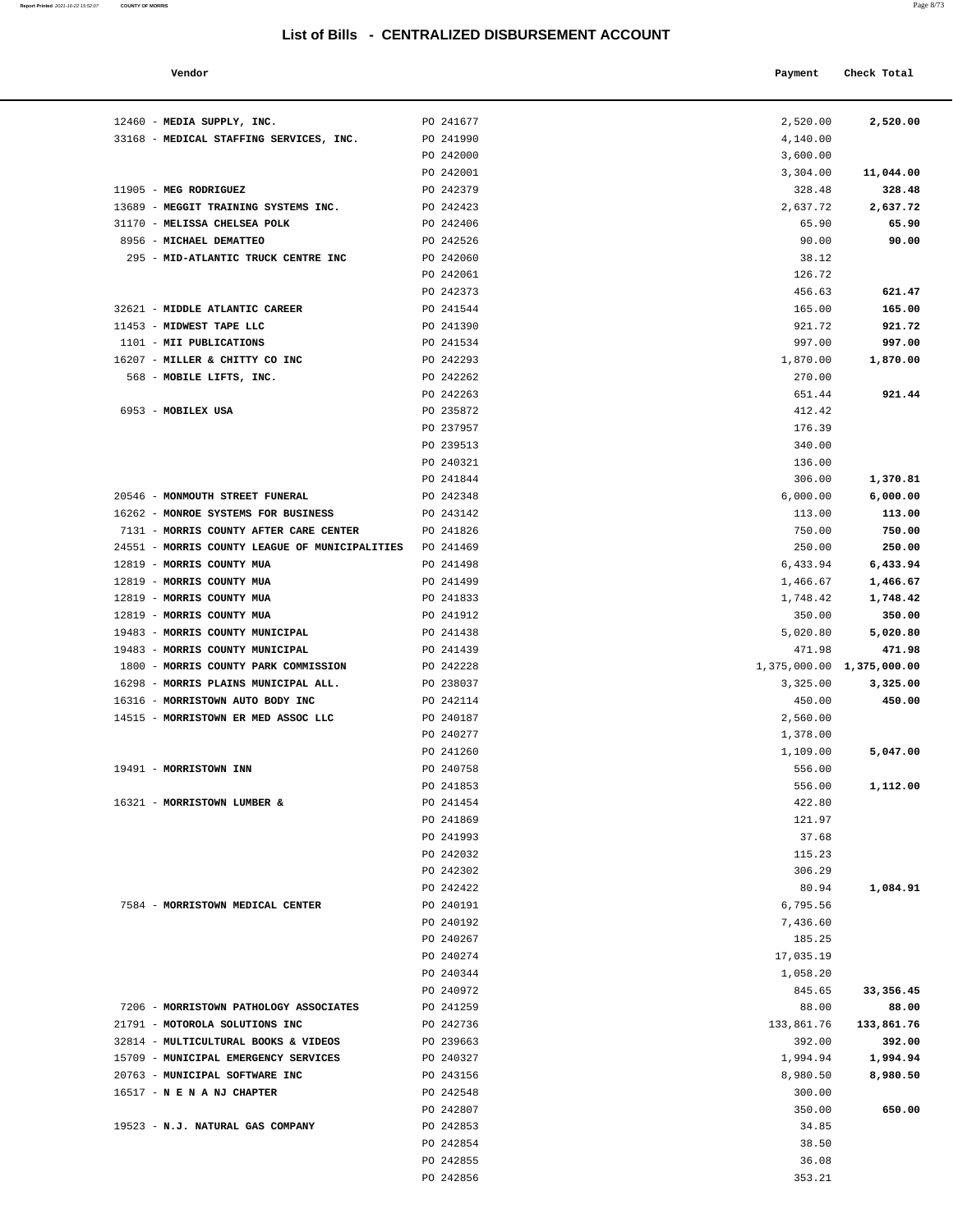#### **Vendor Payment Check Total**   $\blacksquare$  Payment Check Total  $\blacksquare$

 29258 - **PLOSIA COHEN LLC** PO 242571 1,838.50 **1,838.50** 25859 - **POINTCLICKCARE** PO 242178 309.94 **309.94**

PO 241497 3,542.74 **3,556.42** 

17117 - **POWER PLACE INC** PO 234936 13.68

| a. | ٧<br>×<br>×<br>٧ |
|----|------------------|
|    |                  |

|                                                                   | PO 242857              | 267.32               |                      |
|-------------------------------------------------------------------|------------------------|----------------------|----------------------|
|                                                                   | PO 242858              | 34.85                | 764.81               |
| 21122 - NATIONAL FUEL OIL INC.                                    | PO 241470              | 27,781.07            | 27,781.07            |
| 21122 - NATIONAL FUEL OIL INC.                                    | PO 243151              | 9,831.23             |                      |
|                                                                   | PO 243151              | 66,758.98            | 76,590.21            |
| 16521 - NETCONG MUNICIPAL ALLIANCE                                | PO 241016              | 1,403.14             | 1,403.14             |
| 16641 - NEW JERSEY LEAGUE OF                                      | PO 242261              | 600.00               | 600.00               |
| 28348 - NEW JERSEY OVERHEAD DOOR LLC                              | PO 242290              | 5,460.68             |                      |
|                                                                   | PO 242849              | 3,228.50             | 8,689.18             |
| 16552 - NEWBRIDGE SERVICES INC                                    | PO 242279              | 6,675.00             |                      |
|                                                                   | PO 242661              | 7,632.50             |                      |
|                                                                   | PO 242662              | 2,841.25             |                      |
|                                                                   | PO 242663              | 2,759.25             | 19,908.00            |
| 33222 - NICHOLAS BOURDETTE                                        | PO 242366              | 29.77                | 29.77                |
| 32853 - NICOLLE KRAKE                                             | PO 242255              | 171.25               | 171.25               |
| 23981 - NIELSEN DODGE - C-J-R                                     | PO 241713              | 292.28               | 292.28               |
| 23981 - NIELSEN DODGE - C-J-R                                     | PO 242062              | 177.75               | 177.75               |
| 23981 - NIELSEN DODGE - C-J-R                                     | PO 242071              | 130.50               | 130.50               |
| 23981 - NIELSEN DODGE - C-J-R                                     | PO 242465              | 247.76               | 247.76               |
| 28914 - NIELSEN RT 46, INC.                                       | PO 241476              | 363.94               | 363.94               |
| 28983 - NJ 211 PARTNERSHIP                                        | PO 242502              | 10,118.00            | 10,118.00            |
| 19919 - NJ ADVANCE MEDIA                                          | PO 242822              | 128.80               | 128.80               |
| 33155 - NJ CRIMES SCENE INVESTIGATORS                             | PO 240151              | 100.00               | 100.00               |
| 30811 - NJ DEPARTMENT OF TREASURY                                 | PO 242428              | 835.00               | 835.00               |
| 12317 - NJICLE                                                    | PO 242150              | 378.00               | 378.00               |
| $12550 - NJLM$                                                    | PO 242163              | 120.00               |                      |
|                                                                   | PO 242329              | 60.00                | 180.00               |
| $8349$ - NMS LABS<br>27772 - NORTH AMERICAN RESCUE, LLC           | PO 242763<br>PO 237463 | 4,741.00<br>2,806.52 | 4,741.00<br>2,806.52 |
| 26296 - NORTHEASTERN INTERIOR SERVICES LLC                        | PO 242720              | 109,729.00           | 109,729.00           |
| 16752 - NORWESCAP, INC.                                           | PO 242617              | 2,250.00             | 2,250.00             |
| 30167 - NOTO-WYNKOOP FUNERAL HOME                                 | PO 242344              | 1,666.00             | 1,666.00             |
| 32408 - NOVER ENGELSTEIN & ASSOCIATES, INC                        | PO 241992              | 2,980.00             | 2,980.00             |
| 16764 - NU-WAY CONCESSIONAIRES INC                                | PO 242621              | 7,494.62             |                      |
|                                                                   | PO 242622              | 125,921.33           | 133, 415.95          |
| $19739 - NV5$                                                     | PO 242350              | 19,229.48            | 19,229.48            |
| 26726 - OFFICE CONCEPTS GROUP, INC.                               | PO 242027              | 89.46                | 89.46                |
| 26726 - OFFICE CONCEPTS GROUP, INC.                               | PO 242184              | 293.55               | 293.55               |
| 26726 - OFFICE CONCEPTS GROUP, INC.                               | PO 242285              | 14.44                | 14.44                |
| 26726 - OFFICE CONCEPTS GROUP, INC.                               | PO 242364              | 434.84               | 434.84               |
| 25021 - ONE SOURCE OF NEW JERSEY LLC                              | PO 241715              | 437.19               | 437.19               |
| 13856 - OPTIMUM                                                   | PO 241716              | 118.13               | 118.13               |
| $20526$ - OPTIMUM                                                 | PO 241753              | 1,458.00             | 1,458.00             |
| 13856 - OPTIMUM                                                   | PO 242073              | 66.23                | 66.23                |
| 8451 - OPTIMUM                                                    | PO 242624              | 298.91               | 298.91               |
| 8451 - OPTIMUM                                                    | PO 242625              | 136.86               | 136.86               |
| 8451 - OPTIMUM                                                    | PO 242626              | 236.18               | 236.18               |
| 8451 - OPTIMUM                                                    | PO 242627              | 417.44               | 417.44               |
| 2929 - ORIENTAL TRADING COMPANY INC.                              | PO 242187              | 82.80                | 82.80                |
| 30011 - Pakor / Imaging Spectrum                                  | PO 240956              | 1,673.70             | 1,673.70             |
| 16899 - PARK UNION LUMBER COMPANY LLC                             | PO 242050              | 92.69                | 92.69                |
| 2031 - PATRICIA GALLAGHER                                         | PO 238854              | 1,367.40             | 1,367.40             |
| 9101 - PATRICIA MARSH                                             | PO 242258              | 332.52               | 332.52               |
| 25411 - PATRICIA W. GIBBONS                                       | PO 242680<br>PO 241765 | 568.19<br>1,490.40   | 568.19               |
| 32104 - PAYFLEX SYSTEMS USA, INC.<br>2163 - PENN STATE UNIVERSITY | PO 241882              | 764.00               | 1,490.40<br>764.00   |
| 32464 - PENN TACTICAL SOLUTIONS LLC                               | PO 242162              | 13,940.07            | 13,940.07            |
| 18102 - PEQUANNOCK TOWNSHIP                                       | PO 238041              | 1,597.40             | 1,597.40             |
| 10794 - PETER NITZSCHE                                            | PO 242486              | 466.24               | 466.24               |

|                                            | PO 243151 | 66,758.98  | 76,590.21  |
|--------------------------------------------|-----------|------------|------------|
| 16521 - NETCONG MUNICIPAL ALLIANCE         | PO 241016 | 1,403.14   | 1,403.14   |
| 16641 - NEW JERSEY LEAGUE OF               | PO 242261 | 600.00     | 600.00     |
| 28348 - NEW JERSEY OVERHEAD DOOR LLC       | PO 242290 | 5,460.68   |            |
|                                            | PO 242849 | 3,228.50   | 8,689.18   |
| 16552 - NEWBRIDGE SERVICES INC             | PO 242279 | 6,675.00   |            |
|                                            | PO 242661 | 7,632.50   |            |
|                                            | PO 242662 | 2,841.25   |            |
|                                            | PO 242663 | 2,759.25   | 19,908.00  |
| 33222 - NICHOLAS BOURDETTE                 | PO 242366 | 29.77      | 29.77      |
| 32853 - NICOLLE KRAKE                      | PO 242255 | 171.25     | 171.25     |
| 23981 - NIELSEN DODGE - C-J-R              | PO 241713 | 292.28     | 292.28     |
| 23981 - NIELSEN DODGE - C-J-R              | PO 242062 | 177.75     | 177.75     |
| 23981 - NIELSEN DODGE - C-J-R              | PO 242071 | 130.50     | 130.50     |
| 23981 - NIELSEN DODGE - C-J-R              | PO 242465 | 247.76     | 247.76     |
| 28914 - NIELSEN RT 46, INC.                | PO 241476 | 363.94     | 363.94     |
| 28983 - NJ 211 PARTNERSHIP                 | PO 242502 | 10,118.00  | 10,118.00  |
| 19919 - NJ ADVANCE MEDIA                   | PO 242822 | 128.80     | 128.80     |
| 33155 - NJ CRIMES SCENE INVESTIGATORS      | PO 240151 | 100.00     | 100.00     |
| 30811 - NJ DEPARTMENT OF TREASURY          | PO 242428 | 835.00     | 835.00     |
| 12317 - NJICLE                             | PO 242150 | 378.00     | 378.00     |
| $12550 - NJLM$                             | PO 242163 | 120.00     |            |
|                                            | PO 242329 | 60.00      | 180.00     |
| $8349$ - NMS LABS                          | PO 242763 | 4,741.00   | 4,741.00   |
| 27772 - NORTH AMERICAN RESCUE, LLC         | PO 237463 | 2,806.52   | 2,806.52   |
| 26296 - NORTHEASTERN INTERIOR SERVICES LLC | PO 242720 | 109,729.00 | 109,729.00 |
| 16752 - NORWESCAP, INC.                    | PO 242617 | 2,250.00   | 2,250.00   |
| 30167 - NOTO-WYNKOOP FUNERAL HOME          | PO 242344 | 1,666.00   | 1,666.00   |
| 32408 - NOVER ENGELSTEIN & ASSOCIATES, INC | PO 241992 | 2,980.00   | 2,980.00   |
| 16764 - NU-WAY CONCESSIONAIRES INC         | PO 242621 | 7,494.62   |            |
|                                            | PO 242622 | 125,921.33 | 133,415.95 |
| $19739 - NV5$                              | PO 242350 | 19,229.48  | 19,229.48  |
| 26726 - OFFICE CONCEPTS GROUP, INC.        | PO 242027 | 89.46      | 89.46      |
| 26726 - OFFICE CONCEPTS GROUP, INC.        | PO 242184 | 293.55     | 293.55     |
| 26726 - OFFICE CONCEPTS GROUP, INC.        | PO 242285 | 14.44      | 14.44      |
| 26726 - OFFICE CONCEPTS GROUP, INC.        | PO 242364 | 434.84     | 434.84     |
| 25021 - ONE SOURCE OF NEW JERSEY LLC       | PO 241715 | 437.19     | 437.19     |
| 13856 - OPTIMUM                            | PO 241716 | 118.13     | 118.13     |
| $20526$ - OPTIMUM                          | PO 241753 | 1,458.00   | 1,458.00   |
| 13856 - OPTIMUM                            | PO 242073 | 66.23      | 66.23      |
| 8451 - OPTIMUM                             | PO 242624 | 298.91     | 298.91     |
| 8451 - OPTIMUM                             | PO 242625 | 136.86     | 136.86     |
| 8451 - OPTIMUM                             | PO 242626 | 236.18     | 236.18     |
| 8451 - OPTIMUM                             | PO 242627 | 417.44     | 417.44     |
| 2929 - ORIENTAL TRADING COMPANY INC.       | PO 242187 | 82.80      | 82.80      |
| 30011 - Pakor / Imaging Spectrum           | PO 240956 | 1,673.70   | 1,673.70   |
| 16899 - PARK UNION LUMBER COMPANY LLC      | PO 242050 | 92.69      | 92.69      |
| 2031 - PATRICIA GALLAGHER                  | PO 238854 | 1,367.40   | 1,367.40   |
| 9101 - PATRICIA MARSH                      | PO 242258 | 332.52     | 332.52     |
| 25411 - PATRICIA W. GIBBONS                | PO 242680 | 568.19     | 568.19     |

**Report Printed** 2021-10-22 15:52:07 **COUNTY OF MORRIS**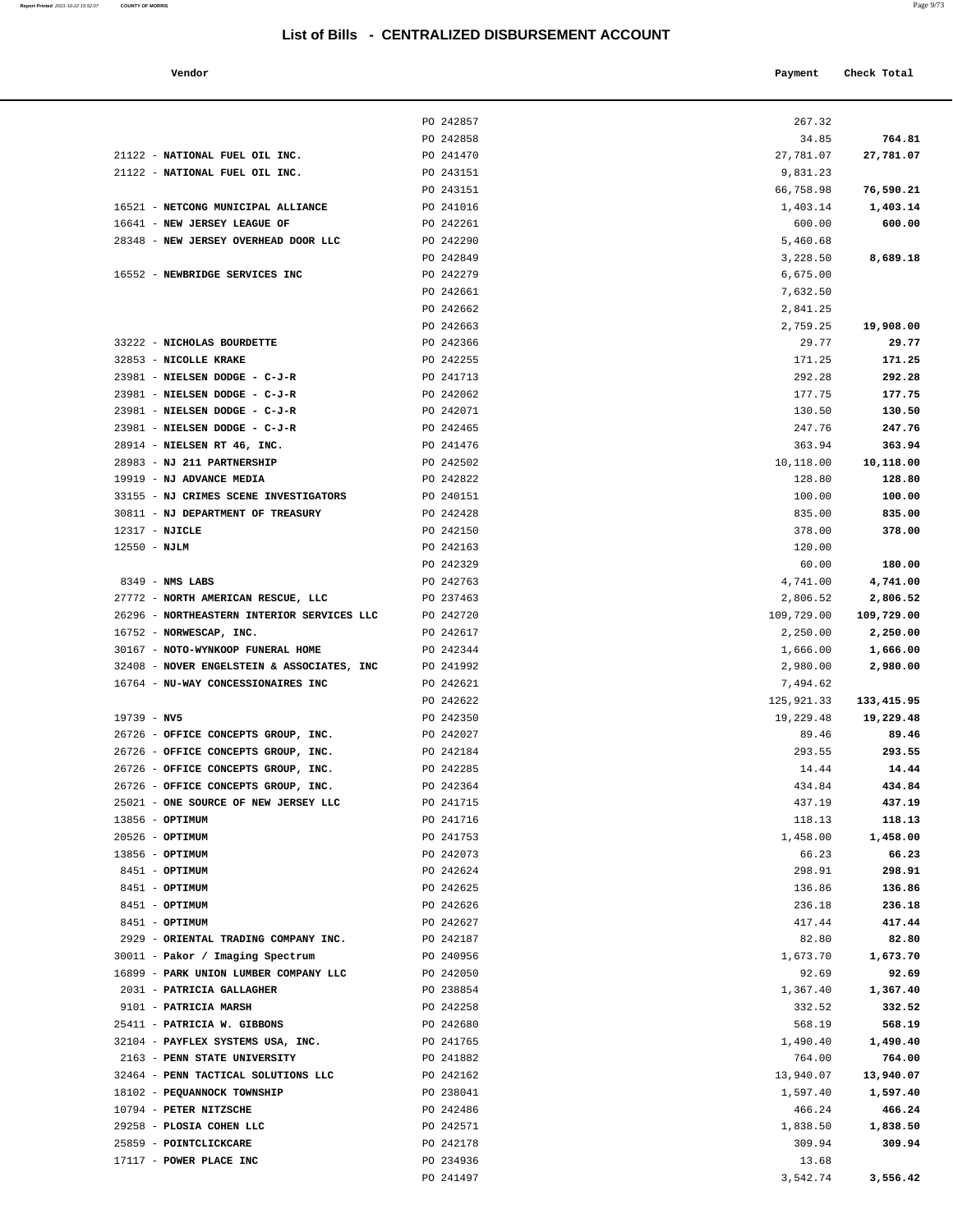31598 - **SANCHEZ ENGRAVING LLC** PO 242386 224.00

17621 - **SHEAFFER SUPPLY, INC.** PO 241906 50.04

17535 - **SCANTRON SERVICE GROUP** PO 242863 1,329.43 **1,329.43**

PO 242400 98.00

PO 242413 637.00 **959.00**

PO 242031 **149.71 149.71** 

**Report Printed** 2021-10-22 15:52:07 **COUNTY OF MORRIS** 

| Vendor                                                     |           | Payment    | Check Total |
|------------------------------------------------------------|-----------|------------|-------------|
|                                                            |           |            |             |
| 24970 - POWERDMS, INC.                                     | PO 242342 | 7,546.99   | 7,546.99    |
| 26363 - PRAXAIR DISTRIBUTION                               | PO 242052 | 43.27      | 43.27       |
| 27929 - PREMIER GLOBAL SERVICES                            | PO 242155 | 121.85     | 121.85      |
| 4812 - PREVENTION IS KEY                                   | PO 242107 | 3,735.00   | 3,735.00    |
| 31528 - PRINCETON INSTITUTE OF LANGUAGES, INC DB PO 242527 |           | 454.00     | 454.00      |
| 3146 - PROQUEST LLC                                        | PO 241365 | 2,796.56   |             |
|                                                            | PO 241366 | 8,396.96   | 11,193.52   |
| 8616 - PSE&G CO                                            | PO 235528 | 14,500.00  | 14,500.00   |
| 17189 - PSE&G CO                                           | PO 242314 | 196.24     | 196.24      |
| $17189$ - PSE&G CO                                         | PO 243044 | 3,450.10   | 3,450.10    |
| 19681 - PURCHASE POWER                                     | PO 242168 | 525.00     | 525.00      |
| 19681 - PURCHASE POWER                                     | PO 243034 | 546.42     | 546.42      |
| 33239 - QUALITY PUNCH, INC                                 | PO 242441 | 300.00     | 300.00      |
| 7872 - QUENCH USA, INC.                                    | PO 242324 | 99.00      |             |
|                                                            | PO 242346 | 49.44      | 148.44      |
| 264 - R & J CONTROL, INC.                                  | PO 242286 | 1,862.19   |             |
|                                                            | PO 242780 | 465.00     | 2,327.19    |
| 264 - R & J CONTROL, INC.                                  | PO 242780 | 10,230.00  | 10,230.00   |
| 264 - R & J CONTROL, INC.                                  | PO 242782 | 930.00     |             |
|                                                            | PO 242783 | 1,080.00   | 2,010.00    |
| 19722 - R C SOUND                                          | PO 242312 | 2,000.00   |             |
|                                                            | PO 242873 | 1,750.00   | 3,750.00    |
| 12473 - R.D. SALES DOOR & HARDWARE LLC                     | PO 234542 | 6,995.00   | 6,995.00    |
| 17215 - R.S. KNAPP CO. INC.                                | PO 242140 | 75.00      | 75.00       |
| 33090 - RAYMOND MILLER                                     | PO 241989 | 3,504.38   | 3,504.38    |
| 26223 - RE-TRON TECHNOLOGIES INC.                          | PO 239718 | 1,089.04   | 1,089.04    |
| 29982 - REDICARE LLC                                       | PO 241150 | 18.81      | 18.81       |
| 30034 - REINA FRANCESCHI                                   | PO 242732 | 1,500.00   | 1,500.00    |
| 29466 - RICCIARDI BROTHERS, INC                            | PO 242301 | 377.93     |             |
|                                                            | PO 242537 | 425.59     | 803.52      |
| 19765 - RICOH AMERICAS CORPORATION                         | PO 241832 | 7,999.80   |             |
|                                                            | PO 242722 | 919.91     |             |
|                                                            | PO 242949 | 20.30      | 8,940.01    |
| 28741 - RICOH USA, INC.                                    | PO 242551 | 161.12     | 161.12      |
| 28741 - RICOH USA, INC.                                    | PO 242558 | 949.08     | 949.08      |
| 28741 - RICOH USA, INC.                                    | PO 242670 | 684.40     | 684.40      |
| 28741 - RICOH USA, INC.                                    | PO 242724 | 919.91     | 919.91      |
| 28741 - RICOH USA, INC.                                    | PO 242846 | 1,107.09   | 1,107.09    |
| 28741 - RICOH USA, INC.                                    | PO 242878 | 7,425.73   | 7,425.73    |
| 28741 - RICOH USA, INC.                                    | PO 242921 | 194.04     | 194.04      |
| 28741 - RICOH USA, INC.                                    | PO 242922 | 34.86      | 34.86       |
| 28741 - RICOH USA, INC.                                    | PO 243004 | 697.83     | 697.83      |
| 28741 - RICOH USA, INC.                                    | PO 243023 | 6,961.01   | 6,961.01    |
| 28741 - RICOH USA, INC.                                    | PO 243144 | 835.26     | 835.26      |
| 28226 - RIVERVIEW PAVING, INC.                             | PO 242562 | 56,720.78  |             |
|                                                            | PO 242562 | 186,696.03 | 243,416.81  |
| 28455 - ROBERT & SON, INC.                                 | PO 242072 | 265.00     | 265.00      |
| 32628 - ROBERT CARROLL                                     | PO 242025 | 300.00     | 300.00      |
| 33198 - ROBERT J. CARROLL                                  | PO 242152 | 304.26     | 304.26      |
| 23739 - ROBERT J. KENNEDY                                  | PO 242403 | 106.85     | 106.85      |
| 25572 - RONALD DEPASQUALE                                  | PO 242322 | 2,112.35   | 2,112.35    |
| 17417 - ROXBURY TWP POLICE DEPT                            | PO 242817 | 3,555.00   | 3,555.00    |
| 9938 - RUTGERS CENTER FOR CONTINUING                       | PO 242656 | 2,635.00   | 2,635.00    |
| 24895 - RUTGERS OCPE                                       | PO 240313 | 150.00     | 150.00      |
| 24895 - RUTGERS OCPE                                       | PO 242358 | 145.00     | 145.00      |
| 8521 - RUTGERS UNIVERSITY                                  | PO 238084 | 615.00     | 615.00      |
| 19814 - SAFETY- KLEEN SYSTEMS, INC.                        | PO 242051 | 315.29     | 315.29      |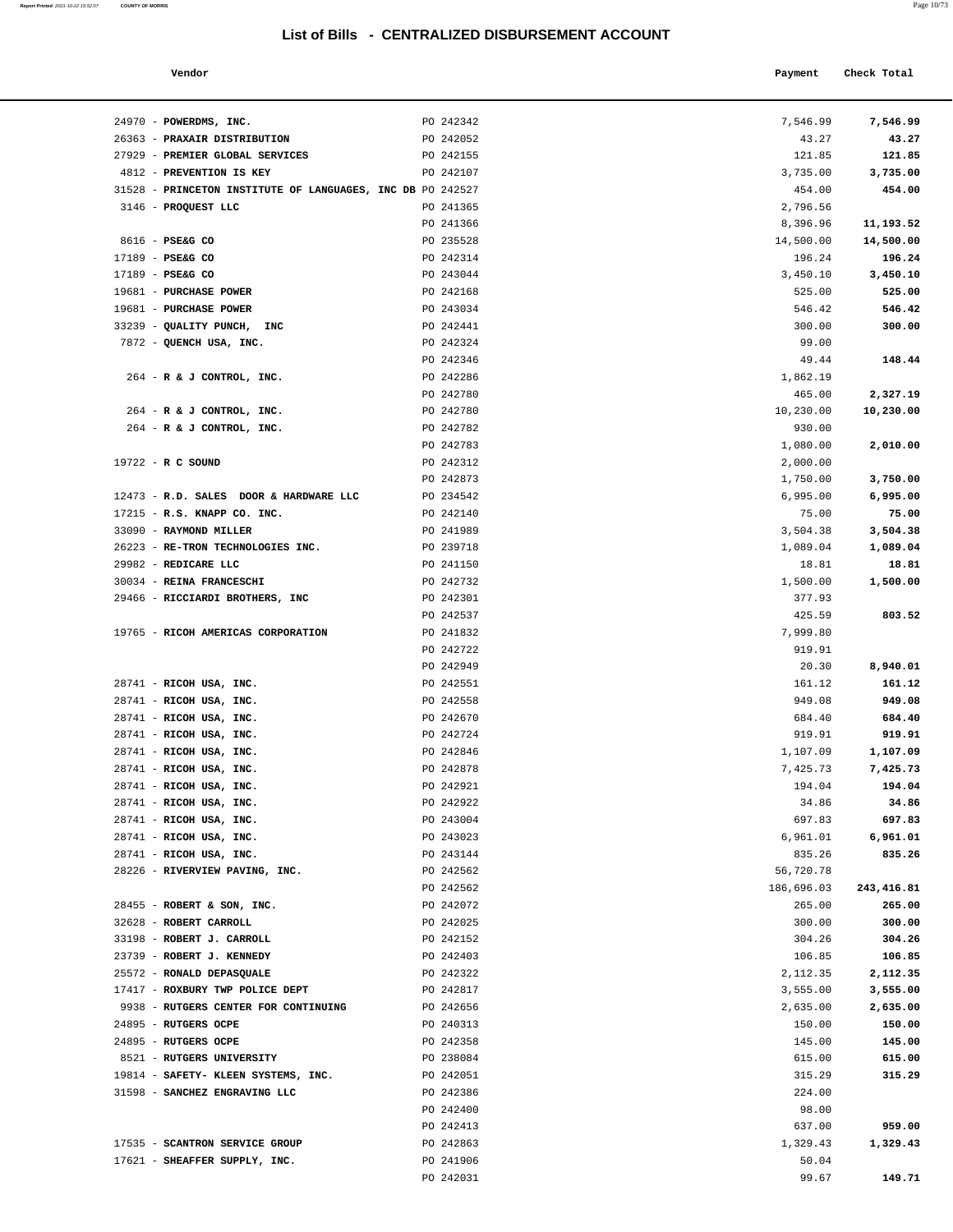#### **Vendor Check Total Payment Check Total**

**Report Printed** 2021-10-22 15:52:07 **COUNTY OF MORRIS** 

| a. | ×<br>۰ |  |
|----|--------|--|
|    |        |  |

| 460.13             |                    |
|--------------------|--------------------|
| 40.46              | 500.59             |
| 40, 345.86         | 40,345.86          |
| 4,545.50           | 4,545.50           |
| 476.80             | 476.80             |
| 1,848.00           |                    |
| 920.00             |                    |
| 9,723.00           | 12,491.00          |
| 23.23              |                    |
| 214.20             |                    |
| 125.13             | 362.56             |
| 53,134.00          | 53,134.00          |
| 52.00              | 52.00              |
| 5,460.16           | 5,460.16           |
| 4,175.78           | 4,175.78           |
| 9,702.62           | 9,702.62           |
| 1,049.27           | 1,049.27           |
| 7,423.68           | 7,423.68           |
| 8,266.28           | 8,266.28           |
| 2,121.62           | 2,121.62           |
| 10,754.28          | 10,754.28          |
| 6,282.17           | 6,282.17           |
| 606.68             | 606.68             |
| 326.10             | 326.10             |
| 354.80             |                    |
| 189.00             | 543.80             |
| 11.49              | 11.49              |
| 1,878.66           | 1,878.66           |
| 1,395.00           | 1,395.00           |
| 200.00             |                    |
| 450.00             | 650.00             |
| 167.43             | 167.43             |
| 165.00             | 165.00             |
| 356.93             |                    |
| 158.94             |                    |
| 845.15             |                    |
| 405.29             | 1,766.31           |
| 3,200.00           |                    |
| 3,833.70           |                    |
| 589.80             | 7,623.50           |
| 256.00             | 256.00             |
| 2,921.00           |                    |
| 10,750.00          |                    |
| 6,661.70           | 20,332.70          |
| 270.00             | 270.00             |
| 3,186.00           | 3,186.00           |
| 44.80              | 44.80              |
| 900.55             |                    |
| 850.85             |                    |
| 680.68             |                    |
| 650.65             |                    |
| 850.85             |                    |
| 650.65             |                    |
| 1,774.00           |                    |
| 1,120.70           | 7,478.93           |
| 13,906.35          | 13,906.35          |
| 92.94              | 92.94              |
| 2,083.33           | 2,083.33           |
| 183.75             | 183.75             |
| 516.25             | 516.25             |
|                    |                    |
| 4,557.62<br>447.60 | 4,557.62<br>447.60 |
|                    |                    |

| 17635 - SHERWIN WILLIAMS                                           | PO 241561              | 37.23                | 37.23                |
|--------------------------------------------------------------------|------------------------|----------------------|----------------------|
| 19858 - SHERWIN WILLIAMS                                           | PO 241892              | 460.13               |                      |
|                                                                    | PO 242601              | 40.46                | 500.59               |
| 17726 - SHI INTERNATIONAL CORP                                     | PO 241659              | 40,345.86            | 40,345.86            |
| 29041 - SIGN A RAMA LEDGEWOOD                                      | PO 240424              | 4,545.50             | 4,545.50             |
| $17668$ - SIRCHIE                                                  | PO 238178              | 476.80               | 476.80               |
| 33093 - SLADE INDUSTRIES, INC.                                     | PO 241829              | 1,848.00             |                      |
|                                                                    | PO 242305              | 920.00               |                      |
|                                                                    | PO 242541              | 9,723.00             | 12,491.00            |
| 17699 - SMITH MOTOR CO., INC.                                      | PO 241717              | 23.23                |                      |
|                                                                    | PO 241718              | 214.20               |                      |
|                                                                    | PO 241726              | 125.13               | 362.56               |
| 6981 - SODEXO INC & AFFILIATES                                     | PO 242750              | 53,134.00            | 53,134.00            |
| 17738 - SOME'S WORLDWIDE UNIFORMS INC.                             | PO 241994              | 52.00                | 52.00                |
| 17755 - SOUTHEAST MORRIS COUNTY                                    | PO 242521              | 5,460.16             | 5,460.16             |
| 17755 - SOUTHEAST MORRIS COUNTY<br>17755 - SOUTHEAST MORRIS COUNTY | PO 242711<br>PO 242838 | 4,175.78             | 4,175.78             |
| 17755 - SOUTHEAST MORRIS COUNTY                                    | PO 242859              | 9,702.62<br>1,049.27 | 9,702.62<br>1,049.27 |
| 17755 - SOUTHEAST MORRIS COUNTY                                    | PO 242978              | 7,423.68             | 7,423.68             |
| 17755 - SOUTHEAST MORRIS COUNTY                                    | PO 243053              | 8,266.28             | 8,266.28             |
| 17755 - SOUTHEAST MORRIS COUNTY                                    | PO 243054              | 2,121.62             | 2,121.62             |
| 33260 - STATE OF NEW JERSEY TREASURER                              | PO 243159              | 10,754.28            | 10,754.28            |
| 25837 - STATE OF NJ, DEPT OF THE TREASURY                          | PO 242801              | 6,282.17             | 6,282.17             |
| 28243 - STEPHANIE MERCED                                           | PO 242965              | 606.68               | 606.68               |
| 21595 - STEPHEN NEBESNI                                            | PO 242393              | 326.10               | 326.10               |
| 4298 - STERICYCLE INC                                              | PO 241830              | 354.80               |                      |
|                                                                    | PO 242110              | 189.00               | 543.80               |
| 27298 - STEVE PIATTI                                               | PO 242587              | 11.49                | 11.49                |
| 24965 - STEVEN R. KESSELMEYER                                      | PO 242321              | 1,878.66             | 1,878.66             |
| 33220 - STM LEARNING, INC.                                         | PO 242129              | 1,395.00             | 1,395.00             |
| 14685 - STORAGE SYSTEMS USA                                        | PO 241763              | 200.00               |                      |
|                                                                    | PO 241863              | 450.00               | 650.00               |
| 28940 - STRYKER SALES CORPORATION                                  | PO 242161              | 167.43               | 167.43               |
| 17901 - SUBURBAN CONSULTING                                        | PO 242291              | 165.00               | 165.00               |
| 8621 - SUBURBAN PROPANE -2347                                      | PO 241908<br>PO 242130 | 356.93<br>158.94     |                      |
|                                                                    | PO 242421              | 845.15               |                      |
|                                                                    | PO 242425              | 405.29               | 1,766.31             |
| 17937 - SUSSEX COUNTY COMMUNITY COLLEGE                            | PO 242660              | 3,200.00             |                      |
|                                                                    | PO 243152              | 3,833.70             |                      |
|                                                                    | PO 243153              | 589.80               | 7,623.50             |
| 17936 - SUSSEX CTY CHAMBER OF COMMERCE                             | PO 241536              | 256.00               | 256.00               |
| 6265 - T & M ASSOCIATES                                            | PO 217364              | 2,921.00             |                      |
|                                                                    | PO 241293              | 10,750.00            |                      |
|                                                                    | PO 242352              | 6,661.70             | 20,332.70            |
| 17975 - TAYLOR & FRIEDBERG, LLC                                    | PO 241656              | 270.00               | 270.00               |
| 5611 - TBS CONTROLS LLC                                            | PO 242777              | 3,186.00             | 3,186.00             |
| 29299 - TECHSMITH CORPORATION                                      | PO 241856              | 44.80                | 44.80                |
| 17990 - TELESEARCH INC                                             | PO 241537              | 900.55               |                      |
|                                                                    | PO 241711              | 850.85               |                      |
|                                                                    | PO 241913<br>PO 242117 | 680.68<br>650.65     |                      |
|                                                                    | PO 242143              | 850.85               |                      |
|                                                                    | PO 242360              | 650.65               |                      |
|                                                                    | PO 242619              | 1,774.00             |                      |
|                                                                    | PO 242648              | 1,120.70             | 7,478.93             |
| 21294 - TETRA TECH INC                                             | PO 243129              | 13,906.35            | 13,906.35            |
| 32329 - THE BAGELRY INC.                                           | PO 242776              | 92.94                | 92.94                |
| 28988 - THE CANNING GROUP LLC                                      | PO 243249              | 2,083.33             | 2,083.33             |
| 27366 - THE GODFATHER OF MORRISTOWN                                | PO 242164              | 183.75               | 183.75               |
| 2447 - THE PORTASOFT COMPANY INC                                   | PO 237935              | 516.25               | 516.25               |

5711 - **THE TAB GROUP PO 242530** 10812 - **THOMSON REUTER-WEST** PO 240647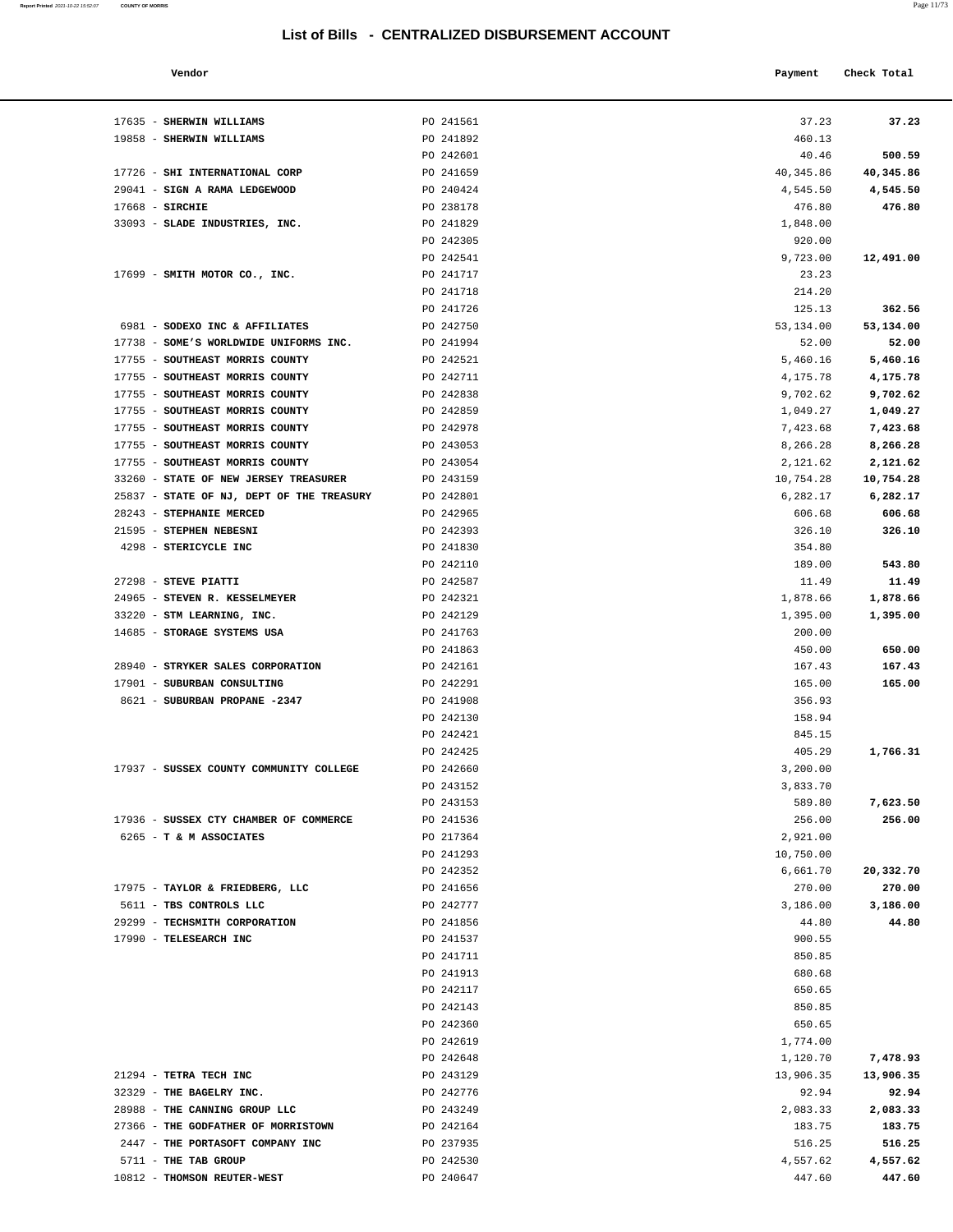| Report Printed 2021-10-22 15:52:07 | <b>COUNTY OF MORRIS</b> |  |  | Page 12/73 |
|------------------------------------|-------------------------|--|--|------------|
|                                    |                         |  |  |            |

| Vendor                     |           | Payment  | Check Total     |
|----------------------------|-----------|----------|-----------------|
| <b>THOMSON REUTER-WEST</b> | PO 241468 | 7,005.42 | 7,005.42        |
| <b>THOMSON REUTER-WEST</b> | PO 243035 | 324.16   | 324.16          |
| THOMSON REUTERS-WEST       | PO 239660 | 1,549.99 | 1,549.99        |
| TILCON NEW YORK INC.       | PO 241621 | 1,369.37 |                 |
|                            | PO 241735 | 719.62   | 2,088.99        |
| TITLE LINES LLC            | PO 242337 | 1,257.00 | 1,257.00        |
| TITLE LINES LLC            | PO 242338 | 416.00   | 416.00          |
| mtmtr trund tra            | DQ 242240 | E 172 00 | <b>E 173 00</b> |

| 10812 - THOMSON REUTER-WEST                                                       | PO 241468              | 7,005.42             | 7,005.42              |
|-----------------------------------------------------------------------------------|------------------------|----------------------|-----------------------|
| 10812 - THOMSON REUTER-WEST                                                       | PO 243035              | 324.16               | 324.16                |
| 18437 - THOMSON REUTERS-WEST                                                      | PO 239660              | 1,549.99             | 1,549.99              |
| 122 - TILCON NEW YORK INC.                                                        | PO 241621              | 1,369.37             |                       |
|                                                                                   | PO 241735              | 719.62               | 2,088.99              |
| 32003 - TITLE LINES LLC                                                           | PO 242337              | 1,257.00             | 1,257.00              |
| 32003 - TITLE LINES LLC                                                           | PO 242338              | 416.00               | 416.00                |
| 32003 - TITLE LINES LLC                                                           | PO 242340              | 5,173.00             | 5,173.00              |
| 30695 - TOMAHAWK STRATEGIC SOLUTION, LLC                                          | PO 242675              | 79,500.00            | 79,500.00             |
| 7555 - TOSHIBA BUSINESS SOLUTIONS USA                                             | PO 238324              | 694.00               | 694.00                |
| 2484 - TOWNSHIP OF BOONTON                                                        | PO 237401              | 1,141.08             |                       |
|                                                                                   | PO 238495              | 1,218.92             | 2,360.00              |
| 13793 - TOWNSHIP OF CHESTER                                                       | PO 239601              | 3,778.66             | 3,778.66              |
| 14268 - TOWNSHIP OF DENVILLE                                                      | PO 238043              | 5,201.88             | 5,201.88              |
| 15475 - TOWNSHIP OF JEFFERSON                                                     | PO 242918              | 4,500.00             | 4,500.00              |
| 18099 - TOWNSHIP OF MENDHAM                                                       | PO 238038              | 343.00               |                       |
| 17247 - TOWNSHIP OF RANDOLPH                                                      | PO 238042<br>PO 238035 | 3,636.80<br>3,133.40 | 3,979.80              |
|                                                                                   | PO 239597              | 2,032.00             | 5,165.40              |
| 1905 - TOWNSHIP OF ROCKAWAY                                                       | PO 242256              | 1,740.00             | 1,740.00              |
| 3486 - TREASURER, STATE OF NEW JERSEY                                             | PO 241846              | 330.00               | 330.00                |
| 9263 - TREASURER, STATE OF NJ                                                     | PO 242638              | 90.00                | 90.00                 |
| 18144 - TREE KING INC                                                             | PO 242570              | 1,480.00             | 1,480.00              |
| 21352 - TROPICANA CASINO & RESORT                                                 | PO 242330              | 248.00               | 248.00                |
| 28045 - TROY GROUP, INC.                                                          | PO 243143              | 2,010.00             | 2,010.00              |
| 20009 - TRUGREEN                                                                  | PO 242728              | 335.87               | 335.87                |
| 12345 - TSI INCORPORATED                                                          | PO 240882              | 1,025.00             | 1,025.00              |
| 30877 - TUNSTEAD LANDSCAPE SERVICES                                               | PO 241283              | 200.00               |                       |
|                                                                                   | PO 242739              | 11,360.26            | 11,560.26             |
| 25209 - TURN OUT UNIFORMS, INC.                                                   | PO 235805              | 7,005.62             | 7,005.62              |
| 25209 - TURN OUT UNIFORMS, INC.                                                   | PO 241845              | 1,250.88             | 1,250.88              |
| 25209 - TURN OUT UNIFORMS, INC.                                                   | PO 242029              | 362.97               | 362.97                |
| 4144 - U-LINE SHIPPING SUPPLY                                                     | PO 241378              | 1,308.39             |                       |
|                                                                                   | PO 241379              | 1,308.39             |                       |
|                                                                                   | PO 241583              | 1,489.21             |                       |
|                                                                                   | PO 241584              | 174.63               |                       |
|                                                                                   | PO 241678              | 624.48               |                       |
|                                                                                   | PO 241798              | 76.16                |                       |
|                                                                                   | PO 241799              | 3,119.88             |                       |
| 4144 - U-LINE SHIPPING SUPPLY                                                     | PO 241823<br>PO 241900 | 1,006.87<br>1,006.87 | 9,108.01              |
|                                                                                   | PO 241934              | 1,006.87             |                       |
|                                                                                   | PO 241936              | 595.48               |                       |
|                                                                                   | PO 241981              | 5,015.40             |                       |
|                                                                                   | PO 241983              | 662.86               |                       |
|                                                                                   | PO 242505              | 410.78               | 8,698.26              |
| 29540 - U.S. BANK OPERATIONS CENTER                                               | PO 242746              | 12,922.85            | 12,922.85             |
| 18232 - UNITED PARCEL SERVICE                                                     | PO 242359              | 126.35               | 126.35                |
| 31713 - UNITED SITE SERVICES NORTHEAST, INC.                                      | PO 242318              | 698.00               | 698.00                |
| 20989 - USA ARCHITECTS PLANNERS &                                                 | PO 234211              | 2,022.77             | 2,022.77              |
| 20989 - USA ARCHITECTS PLANNERS &                                                 | PO 234299              | 23,761.25            | 23,761.25             |
| 20989 - USA ARCHITECTS PLANNERS &                                                 | PO 242311              | 1,916.01             | 1,916.01              |
| 20989 - USA ARCHITECTS PLANNERS &                                                 | PO 242313              | 1,257.80             | 1,257.80              |
| $20042$ - V.E. RALPH & SON INC.                                                   | PO 240732              | 622.05               |                       |
|                                                                                   | PO 241008              | 34,995.62            |                       |
|                                                                                   | PO 242828              | 1,149.96             | 36,767.63             |
| 18285 - VAN CLEEF ENGINEERING ASSOC                                               | PO 242353              | 9,096.30             |                       |
|                                                                                   | PO 242354              | 6,252.20             |                       |
|                                                                                   | PO 242487              | 6,368.00             |                       |
|                                                                                   | PO 242488              | 30,024.00            |                       |
|                                                                                   | PO 242762              | 6,604.11             | 58,344.61<br>1,095.19 |
| 25245 - VEOLIA ES TECHNICAL SOLUTIONS, LLC<br>33170 - VERBAL JUDO INSTITUTE, INC. | PO 242427<br>PO 240289 | 1,095.19<br>300.00   | 300.00                |
|                                                                                   |                        |                      |                       |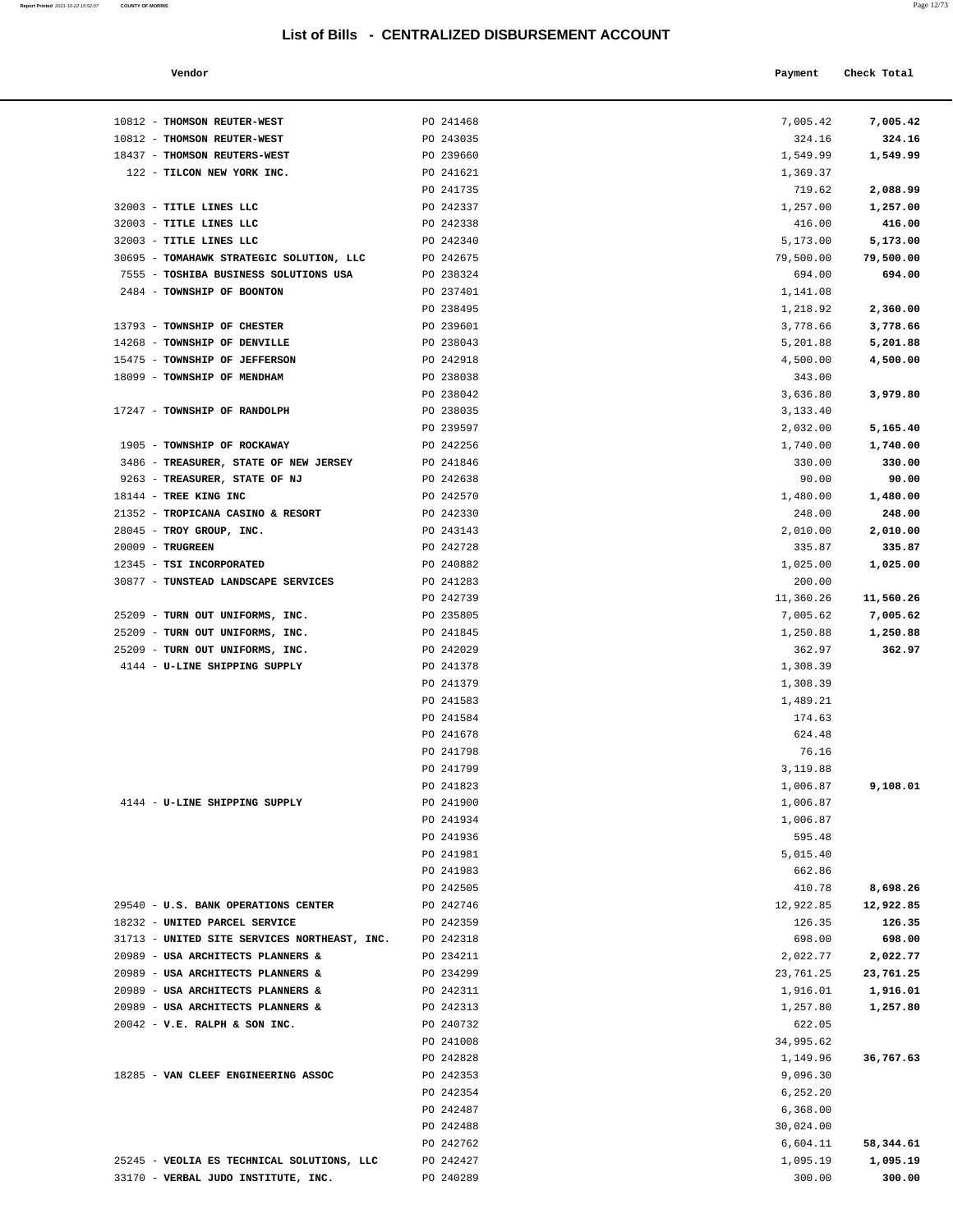| Report Printed 2021-10-22 15:52:07 | <b>COUNTY OF MORRIS</b>                                        |                                                  |                   | Page 13/73        |
|------------------------------------|----------------------------------------------------------------|--------------------------------------------------|-------------------|-------------------|
|                                    |                                                                | List of Bills - CENTRALIZED DISBURSEMENT ACCOUNT |                   |                   |
|                                    | Vendor                                                         |                                                  | Payment           | Check Total       |
|                                    | $1286$ - VERIZON                                               | PO 242012                                        | 343.67            | 343.67            |
|                                    | $1286$ - VERIZON                                               | PO 242069                                        | 1,312.60          | 1,312.60          |
|                                    | $1286$ - VERIZON                                               | PO 242206                                        | 1,442.83          | 1,442.83          |
|                                    | 10668 - VERIZON CABS                                           | PO 242761                                        | 1,749.88          | 1,749.88          |
|                                    | 1348 - VERIZON WIRELESS                                        | PO 241839                                        | 138.50            | 138.50            |
|                                    | 1348 - VERIZON WIRELESS                                        | PO 241843                                        | 451.70            | 451.70            |
|                                    | 1348 - VERIZON WIRELESS                                        | PO 242132                                        | 80.04             | 80.04             |
|                                    | 11333 - VISUAL COMPUTER SOLUTIONS                              | PO 242543                                        | 1,420.55          | 1,420.55          |
|                                    | $33188 - VIZI$                                                 | PO 240992                                        | 3,498.33          |                   |
|                                    |                                                                | PO 242151                                        | 904.04            | 4,402.37          |
|                                    | 25832 - VOIANCE LANGUAGE SERVICES, LLC                         | PO 242550                                        | 921.26            | 921.26            |
|                                    | 25832 - VOIANCE LANGUAGE SERVICES, LLC                         | PO 242639                                        | 25.00             | 25.00             |
|                                    | 6146 - W.B. MASON COMPANY INC                                  | PO 239109                                        | 407.23            | 407.23            |
|                                    | 6146 - W.B. MASON COMPANY INC                                  | PO 240996                                        | 2,024.43          | 2,024.43          |
|                                    | 6146 - W.B. MASON COMPANY INC<br>6146 - W.B. MASON COMPANY INC | PO 241079                                        | 1,137.16          | 1,137.16          |
|                                    | 6146 - W.B. MASON COMPANY INC                                  | PO 241145<br>PO 241473                           | 637.15            | 637.15            |
|                                    |                                                                | PO 241490                                        | 1,344.02<br>99.84 | 1,344.02<br>99.84 |
|                                    | 6146 - W.B. MASON COMPANY INC<br>6146 - W.B. MASON COMPANY INC | PO 241585                                        | 2,341.15          | 2,341.15          |
|                                    | 6146 - W.B. MASON COMPANY INC                                  | PO 241725                                        | 139.08            | 139.08            |
|                                    | 6146 - W.B. MASON COMPANY INC                                  | PO 241790                                        | 60.33             | 60.33             |
|                                    | 6146 - W.B. MASON COMPANY INC                                  | PO 241862                                        | 4.47              | 4.47              |
|                                    | 6146 - W.B. MASON COMPANY INC                                  | PO 241924                                        | 916.15            | 916.15            |
|                                    | 6146 - W.B. MASON COMPANY INC                                  | PO 241946                                        | 11.20             | 11.20             |
|                                    | 6146 - W.B. MASON COMPANY INC                                  | PO 241984                                        | 426.23            | 426.23            |
|                                    | 6146 - W.B. MASON COMPANY INC                                  | PO 241987                                        | 201.15            | 201.15            |
|                                    | 6146 - W.B. MASON COMPANY INC                                  | PO 242017                                        | 93.51             | 93.51             |
|                                    | 6146 - W.B. MASON COMPANY INC                                  | PO 242026                                        | 1,205.44          |                   |
|                                    |                                                                | PO 242026                                        | 2,105.74          | 3,311.18          |
|                                    | 6146 - W.B. MASON COMPANY INC                                  | PO 242028                                        | 302.55            | 302.55            |
|                                    | 6146 - W.B. MASON COMPANY INC                                  | PO 242044                                        | 979.02            | 979.02            |
|                                    | 6146 - W.B. MASON COMPANY INC                                  | PO 242054                                        | 265.75            | 265.75            |
|                                    | 6146 - W.B. MASON COMPANY INC                                  | PO 242063                                        | 163.85            | 163.85            |
|                                    | 6146 - W.B. MASON COMPANY INC                                  | PO 242064                                        | 169.92            | 169.92            |
|                                    | 6146 - W.B. MASON COMPANY INC                                  | PO 242103                                        | 207.83            | 207.83            |
|                                    | 6146 - W.B. MASON COMPANY INC                                  | PO 242133                                        | 62.48             | 62.48             |
|                                    | 6146 - W.B. MASON COMPANY INC                                  | PO 242141                                        | 67.05             | 67.05             |
|                                    | 6146 - W.B. MASON COMPANY INC                                  | PO 242154                                        | 376.89            | 376.89            |
|                                    | 6146 - W.B. MASON COMPANY INC                                  | PO 242169                                        | 31.29             | 31.29             |
|                                    | 6146 - W.B. MASON COMPANY INC                                  | PO 242170                                        | 4.47              | 4.47              |
|                                    | 6146 - W.B. MASON COMPANY INC                                  | PO 242183                                        | 545.05            | 545.05            |
|                                    | 6146 - W.B. MASON COMPANY INC                                  | PO 242195                                        | 95.10             | 95.10             |
|                                    | 6146 - W.B. MASON COMPANY INC                                  | PO 242214                                        | 156.45            | 156.45            |
|                                    | 6146 - W.B. MASON COMPANY INC                                  | PO 242226                                        | 14.54             | 14.54             |
|                                    | 6146 - W.B. MASON COMPANY INC                                  | PO 242362                                        | 182.40            | 182.40            |
|                                    | 6146 - W.B. MASON COMPANY INC                                  | PO 242368                                        | 1.90              | 1.90              |
|                                    | 6146 - W.B. MASON COMPANY INC                                  | PO 242378                                        | 62.40             | 62.40             |
|                                    | 6146 - W.B. MASON COMPANY INC                                  | PO 242390                                        | 410.85            | 410.85            |
|                                    | 6146 - W.B. MASON COMPANY INC                                  | PO 242412                                        | 78.60             | 78.60             |
|                                    | 6146 - W.B. MASON COMPANY INC                                  | PO 242446                                        | 11.89             | 11.89             |

| 1286 - VERIZON                                                 | PO 242206              | 1,442.83        | 1,442.83        |
|----------------------------------------------------------------|------------------------|-----------------|-----------------|
| 10668 - VERIZON CABS                                           | PO 242761              | 1,749.88        | 1,749.88        |
| 1348 - VERIZON WIRELESS                                        | PO 241839              | 138.50          | 138.50          |
| 1348 - VERIZON WIRELESS                                        | PO 241843              | 451.70          | 451.70          |
| 1348 - VERIZON WIRELESS                                        | PO 242132              | 80.04           | 80.04           |
| 11333 - VISUAL COMPUTER SOLUTIONS                              | PO 242543              | 1,420.55        | 1,420.55        |
| 33188 - VIZI                                                   | PO 240992              | 3,498.33        |                 |
|                                                                | PO 242151              | 904.04          | 4,402.37        |
| 25832 - VOIANCE LANGUAGE SERVICES, LLC                         | PO 242550              | 921.26          | 921.26          |
| 25832 - VOIANCE LANGUAGE SERVICES, LLC                         | PO 242639              | 25.00           | 25.00           |
| 6146 - W.B. MASON COMPANY INC                                  | PO 239109              | 407.23          | 407.23          |
| 6146 - W.B. MASON COMPANY INC                                  | PO 240996              | 2,024.43        | 2,024.43        |
| 6146 - W.B. MASON COMPANY INC                                  | PO 241079              | 1,137.16        | 1,137.16        |
| 6146 - W.B. MASON COMPANY INC                                  | PO 241145              | 637.15          | 637.15          |
| 6146 - W.B. MASON COMPANY INC                                  | PO 241473              | 1,344.02        | 1,344.02        |
| 6146 - W.B. MASON COMPANY INC                                  | PO 241490              | 99.84           | 99.84           |
| 6146 - W.B. MASON COMPANY INC                                  | PO 241585              | 2,341.15        | 2,341.15        |
| 6146 - W.B. MASON COMPANY INC                                  | PO 241725              | 139.08          | 139.08          |
| 6146 - W.B. MASON COMPANY INC                                  | PO 241790              | 60.33           | 60.33           |
| 6146 - W.B. MASON COMPANY INC                                  | PO 241862              | 4.47            | 4.47            |
| 6146 - W.B. MASON COMPANY INC                                  | PO 241924              | 916.15          | 916.15          |
| 6146 - W.B. MASON COMPANY INC                                  | PO 241946              | 11.20           | 11.20           |
| 6146 - W.B. MASON COMPANY INC                                  | PO 241984              | 426.23          | 426.23          |
| 6146 - W.B. MASON COMPANY INC                                  | PO 241987              | 201.15          | 201.15          |
| 6146 - W.B. MASON COMPANY INC                                  | PO 242017              | 93.51           | 93.51           |
| 6146 - W.B. MASON COMPANY INC                                  | PO 242026              | 1,205.44        |                 |
|                                                                | PO 242026              | 2,105.74        | 3,311.18        |
| 6146 - W.B. MASON COMPANY INC                                  | PO 242028              | 302.55          | 302.55          |
| 6146 - W.B. MASON COMPANY INC                                  | PO 242044              | 979.02          | 979.02          |
| 6146 - W.B. MASON COMPANY INC                                  | PO 242054              | 265.75          | 265.75          |
| 6146 - W.B. MASON COMPANY INC                                  | PO 242063              | 163.85          | 163.85          |
| 6146 - W.B. MASON COMPANY INC                                  | PO 242064              | 169.92          | 169.92          |
| 6146 - W.B. MASON COMPANY INC                                  | PO 242103              | 207.83          | 207.83          |
| 6146 - W.B. MASON COMPANY INC                                  | PO 242133              | 62.48           | 62.48           |
| 6146 - W.B. MASON COMPANY INC                                  | PO 242141              | 67.05           | 67.05           |
| 6146 - W.B. MASON COMPANY INC                                  | PO 242154              | 376.89          | 376.89          |
| 6146 - W.B. MASON COMPANY INC                                  | PO 242169              | 31.29           | 31.29           |
| 6146 - W.B. MASON COMPANY INC                                  | PO 242170              | 4.47            | 4.47            |
| 6146 - W.B. MASON COMPANY INC                                  | PO 242183              | 545.05          | 545.05          |
| 6146 - W.B. MASON COMPANY INC<br>6146 - W.B. MASON COMPANY INC | PO 242195              | 95.10           | 95.10           |
|                                                                | PO 242214              | 156.45          | 156.45          |
| 6146 - W.B. MASON COMPANY INC<br>6146 - W.B. MASON COMPANY INC | PO 242226              | 14.54           | 14.54<br>182.40 |
| 6146 - W.B. MASON COMPANY INC                                  | PO 242362<br>PO 242368 | 182.40          | 1.90            |
|                                                                |                        | 1.90            |                 |
| 6146 - W.B. MASON COMPANY INC                                  | PO 242378              | 62.40           | 62.40           |
| 6146 - W.B. MASON COMPANY INC<br>6146 - W.B. MASON COMPANY INC | PO 242390<br>PO 242412 | 410.85<br>78.60 | 410.85<br>78.60 |
| 6146 - W.B. MASON COMPANY INC                                  | PO 242446              | 11.89           | 11.89           |
| 6146 - W.B. MASON COMPANY INC                                  | PO 242447              | 37.91           | 37.91           |
| 6146 - W.B. MASON COMPANY INC                                  | PO 242448              | 39.60           | 39.60           |
| 6146 - W.B. MASON COMPANY INC                                  | PO 242449              | 252.78          | 252.78          |
| 6146 - W.B. MASON COMPANY INC                                  | PO 242484              | 167.14          | 167.14          |
| 6146 - W.B. MASON COMPANY INC                                  | PO 242485              | 257.27          | 257.27          |
| 6146 - W.B. MASON COMPANY INC                                  | PO 242523              | 174.90          | 174.90          |
| 6146 - W.B. MASON COMPANY INC                                  | PO 242524              | 32.24           | 32.24           |
| 6146 - W.B. MASON COMPANY INC                                  | PO 242529              | 601.93          | 601.93          |
| 6146 - W.B. MASON COMPANY INC                                  | PO 242532              | 25.98           | 25.98           |
| 6146 - W.B. MASON COMPANY INC                                  | PO 242572              | 258.46          | 258.46          |
| 6146 - W.B. MASON COMPANY INC                                  | PO 242649              | 513.66          | 513.66          |
| 6146 - W.B. MASON COMPANY INC                                  | PO 242666              | 0.95            | 0.95            |
| 6146 - W.B. MASON COMPANY INC                                  | PO 242679              | 13.41           | 13.41           |
|                                                                |                        |                 |                 |
|                                                                |                        |                 |                 |
|                                                                |                        |                 |                 |
|                                                                |                        |                 |                 |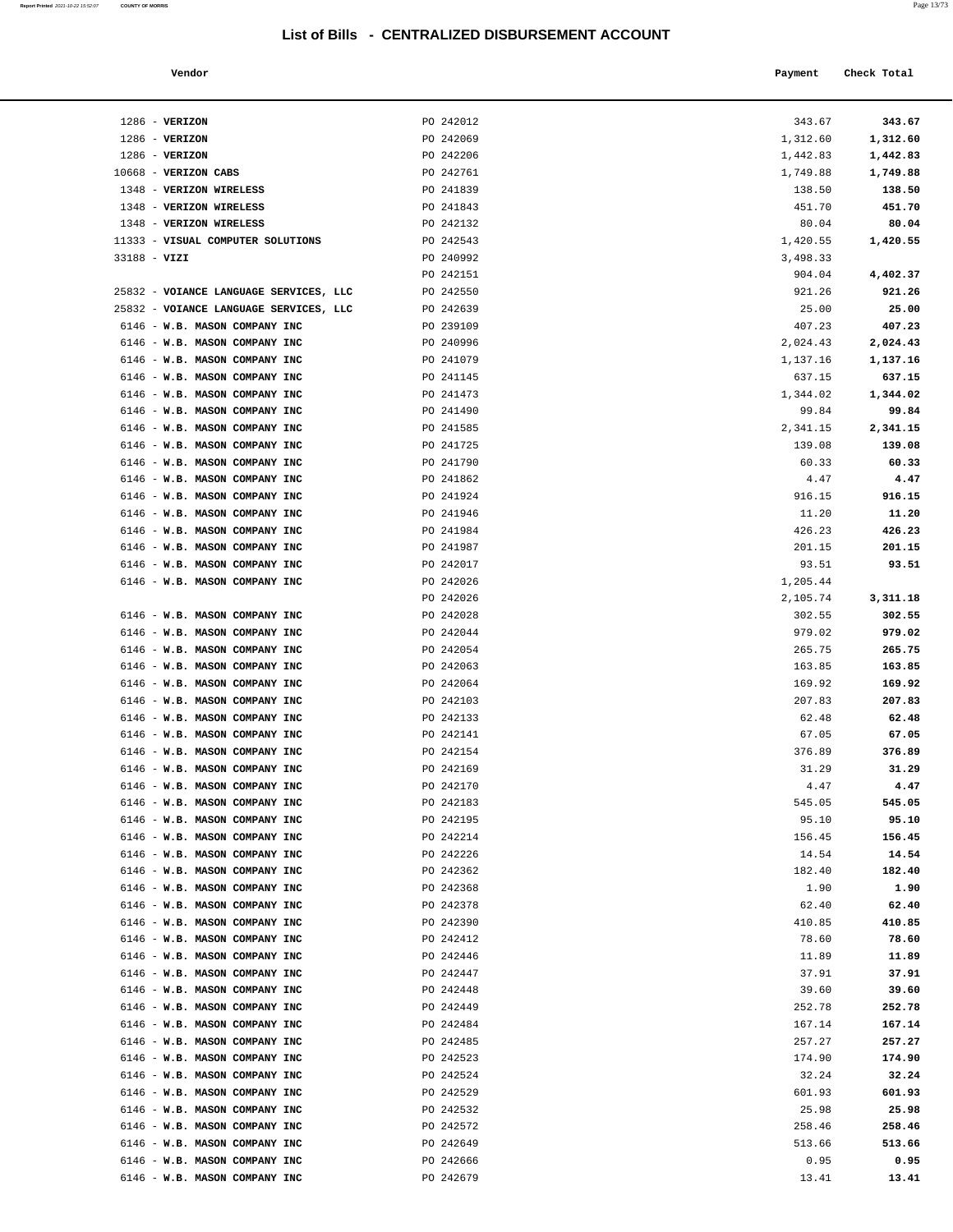**Report Printed** 2021-10-22 15:52:07 **COUNTY OF MORRIS** Page 14/73

| Vendor |  | Payment Check Total |
|--------|--|---------------------|
|--------|--|---------------------|

| 6146 - W.B. MASON COMPANY INC            | PO 242681 | 8.94      | 8.94                           |
|------------------------------------------|-----------|-----------|--------------------------------|
| 6146 - W.B. MASON COMPANY INC            | PO 242682 | 17.88     | 17.88                          |
| 6146 - W.B. MASON COMPANY INC            | PO 242774 | 0.95      | 0.95                           |
| 6146 - W.B. MASON COMPANY INC            | PO 242799 | 480.56    | 480.56                         |
| 6146 - W.B. MASON COMPANY INC            | PO 242800 | 99.06     | 99.06                          |
| 6146 - W.B. MASON COMPANY INC            | PO 242818 | 338.34    | 338.34                         |
| 6146 - W.B. MASON COMPANY INC            | PO 242919 | 8.94      | 8.94                           |
| 6146 - W.B. MASON COMPANY INC            | PO 242920 | 0.95      | 0.95                           |
| 20080 - WASHINGTON TOWNSHIP M.U.A.       | PO 242797 | 451.28    | 451.28                         |
| 18402 - WATCHUNG / LONG HILL             | PO 238034 | 1,437.12  |                                |
|                                          | PO 240428 | 1,938.88  | 3,376.00                       |
| 24231 - WATERS, MCPHERSON, MCNEILL, P.C. | PO 242248 | 385.00    | 385.00                         |
| 24231 - WATERS, MCPHERSON, MCNEILL, P.C. | PO 242331 | 1,534.46  | 1,534.46                       |
| 24231 - WATERS, MCPHERSON, MCNEILL, P.C. | PO 242332 | 3,952.50  | 3,952.50                       |
| 24231 - WATERS, MCPHERSON, MCNEILL, P.C. | PO 242333 | 5,456.00  | 5,456.00                       |
| 24231 - WATERS, MCPHERSON, MCNEILL, P.C. | PO 242334 | 26,485.19 | 26,485.19                      |
| 24231 - WATERS, MCPHERSON, MCNEILL, P.C. | PO 242335 | 3,146.50  | 3,146.50                       |
| 21034 - WEATHER WORKS LLC                | PO 241456 | 2,695.00  | 2,695.00                       |
| 29508 - WEATHERTITE SOLUTIONS            | PO 242306 | 3,950.00  | 3,950.00                       |
| 32695 - WENDY GALINDO                    | PO 242985 | 12.40     | 12.40                          |
| 18452 - WHARTON BORO MUNICIPAL           | PO 239598 | 2.279.23  | 2,279.23                       |
| 13246 - WILLIAM F. BARNISH               | PO 242516 | 9,430.21  | 9,430.21                       |
| 13246 - WILLIAM F. BARNISH               | PO 242517 | 2,938.92  | 2,938.92                       |
| 5851 - WILLIAM KERSEY                    | PO 242257 | 394.25    | 394.25                         |
| 8221 - WILLIAM MCNIECE                   | PO 239072 | 1,626.00  | 1,626.00                       |
| 8335 - WILLIAM PATERSON UNIVERSITY       | PO 241955 | 582.20    | 582.20                         |
| 25391 - WILLIE CHAVIS                    | PO 238711 | 2,734.80  | 2,734.80                       |
| 28440 - WILSON TORRES                    | PO 242408 | 110.43    |                                |
|                                          | PO 242668 | 74.49     | 184.92                         |
| 3793 - WOODRUFF ENERGY                   | PO 242514 | 302.22    | 302.22                         |
| 29685 - WURTH USA INC.                   | PO 242467 | 412.94    | 412.94                         |
| $33202 - ZORO$                           | PO 241801 | 4,323.21  |                                |
|                                          | PO 242014 | 825.10    |                                |
|                                          | PO 242166 | 187.36    |                                |
|                                          | PO 242244 | 374.72    | 5,710.39                       |
| TOTAL                                    |           |           | -------------<br>10,234,606.26 |
|                                          |           |           |                                |

**10,234,606.26** 

|  |  |  |  | Total to be paid from Fund 13 Dedicated Trust | 142,733.81   |
|--|--|--|--|-----------------------------------------------|--------------|
|  |  |  |  | Total to be paid from Fund 04 County Capital  | 1,145,440.09 |
|  |  |  |  | Total to be paid from Fund 02 Grant Fund      | 1,356,851.80 |
|  |  |  |  | Total to be paid from Fund 01 Current Fund    | 7,589,580.56 |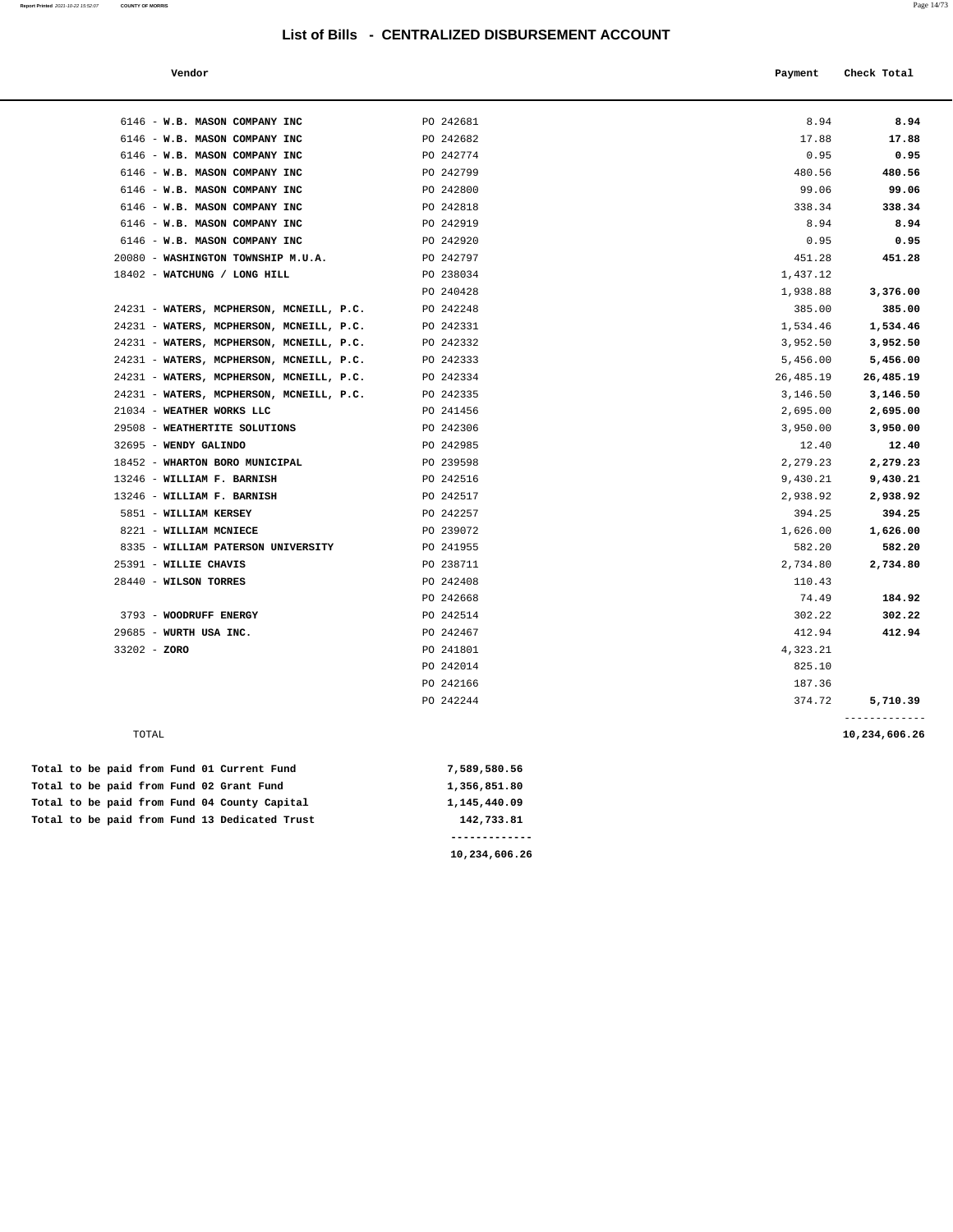| Account | P0 | Vendor | Description<br>_ | Payment<br>$\sim$ $\sim$ | Account Total |
|---------|----|--------|------------------|--------------------------|---------------|
|         |    |        |                  |                          |               |

#### **Current Fund**

### **County Administrator**

| 241469 MORRIS COUNTY LEAGUE OF MUNICIPALITIES        |                   | 100.00       |
|------------------------------------------------------|-------------------|--------------|
| 01-201-20-100100-039<br>Education Schools & Training | TOTAL FOR ACCOUNT | 100.00       |
|                                                      |                   |              |
| 242285 OFFICE CONCEPTS GROUP, INC.                   |                   | 14.44        |
| 01-201-20-100100-058<br>Office Supplies & Stationery | TOTAL FOR ACCOUNT | 14.44        |
|                                                      |                   |              |
| 243283 COUNTY OF MORRIS                              |                   | 95.06        |
| 01-201-20-100100-068<br>Postage & Metered Mail       | TOTAL FOR ACCOUNT | 95.06        |
|                                                      |                   |              |
| 242261 NEW JERSEY LEAGUE OF                          |                   | 120.00       |
| 01-201-20-100100-082<br>Travel Expense               | TOTAL FOR ACCOUNT | 120.00       |
|                                                      |                   |              |
| 243004 RICOH USA, INC.                               |                   | 697.83       |
| 01-201-20-100100-164<br>Office Machines - Rental     | TOTAL FOR ACCOUNT | 697.83       |
|                                                      |                   |              |
|                                                      |                   | ============ |
| TOTAL for County Administrator                       |                   | 1,027.33     |
|                                                      |                   |              |

#### **Personnel**

| TOTAL for Personnel                                  |                   | 234.68 |
|------------------------------------------------------|-------------------|--------|
|                                                      |                   |        |
| 01-201-20-105100-068<br>Postage & Metered Mail       | TOTAL FOR ACCOUNT | 34.68  |
| 243283 COUNTY OF MORRIS                              |                   | 34.68  |
| Office Supplies & Stationery<br>01-201-20-105100-058 | TOTAL FOR ACCOUNT | 200.00 |
| 241763 STORAGE SYSTEMS USA                           |                   | 200.00 |

#### **Board of Chosen Freeholders**

| 243283 COUNTY OF MORRIS                                  |                   | 0.53       |
|----------------------------------------------------------|-------------------|------------|
| 243283 COUNTY OF MORRIS                                  |                   | 125.76     |
| $01 - 201 - 20 - 110100 - 068$<br>Postage & Metered Mail | TOTAL FOR ACCOUNT | 126.29     |
|                                                          |                   |            |
| 242261 NEW JERSEY LEAGUE OF                              |                   | 360.00     |
| 242804 LOVEYS PIZZA & GRILL                              |                   | 101.85     |
| 241469 MORRIS COUNTY LEAGUE OF MUNICIPALITIES            |                   | 50.00      |
| Special Projects<br>01-201-20-110100-079                 | TOTAL FOR ACCOUNT | 511.85     |
|                                                          |                   |            |
|                                                          |                   | ---------- |
| TOTAL for Board of Chosen Freeholders                    |                   | 638.14     |
|                                                          |                   |            |

### **Clerk of the Board**

| 242525 GANNETT NJ NEWSPAPERS | 100.36 |
|------------------------------|--------|
| 242518 GANNETT NJ NEWSPAPERS | 57.36  |
| 243024 GANNETT NJ NEWSPAPERS | 117.56 |
| 243033 GANNETT NJ NEWSPAPERS | 127.02 |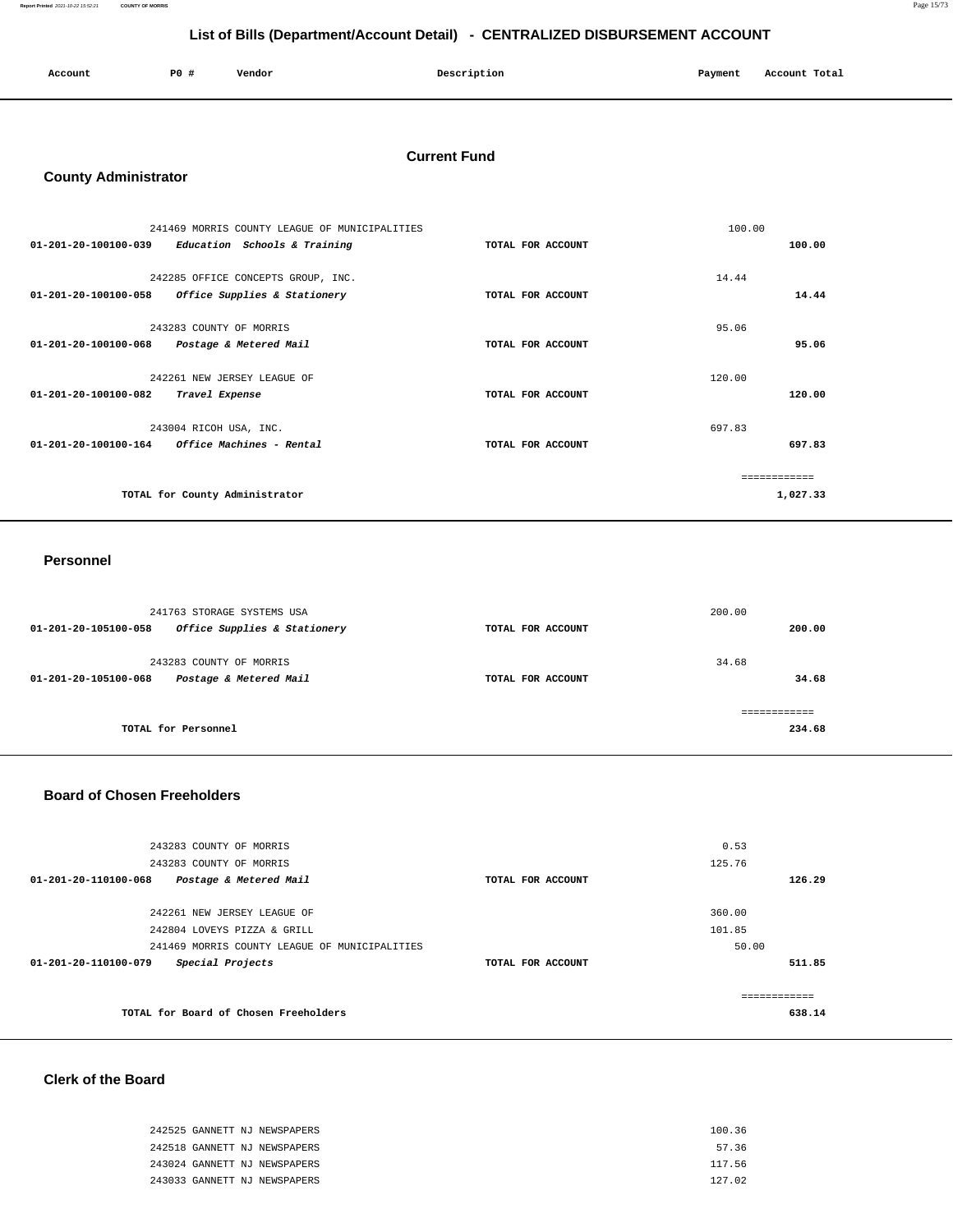#### **Report Printed** 2021-10-22 15:52:21 **COUNTY OF MORRIS** Page 16/73

# **List of Bills (Department/Account Detail) - CENTRALIZED DISBURSEMENT ACCOUNT**

| Account                   | <b>PO #</b>                  | Vendor                                        | Description       | Payment | Account Total |
|---------------------------|------------------------------|-----------------------------------------------|-------------------|---------|---------------|
| <b>Clerk of the Board</b> |                              |                                               |                   |         |               |
| 01-201-20-110105-022      | Advertising                  |                                               | TOTAL FOR ACCOUNT |         | 402.30        |
|                           |                              | 242261 NEW JERSEY LEAGUE OF                   |                   | 60.00   |               |
|                           |                              | 241469 MORRIS COUNTY LEAGUE OF MUNICIPALITIES |                   | 100.00  |               |
| 01-201-20-110105-079      | Special Projects             |                                               | TOTAL FOR ACCOUNT |         | 160.00        |
|                           |                              |                                               |                   |         | ============  |
|                           | TOTAL for Clerk of the Board |                                               |                   |         | 562.30        |

# **County Clerk**

| 01-201-20-120100-023                     | 242329 NJLM<br>Associations and Memberships | TOTAL FOR ACCOUNT | 60.00    | 60.00        |
|------------------------------------------|---------------------------------------------|-------------------|----------|--------------|
|                                          |                                             |                   |          |              |
|                                          | 241468 THOMSON REUTER-WEST                  |                   | 713.42   |              |
|                                          | 241468 THOMSON REUTER-WEST                  |                   | 6,292.00 |              |
| 01-201-20-120100-028 Books & Periodicals |                                             | TOTAL FOR ACCOUNT |          | 7,005.42     |
|                                          | 242530 THE TAB GROUP                        |                   | 4,557.62 |              |
| 01-201-20-120100-059                     | Other General Expenses                      | TOTAL FOR ACCOUNT |          | 4,557.62     |
|                                          | 243283 COUNTY OF MORRIS                     |                   | 2,191.06 |              |
| 01-201-20-120100-068                     | Postage & Metered Mail                      | TOTAL FOR ACCOUNT |          | 2,191.06     |
|                                          | 240956 Pakor / Imaging Spectrum             |                   | 1,673.70 |              |
| 01-201-20-120100-069                     | Printing                                    | TOTAL FOR ACCOUNT |          | 1,673.70     |
|                                          | 242330 TROPICANA CASINO & RESORT            |                   | 248.00   |              |
| 01-201-20-120100-082                     | Travel Expense                              | TOTAL FOR ACCOUNT |          | 248.00       |
|                                          | 242847 COUNTY BUSINESS SYSTEMS INC          |                   | 962.00   |              |
| 01-201-20-120100-162                     | Furniture & Fixtures                        | TOTAL FOR ACCOUNT |          | 962.00       |
|                                          | 243025 ANN F. GROSSI                        |                   | 95.71    |              |
| 01-201-20-120100-185                     | Food                                        | TOTAL FOR ACCOUNT |          | 95.71        |
|                                          |                                             |                   |          | ============ |
|                                          | TOTAL for County Clerk                      |                   |          | 16,793.51    |

# **County Board of Elections**

|                   | 447.75 |        |
|-------------------|--------|--------|
|                   | 24.00  |        |
|                   | 10.00  |        |
|                   | 11.18  |        |
|                   | 35.00  |        |
|                   | 98.04  |        |
|                   | 35.00  |        |
| TOTAL FOR ACCOUNT |        | 660.97 |
|                   |        |        |
|                   | 20.20  |        |
|                   | 20.75  |        |
|                   | 35.70  |        |
|                   | 30.20  |        |
|                   |        |        |
|                   | 35.70  |        |
|                   |        |        |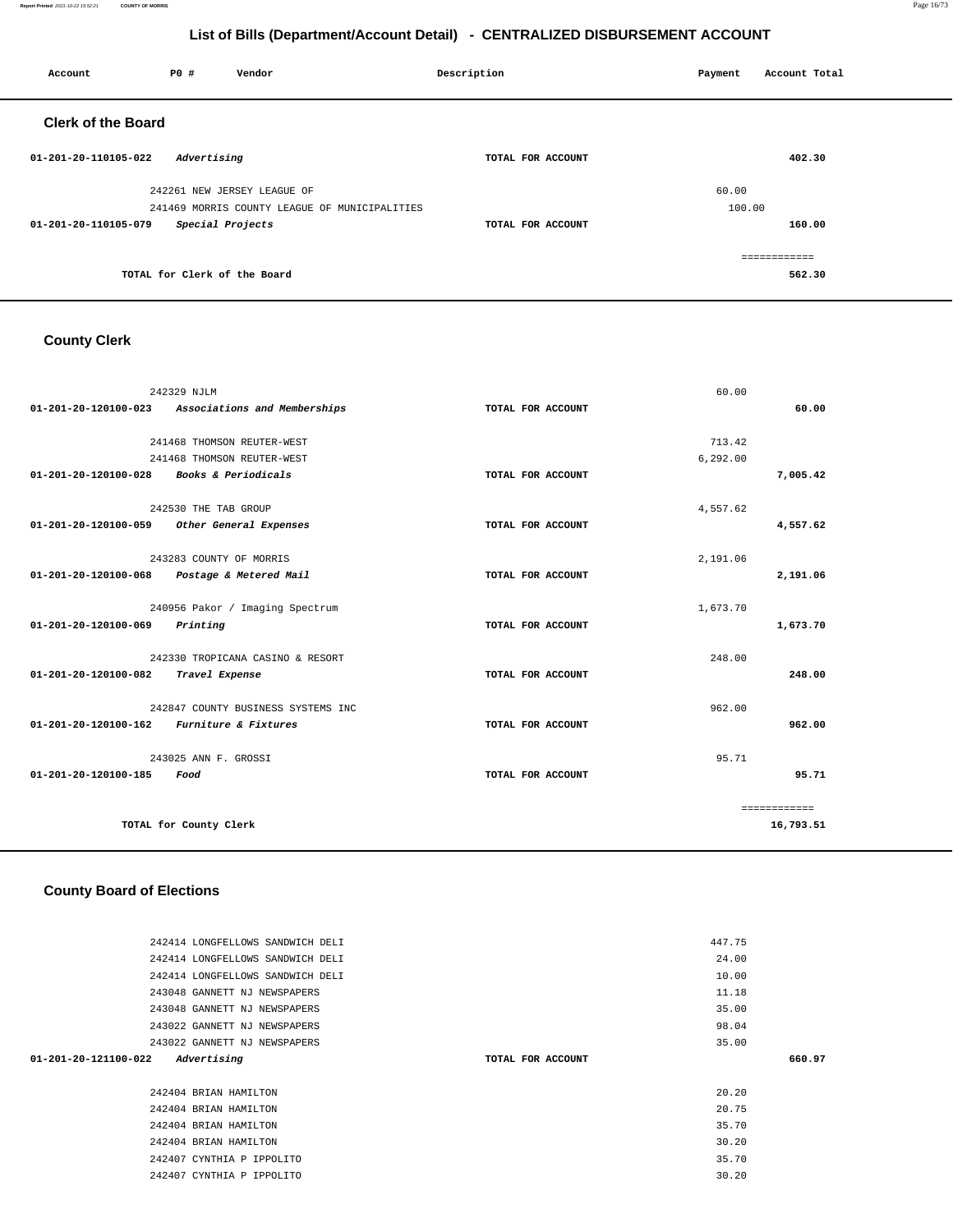| Account | P0 # | Vendor | Description | Payment | Account Total |
|---------|------|--------|-------------|---------|---------------|
|         |      |        |             |         |               |

# **County Board of Elections**

| 242399 DALE KRAMER                                  |                   | 261.43       |          |
|-----------------------------------------------------|-------------------|--------------|----------|
| 242399 DALE KRAMER                                  |                   | 4.50         |          |
| 242405 GARRETT SCHUBERT                             |                   | 20.75        |          |
| 242405 GARRETT SCHUBERT                             |                   | 35.70        |          |
| 242405 GARRETT SCHUBERT                             |                   | 30.20        |          |
| 241582 INTAB LLC                                    |                   | 785.00       |          |
| 241582 INTAB LLC                                    |                   | 49.15        |          |
| 242406 MELISSA CHELSEA POLK                         |                   | 35.70        |          |
| 242406 MELISSA CHELSEA POLK                         |                   | 30.20        |          |
| 242403 ROBERT J. KENNEDY                            |                   | 20.20        |          |
| 242403 ROBERT J. KENNEDY                            |                   | 20.75        |          |
| 242403 ROBERT J. KENNEDY                            |                   | 35.70        |          |
| 242403 ROBERT J. KENNEDY                            |                   | 30.20        |          |
| 242408 WILSON TORRES                                |                   | 24.85        |          |
| 242408 WILSON TORRES                                |                   | 20.20        |          |
| 242408 WILSON TORRES                                |                   | 34.23        |          |
| 242408 WILSON TORRES                                |                   | 31.15        |          |
| $01-201-20-121100-039$ Education Schools & Training | TOTAL FOR ACCOUNT |              | 1,642.66 |
| 243283 COUNTY OF MORRIS                             |                   | 149.63       |          |
| 01-201-20-121100-068 Postage & Metered Mail         | TOTAL FOR ACCOUNT |              | 149.63   |
| 242670 RICOH USA, INC.                              |                   | 684.40       |          |
|                                                     | TOTAL FOR ACCOUNT |              | 684.40   |
|                                                     |                   | ============ |          |
| TOTAL for County Board of Elections                 |                   |              | 3,137.66 |
|                                                     |                   |              |          |

# **Superintendent of Elections**

| 242413 SANCHEZ ENGRAVING LLC                     |                   | 637.00 |        |
|--------------------------------------------------|-------------------|--------|--------|
| 242402 HUNAN WOK                                 |                   | 249.45 |        |
| 242402 HUNAN WOK                                 |                   | 10.00  |        |
| 242410 JOHN PALMIERI                             |                   | 10.94  |        |
| 242410 JOHN PALMIERI                             |                   | 0.72   |        |
| 01-201-20-121105-057 National Voter Registration | TOTAL FOR ACCOUNT |        | 908.11 |
|                                                  |                   |        |        |
| 243283 COUNTY OF MORRIS                          |                   | 820.92 |        |
| 01-201-20-121105-068 Postage & Metered Mail      | TOTAL FOR ACCOUNT |        | 820.92 |
|                                                  |                   |        |        |
| 242411 GANNETT NJ NEWSPAPERS                     |                   | 23.22  |        |
| 242411 GANNETT NJ NEWSPAPERS                     |                   | 35.00  |        |
| 242398 GANNETT NJ NEWSPAPERS                     |                   | 52.46  |        |
| 242398 GANNETT NJ NEWSPAPERS                     |                   | 35.00  |        |
| 242671 GANNETT NJ NEWSPAPERS                     |                   | 99.76  |        |
| 242671 GANNETT NJ NEWSPAPERS                     |                   | 35.00  |        |
| 243047 GANNETT NJ NEWSPAPERS                     |                   | 17.20  |        |
| 243047 GANNETT NJ NEWSPAPERS                     |                   | 35.00  |        |
| $01-201-20-121105-076$ School Board Elections    | TOTAL FOR ACCOUNT |        | 332.64 |
|                                                  |                   |        |        |
| 242164 THE GODFATHER OF MORRISTOWN               |                   | 33.90  |        |
| 242164 THE GODFATHER OF MORRISTOWN               |                   | 49.90  |        |
| 242164 THE GODFATHER OF MORRISTOWN               |                   | 19.45  |        |
| 242164 THE GODFATHER OF MORRISTOWN               |                   | 19.45  |        |
| 242164 THE GODFATHER OF MORRISTOWN               |                   | 24.95  |        |
| 242164 THE GODFATHER OF MORRISTOWN               |                   | 5.99   |        |
| 242164 THE GODFATHER OF MORRISTOWN               |                   | 11.30  |        |
| 242164 THE GODFATHER OF MORRISTOWN               |                   | 6.81   |        |
| 242164 THE GODFATHER OF MORRISTOWN               |                   | 2.00   |        |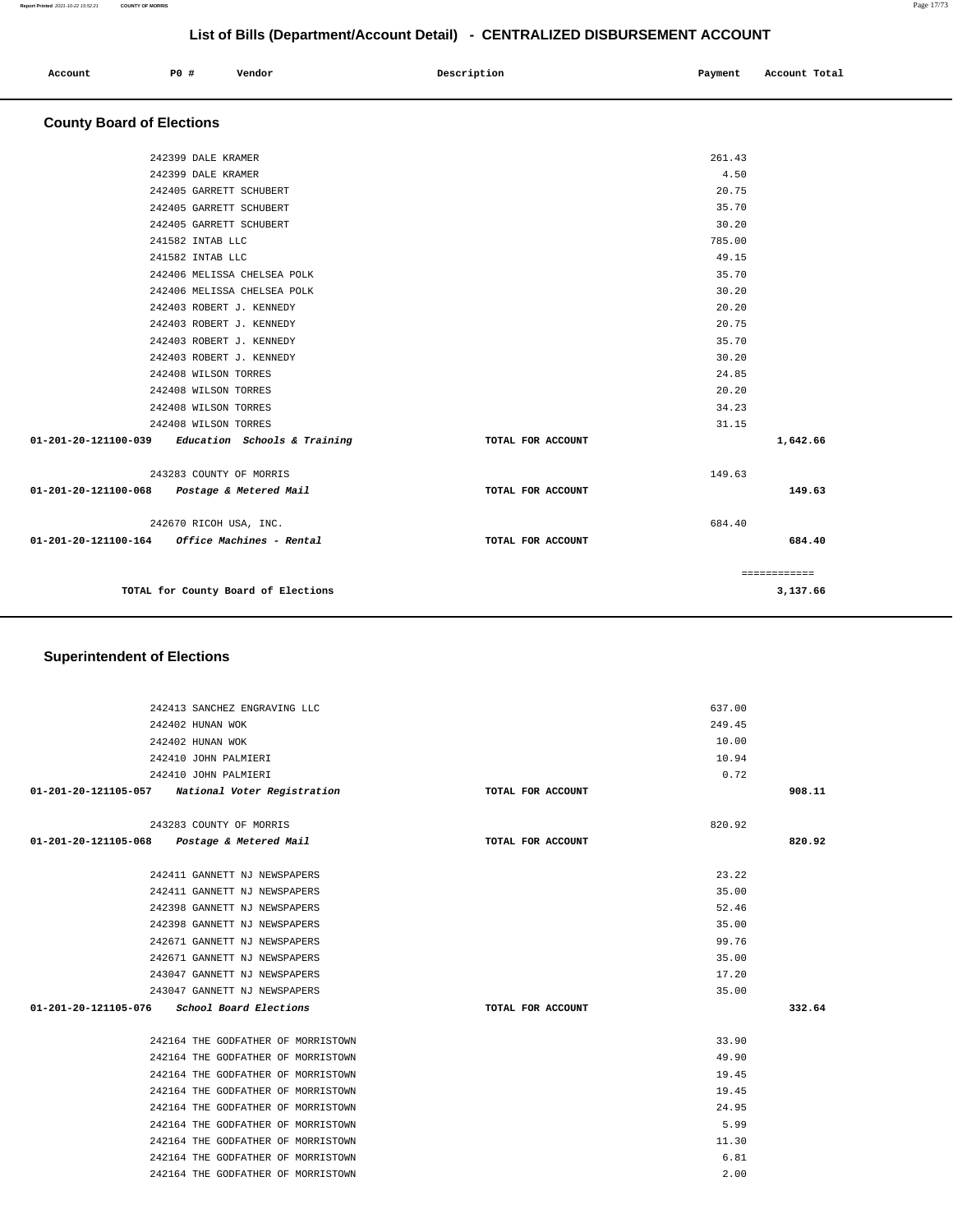|                                    |                       |                                       | List of Bills (Department/Account Detail) - CENTRALIZED DISBURSEMENT ACCOUNT |             |               |
|------------------------------------|-----------------------|---------------------------------------|------------------------------------------------------------------------------|-------------|---------------|
| Account                            | P0 #                  | Vendor                                | Description                                                                  | Payment     | Account Total |
| <b>Superintendent of Elections</b> |                       |                                       |                                                                              |             |               |
|                                    |                       | 242164 THE GODFATHER OF MORRISTOWN    |                                                                              | 10.00       |               |
| 01-201-20-121105-082               |                       | Travel Expense                        | TOTAL FOR ACCOUNT                                                            |             | 183.75        |
|                                    |                       | 242170 W.B. MASON COMPANY INC         |                                                                              | 4.47        |               |
|                                    |                       | 242169 W.B. MASON COMPANY INC         |                                                                              | 31.29       |               |
|                                    |                       | 242666 W.B. MASON COMPANY INC         |                                                                              | 0.95        |               |
| 01-201-20-121105-095               |                       | Other Administrative Supplies         | TOTAL FOR ACCOUNT                                                            |             | 36.71         |
|                                    |                       |                                       |                                                                              |             |               |
|                                    | 242870 DALE KRAMER    |                                       |                                                                              | 152.91      |               |
|                                    |                       | 242868 CHRISTIAN ROSSY                |                                                                              | 17.47       |               |
|                                    |                       | 240962 EASTERN DATA PAPER, LLC        |                                                                              | 2,812.50    |               |
|                                    |                       | 240962 EASTERN DATA PAPER, LLC        |                                                                              | 265.00      |               |
|                                    |                       | 240962 EASTERN DATA PAPER, LLC        |                                                                              | $-3,077.50$ |               |
|                                    |                       | 240962 EASTERN DATA PAPER, LLC        |                                                                              | 951.88      |               |
|                                    |                       | 242669 JAVIER CHAPARRO                |                                                                              | 19.62       |               |
|                                    |                       | 242669 JAVIER CHAPARRO                |                                                                              | 19.59       |               |
|                                    |                       | 242669 JAVIER CHAPARRO                |                                                                              | 34.75       |               |
|                                    |                       | 243040 JAVIER CHAPARRO                |                                                                              | 19.62       |               |
|                                    |                       | 243040 JAVIER CHAPARRO                |                                                                              | 18.52       |               |
|                                    |                       | 243040 JAVIER CHAPARRO                |                                                                              | 17.03       |               |
|                                    |                       | 242667 JOSE M FIGUEROA                |                                                                              | 22.87       |               |
|                                    |                       | 242667 JOSE M FIGUEROA                |                                                                              | 20.33       |               |
|                                    |                       | 242667 JOSE M FIGUEROA                |                                                                              | 16.93       |               |
|                                    |                       | 242667 JOSE M FIGUEROA                |                                                                              | 17.48       |               |
|                                    | 242668 WILSON TORRES  |                                       |                                                                              | 22.87       |               |
|                                    | 242668 WILSON TORRES  |                                       |                                                                              | 20.33       |               |
|                                    | 242668 WILSON TORRES  |                                       |                                                                              | 16.93       |               |
|                                    | 242668 WILSON TORRES  |                                       |                                                                              | 14.36       |               |
| 01-201-20-121105-104               |                       | Electronic Voting Machine             | TOTAL FOR ACCOUNT                                                            |             | 1,403.49      |
|                                    | 242168 PURCHASE POWER |                                       |                                                                              | 525.00      |               |
| 01-201-20-121105-164               |                       | Office Machines - Rental              | TOTAL FOR ACCOUNT                                                            |             | 525.00        |
|                                    |                       |                                       |                                                                              |             |               |
|                                    |                       |                                       |                                                                              |             | ============  |
|                                    |                       | TOTAL for Superintendent of Elections |                                                                              |             | 4,210.62      |

# **County Elections (Cty Clerk)**

| 242505 U-LINE SHIPPING SUPPLY                            |                   | 410.78   |
|----------------------------------------------------------|-------------------|----------|
| 242529 W.B. MASON COMPANY INC                            |                   | 601.93   |
| 01-201-20-121110-058<br>Office Supplies & Stationery     | TOTAL FOR ACCOUNT | 1,012.71 |
|                                                          |                   |          |
| 243283 COUNTY OF MORRIS                                  |                   | 2,106.51 |
| 01-201-20-121110-068<br>Postage & Metered Mail           | TOTAL FOR ACCOUNT | 2,106.51 |
| 241579 DOMINION VOTING SYSTEMS INC                       |                   | 2,250.00 |
| 242527 PRINCETON INSTITUTE OF LANGUAGES, INC DBA         |                   | 454.00   |
| $01 - 201 - 20 - 121110 - 084$<br>Other Outside Services | TOTAL FOR ACCOUNT | 2,704.00 |
| 242528 LAURA ROBERTS                                     |                   | 131.23   |
|                                                          |                   |          |
| 243003 LAURA ROBERTS                                     |                   | 88.49    |
| 01-201-20-121110-185<br>Food                             | TOTAL FOR ACCOUNT | 219.72   |
| 242846 RICOH USA, INC.                                   |                   | 1,107.09 |
| 243034 PURCHASE POWER                                    |                   | 546.42   |
| 01-201-20-121110-259<br><i>Equipment Rental</i>          | TOTAL FOR ACCOUNT | 1,653.51 |
|                                                          |                   |          |
| TOTAL for County Elections (Cty Clerk)                   |                   | 7,696.45 |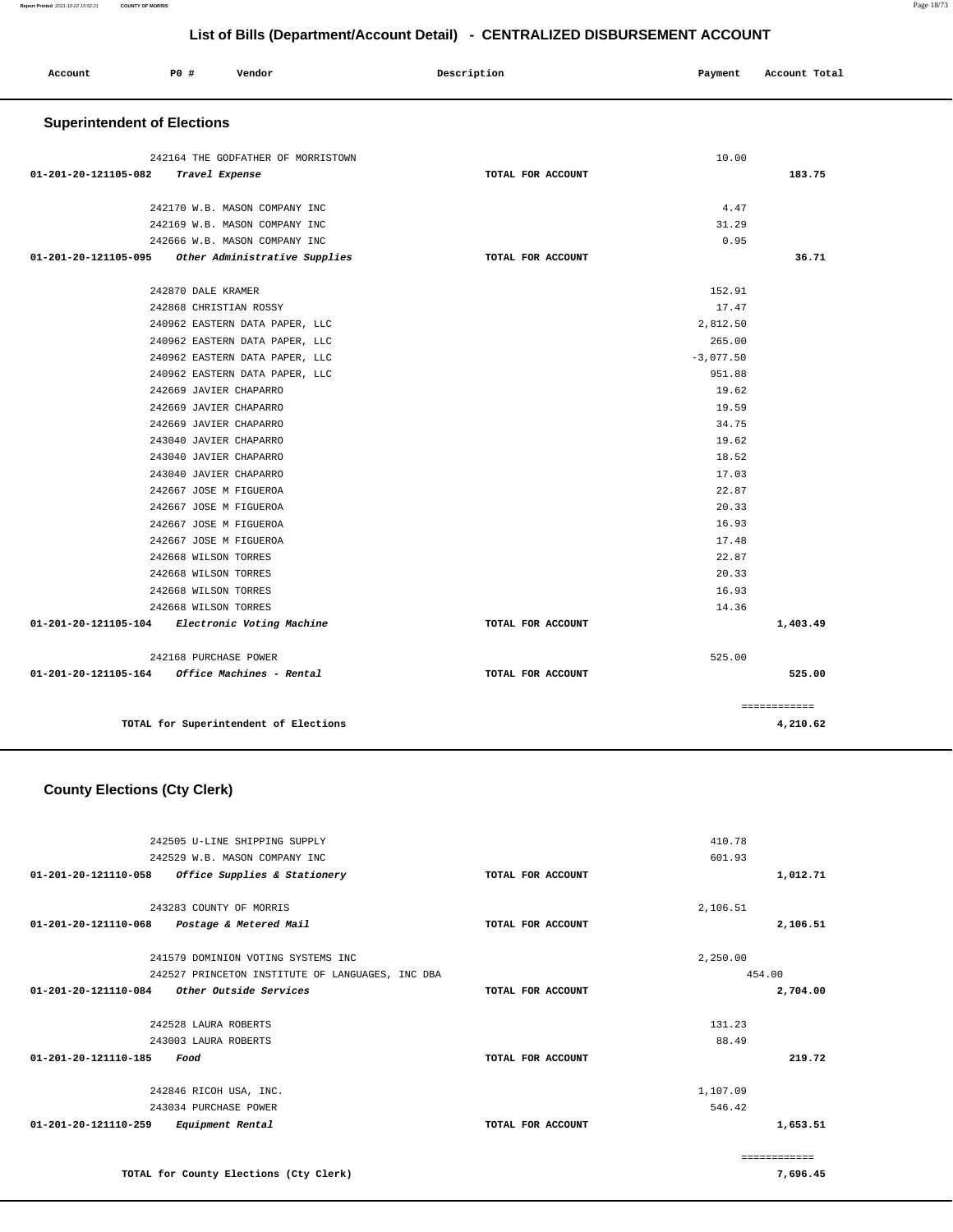| Account | PO# | Vendor | Description | Payment | Account Total |
|---------|-----|--------|-------------|---------|---------------|
|         |     |        |             |         |               |

# **County Treasurer**

|                      | 243143 TROY GROUP, INC.            |                   | 2,010.00 |              |
|----------------------|------------------------------------|-------------------|----------|--------------|
| 01-201-20-130100-044 | Equipment Service Agreements       | TOTAL FOR ACCOUNT |          | 2,010.00     |
|                      |                                    |                   |          |              |
|                      | 243142 MONROE SYSTEMS FOR BUSINESS |                   | 51.00    |              |
|                      | 243142 MONROE SYSTEMS FOR BUSINESS |                   | 51.00    |              |
|                      | 243142 MONROE SYSTEMS FOR BUSINESS |                   | 11.00    |              |
| 01-201-20-130100-058 | Office Supplies & Stationery       | TOTAL FOR ACCOUNT |          | 113.00       |
|                      |                                    |                   |          |              |
|                      | 243283 COUNTY OF MORRIS            |                   | 230.12   |              |
| 01-201-20-130100-068 | Postage & Metered Mail             | TOTAL FOR ACCOUNT |          | 230.12       |
|                      |                                    |                   |          |              |
|                      | 243156 MUNICIPAL SOFTWARE INC      |                   | 8,980.50 |              |
| 01-201-20-130100-078 | Software Maintenance               | TOTAL FOR ACCOUNT |          | 8,980.50     |
|                      |                                    |                   |          |              |
|                      | 243249 THE CANNING GROUP LLC       |                   | 2,083.33 |              |
| 01-201-20-130100-084 | Other Outside Services             | TOTAL FOR ACCOUNT |          | 2,083.33     |
|                      |                                    |                   |          |              |
|                      | 243144 RICOH USA, INC.             |                   | 835.26   |              |
| 01-201-20-130100-164 | Office Machines - Rental           | TOTAL FOR ACCOUNT |          | 835.26       |
|                      |                                    |                   |          |              |
|                      |                                    |                   |          | ============ |
|                      | TOTAL for County Treasurer         |                   |          | 14,252.21    |
|                      |                                    |                   |          |              |

# **Purchasing Division**

| 243035 THOMSON REUTER-WEST                            |                   | 324.16   |              |
|-------------------------------------------------------|-------------------|----------|--------------|
| 01-201-20-130105-039<br>Education, Schools & Training | TOTAL FOR ACCOUNT |          | 324.16       |
|                                                       |                   |          |              |
| 243023 RICOH USA, INC.                                |                   | 6,961.01 |              |
| 01-201-20-130105-044<br>Equipment Service Agreements  | TOTAL FOR ACCOUNT |          | 6,961.01     |
|                                                       |                   |          |              |
| 243283 COUNTY OF MORRIS                               |                   | 100.57   |              |
| 01-201-20-130105-068<br>Postage & Metered Mail        | TOTAL FOR ACCOUNT |          | 100.57       |
|                                                       |                   |          |              |
| 242524 W.B. MASON COMPANY INC                         |                   | 0.95     |              |
| 242524 W.B. MASON COMPANY INC                         |                   | 31.29    |              |
| 242523 W.B. MASON COMPANY INC                         |                   | 174.90   |              |
| 01-201-20-130105-095<br>Other Administrative Supplies | TOTAL FOR ACCOUNT |          | 207.14       |
|                                                       |                   |          |              |
|                                                       |                   |          | ------------ |
| TOTAL for Purchasing Division                         |                   |          | 7,592.88     |

# **Information Technology Div**

| 242362 W.B. MASON COMPANY INC                                  |                   | 182.40   |          |
|----------------------------------------------------------------|-------------------|----------|----------|
| 241145 W.B. MASON COMPANY INC                                  |                   | 637.15   |          |
| Office Supplies & Stationery<br>$01 - 201 - 20 - 140100 - 058$ | TOTAL FOR ACCOUNT |          | 819.55   |
|                                                                |                   |          |          |
| 242058 ENVIRONMENTAL SYSTEMS                                   |                   | 2,016.56 |          |
|                                                                |                   |          |          |
| Software Maintenance<br>$01 - 201 - 20 - 140100 - 078$         | TOTAL FOR ACCOUNT |          | 2,016.56 |
|                                                                |                   |          |          |
| 240805 BASE POWER SERVICES                                     |                   | 4,955.00 |          |
| 240805 BASE POWER SERVICES                                     |                   | 1,650.00 |          |
| 240805 BASE POWER SERVICES                                     |                   | 1,650.00 |          |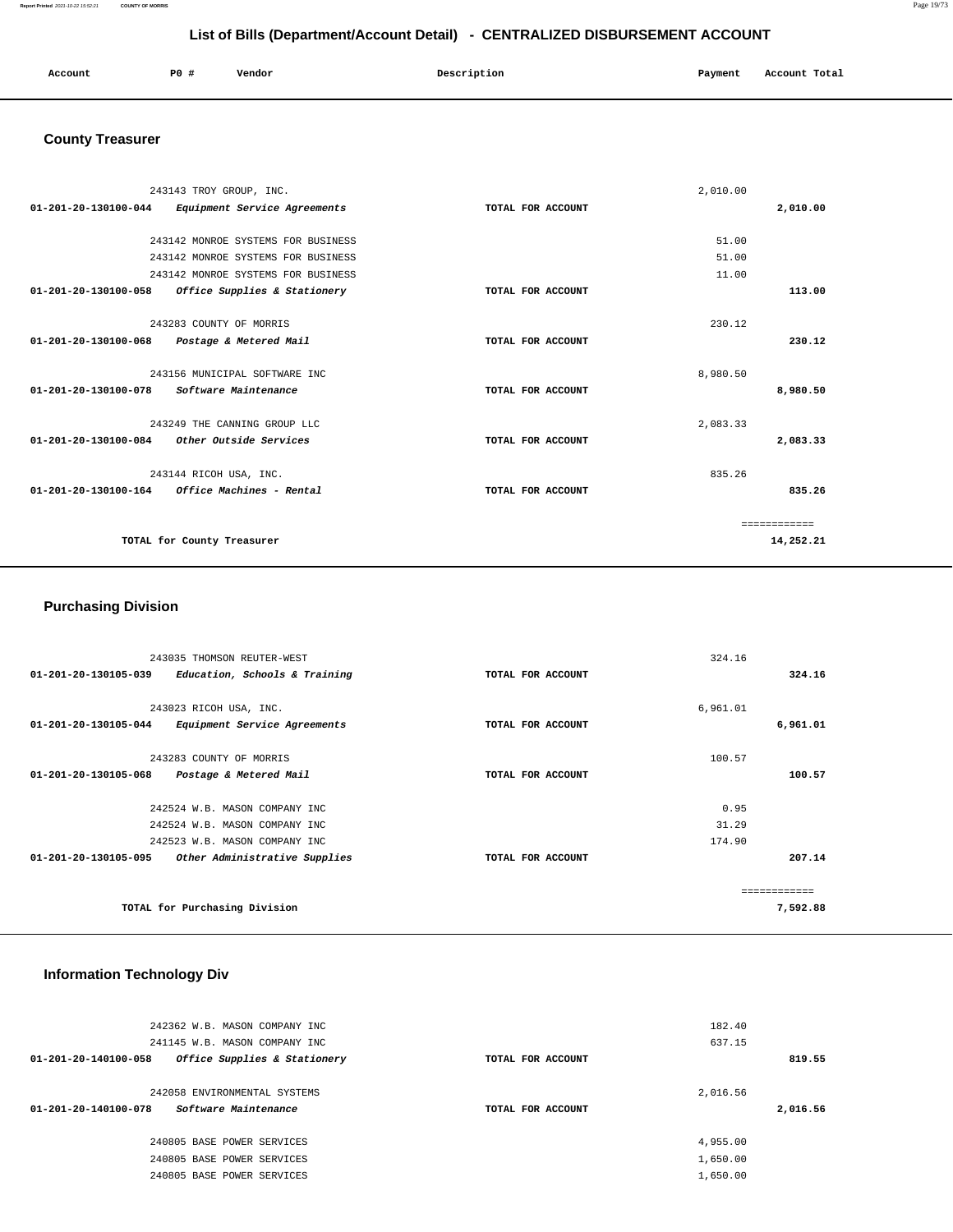| Account                           | P0 # | Vendor                               | Description       | Payment | Account Total             |
|-----------------------------------|------|--------------------------------------|-------------------|---------|---------------------------|
| <b>Information Technology Div</b> |      |                                      |                   |         |                           |
| 01-201-20-140100-098              |      | Other Operating&Repair Supply        | TOTAL FOR ACCOUNT |         | 8,255.00                  |
|                                   |      | TOTAL for Information Technology Div |                   |         | ============<br>11,091.11 |
|                                   |      |                                      |                   |         |                           |

# **County Board of Taxation**

|                      | 243283 COUNTY OF MORRIS            |                   | 5.84 |
|----------------------|------------------------------------|-------------------|------|
| 01-201-20-150100-068 | Postage & Metered Mail             | TOTAL FOR ACCOUNT | 5.84 |
|                      |                                    |                   |      |
|                      | TOTAL for County Board of Taxation |                   | 5.84 |
|                      |                                    |                   |      |

# **County Counsel**

| 242574 BARBARULA LAW OFFICE                 |                   | 341.00       |
|---------------------------------------------|-------------------|--------------|
| 242339 CLEARY GIACOBBE ALFIERI &            |                   | 17,187.00    |
| 242339 CLEARY GIACOBBE ALFIERI &            |                   | 1,054.00     |
| 242571 PLOSIA COHEN LLC                     |                   | 1,838.50     |
| 241637 LAW OFFICE OF ROBERT J. GREENBAUM    |                   | 232.50       |
| 241637 LAW OFFICE OF ROBERT J. GREENBAUM    |                   | 682.00       |
| 241637 LAW OFFICE OF ROBERT J. GREENBAUM    |                   | 558.00       |
| 241637 LAW OFFICE OF ROBERT J. GREENBAUM    |                   | 837.00       |
| 241637 LAW OFFICE OF ROBERT J. GREENBAUM    |                   | 124.00       |
| 01-201-20-155100-051<br>Legal               | TOTAL FOR ACCOUNT | 22,854.00    |
|                                             |                   |              |
| 243283 COUNTY OF MORRIS                     |                   | 1.76         |
| 01-201-20-155100-068 Postage & Metered Mail | TOTAL FOR ACCOUNT | 1.76         |
|                                             |                   |              |
| 242724 RICOH USA, INC.                      |                   | 919.91       |
| 242722 RICOH AMERICAS CORPORATION           |                   | 919.91       |
| 01-201-20-155100-163 Office Machines        | TOTAL FOR ACCOUNT | 1,839.82     |
|                                             |                   |              |
|                                             |                   | ------------ |
| TOTAL for County Counsel                    |                   | 24,695.58    |
|                                             |                   |              |

### **County Surrogate**

| 242818 W.B. MASON COMPANY INC<br>242818 W.B. MASON COMPANY INC<br>242818 W.B. MASON COMPANY INC |                   | 172.21<br>134.84<br>31.29 |
|-------------------------------------------------------------------------------------------------|-------------------|---------------------------|
| Office Supplies & Stationery<br>01-201-20-160100-058                                            | TOTAL FOR ACCOUNT | 338.34                    |
| 243283 COUNTY OF MORRIS<br>$01 - 201 - 20 - 160100 - 068$<br>Postage & Metered Mail             | TOTAL FOR ACCOUNT | 369.97<br>369.97          |
| TOTAL for County Surrogate                                                                      |                   | ------------<br>708.31    |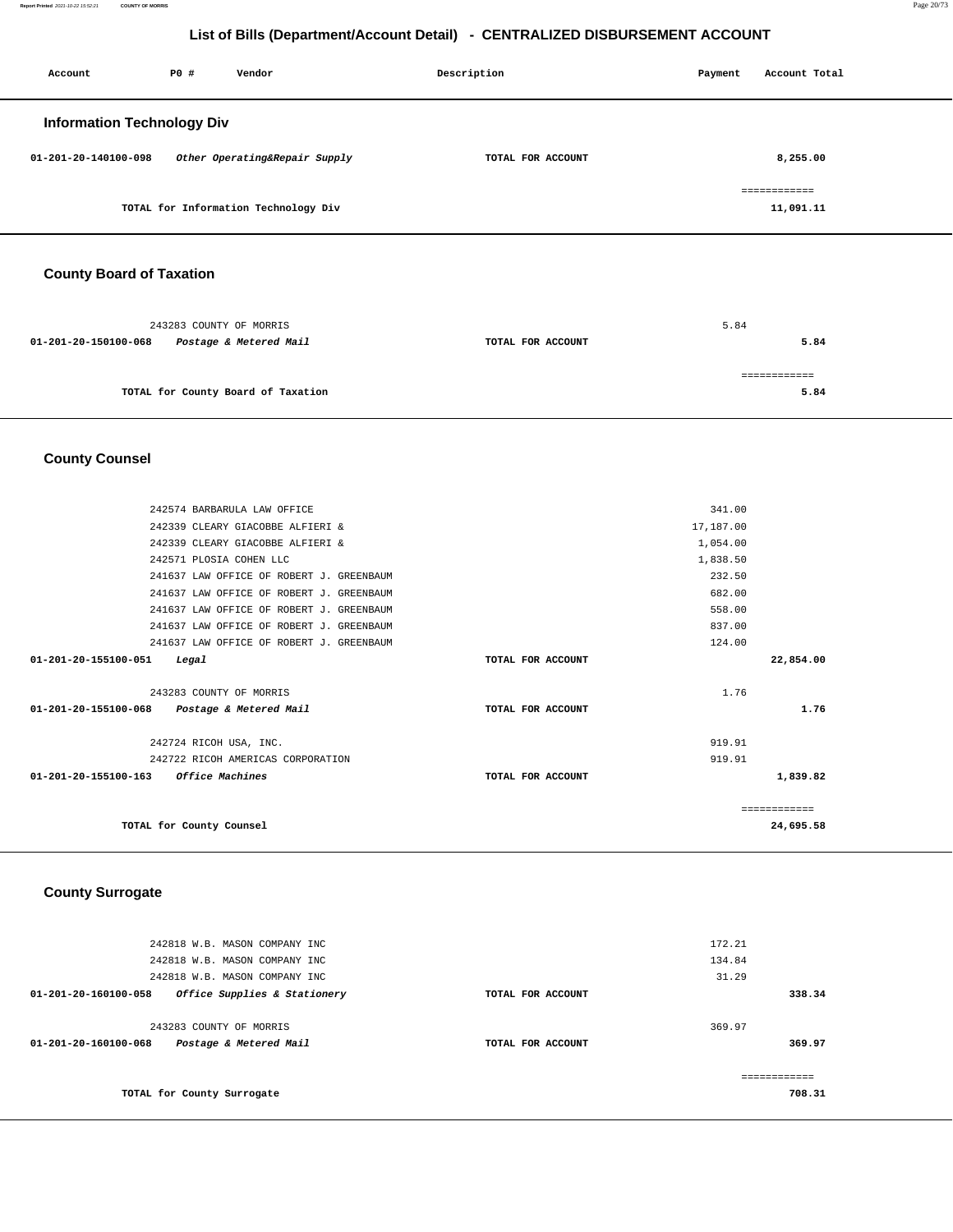| Account | PO# | Vendor | Description | Payment | Account Total |
|---------|-----|--------|-------------|---------|---------------|
|         |     |        |             |         |               |

# **Engineering**

| 242815 CHRISTOPHER J. VITZ                                     |                   | 305.00   |               |
|----------------------------------------------------------------|-------------------|----------|---------------|
| $01 - 201 - 20 - 165100 - 023$<br>Associations and Memberships | TOTAL FOR ACCOUNT |          | 305.00        |
| 242141 W.B. MASON COMPANY INC                                  |                   | 67.05    |               |
| 242103 W.B. MASON COMPANY INC                                  |                   | 207.83   |               |
| Office Supplies & Stationery<br>01-201-20-165100-058           | TOTAL FOR ACCOUNT |          | 274.88        |
|                                                                |                   |          |               |
| 243283 COUNTY OF MORRIS                                        |                   | 0.53     |               |
| 243283 COUNTY OF MORRIS                                        |                   | 4.64     |               |
| 243283 COUNTY OF MORRIS                                        |                   | 8.56     |               |
| 01-201-20-165100-068<br>Postage & Metered Mail                 | TOTAL FOR ACCOUNT |          | 13.73         |
| 242140 R.S. KNAPP CO. INC.                                     |                   | 75.00    |               |
| 01-201-20-165100-164<br>Office Machines - Rental               | TOTAL FOR ACCOUNT |          | 75.00         |
| 242349 DOWNES TREE SERVICE CO. INC.                            |                   | 4,436.94 |               |
| 01-203-20-165100-084<br>(2020) Other Outside Services          | TOTAL FOR ACCOUNT |          | 4,436.94      |
|                                                                |                   |          | ------------- |
| TOTAL for Engineering                                          |                   |          | 5,105.55      |

# **Heritage Commission**

| 232203 CARMA/NJ                                      |                   | 50.00  |
|------------------------------------------------------|-------------------|--------|
| 234199 LEAGUE OF HISTORICAL SOCIETIES                |                   | 40.00  |
| 01-201-20-175100-023<br>Associations and Memberships | TOTAL FOR ACCOUNT | 90.00  |
| 241863 STORAGE SYSTEMS USA                           |                   | 450.00 |
| 01-201-20-175100-044<br>Equipment Service Agreements | TOTAL FOR ACCOUNT | 450.00 |
| 241862 W.B. MASON COMPANY INC                        |                   | 4.47   |
| 242774 W.B. MASON COMPANY INC                        |                   | 0.95   |
| 01-201-20-175100-058<br>Office Supplies & Stationery | TOTAL FOR ACCOUNT | 5.42   |
|                                                      |                   |        |
| TOTAL for Heritage Commission                        |                   | 545.42 |

# **Planning Board**

|                                | 243026 BARBARA MURRAY         |                   | 609.00 |  |
|--------------------------------|-------------------------------|-------------------|--------|--|
| $01 - 201 - 20 - 180100 - 023$ | Associations and Memberships  | TOTAL FOR ACCOUNT | 609.00 |  |
|                                |                               |                   |        |  |
|                                | 243283 COUNTY OF MORRIS       |                   | 34.62  |  |
| 01-201-20-180100-068           | Postage & Metered Mail        | TOTAL FOR ACCOUNT | 34.62  |  |
|                                |                               |                   |        |  |
|                                | 242261 NEW JERSEY LEAGUE OF   |                   | 60.00  |  |
| 01-201-20-180100-082           | Travel Expense                | TOTAL FOR ACCOUNT | 60.00  |  |
|                                |                               |                   |        |  |
|                                | 242378 W.B. MASON COMPANY INC |                   | 62.40  |  |
| 01-201-20-180100-095           | Other Administrative Supplies | TOTAL FOR ACCOUNT | 62.40  |  |
|                                |                               |                   |        |  |
|                                |                               |                   |        |  |
|                                | TOTAL for Planning Board      |                   | 766.02 |  |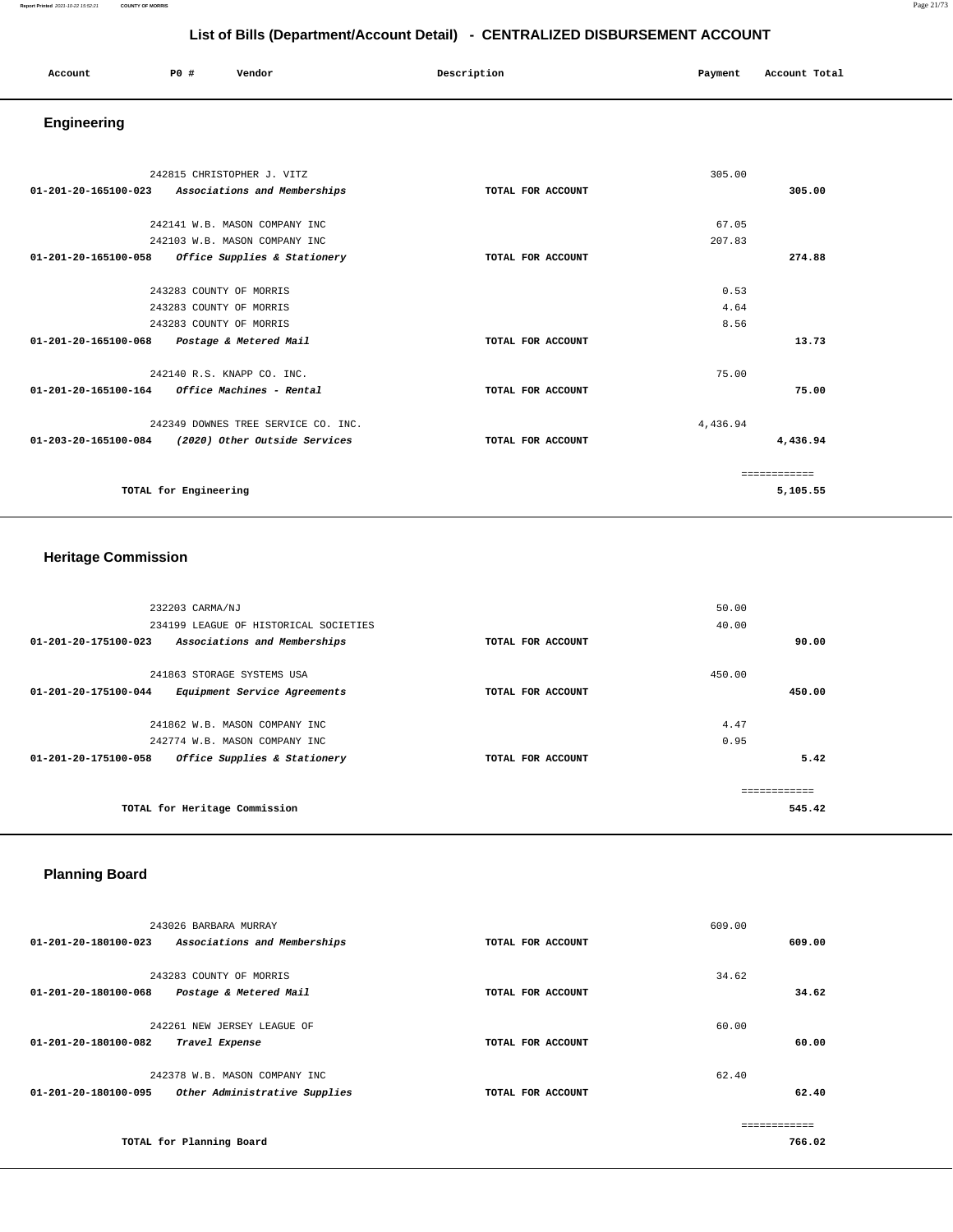| Account<br>. | <b>PO #</b> | Vendor | Description<br>$\sim$ $\sim$ $\sim$ | Payment<br>$\sim$ $\sim$ | Account Total<br>. |
|--------------|-------------|--------|-------------------------------------|--------------------------|--------------------|
|              |             |        |                                     |                          |                    |

# **County Weights & Measures**

|                                    | 241678 U-LINE SHIPPING SUPPLY                    |                   | 555.00    |              |
|------------------------------------|--------------------------------------------------|-------------------|-----------|--------------|
|                                    | 241678 U-LINE SHIPPING SUPPLY                    |                   | 69.48     |              |
|                                    | 01-201-22-201100-059 Other General Expenses      | TOTAL FOR ACCOUNT |           | 624.48       |
|                                    | 243283 COUNTY OF MORRIS                          |                   | 43.40     |              |
|                                    |                                                  |                   |           | 43.40        |
|                                    | 01-201-22-201100-068 Postage & Metered Mail      | TOTAL FOR ACCOUNT |           |              |
|                                    | 241912 MORRIS COUNTY MUA                         |                   | 350.00    |              |
|                                    | 241283 TUNSTEAD LANDSCAPE SERVICES               |                   | 200.00    |              |
|                                    | 01-201-22-201100-084 Other Outside Services      | TOTAL FOR ACCOUNT |           | 550.00       |
|                                    | 242297 DIRECT ENERGY BUSINESS                    |                   | 647.87    |              |
|                                    | 242297 DIRECT ENERGY BUSINESS                    |                   | 4,584.88  |              |
|                                    | 243052 JERSEY CENTRAL POWER & LIGHT              |                   | 299.14    |              |
| 01-201-22-201100-137 Electricity   |                                                  | TOTAL FOR ACCOUNT |           | 5,531.89     |
|                                    |                                                  |                   |           |              |
|                                    | 243151 NATIONAL FUEL OIL INC.                    |                   | 799.44    |              |
| 01-201-22-201100-140 Gas Purchases |                                                  | TOTAL FOR ACCOUNT |           | 799.44       |
|                                    | 242792 DIRECT ENERGY BUSINESS MARKETING          |                   | 29.38     |              |
|                                    | 243044 PSE&G CO                                  |                   | 161.59    |              |
| 01-201-22-201100-141 Natural Gas   |                                                  | TOTAL FOR ACCOUNT |           | 190.97       |
|                                    | 241255 GRAINGER                                  |                   | 43.80     |              |
|                                    | 241252 GRAINGER                                  |                   | 24.00     |              |
|                                    | 241993 MORRISTOWN LUMBER &                       |                   | 7.11      |              |
|                                    | 241993 MORRISTOWN LUMBER &                       |                   | 19.99     |              |
|                                    | 241993 MORRISTOWN LUMBER &                       |                   | 10.58     |              |
| 01-201-22-201100-258               | Equipment                                        | TOTAL FOR ACCOUNT |           | 105.48       |
|                                    | 235805 TURN OUT UNIFORMS, INC.                   |                   | 7,005.62  |              |
| 01-201-22-201100-262               | Machinery Repairs & Parts                        | TOTAL FOR ACCOUNT |           | 7,005.62     |
|                                    | 243157 COUNTY OF MORRIS                          |                   | 38,771.16 |              |
|                                    | 01-201-22-201100-329 Hospital Insurance Premiums | TOTAL FOR ACCOUNT |           | 38,771.16    |
|                                    |                                                  |                   |           |              |
|                                    |                                                  |                   |           | ============ |
|                                    | TOTAL for County Weights & Measures              |                   |           | 53,622.44    |
|                                    |                                                  |                   |           |              |

# **Employee Group Insurance**

| 239072 WILLIAM MCNIECE                  | 1,626.00     |
|-----------------------------------------|--------------|
| 238714 JOAN CHRISTIANSEN                | 1,782.00     |
| 238711 WILLIE CHAVIS                    | 2,734.80     |
| 242579 CHLIC                            | 1,898,711.29 |
| 242579 CHLIC                            | 1,747.85     |
| 242579 CHLIC                            | 2,089,237.18 |
| 242579 CHLIC                            | $-14,731.29$ |
| 242578 DELTA DENTAL OF NEW JERSEY, INC. | 13, 189, 76  |
| 242578 DELTA DENTAL OF NEW JERSEY, INC. | 460.07       |
| 242578 DELTA DENTAL OF NEW JERSEY, INC. | 5,622.36     |
| 242578 DELTA DENTAL OF NEW JERSEY, INC. | 59.12        |
| 242578 DELTA DENTAL OF NEW JERSEY, INC. | 254.24       |
| 242578 DELTA DENTAL OF NEW JERSEY, INC. | 29.56        |
| 242580 DELTA DENTAL INSURANCE COMPANY   | 12,794.35    |
| 242580 DELTA DENTAL INSURANCE COMPANY   | 362.39       |
| 242580 DELTA DENTAL INSURANCE COMPANY   | 313.05       |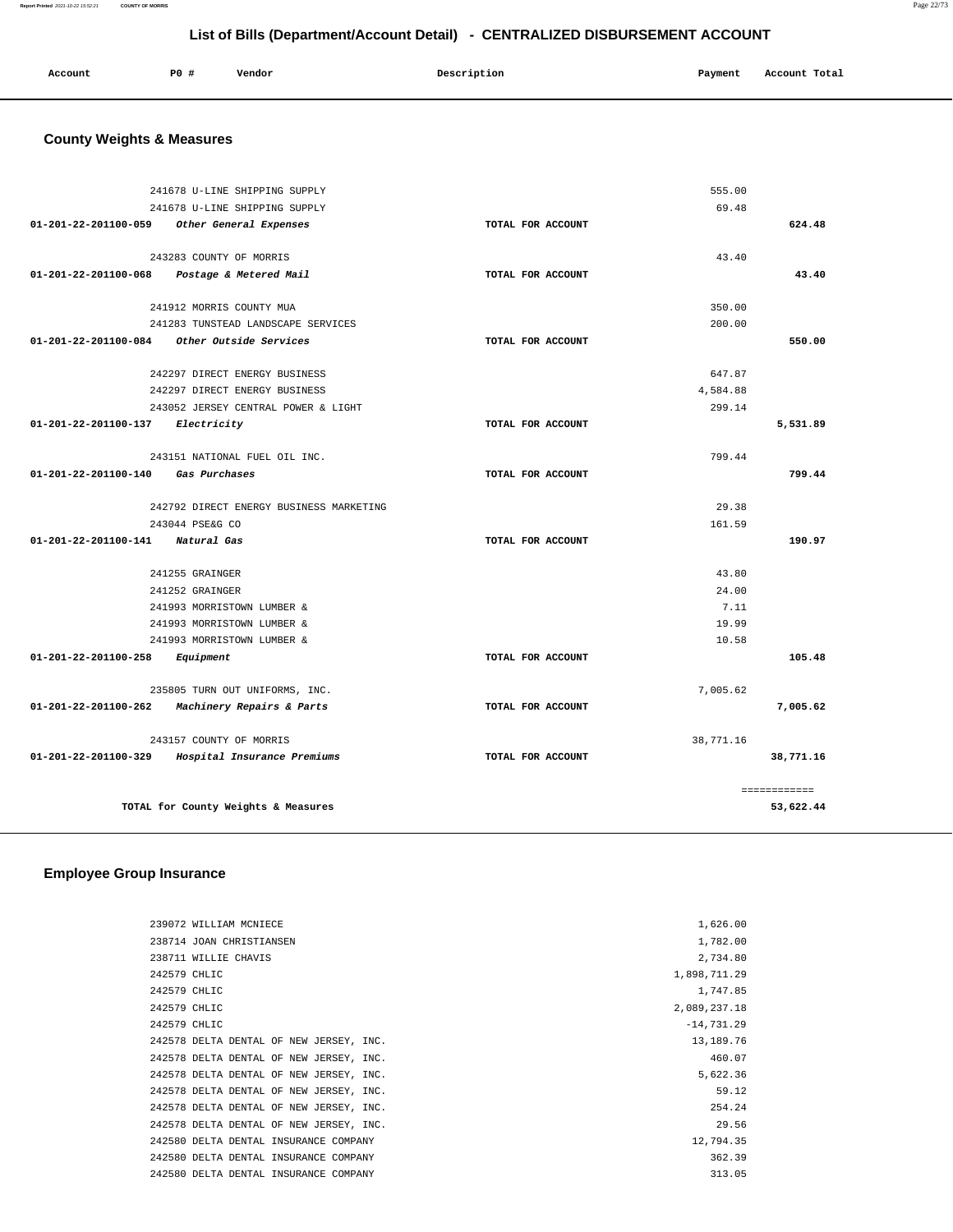|             | List of Bills (Department/Account Detail) - CENTRALIZED DISBURSEMENT ACCOUNT |        |             |  |         |             |
|-------------|------------------------------------------------------------------------------|--------|-------------|--|---------|-------------|
| <b>PO #</b> |                                                                              | Vendor | Description |  | Payment | Account Tot |

**Report Printed** 2021-10-22 15:52:21 **COUNTY OF MORRIS** Page 23/73

| Account                         | P0 #                      | Vendor                                | Description       | Payment  | Account Total                |
|---------------------------------|---------------------------|---------------------------------------|-------------------|----------|------------------------------|
|                                 |                           |                                       |                   |          |                              |
| <b>Employee Group Insurance</b> |                           |                                       |                   |          |                              |
|                                 |                           | 242577 FLAGSHIP HEALTH SYSTEMS, INC.  |                   | 2,257.50 |                              |
|                                 | 238854 PATRICIA GALLAGHER |                                       |                   | 1,367.40 |                              |
|                                 | 239191 MARGARET PALOVITZ  |                                       |                   | 891.00   |                              |
|                                 |                           | 241765 PAYFLEX SYSTEMS USA, INC.      |                   | 424.80   |                              |
|                                 |                           | 241765 PAYFLEX SYSTEMS USA, INC.      |                   | 915.60   |                              |
|                                 |                           | 241765 PAYFLEX SYSTEMS USA, INC.      |                   | 150.00   |                              |
| 01-201-23-220100-090            |                           | Employee Group Insurance Expenditures | TOTAL FOR ACCOUNT |          | 4,020,199.03                 |
|                                 |                           | TOTAL for Employee Group Insurance    |                   |          | ============<br>4,020,199.03 |
|                                 |                           |                                       |                   |          |                              |

# **Office of Emergency Management**

| 242132 VERIZON WIRELESS                             |                   | 80.04    |          |
|-----------------------------------------------------|-------------------|----------|----------|
| 01-201-25-252100-031    Cellular Phones/Pagers      | TOTAL FOR ACCOUNT |          | 80.04    |
|                                                     |                   |          |          |
| 242635 COFFEE LOVERS COFFEE SERVICE                 |                   | 278.60   |          |
| 242346 QUENCH USA, INC.                             |                   | 49.44    |          |
| 242800 W.B. MASON COMPANY INC                       |                   | 99.06    |          |
| 242799 W.B. MASON COMPANY INC                       |                   | 480.56   |          |
| 01-201-25-252100-058 Office Supplies & Stationery   | TOTAL FOR ACCOUNT |          | 907.66   |
|                                                     |                   |          |          |
| 242627 OPTIMUM                                      |                   | 417.44   |          |
| 242625 OPTIMUM                                      |                   | 136.86   |          |
| 242638 TREASURER, STATE OF NJ                       |                   | 90.00    |          |
| 242347 DIRECT TV INC                                |                   | 88.24    |          |
| 242776 THE BAGELRY INC.                             |                   | 92.94    |          |
| 242957 GALLS, LLC                                   |                   | 301.18   |          |
| 243319 JEFFREY PAUL                                 |                   | 220.09   |          |
| 243319 JEFFREY PAUL                                 |                   | 947.19   |          |
| 01-201-25-252100-059 Other General Expenses         | TOTAL FOR ACCOUNT |          | 2,293.94 |
|                                                     |                   |          |          |
| 242630 FEDEX                                        |                   | 96.62    |          |
| 243283 COUNTY OF MORRIS                             |                   | 1.56     |          |
| 01-201-25-252100-068 Postage & Metered Mail         | TOTAL FOR ACCOUNT |          | 98.18    |
|                                                     |                   |          |          |
| 242636 FIRST PRIORITY EMERGENCY                     |                   | 137.50   |          |
| 242522 FIRST PRIORITY EMERGENCY                     |                   | 137.50   |          |
| 242522 FIRST PRIORITY EMERGENCY                     |                   | 323.93   |          |
| 242520 FIRST PRIORITY EMERGENCY                     |                   | 247.50   |          |
| 242519 FIRST PRIORITY EMERGENCY                     |                   | 190.36   |          |
| 242519 FIRST PRIORITY EMERGENCY                     |                   | 190.36   |          |
| 242519 FIRST PRIORITY EMERGENCY                     |                   | 169.08   |          |
| 242161 STRYKER SALES CORPORATION                    |                   | 155.05   |          |
| 242161 STRYKER SALES CORPORATION                    |                   | 12.38    |          |
| 242342 POWERDMS, INC.                               | TOTAL FOR ACCOUNT | 7,546.99 | 9,110.65 |
| 01-201-25-252100-090 Program Expenditures           |                   |          |          |
| 242639 VOIANCE LANGUAGE SERVICES, LLC               |                   | 25.00    |          |
| 242155 PREMIER GLOBAL SERVICES                      |                   | 121.85   |          |
| 01-201-25-252100-146<br>Telephone                   | TOTAL FOR ACCOUNT |          | 146.85   |
|                                                     |                   |          |          |
| 242828 V.E. RALPH & SON INC.                        |                   | 186.11   |          |
| 242828 V.E. RALPH & SON INC.                        |                   | 824.70   |          |
| 242828 V.E. RALPH & SON INC.                        |                   | 119.20   |          |
| 242828 V.E. RALPH & SON INC.                        |                   | 19.95    |          |
| 01-203-25-252100-090<br>(2020) Program Expenditures | TOTAL FOR ACCOUNT |          | 1,149.96 |
|                                                     |                   |          |          |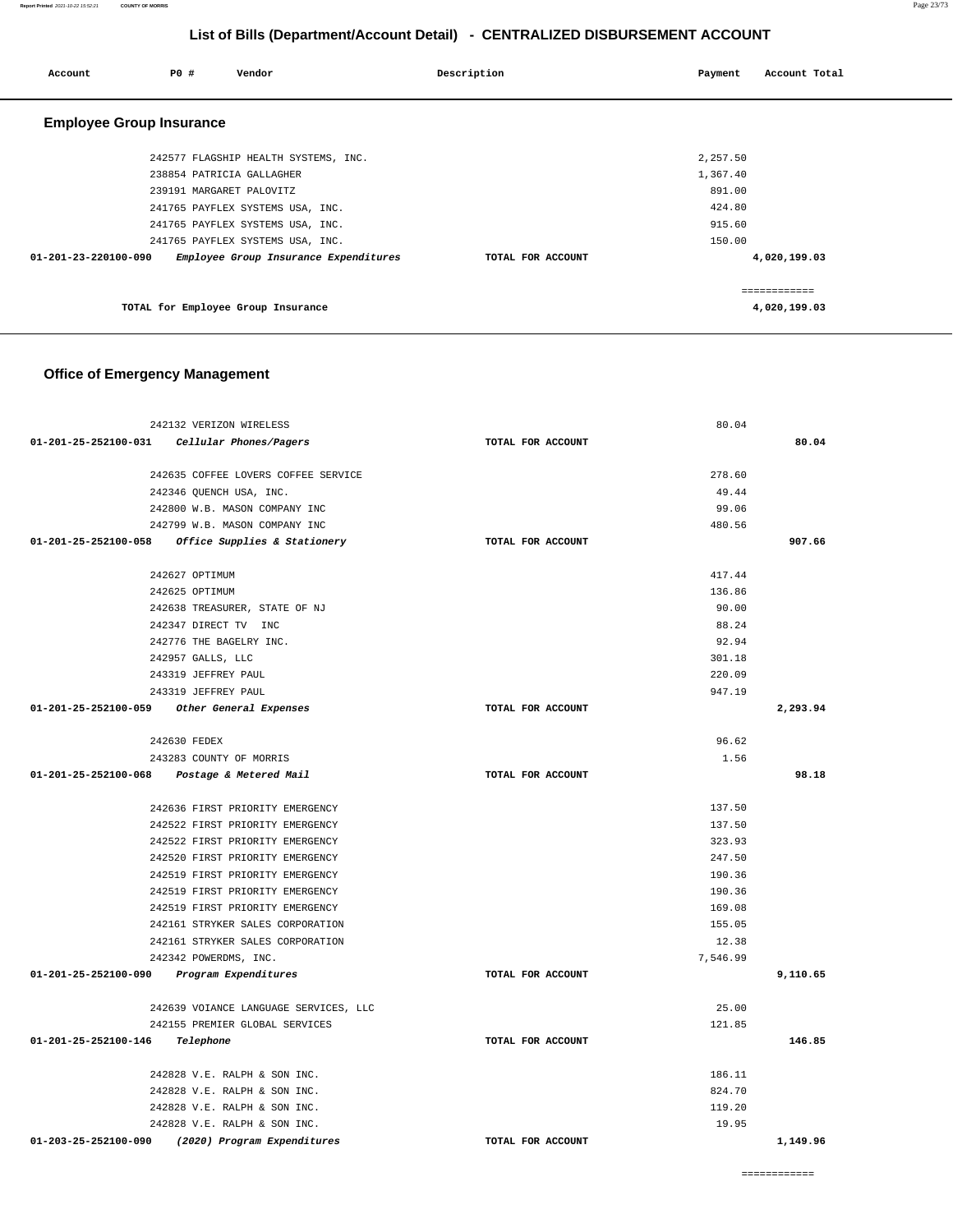**Report Printed** 2021-10-22 15:52:21 **COUNTY OF MORRIS** Page 24/73

# **List of Bills (Department/Account Detail) - CENTRALIZED DISBURSEMENT ACCOUNT**

| Account                               | PO# | Vendor | Description | Payment | Account Total |
|---------------------------------------|-----|--------|-------------|---------|---------------|
| <b>Office of Emergency Management</b> |     |        |             |         |               |

**TOTAL for Office of Emergency Management [13,787.28](https://13,787.28)** 

#### **Communications Center**

| 242733 DONALD C. SMITH JR                            |                   | 142.00     |            |
|------------------------------------------------------|-------------------|------------|------------|
| 01-201-25-252105-023 Associations and Memberships    | TOTAL FOR ACCOUNT |            | 142.00     |
|                                                      |                   |            |            |
| 242204 APCO INTERNATIONAL, INC.                      |                   | 990.00     |            |
| 242204 APCO INTERNATIONAL, INC.                      |                   | 89.10      |            |
| 242548 N E N A NJ CHAPTER                            |                   | 300.00     |            |
| 242732 REINA FRANCESCHI                              |                   | 1,500.00   |            |
| 242320 APCO INTERNATIONAL, INC.                      |                   | 480.00     |            |
| 242320 APCO INTERNATIONAL, INC.                      |                   | 95.00      |            |
| 242319 INTERNATIONAL ACADEMIES OF                    |                   | 30.00      |            |
| 242319 INTERNATIONAL ACADEMIES OF                    |                   | 60.00      |            |
| 242809 LIFESAVERS INC                                |                   | 7.00       |            |
| 242807 N E N A NJ CHAPTER                            |                   | 350.00     |            |
| 01-201-25-252105-039 Education Schools & Training    | TOTAL FOR ACCOUNT |            | 3,901.10   |
| 240996 W.B. MASON COMPANY INC                        |                   | 2,024.43   |            |
| 242324 QUENCH USA, INC.                              |                   | 99.00      |            |
| 241790 W.B. MASON COMPANY INC                        |                   | 60.33      |            |
| 01-201-25-252105-058<br>Office Supplies & Stationery | TOTAL FOR ACCOUNT |            | 2,183.76   |
| 241114 KEYSTONE PUBLIC SAFETY INC.                   |                   | 600.00     |            |
| 242543 VISUAL COMPUTER SOLUTIONS                     |                   | 1,420.55   |            |
| 01-201-25-252105-078<br>Software Maintenance         | TOTAL FOR ACCOUNT |            | 2,020.55   |
|                                                      |                   |            |            |
| 242322 RONALD DEPASQUALE                             |                   | 2,112.35   |            |
| 242321 STEVEN R. KESSELMEYER                         |                   | 1,878.66   |            |
| 01-201-25-252105-082<br>Travel Expense               | TOTAL FOR ACCOUNT |            | 3,991.01   |
| 242550 VOIANCE LANGUAGE SERVICES, LLC                |                   | 921.26     |            |
| 01-201-25-252105-117<br>Interpretor Fees             | TOTAL FOR ACCOUNT |            | 921.26     |
|                                                      |                   |            |            |
| 242323 AMERICAN TOWER CORPORATION                    |                   | 3,189.08   |            |
| 242326 APCO INTERNATIONAL, INC.                      |                   | 2,400.00   |            |
| 242326 APCO INTERNATIONAL, INC.                      |                   | 2,400.00   |            |
| 242326 APCO INTERNATIONAL, INC.                      |                   | 1,440.00   |            |
| 242736 MOTOROLA SOLUTIONS INC                        |                   | 133,861.76 |            |
| 01-201-25-252105-131<br>County Wide Radio System     | TOTAL FOR ACCOUNT |            | 143,290.84 |
| 242549 BOROUGH OF BUTLER                             |                   | 765.44     |            |
| 242539 JERSEY CENTRAL POWER & LIGHT                  |                   | 548.26     |            |
| 242539 JERSEY CENTRAL POWER & LIGHT                  |                   | 898.40     |            |
| 242207 JERSEY CENTRAL POWER & LIGHT                  |                   | 34.10      |            |
| 242325 JERSEY CENTRAL POWER & LIGHT                  |                   | 814.45     |            |
| 242131 JERSEY CENTRAL POWER & LIGHT                  |                   | 437.13     |            |
| 242131 JERSEY CENTRAL POWER & LIGHT                  |                   | 461.78     |            |
| 242131 JERSEY CENTRAL POWER & LIGHT                  |                   | 349.84     |            |
| 01-201-25-252105-137 Electricity                     | TOTAL FOR ACCOUNT |            | 4,309.40   |
|                                                      |                   |            |            |
| 242327 DIRECT TV INC                                 |                   | 1,583.13   |            |
| 242130 SUBURBAN PROPANE -2347                        |                   | 158.94     |            |
| 01-201-25-252105-148 Other Utilities                 | TOTAL FOR ACCOUNT |            | 1,742.07   |
| 242551 RICOH USA, INC.                               |                   | 161.12     |            |
|                                                      | TOTAL FOR ACCOUNT |            | 161.12     |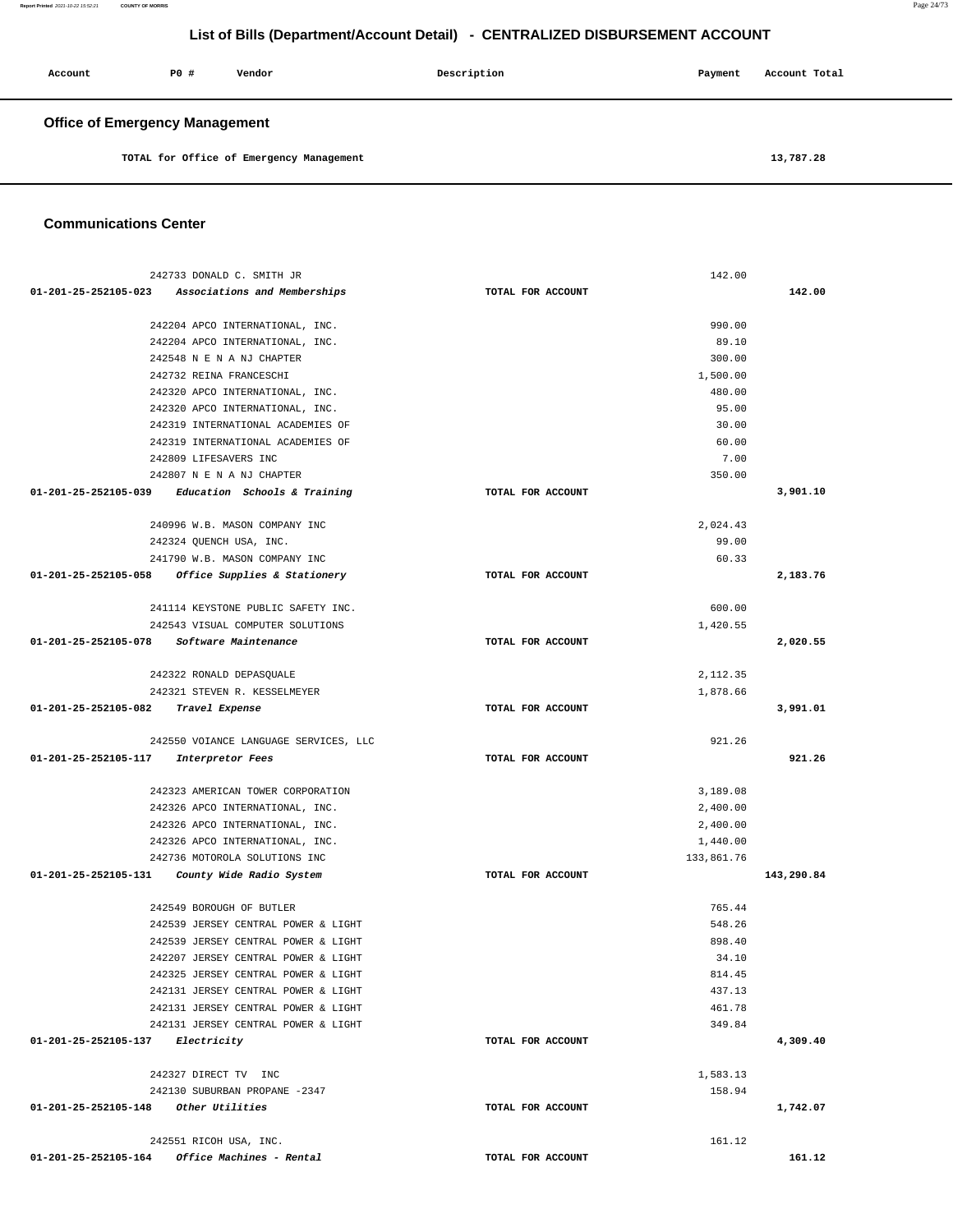| Account                      | PO#                                  | Vendor                          | Description       | Payment            | Account Total              |
|------------------------------|--------------------------------------|---------------------------------|-------------------|--------------------|----------------------------|
| <b>Communications Center</b> |                                      |                                 |                   |                    |                            |
|                              | 241483 CONNECTEK<br>241483 CONNECTEK |                                 |                   | 1,925.00<br>325.00 |                            |
| 01-201-25-252105-258         | Equipment                            |                                 | TOTAL FOR ACCOUNT |                    | 2,250.00                   |
|                              |                                      | TOTAL for Communications Center |                   |                    | ============<br>164,913.11 |

# **County Medical Examiner Office**

| 242634 MADISON MEMORIAL FUNERAL HOME, INC.                 |                   | 895.00   |              |  |  |
|------------------------------------------------------------|-------------------|----------|--------------|--|--|
| 242348 MONMOUTH STREET FUNERAL                             |                   | 3,000.00 |              |  |  |
| 242348 MONMOUTH STREET FUNERAL                             |                   | 3,000.00 |              |  |  |
| $01 - 201 - 25 - 254100 - 030$<br>Cartage                  | TOTAL FOR ACCOUNT |          | 6,895.00     |  |  |
|                                                            |                   |          |              |  |  |
| 242154 W.B. MASON COMPANY INC                              |                   | 376.89   |              |  |  |
| Office Supplies & Stationery<br>01-201-25-254100-058       | TOTAL FOR ACCOUNT |          | 376.89       |  |  |
|                                                            |                   |          |              |  |  |
| 242344 NOTO-WYNKOOP FUNERAL HOME                           |                   | 1,666.00 |              |  |  |
| 242773 ILIFF-RUGGIERO FUNERAL HOME INC.                    |                   | 2,450.00 |              |  |  |
| 242773 ILIFF-RUGGIERO FUNERAL HOME INC.                    |                   | 6,000.00 |              |  |  |
| $01 - 201 - 25 - 254100 - 059$<br>Other General Expenses   | TOTAL FOR ACCOUNT |          | 10,116.00    |  |  |
|                                                            |                   |          |              |  |  |
| 242631 FEDEX                                               |                   | 42.40    |              |  |  |
| 243283 COUNTY OF MORRIS                                    |                   | 14.73    |              |  |  |
| 01-201-25-254100-068<br>Postage & Metered Mail             | TOTAL FOR ACCOUNT |          | 57.13        |  |  |
|                                                            |                   |          |              |  |  |
| 242763 NMS LABS                                            |                   | 3,181.00 |              |  |  |
| 242763 NMS LABS                                            |                   | 880.00   |              |  |  |
| 242763 NMS LABS                                            |                   | 680.00   |              |  |  |
| Other Outside Services<br>01-201-25-254100-084             | TOTAL FOR ACCOUNT |          | 4,741.00     |  |  |
| 242345 EXTRA PACKAGING CORP                                |                   | 2,120.00 |              |  |  |
| 242345 EXTRA PACKAGING CORP                                |                   | 300.00   |              |  |  |
|                                                            |                   | 371.16   |              |  |  |
| 241914 MCKESSON MEDICAL SURGICAL                           |                   | 124.50   |              |  |  |
| 240216 MCKESSON MEDICAL SURGICAL                           |                   |          |              |  |  |
| 240216 MCKESSON MEDICAL SURGICAL                           |                   | 345.34   |              |  |  |
| $01 - 201 - 25 - 254100 - 203$<br>X-Ray & Medical Supplies | TOTAL FOR ACCOUNT |          | 3,261.00     |  |  |
|                                                            |                   |          | ============ |  |  |
| TOTAL for County Medical Examiner Office                   |                   |          |              |  |  |
|                                                            |                   |          |              |  |  |

### **County Sheriff's Department**

|        | 500.00 |                   | 241792 FBI NATIONAL ACADEMY ASSOC.                   |
|--------|--------|-------------------|------------------------------------------------------|
| 500.00 |        | TOTAL FOR ACCOUNT | 01-201-25-270100-039<br>Education Schools & Training |
|        | 40.00  |                   | 242417 CASTLE PRINTING CO.                           |
| 40.00  |        | TOTAL FOR ACCOUNT | 01-201-25-270100-058<br>Office Supplies & Stationery |
|        |        |                   |                                                      |
|        | 13.41  |                   | 241987 W.B. MASON COMPANY INC                        |
|        | 13.41  |                   | 241987 W.B. MASON COMPANY INC                        |
|        | 13.41  |                   | 241987 W.B. MASON COMPANY INC                        |
|        | 13.41  |                   | 241987 W.B. MASON COMPANY INC                        |
|        | 53.64  |                   | 241987 W.B. MASON COMPANY INC                        |
|        | 71.52  |                   | 241987 W.B. MASON COMPANY INC                        |
|        | 35.76  |                   | 241987 W.B. MASON COMPANY INC                        |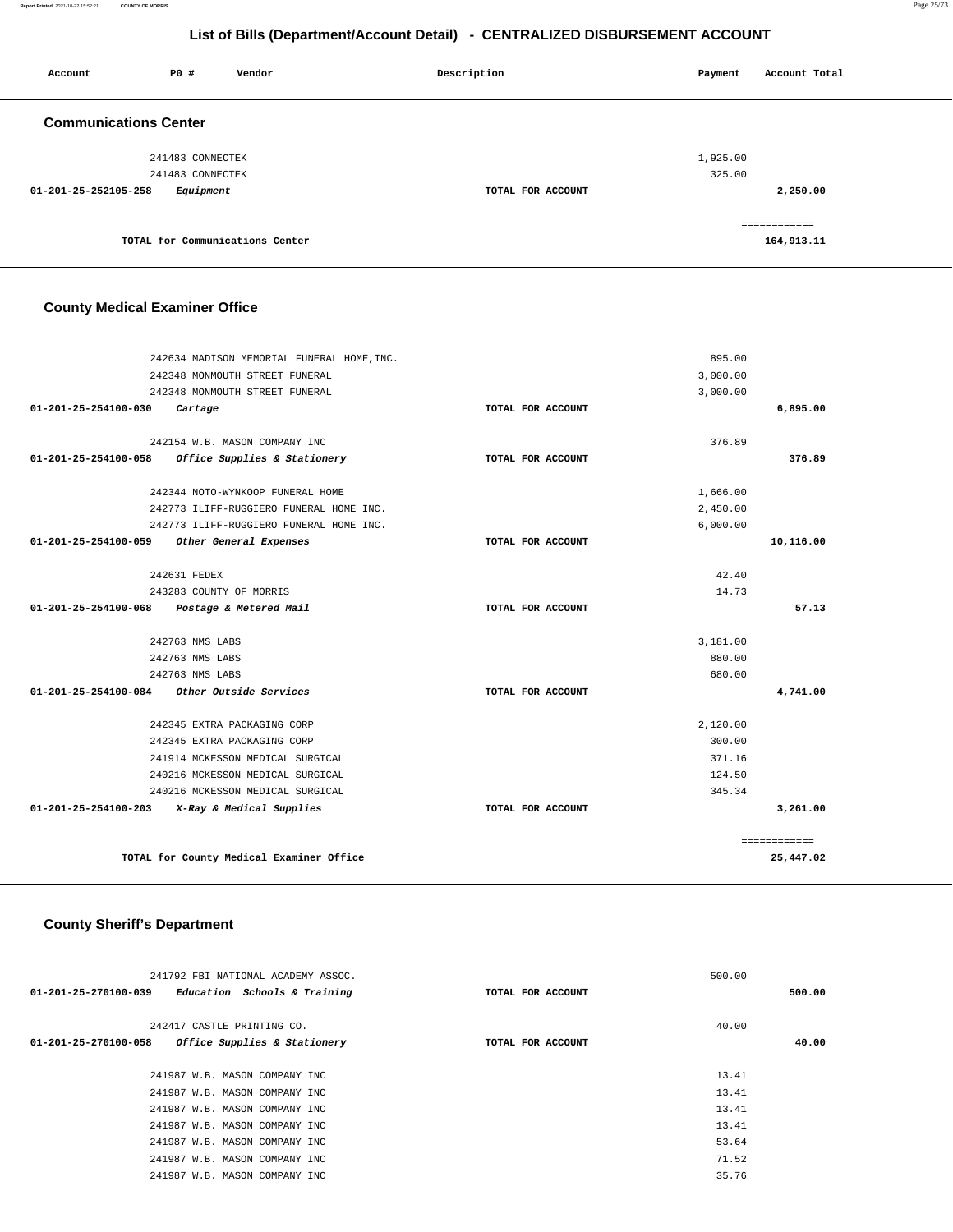| P0 #<br>Account<br>Vendor                                      | Description       | Payment           | Account Total |
|----------------------------------------------------------------|-------------------|-------------------|---------------|
| <b>County Sheriff's Department</b>                             |                   |                   |               |
| 241987 W.B. MASON COMPANY INC                                  |                   | $-13.41$          |               |
| 01-201-25-270100-059 Other General Expenses                    | TOTAL FOR ACCOUNT |                   | 201.15        |
| 241130 DISC MAKERS                                             |                   | 2,700.00          |               |
| 241130 DISC MAKERS                                             |                   | 277.03            |               |
| 01-201-25-270100-064<br>Photographic Suppies                   | TOTAL FOR ACCOUNT |                   | 2,977.03      |
| 243283 COUNTY OF MORRIS                                        |                   | 166.33            |               |
| 01-201-25-270100-068<br>Postage & Metered Mail                 | TOTAL FOR ACCOUNT |                   | 166.33        |
| 237828 BELMAR HH OWNER, LLC                                    |                   | 716.85            |               |
| 01-201-25-270100-082<br>Travel Expense                         | TOTAL FOR ACCOUNT |                   | 716.85        |
| 242559 INVESTIGATIVE FORENSICS CONSULTING                      |                   | 950.00            |               |
| 242559 INVESTIGATIVE FORENSICS CONSULTING                      |                   | 817.00            |               |
| 01-201-25-270100-084<br>Other Outside Services                 | TOTAL FOR ACCOUNT |                   | 1,767.00      |
| 239109 W.B. MASON COMPANY INC                                  |                   | 44.96             |               |
| 239109 W.B. MASON COMPANY INC                                  |                   | 33.86             |               |
| 239109 W.B. MASON COMPANY INC                                  |                   | 31.14             |               |
| 239109 W.B. MASON COMPANY INC                                  |                   | 51.16             |               |
| 239109 W.B. MASON COMPANY INC                                  |                   | 9.02              |               |
| 239109 W.B. MASON COMPANY INC<br>239109 W.B. MASON COMPANY INC |                   | 4.58<br>36.92     |               |
| 239109 W.B. MASON COMPANY INC                                  |                   | 30.02             |               |
| 239109 W.B. MASON COMPANY INC                                  |                   | 30.02             |               |
| 239109 W.B. MASON COMPANY INC                                  |                   | 3.97              |               |
| 239109 W.B. MASON COMPANY INC<br>239109 W.B. MASON COMPANY INC |                   | 36.44<br>19.49    |               |
| 239109 W.B. MASON COMPANY INC                                  |                   | 4.24              |               |
| 239109 W.B. MASON COMPANY INC                                  |                   | 4.24              |               |
| 239109 W.B. MASON COMPANY INC                                  |                   | 4.24              |               |
| 239109 W.B. MASON COMPANY INC                                  |                   | 10.20             |               |
| 239109 W.B. MASON COMPANY INC<br>239109 W.B. MASON COMPANY INC |                   | 16.22<br>3.36     |               |
| 239109 W.B. MASON COMPANY INC                                  |                   | 6.98              |               |
| 239109 W.B. MASON COMPANY INC                                  |                   | 8.99              |               |
| 239109 W.B. MASON COMPANY INC                                  |                   | 17.18             |               |
| 01-201-25-270100-095<br>Other Administrative Supplies          | TOTAL FOR ACCOUNT |                   | 407.23        |
| 242878 RICOH USA, INC.                                         |                   | 281.78            |               |
| 242878 RICOH USA, INC.                                         |                   | 281.78            |               |
| 242878 RICOH USA, INC.<br>242878 RICOH USA, INC.               |                   | 6,225.04<br>73.57 |               |
| 242878 RICOH USA, INC.                                         |                   | 281.78            |               |
| 242878 RICOH USA, INC.                                         |                   | 281.78            |               |
| 01-201-25-270100-164 Office Machines - Rental                  | TOTAL FOR ACCOUNT |                   | 7,425.73      |
| 242819 HVG LLC                                                 |                   | 239.99            |               |
| 242819 HVG LLC                                                 |                   | 86.40             |               |
| 01-201-25-270100-189<br>Medical                                | TOTAL FOR ACCOUNT |                   | 326.39        |
| 241127 GALLS, LLC                                              |                   | 483.00            |               |
| 242047 GALLS, LLC                                              |                   | 17.00             |               |
| 241745 GALLS, LLC                                              |                   | 169.96<br>102.00  |               |
| 241748 GALLS, LLC<br>241124 GALLS, LLC                         |                   | 169.96            |               |
| 241103 GALLS, LLC                                              |                   | 142.83            |               |
| 239859 GALLS, LLC                                              |                   | 80.00             |               |
| 239859 GALLS, LLC                                              |                   | 64.25             |               |
| 238420 GALLS, LLC<br>238420 GALLS, LLC                         |                   | 169.96<br>26.64   |               |
|                                                                |                   |                   |               |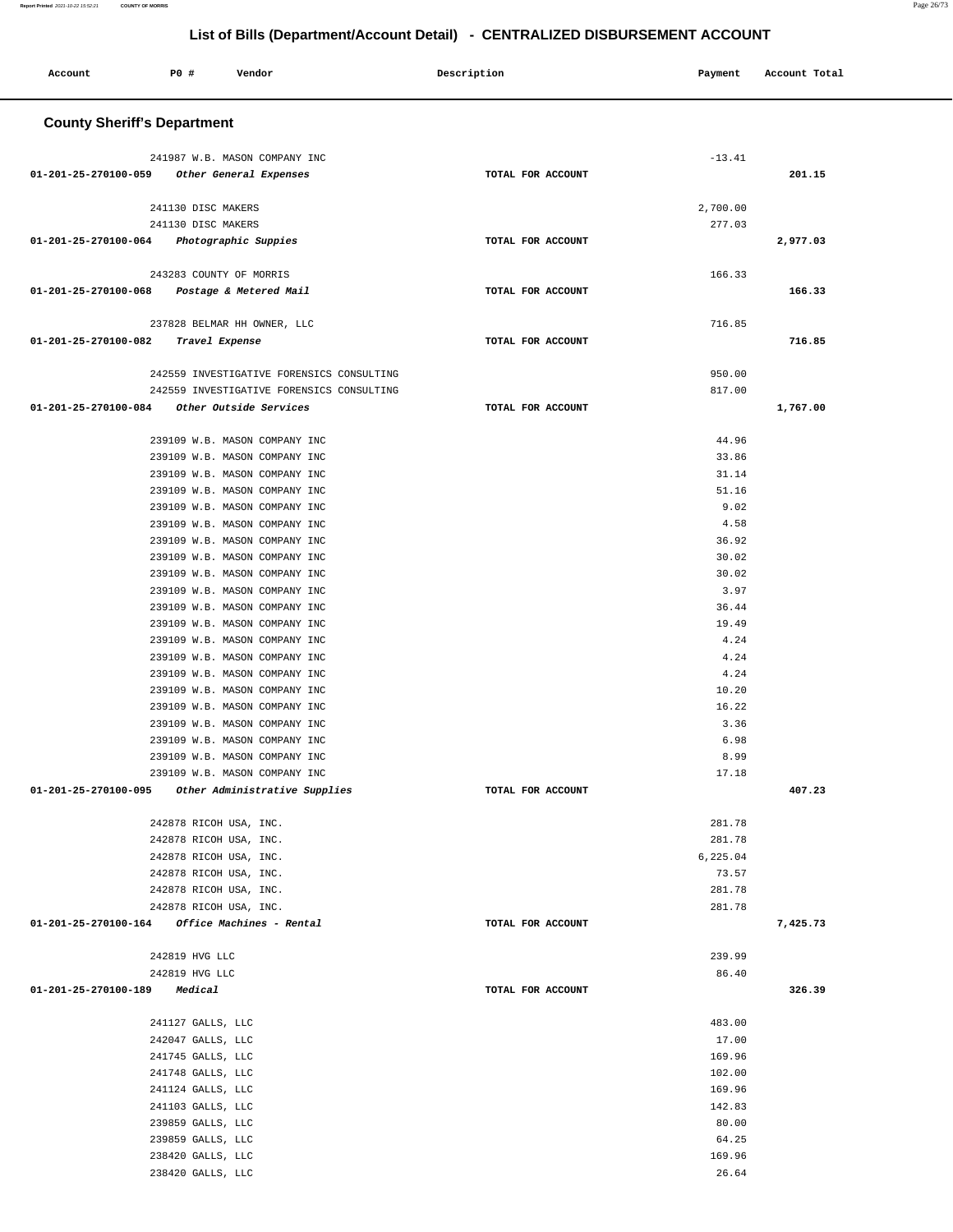| Account | P0 # | Vendor | Description | Payment<br>$\sim$ $\sim$ | Account Total |
|---------|------|--------|-------------|--------------------------|---------------|
|         |      |        |             |                          |               |
|         |      |        |             |                          |               |

# **County Sheriff's Department**

|                                                 |                   | 24.98    |              |
|-------------------------------------------------|-------------------|----------|--------------|
| 238420 GALLS, LLC                               |                   |          |              |
| 238420 GALLS, LLC                               |                   | 14.99    |              |
| 238420 GALLS, LLC                               |                   | 41.63    |              |
| 238420 GALLS, LLC                               |                   | 25.50    |              |
| 241746 GALLS, LLC                               |                   | 169.96   |              |
| 242827 GALLS, LLC                               |                   | 92.35    |              |
| 242827 GALLS, LLC                               |                   | 132.80   |              |
| 242827 GALLS, LLC                               |                   | 120.92   |              |
| 242827 GALLS, LLC                               |                   | 140.00   |              |
| 240778 GALLS, LLC                               |                   | 80.00    |              |
| 240778 GALLS, LLC                               |                   | 22.32    |              |
| 240778 GALLS, LLC                               |                   | 26.64    |              |
| 240778 GALLS, LLC                               |                   | 24.98    |              |
| 240778 GALLS, LLC                               |                   | 14.99    |              |
| 240778 GALLS, LLC                               |                   | 29.75    |              |
| 240778 GALLS, LLC                               |                   | 41.63    |              |
| 240778 GALLS, LLC                               |                   | 245.84   |              |
| 240778 GALLS, LLC                               |                   | 280.00   |              |
| 242045 GALLS, LLC                               |                   | 120.92   |              |
| 242045 GALLS, LLC                               |                   | 140.00   |              |
| 01-201-25-270100-202<br>Uniform And Accessories | TOTAL FOR ACCOUNT |          | 3,215.80     |
| 240732 V.E. RALPH & SON INC.                    |                   | 138.60   |              |
| 240732 V.E. RALPH & SON INC.                    |                   | 273.60   |              |
| 240732 V.E. RALPH & SON INC.                    |                   | 209.85   |              |
| 01-201-25-270100-203 X-Ray & Medical Supplies   | TOTAL FOR ACCOUNT |          | 622.05       |
| 227666 BEYER FORD                               |                   | 7,223.66 |              |
| 01-203-25-270100-258<br>(2020) Equipment        | TOTAL FOR ACCOUNT |          | 7,223.66     |
|                                                 |                   |          | ============ |
| TOTAL for County Sheriff's Department           |                   |          | 25,589.22    |

### **County Prosecutor's Office**

| 241879 JAIME SHANAPHY                                          |                   | 114.30   |          |
|----------------------------------------------------------------|-------------------|----------|----------|
| 241878 BETTY ANN DERCO                                         |                   | 128.40   |          |
| 01-201-25-275100-016 Outside Salaries & Wages                  | TOTAL FOR ACCOUNT |          | 242.70   |
|                                                                |                   |          |          |
| 240151 NJ CRIMES SCENE INVESTIGATORS                           |                   | 100.00   |          |
| Associations and Memberships<br>01-201-25-275100-023           | TOTAL FOR ACCOUNT |          | 100.00   |
| 241473 W.B. MASON COMPANY INC                                  |                   | 1,344.02 |          |
| 01-201-25-275100-037<br>Data Processing Supplies               | TOTAL FOR ACCOUNT |          | 1,344.02 |
| 241853 MORRISTOWN INN                                          |                   | 278.00   |          |
| 241853 MORRISTOWN INN                                          |                   | 278.00   |          |
| 242150 NJICLE                                                  |                   | 189.00   |          |
| 242150 NJICLE                                                  |                   | 189.00   |          |
|                                                                |                   |          |          |
| 241881 ASSOCIATION OF CERTIFIED                                |                   | 1,764.52 |          |
| 241883 DIVISION OF CRIMINAL JUSTICE                            |                   | 2,000.00 |          |
| 240147 HOMEFRONT PROTECTIVE GROUP INC                          |                   | 750.00   |          |
| 241852 JOHN E. REID AND ASSOCIATES INC                         |                   | 820.00   |          |
| 241882 PENN STATE UNIVERSITY                                   |                   | 764.00   |          |
| 242015 LAMPROS NICOS                                           |                   | 160.23   |          |
| 01-201-25-275100-039<br>Education Schools & Training           | TOTAL FOR ACCOUNT |          | 7.192.75 |
| 241856 TECHSMITH CORPORATION                                   |                   | 44.80    |          |
| $01 - 201 - 25 - 275100 - 044$<br>Equipment Service Agreements | TOTAL FOR ACCOUNT |          | 44.80    |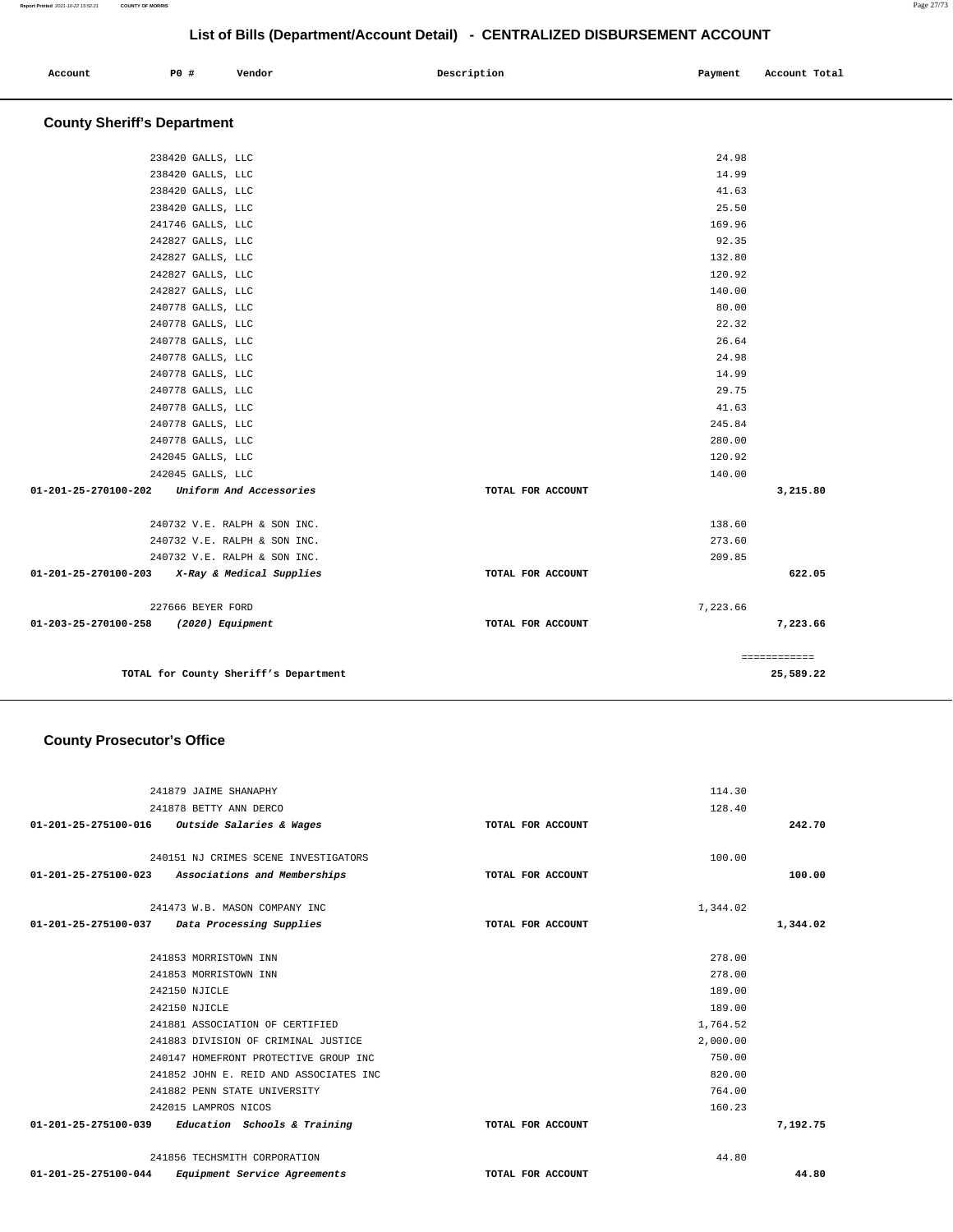| 240366 GANN LAW BOOKS                               |                   | 7,052.00         |          |
|-----------------------------------------------------|-------------------|------------------|----------|
| 240366 GANN LAW BOOKS                               |                   | 71.00            |          |
| 01-201-25-275100-050<br>Law Books                   | TOTAL FOR ACCOUNT |                  | 7,123.00 |
|                                                     |                   |                  |          |
| 238324 TOSHIBA BUSINESS SOLUTIONS USA               |                   | 694.00           |          |
| 242027 OFFICE CONCEPTS GROUP, INC.                  |                   | 89.46            |          |
| 241885 ALL-STATE INTERNATIONAL INC                  |                   | 54.36            |          |
| 242386 SANCHEZ ENGRAVING LLC                        |                   | 224.00           |          |
| 01-201-25-275100-058 Office Supplies & Stationery   | TOTAL FOR ACCOUNT |                  | 1,061.82 |
|                                                     |                   |                  |          |
| 242013 FEDEX                                        |                   | 66.81            |          |
| 242380 FEDEX                                        |                   | 60.63            |          |
| 243283 COUNTY OF MORRIS                             |                   | 766.69           |          |
| 01-201-25-275100-068 Postage & Metered Mail         | TOTAL FOR ACCOUNT |                  | 894.13   |
|                                                     |                   |                  |          |
| 242436 M.C. PROSECUTOR'S EMERGENT                   |                   | 2,229.20         |          |
| 01-201-25-275100-079<br>Special Projects            | TOTAL FOR ACCOUNT |                  | 2,229.20 |
|                                                     |                   |                  |          |
| 241874 G & L TRANSCRIPTION OF NJ                    |                   | 70.20            |          |
| 241679 KING TRANSCRIPTION                           |                   | 154.44           |          |
| 242005 ELITE TRANSCRIPTS INC.                       |                   | 112.32           |          |
| 01-201-25-275100-081<br>Transcripts                 | TOTAL FOR ACCOUNT |                  | 336.96   |
|                                                     |                   |                  |          |
| 242008 CHRISTIAN ROJAS                              |                   | 107.78           |          |
| 242038 JEFFREY TAYLOR                               |                   | 122.51           |          |
| 242009 ESSEX TRAVEL SERVICE                         |                   | 705.61           |          |
| 242007 EDWARD ZIENOWICZ                             |                   | 170.00           |          |
| 01-201-25-275100-082<br>Travel Expense              | TOTAL FOR ACCOUNT |                  | 1,105.90 |
|                                                     |                   |                  |          |
| 241884 M C POLICE CHIEF'S ASSOCIATION               |                   | 180.00<br>304.26 |          |
| 242152 ROBERT J. CARROLL<br>242965 STEPHANIE MERCED |                   | 606.68           |          |
| 242379 MEG RODRIGUEZ                                |                   | 328.48           |          |
| 242387 JOHN CASSIE                                  |                   | 81.93            |          |
| 01-201-25-275100-088 Meeting Exp Advisory Board Etc | TOTAL FOR ACCOUNT |                  | 1,501.35 |
|                                                     |                   |                  |          |
| 240327 MUNICIPAL EMERGENCY SERVICES                 |                   | 1,994.94         |          |
| 01-201-25-275100-116<br><i>Firearms</i>             | TOTAL FOR ACCOUNT |                  | 1,994.94 |
|                                                     |                   |                  |          |
| 238178 SIRCHIE                                      |                   | 73.50            |          |
| 238178 SIRCHIE                                      |                   | 112.00           |          |
| 238178 SIRCHIE                                      |                   | 11.25            |          |
| 238178 SIRCHIE                                      |                   | 38.55            |          |
| 238178 SIRCHIE                                      |                   | 241.50           |          |
| 242012 VERIZON                                      |                   | 343.67           |          |
| 240992 VIZI                                         |                   | 1,870.00         |          |
| 240992 VIZI                                         |                   | 500.00           |          |
| 240992 VIZI                                         |                   | 385.00           |          |
| 240992 VIZI                                         |                   | 537.50           |          |
| 240992 VIZI                                         |                   | 205.83           |          |
| 242114 MORRISTOWN AUTO BODY INC                     |                   | 225.00           |          |
| 242114 MORRISTOWN AUTO BODY INC                     |                   | 225.00           |          |
| 242149 FF1 PROFESSIONAL SAFETY SERVICES             |                   | 2,535.34         |          |
| 242624 OPTIMUM                                      |                   | 298.91           |          |
| 242626 OPTIMUM                                      |                   | 236.18           |          |
| 242151 VIZI                                         |                   | 418.00           |          |
| 242151 VIZI                                         |                   | 418.00           |          |
| 242151 VIZI                                         |                   | 68.04            |          |
| 01-201-25-275100-118<br>Investigation Expense       | TOTAL FOR ACCOUNT |                  | 8,743.27 |

**Account** P0 # Vendor Payment Account Total

#### **County Prosecutor's Office**

**Report Printed** 2021-10-22 15:52:21 **COUNTY OF MORRIS** Page 28/73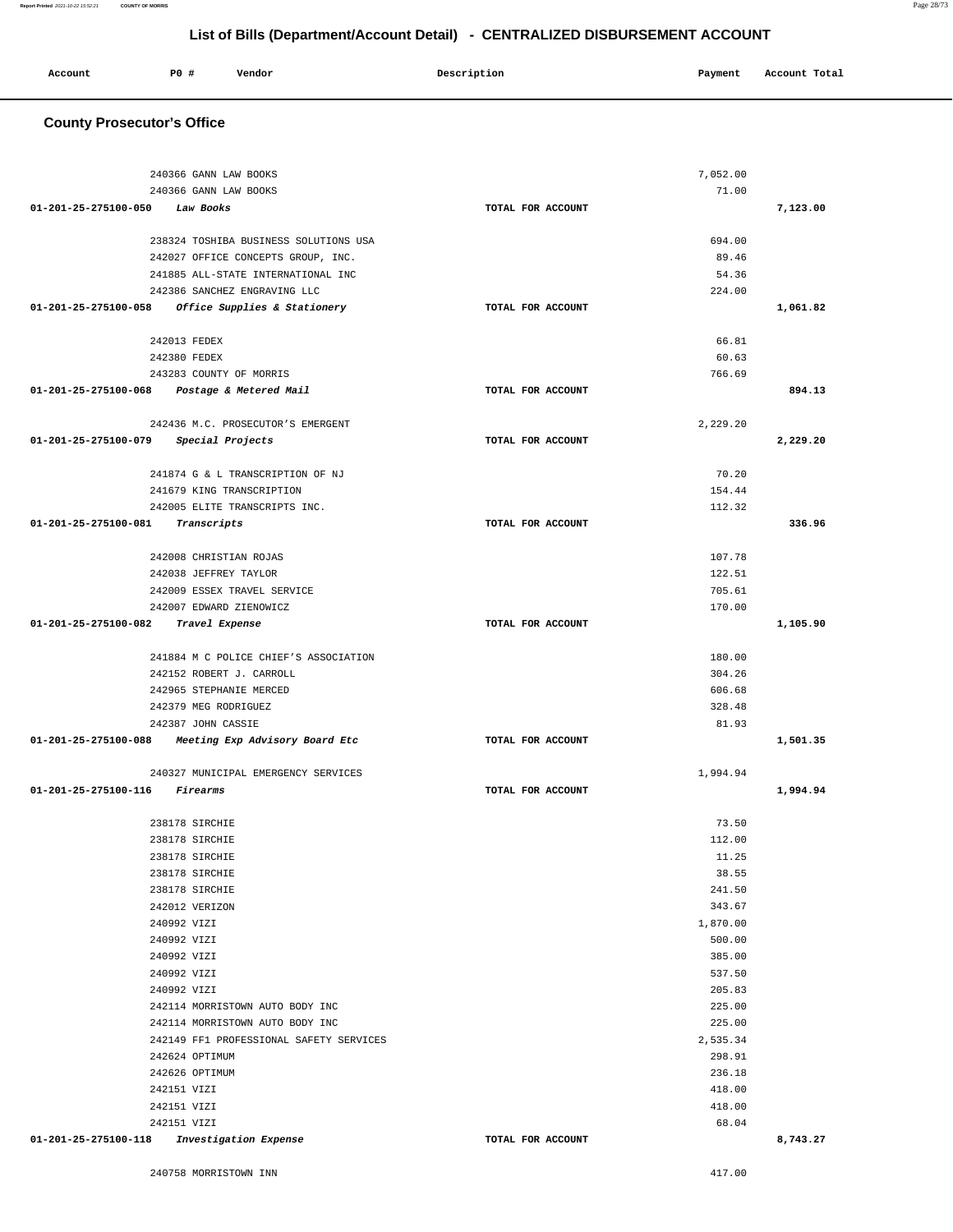| 241990 MEDICAL STAFFING SERVICES, INC.              |                   | 1,800.00  |           |
|-----------------------------------------------------|-------------------|-----------|-----------|
| 242000 MEDICAL STAFFING SERVICES, INC.              |                   | 1,800.00  |           |
| 242000 MEDICAL STAFFING SERVICES, INC.              |                   | 1,800.00  |           |
| 242001 MEDICAL STAFFING SERVICES, INC.              |                   | 1,888.00  |           |
| 242001 MEDICAL STAFFING SERVICES, INC.              |                   | 1,416.00  |           |
| 241825 DELTA-T GROUP NORTH JERSEY, INC.             |                   | 886.92    |           |
| 242586 DELTA-T GROUP NORTH JERSEY, INC.             |                   | 873.62    |           |
| 01-201-25-280100-011<br>Salaries & Wages-Full Time  | TOTAL FOR ACCOUNT |           | 13,716.54 |
| 241843 VERIZON WIRELESS                             |                   | 451.70    |           |
| 01-201-25-280100-031 Cellular Phones/Pagers         | TOTAL FOR ACCOUNT |           | 451.70    |
|                                                     |                   |           |           |
| 241887 DALLAS CHILDREN'S ADVOCACY CENTER            |                   | 400.00    |           |
| 241886 ATLANTIC TRAINING CENTER                     |                   | 10.00     |           |
| 241989 RAYMOND MILLER                               |                   | 1,388.48  |           |
| 241989 RAYMOND MILLER                               |                   | 2,005.58  |           |
| 241989 RAYMOND MILLER                               |                   | 28.12     |           |
| 241989 RAYMOND MILLER                               |                   | 33.59     |           |
| 241989 RAYMOND MILLER                               |                   | 15.98     |           |
| 241989 RAYMOND MILLER                               |                   | 32.63     |           |
| $01-201-25-280100-039$ Education Schools & Training | TOTAL FOR ACCOUNT |           | 3,914.38  |
| 241455 A.M.E INC.                                   |                   | 1,144.00  |           |
| 237935 THE PORTASOFT COMPANY INC                    |                   | 516.25    |           |
| 241866 JAY HILL REPAIRS                             |                   | 1,745.00  |           |
| 233588 JOHNSON CONTROLS INC.                        |                   | 26,130.75 |           |
| 01-201-25-280100-044 Equipment Service Agreements   | TOTAL FOR ACCOUNT |           | 29,536.00 |
| 241079 W.B. MASON COMPANY INC                       |                   | 1,137.16  |           |
| 01-201-25-280100-058 Office Supplies & Stationery   | TOTAL FOR ACCOUNT |           | 1,137.16  |
| 241831 LEXIS NEXIS                                  |                   | 58.00     |           |
| 241846 TREASURER, STATE OF NEW JERSEY               |                   | 330.00    |           |

 **County Jail** 

242002 DELTA-T GROUP NORTH JERSEY, INC. 241990 MEDICAL STAFFING SERVICES, INC.

| <b>County Prosecutor's Office</b>                            |                   |          |              |
|--------------------------------------------------------------|-------------------|----------|--------------|
| 240758 MORRISTOWN INN                                        |                   | 139.00   |              |
| 01-201-25-275100-121<br>Witness Fees And Mileage             | TOTAL FOR ACCOUNT |          | 556.00       |
| 242025 ROBERT CARROLL                                        |                   | 300.00   |              |
| 241859 ESSEX TRAVEL SERVICE                                  |                   | 705.41   |              |
| 241677 MEDIA SUPPLY, INC.                                    |                   | 2,520.00 |              |
| $01 - 201 - 25 - 275100 - 126$<br>Court Expenses-Extradition | TOTAL FOR ACCOUNT |          | 3,525.41     |
| 242390 W.B. MASON COMPANY INC                                |                   | 0.95     |              |
| 242390 W.B. MASON COMPANY INC                                |                   | 0.95     |              |
| 242390 W.B. MASON COMPANY INC                                |                   | 134.10   |              |
| 242390 W.B. MASON COMPANY INC                                |                   | 6.65     |              |
| 242390 W.B. MASON COMPANY INC                                |                   | 268.20   |              |
| $01 - 201 - 25 - 275100 - 147$<br>Water                      | TOTAL FOR ACCOUNT |          | 410.85       |
| 242037 INSTITUTE FOR FORENSIC PSYCHOLOGY                     |                   | 1,200.00 |              |
| 242007 EDWARD ZIENOWICZ                                      |                   | 51.16    |              |
| 01-201-25-275100-189<br>Medical                              | TOTAL FOR ACCOUNT |          | 1,251.16     |
|                                                              |                   |          | ============ |
| TOTAL for County Prosecutor's Office                         |                   |          | 39,658.26    |

 **Account** 20 **P P**  $\uparrow$  **Payment** Payment Account Total

912.00 2,340.00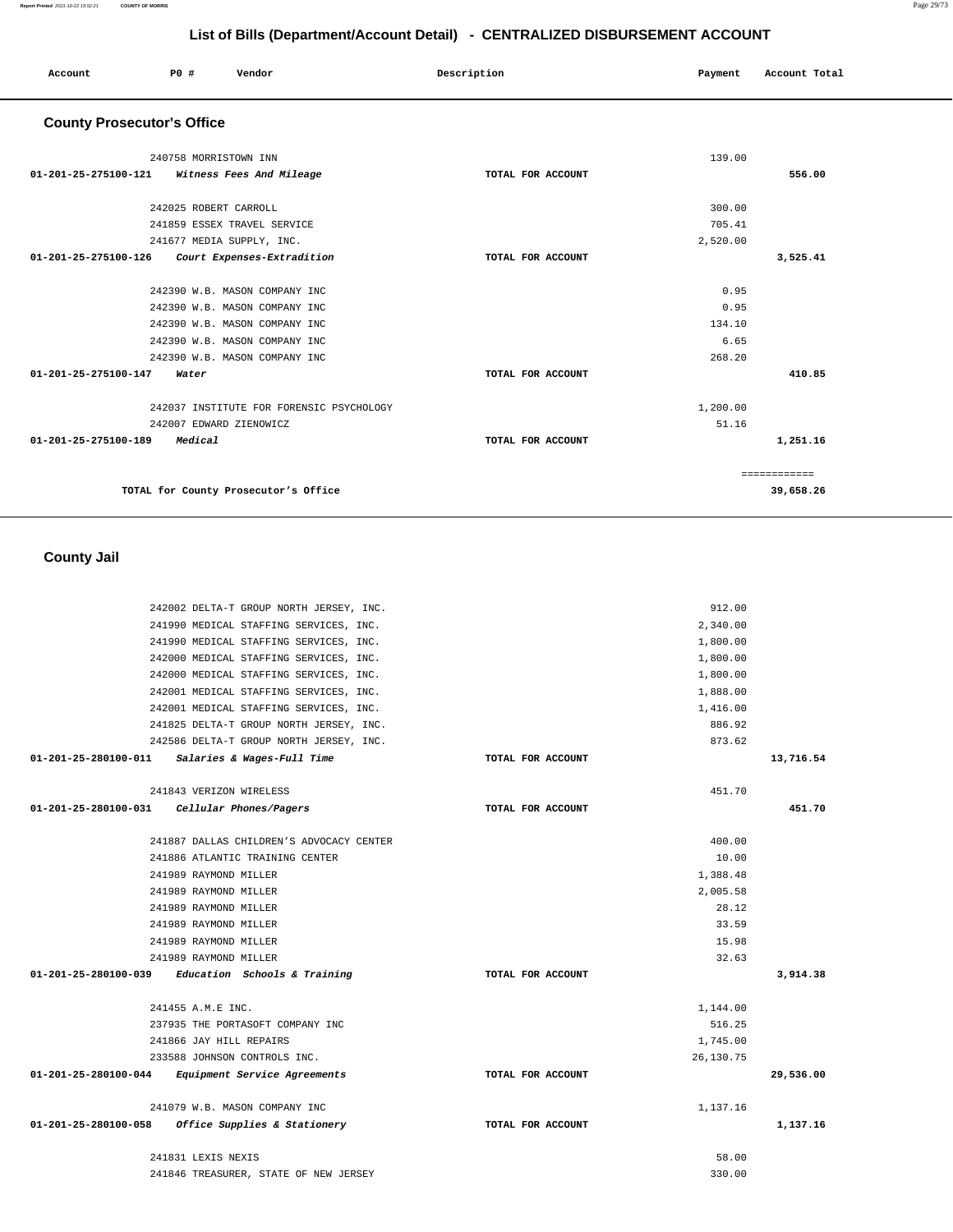| Account                                   | P0 #                    | Vendor                                                                               | Description |                   | Payment            | Account Total |
|-------------------------------------------|-------------------------|--------------------------------------------------------------------------------------|-------------|-------------------|--------------------|---------------|
| <b>County Jail</b>                        |                         |                                                                                      |             |                   |                    |               |
|                                           |                         |                                                                                      |             |                   |                    |               |
|                                           |                         | 241865 INNOVATIVE CREDIT SOLUTIONS, INC.<br>241865 INNOVATIVE CREDIT SOLUTIONS, INC. |             |                   | 51.00<br>75.00     |               |
|                                           | 241022 AGWAY MORRISTOWN |                                                                                      |             |                   | 44.00              |               |
|                                           | 241839 VERIZON WIRELESS |                                                                                      |             |                   | 138.50             |               |
| 01-201-25-280100-059                      |                         | Other General Expenses                                                               |             | TOTAL FOR ACCOUNT |                    | 696.50        |
|                                           |                         |                                                                                      |             |                   |                    |               |
|                                           | 243283 COUNTY OF MORRIS |                                                                                      |             |                   | 54.05              |               |
| 01-201-25-280100-068                      |                         | Postage & Metered Mail                                                               |             | TOTAL FOR ACCOUNT |                    | 54.05         |
|                                           | 241864 DAILY RECORD     |                                                                                      |             |                   | 432.59             |               |
|                                           |                         | 01-201-25-280100-070 Publication & Subscriptions                                     |             | TOTAL FOR ACCOUNT |                    | 432.59        |
|                                           |                         |                                                                                      |             |                   |                    |               |
|                                           |                         | 241829 SLADE INDUSTRIES, INC.                                                        |             |                   | 1,848.00           |               |
|                                           |                         | 241833 MORRIS COUNTY MUA                                                             |             |                   | 1,043.42           |               |
|                                           |                         | 241833 MORRIS COUNTY MUA                                                             |             |                   | 705.00             |               |
|                                           | 235867 GPC, INC.        | 241889 BINSKY SERVICE LLC                                                            |             |                   | 414.00<br>2,450.00 |               |
|                                           |                         | 242105 BLACK CREEK INTEGRATED                                                        |             |                   | 2,870.43           |               |
|                                           |                         | 241888 MCCLOSKEY MECHANICAL INC.                                                     |             |                   | 355.20             |               |
|                                           |                         | 234299 USA ARCHITECTS PLANNERS &                                                     |             |                   | 23,761.25          |               |
| 01-201-25-280100-084                      |                         | Other Outside Services                                                               |             | TOTAL FOR ACCOUNT |                    | 33,447.30     |
|                                           |                         |                                                                                      |             |                   |                    |               |
| $01-201-25-280100-128$ Security Equipment |                         | 242034 CY DRAKE LOCKSMITHS, INC.                                                     |             | TOTAL FOR ACCOUNT | 149.94             | 149.94        |
|                                           |                         |                                                                                      |             |                   |                    |               |
|                                           |                         | 241832 RICOH AMERICAS CORPORATION                                                    |             |                   | 7,999.80           |               |
| 01-201-25-280100-164                      |                         | <i>Office Machines - Rental</i>                                                      |             | TOTAL FOR ACCOUNT |                    | 7,999.80      |
|                                           |                         | 241995 ARAMARK DALLAS LOCKBOX                                                        |             |                   | 46.00              |               |
|                                           |                         | 241995 ARAMARK DALLAS LOCKBOX                                                        |             |                   | 399.60             |               |
|                                           |                         | 241995 ARAMARK DALLAS LOCKBOX                                                        |             |                   | 11,081.63          |               |
|                                           |                         | 242160 ARAMARK DALLAS LOCKBOX                                                        |             |                   | 46.00              |               |
|                                           |                         | 242160 ARAMARK DALLAS LOCKBOX                                                        |             |                   | 1,399.00           |               |
|                                           |                         | 242160 ARAMARK DALLAS LOCKBOX                                                        |             |                   | 11,472.98          |               |
|                                           |                         | 241828 ARAMARK DALLAS LOCKBOX                                                        |             |                   | 11, 142.38         |               |
|                                           |                         | 241828 ARAMARK DALLAS LOCKBOX                                                        |             |                   | 60.00              |               |
|                                           |                         | 241828 ARAMARK DALLAS LOCKBOX<br>241828 ARAMARK DALLAS LOCKBOX                       |             |                   | 55.00<br>300.00    |               |
|                                           |                         | 241828 ARAMARK DALLAS LOCKBOX                                                        |             |                   | 46.00              |               |
|                                           |                         | 241828 ARAMARK DALLAS LOCKBOX                                                        |             |                   | 10,749.24          |               |
| 01-201-25-280100-185 Food                 |                         |                                                                                      |             | TOTAL FOR ACCOUNT |                    | 46,797.83     |
|                                           |                         |                                                                                      |             |                   |                    |               |
|                                           |                         | 241880 ATLANTIC AMBULANCE CORP.                                                      |             |                   | 1,655.06           |               |
|                                           |                         | 241261 ATLANTIC MEDICAL GROUP                                                        |             |                   | 358.15             |               |
|                                           |                         | 241261 ATLANTIC MEDICAL GROUP                                                        |             |                   | 432.90             |               |
|                                           |                         | 241261 ATLANTIC MEDICAL GROUP<br>241261 ATLANTIC MEDICAL GROUP                       |             |                   | 432.90<br>222.95   |               |
|                                           |                         | 241261 ATLANTIC MEDICAL GROUP                                                        |             |                   | 222.95             |               |
|                                           |                         | 241261 ATLANTIC MEDICAL GROUP                                                        |             |                   | 156.00             |               |
|                                           |                         | 241261 ATLANTIC MEDICAL GROUP                                                        |             |                   | 222.95             |               |
|                                           |                         | 241261 ATLANTIC MEDICAL GROUP                                                        |             |                   | 291.85             |               |
|                                           |                         | 241261 ATLANTIC MEDICAL GROUP                                                        |             |                   | 222.95             |               |
|                                           |                         | 241261 ATLANTIC MEDICAL GROUP                                                        |             |                   | 445.90             |               |
|                                           |                         | 241261 ATLANTIC MEDICAL GROUP                                                        |             |                   | 354.90             |               |
|                                           |                         | 241261 ATLANTIC MEDICAL GROUP                                                        |             |                   | 222.95             |               |
|                                           |                         | 241261 ATLANTIC MEDICAL GROUP                                                        |             |                   | 222.95             |               |
|                                           |                         | 241261 ATLANTIC MEDICAL GROUP<br>240278 ATLANTIC MEDICAL GROUP                       |             |                   | 156.00<br>397.81   |               |
|                                           |                         | 240278 ATLANTIC MEDICAL GROUP                                                        |             |                   | 169.66             |               |
|                                           |                         | 240278 ATLANTIC MEDICAL GROUP                                                        |             |                   | 48.10              |               |
|                                           |                         | 240278 ATLANTIC MEDICAL GROUP                                                        |             |                   | 31.85              |               |
|                                           |                         | 240278 ATLANTIC MEDICAL GROUP                                                        |             |                   | 157.95             |               |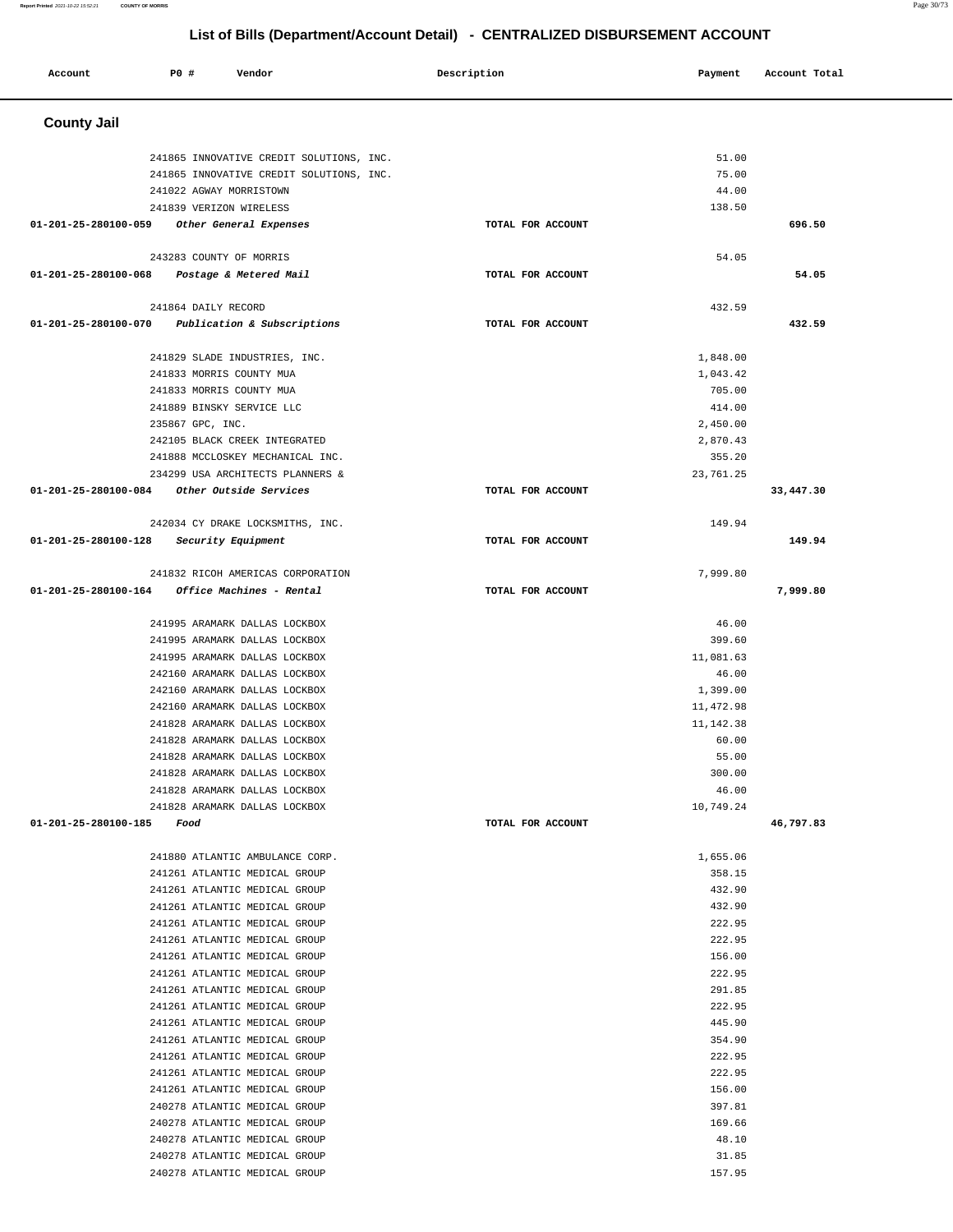| <b>County Jail</b>   |                                         |                   |           |
|----------------------|-----------------------------------------|-------------------|-----------|
|                      |                                         |                   |           |
|                      | 240188 ATLANTIC MEDICAL GROUP           | 195.00            |           |
|                      | 241259 MORRISTOWN PATHOLOGY ASSOCIATES  | 88.00             |           |
|                      | 241851 HOME BASE PHYSICAL THERAPY, LLC  | 275.00            |           |
|                      | 241851 HOME BASE PHYSICAL THERAPY, LLC  | 900.00            |           |
|                      | 241029 HENRY SCHEIN INC                 | 5.24              |           |
|                      | 241029 HENRY SCHEIN INC                 | 127.12            |           |
|                      | 241029 HENRY SCHEIN INC                 | 127.12            |           |
|                      | 240180 HENRY SCHEIN INC                 | 570.74            |           |
|                      | 241836 HENRY SCHEIN INC                 | 635.77            |           |
|                      | 241835 BOUND TREE MEDICAL LLC           | 151.80            |           |
|                      | 241835 BOUND TREE MEDICAL LLC           | 4,935.99          |           |
|                      | 241835 BOUND TREE MEDICAL LLC           | 23.03             |           |
|                      | 241857 BOUND TREE MEDICAL LLC           | 3.29              |           |
|                      | 241857 BOUND TREE MEDICAL LLC           | 277.97            |           |
|                      | 241857 BOUND TREE MEDICAL LLC           | 19.68             |           |
|                      | 242035 BOUND TREE MEDICAL LLC           | 113.85            |           |
|                      | 242035 BOUND TREE MEDICAL LLC           | 12.00             |           |
|                      | 242035 BOUND TREE MEDICAL LLC           | 18.06             |           |
|                      | 242035 BOUND TREE MEDICAL LLC           | 297.76            |           |
|                      | 242035 BOUND TREE MEDICAL LLC           | 125.54            |           |
|                      | 242035 BOUND TREE MEDICAL LLC           | 505.12            |           |
|                      | 242035 BOUND TREE MEDICAL LLC           | $-378.84$         |           |
|                      | 241260 MORRISTOWN ER MED ASSOC LLC      | 1,109.00          |           |
|                      | 240277 MORRISTOWN ER MED ASSOC LLC      | 1,378.00          |           |
|                      | 240187 MORRISTOWN ER MED ASSOC LLC      | 490.00            |           |
|                      | 240187 MORRISTOWN ER MED ASSOC LLC      | 1,512.00          |           |
|                      | 240187 MORRISTOWN ER MED ASSOC LLC      | 558.00            |           |
|                      | 241837 BIO-REFERENCE LABORATORIES, INC. | 1,486.83          |           |
|                      | 240337 ADVANCED UROLOGY                 | 328.00            |           |
|                      | 240337 ADVANCED UROLOGY                 | 549.00            |           |
|                      | 242106 DAWN STIFTER                     | 30.00             |           |
|                      | 242587 STEVE PIATTI                     | 11.49             |           |
|                      | 242614 BOUND TREE MEDICAL LLC           | 131.38            |           |
|                      | 242614 BOUND TREE MEDICAL LLC           | 46.10             |           |
|                      | 242582 CONTRACT PHARMACY SERVICES INC   | 28, 214. 31       |           |
|                      | 242613 HENRY SCHEIN INC                 | 41.97             |           |
|                      | 242613 HENRY SCHEIN INC                 | 183.29            |           |
|                      | 241028 MCKESSON MEDICAL SURGICAL        | 310.27            |           |
|                      | 240192 MORRISTOWN MEDICAL CENTER        | 4,262.65          |           |
|                      | 240192 MORRISTOWN MEDICAL CENTER        | 1,148.55          |           |
|                      | 240192 MORRISTOWN MEDICAL CENTER        | 2,025.40          |           |
|                      | 240344 MORRISTOWN MEDICAL CENTER        | 1,058.20          |           |
|                      | 240274 MORRISTOWN MEDICAL CENTER        | 16,956.54         |           |
|                      | 240274 MORRISTOWN MEDICAL CENTER        | 78.65             |           |
|                      | 241844 MOBILEX USA                      | 306.00            |           |
|                      | 239513 MOBILEX USA                      | 340.00            |           |
|                      | 237957 MOBILEX USA                      | 142.39            |           |
|                      | 237957 MOBILEX USA                      | 34.00             |           |
|                      | 235872 MOBILEX USA                      | 170.00            |           |
|                      | 235872 MOBILEX USA                      | 242.42            |           |
|                      | 240321 MOBILEX USA                      | 136.00            |           |
|                      | 241830 STERICYCLE INC                   | 354.80            |           |
|                      | 241838 DENTRUST DENTAL INC.             | 3,193.00          |           |
| 01-201-25-280100-189 | Medical                                 | TOTAL FOR ACCOUNT | 82,284.21 |
|                      |                                         |                   |           |
|                      | 242029 TURN OUT UNIFORMS, INC.          | 112.00            |           |

 **Account** 20 **P P**  $\uparrow$  **Payment** Payment Account Total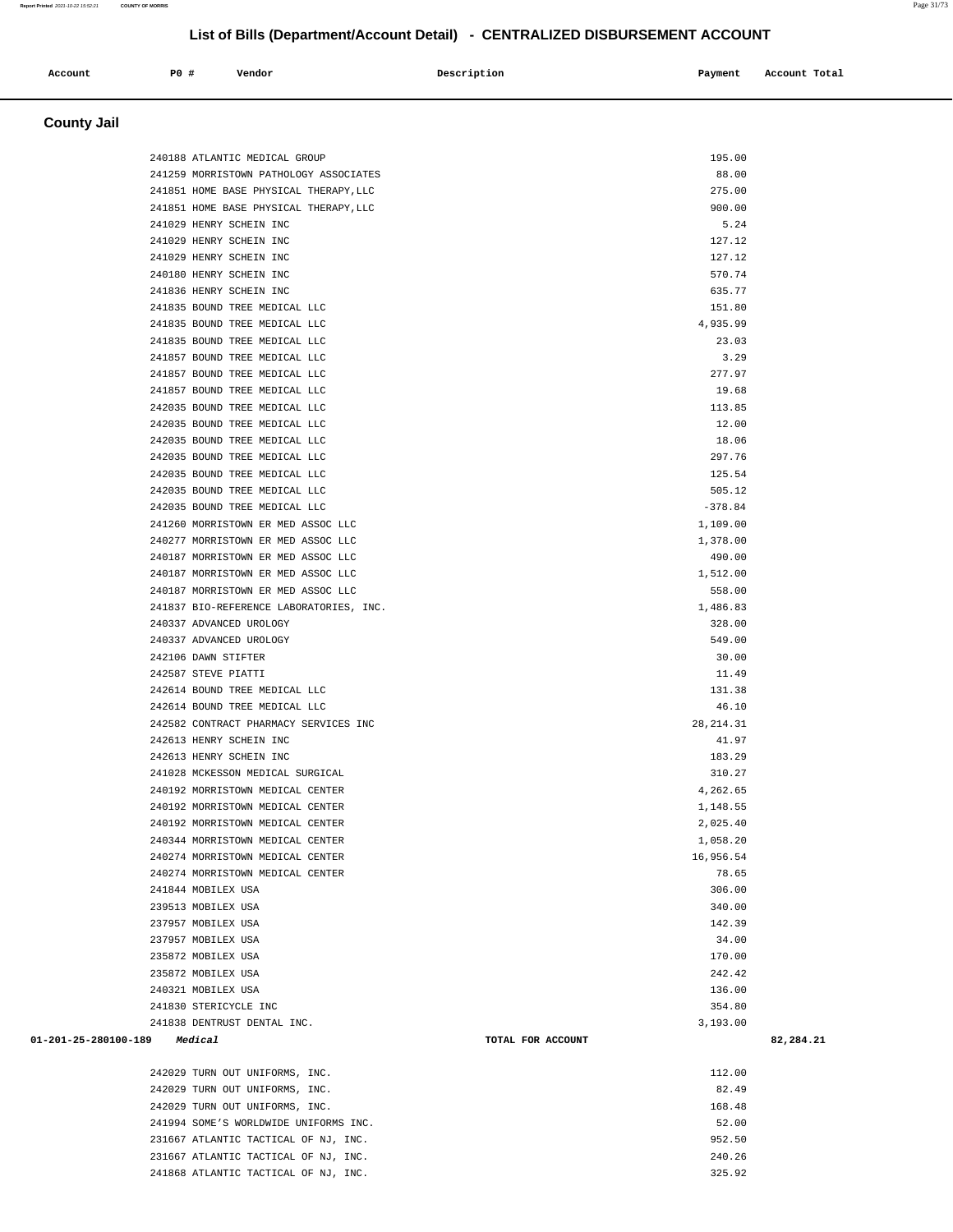#### **County Jail**  242590 GALLS, LLC 715.46 242590 GALLS, LLC 192.50 242590 GALLS, LLC 439.00 242590 GALLS, LLC 439.00 242590 GALLS, LLC 526.09 242590 GALLS, LLC 210.00 242590 GALLS, LLC 266.38 242590 GALLS, LLC 266.38 242590 GALLS, LLC 55.00 242590 GALLS, LLC 55.00 242590 GALLS, LLC -65.00 242590 GALLS, LLC -7.76 242590 GALLS, LLC -12.75 242590 GALLS, LLC -7.76 242590 GALLS, LLC -12.75 242590 GALLS, LLC  $-7.76$ 242590 GALLS, LLC -210.40  $242590$  GALLS, LLC  $-80.00$  242589 GALLS, LLC 1,103.74 242589 GALLS, LLC 1,101.74 242589 GALLS, LLC 130.00 242589 GALLS, LLC 432.49 242589 GALLS, LLC 468.80 242589 GALLS, LLC 392.00 242589 GALLS, LLC 140.00 242589 GALLS, LLC 135.00 242589 GALLS, LLC 300.00 242589 GALLS, LLC 112.00 242589 GALLS, LLC 1,074.74 242589 GALLS, LLC 55.00 242589 GALLS, LLC -70.00 242589 GALLS, LLC -70.00 242589 GALLS, LLC -45.00 242589 GALLS, LLC -39.00 242589 GALLS, LLC -112.00 241845 TURN OUT UNIFORMS, INC. 2008 2018 12:30 12:30 12:30 12:30 139.98 241845 TURN OUT UNIFORMS, INC. 352.96 241845 TURN OUT UNIFORMS, INC. 229.98 241845 TURN OUT UNIFORMS, INC. 140.00 241845 TURN OUT UNIFORMS, INC. 2008 2018 12:49 241845 TURN OUT UNIFORMS, INC. 86.99 241845 TURN OUT UNIFORMS, INC. 168.48  **01-201-25-280100-202 Uniform And Accessories TOTAL FOR ACCOUNT 11,054.67** 241869 MORRISTOWN LUMBER & 121.97 241892 SHERWIN WILLIAMS 460.13 241891 JOHNSTONE SUPPLY 198.00 242032 MORRISTOWN LUMBER & 115.23 241454 MORRISTOWN LUMBER & 115.59 241454 MORRISTOWN LUMBER & 236.43 241454 MORRISTOWN LUMBER & 64.02 241454 MORRISTOWN LUMBER & 6.76 242601 SHERWIN WILLIAMS 40.46  **01-201-25-280100-249 Bldg Maintenance Supplies TOTAL FOR ACCOUNT 1,358.59** 242136 ARAMSCO 1,342.70 242137 ARAMSCO 337.23 242137 ARAMSCO 38.16  **01-201-25-280100-252 Janitorial Supplies TOTAL FOR ACCOUNT 1,718.09** 241847 FOWLER EQUIP CO INC. 230.00 241847 FOWLER EQUIP CO INC.

 **Account P0 # Vendor Description Payment Account Total**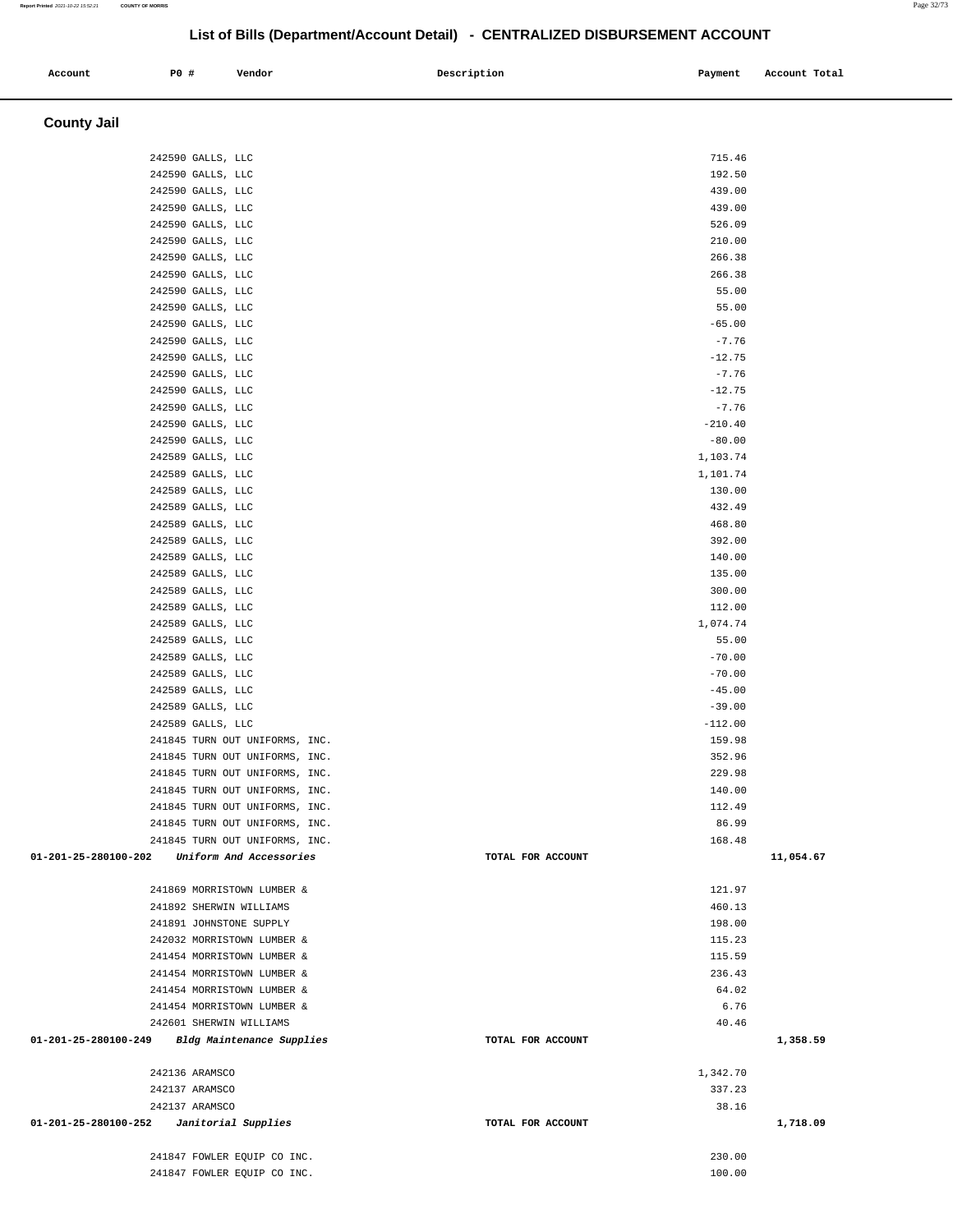| Account              | P0 #<br>Vendor                       | Description       | Payment   | Account Total |
|----------------------|--------------------------------------|-------------------|-----------|---------------|
| <b>County Jail</b>   |                                      |                   |           |               |
| 01-201-25-280100-262 | Machinery Repairs & Parts            | TOTAL FOR ACCOUNT |           | 330.00        |
|                      | 241895 ATLANTIC AMBULANCE CORP.      |                   | 1,595.75  |               |
|                      | 241080 ATLANTIC MEDICAL GROUP        |                   | 235.95    |               |
|                      | 240267 MORRISTOWN MEDICAL CENTER     |                   | 185.25    |               |
|                      | 240191 MORRISTOWN MEDICAL CENTER     |                   | 325.65    |               |
|                      | 240191 MORRISTOWN MEDICAL CENTER     |                   | 757.90    |               |
|                      | 240191 MORRISTOWN MEDICAL CENTER     |                   | 5,712.01  |               |
|                      | 240972 MORRISTOWN MEDICAL CENTER     |                   | 845.65    |               |
| 01-203-25-280100-189 | (2020) Medical                       | TOTAL FOR ACCOUNT |           | 9,658.16      |
|                      | 221967 ATLANTIC TACTICAL OF NJ, INC. |                   | 115.50    |               |
|                      | 242588 GALLS, LLC                    |                   | 189.00    |               |
|                      | 242588 GALLS, LLC                    |                   | 107.98    |               |
|                      | 242588 GALLS, LLC                    |                   | 107.98    |               |
|                      | 242588 GALLS, LLC                    |                   | 107.98    |               |
|                      | 242588 GALLS, LLC                    |                   | 107.98    |               |
|                      | 242588 GALLS, LLC                    |                   | 58.69     |               |
|                      | 242588 GALLS, LLC                    |                   | 63.69     |               |
|                      | 242588 GALLS, LLC                    |                   | 63.69     |               |
|                      | 242588 GALLS, LLC                    |                   | 133.00    |               |
|                      | 242588 GALLS, LLC                    |                   | 56.99     |               |
|                      | 242588 GALLS, LLC                    |                   | 259.99    |               |
|                      | 242588 GALLS, LLC                    |                   | 140.00    |               |
|                      | 242588 GALLS, LLC                    |                   | 70.00     |               |
|                      | 242588 GALLS, LLC                    |                   | 70.00     |               |
|                      | 242588 GALLS, LLC                    |                   | $-267.86$ |               |
|                      | 242588 GALLS, LLC                    |                   | $-30.15$  |               |
|                      | 242588 GALLS, LLC                    |                   | $-112.00$ |               |
| 01-203-25-280100-202 | (2020) Uniform And Accessories       | TOTAL FOR ACCOUNT |           | 1,242.46      |

**TOTAL for County Jail 245,979.97**

### **County Youth Detention Facilit**

| 242365 CHERYL LYNN                                   |                   | 11.72  |        |
|------------------------------------------------------|-------------------|--------|--------|
| 242365 CHERYL LYNN                                   |                   | 28.70  |        |
| 240289 VERBAL JUDO INSTITUTE, INC.                   |                   | 300.00 |        |
| 242393 STEPHEN NEBESNI                               |                   | 221.00 |        |
| Education Schools & Training<br>01-201-25-281100-039 | TOTAL FOR ACCOUNT |        | 561.42 |
|                                                      |                   |        |        |
| 242364 OFFICE CONCEPTS GROUP, INC.                   |                   | 286.98 |        |
| 242364 OFFICE CONCEPTS GROUP, INC.                   |                   | 147.86 |        |
| 01-201-25-281100-058 Office Supplies & Stationery    | TOTAL FOR ACCOUNT |        | 434.84 |
|                                                      |                   |        |        |
| 241068 BOB BARKER COMPANY                            |                   | 16.88  |        |
| 241953 BOB BARKER COMPANY                            |                   | 165.15 |        |
| 241953 BOB BARKER COMPANY                            |                   | 165.15 |        |
| 241691 CHARM-TEX , INC.                              |                   | 179.60 |        |
| 241691 CHARM-TEX, INC.                               |                   | 63.60  |        |
| 241691 CHARM-TEX , INC.                              |                   | 185.80 |        |
| 241691 CHARM-TEX , INC.                              |                   | 24.72  |        |
| 241691 CHARM-TEX , INC.                              |                   | 131.60 |        |
| 01-201-25-281100-059 Other General Expenses          | TOTAL FOR ACCOUNT |        | 932.50 |
|                                                      |                   |        |        |
| 241556 BI INC.                                       |                   | 43.00  |        |
| <b>Outside Detention</b><br>01-201-25-281100-061     | TOTAL FOR ACCOUNT |        | 43.00  |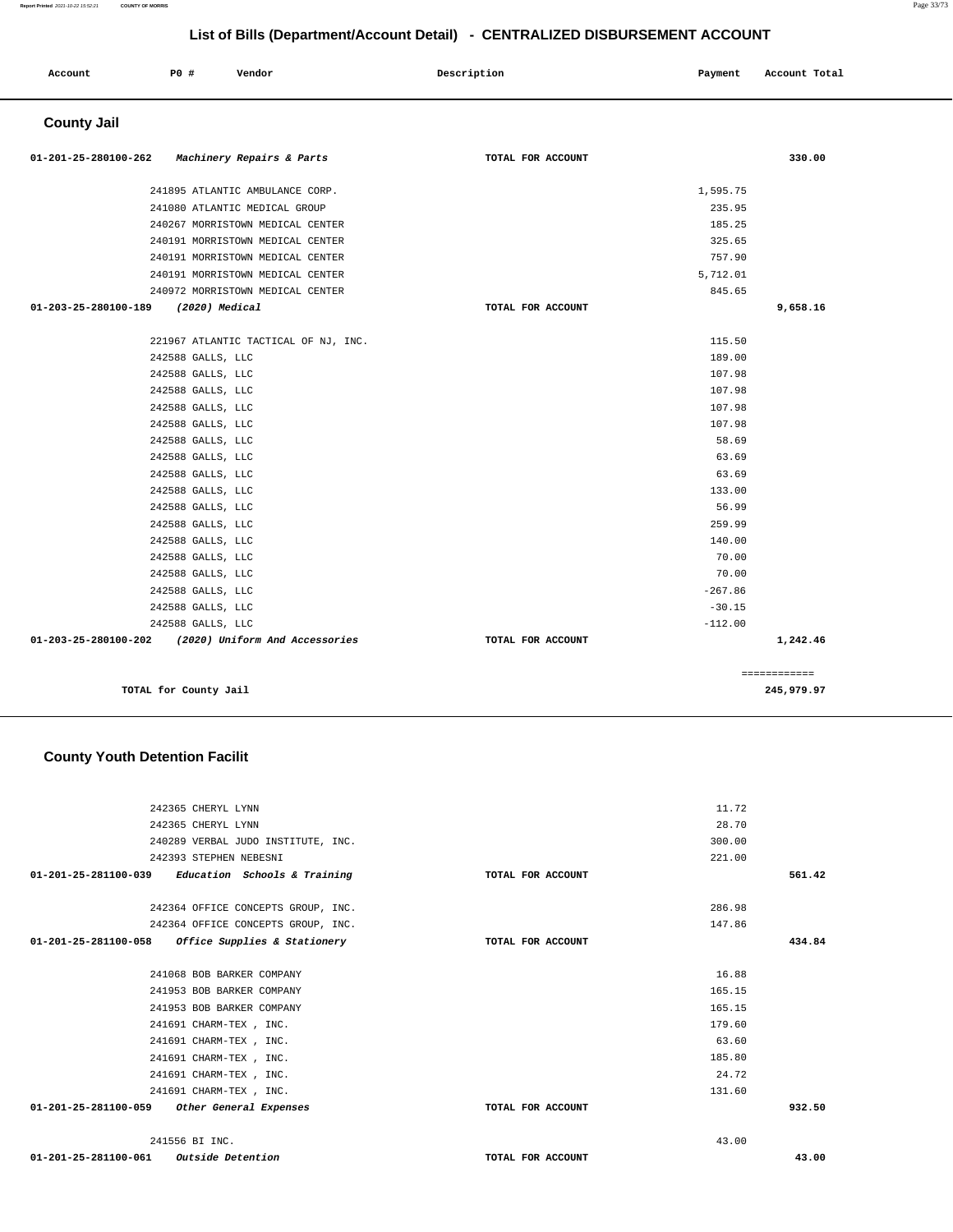| Account                               | <b>PO #</b>       | Vendor                                   | Description       | Payment  | Account Total |
|---------------------------------------|-------------------|------------------------------------------|-------------------|----------|---------------|
|                                       |                   |                                          |                   |          |               |
| <b>County Youth Detention Facilit</b> |                   |                                          |                   |          |               |
|                                       |                   | 243283 COUNTY OF MORRIS                  |                   | 32.00    |               |
| 01-201-25-281100-068                  |                   | Postage & Metered Mail                   | TOTAL FOR ACCOUNT |          | 32.00         |
|                                       |                   | 242393 STEPHEN NEBESNI                   |                   | 93.10    |               |
|                                       |                   | 242393 STEPHEN NEBESNI                   |                   | 12.00    |               |
| 01-201-25-281100-082                  |                   | Travel Expense                           | TOTAL FOR ACCOUNT |          | 105.10        |
|                                       |                   | 242392 COLONIAL TELEVISION               |                   | 179.95   |               |
|                                       |                   | 241963 COLONIAL TELEVISION               |                   | 189.95   |               |
| 01-201-25-281100-162                  |                   | Furniture & Fixtures                     | TOTAL FOR ACCOUNT |          | 369.90        |
|                                       |                   | 242482 HENRY SCHEIN INC                  |                   | 34.58    |               |
|                                       |                   | 241730 HENRY SCHEIN INC                  |                   | 370.49   |               |
|                                       |                   | 241730 HENRY SCHEIN INC                  |                   | 1,481.96 |               |
|                                       |                   | 241730 HENRY SCHEIN INC                  |                   | 7.97     |               |
|                                       |                   | 241555 INSTITUTE FOR FORENSIC PSYCHOLOGY |                   | 800.00   |               |
|                                       |                   | 241557 LTC SCRIPTS INC.                  |                   | 10.00    |               |
|                                       |                   | 241557 LTC SCRIPTS INC.                  |                   | 263.75   |               |
|                                       |                   | 241557 LTC SCRIPTS INC.                  |                   | 10.00    |               |
| 01-201-25-281100-189                  | Medical           |                                          | TOTAL FOR ACCOUNT |          | 2,978.75      |
|                                       | 241217 GALLS, LLC |                                          |                   | 11.99    |               |
|                                       | 241217 GALLS, LLC |                                          |                   | 51.86    |               |
|                                       | 241217 GALLS, LLC |                                          |                   | 8.99     |               |
|                                       | 241217 GALLS, LLC |                                          |                   | 10.95    |               |
|                                       |                   | 241710 BOB BARKER COMPANY                |                   | 51.00    |               |
|                                       |                   | 241953 BOB BARKER COMPANY                |                   | 59.98    |               |
|                                       |                   | 242366 NICHOLAS BOURDETTE                |                   | 29.77    |               |
| 01-201-25-281100-202                  |                   | Uniform And Accessories                  | TOTAL FOR ACCOUNT |          | 224.54        |
|                                       |                   |                                          |                   |          | ============  |
|                                       |                   | TOTAL for County Youth Detention Facilit |                   |          | 5,682.05      |

# **Road Repairs**

| 243283 COUNTY OF MORRIS                     |                   | 3.25     |          |
|---------------------------------------------|-------------------|----------|----------|
| 01-201-26-290100-068 Postage & Metered Mail | TOTAL FOR ACCOUNT |          | 3.25     |
| 243151 NATIONAL FUEL OIL INC.               |                   | 5,163.26 |          |
| 01-201-26-290100-140 Gas Purchases          | TOTAL FOR ACCOUNT |          | 5,163.26 |
| 241151 LOVEYS PIZZA & GRILL                 |                   | 70.00    |          |
| 241151 LOVEYS PIZZA & GRILL                 |                   | 10.50    |          |
| 01-201-26-290100-188<br><i>Meals</i>        | TOTAL FOR ACCOUNT |          | 80.50    |
|                                             |                   |          |          |
| 241735 TILCON NEW YORK INC.                 |                   | 86.36    |          |
| 241735 TILCON NEW YORK INC.                 |                   | 85.50    |          |
| 241735 TILCON NEW YORK INC.                 |                   | 171.00   |          |
| 241735 TILCON NEW YORK INC.                 |                   | 128.25   |          |
| 241735 TILCON NEW YORK INC.                 |                   | 85.50    |          |
| 241735 TILCON NEW YORK INC.                 |                   | 119.24   |          |
| 241735 TILCON NEW YORK INC.                 |                   | 8.28     |          |
| 241735 TILCON NEW YORK INC.                 |                   | 30.04    |          |
| 241735 TILCON NEW YORK INC.                 |                   | 5.45     |          |
| 241621 TILCON NEW YORK INC.                 |                   | 85.50    |          |
| 241621 TILCON NEW YORK INC.                 |                   | 85.50    |          |
| 241621 TILCON NEW YORK INC.                 |                   | 86.36    |          |
| 241621 TILCON NEW YORK INC.                 |                   | 170.15   |          |
| 241621 TILCON NEW YORK INC.                 |                   | 251.37   |          |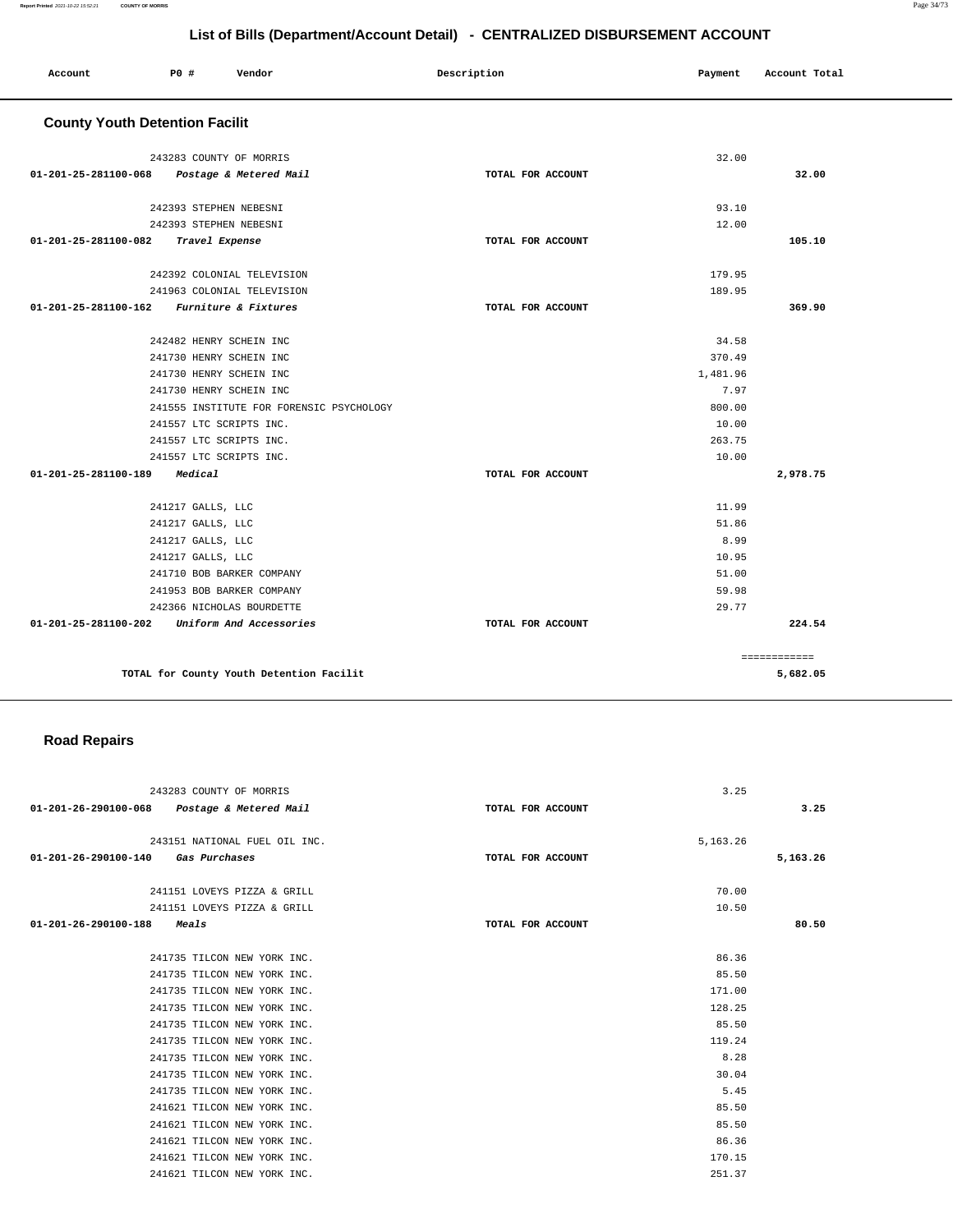#### 240214 GRAINGER 120.96 242017 W.B. MASON COMPANY INC 3.18 242017 W.B. MASON COMPANY INC 28.77 242017 W.B. MASON COMPANY INC 61.56 242017 W.B. MASON COMPANY INC 17.99 242017 W.B. MASON COMPANY INC  $-17.99$  **01-201-26-292100-058 Office Supplies & Stationery TOTAL FOR ACCOUNT 290.94**

**TOTAL for Road Repairs 18,021.09**

240214 GRAINGER 29.10 240214 GRAINGER 47.37

**01-201-26-290100-260 Construction Materials TOTAL FOR ACCOUNT** 

**01-201-26-290100-266 Safety Items TOTAL FOR ACCOUNT** 

 241150 REDICARE LLC 241150 REDICARE LLC

#### **Bridges and Culverts**

| 241621 TILCON NEW YORK INC.                       |                   | 5.97     |          |
|---------------------------------------------------|-------------------|----------|----------|
| 241621 TILCON NEW YORK INC.                       |                   | 23.52    |          |
| 241621 TILCON NEW YORK INC.                       |                   | 30.15    |          |
| 01-201-26-290100-222 Bituminous Concrete          | TOTAL FOR ACCOUNT |          | 2,088.99 |
|                                                   |                   |          |          |
| 241941 EXTECH BUILDING MATERIALS, INC.            |                   | 320.00   |          |
| 01-201-26-290100-224 Catch Basin Drainage & Pipes | TOTAL FOR ACCOUNT |          | 320.00   |
| 241456 WEATHER WORKS LLC                          |                   | 2,695.00 |          |
| 01-201-26-290100-228 Contracted Snow/Ice Removal  | TOTAL FOR ACCOUNT |          | 2,695.00 |
|                                                   |                   |          |          |
| 241457 COUNTY WELDING SUPPLY CO                   |                   | 14.75    |          |
| 240215 GARDEN STATE HIGHWAY                       |                   | 67.68    |          |
| 240215 GARDEN STATE HIGHWAY                       |                   | 188.90   |          |
| 240215 GARDEN STATE HIGHWAY                       |                   | 658.00   |          |
| 240215 GARDEN STATE HIGHWAY                       |                   | 165.68   |          |
| 240215 GARDEN STATE HIGHWAY                       |                   | 94.00    |          |
| 240215 GARDEN STATE HIGHWAY                       |                   | 658.00   |          |
| 240215 GARDEN STATE HIGHWAY                       |                   | 338.40   |          |
| 240215 GARDEN STATE HIGHWAY                       |                   | 944.50   |          |
| 240215 GARDEN STATE HIGHWAY                       |                   | 288.05   |          |
| 240215 GARDEN STATE HIGHWAY                       |                   | 488.80   |          |
| 240215 GARDEN STATE HIGHWAY                       |                   | 255.00   |          |
| 240215 GARDEN STATE HIGHWAY                       |                   | 488.80   |          |
| 240215 GARDEN STATE HIGHWAY                       |                   | 302.25   |          |
| 240215 GARDEN STATE HIGHWAY                       |                   | 170.00   |          |
| 240215 GARDEN STATE HIGHWAY                       |                   | 1,511.20 |          |
| 240215 GARDEN STATE HIGHWAY                       |                   | 822.50   |          |
| 240215 GARDEN STATE HIGHWAY                       |                   | 181.35   |          |
| 01-201-26-290100-238<br>Signage                   | TOTAL FOR ACCOUNT |          | 7,637.86 |
| 241620 KENVIL POWER EQUIPMENT, INC.               |                   | 7.01     |          |
| 241620 KENVIL POWER EQUIPMENT, INC.               |                   | 2.91     |          |
| 241620 KENVIL POWER EQUIPMENT, INC.               |                   | 3.50     |          |

| Account                        | P0 # |                          | Vendor                          |                                        | Description |                   | Payment  | Account Total |
|--------------------------------|------|--------------------------|---------------------------------|----------------------------------------|-------------|-------------------|----------|---------------|
| <b>Road Repairs</b>            |      |                          |                                 |                                        |             |                   |          |               |
|                                |      |                          | 241621 TILCON NEW YORK INC.     |                                        |             |                   | 85.50    |               |
|                                |      |                          | 241621 TILCON NEW YORK INC.     |                                        |             |                   | 89.78    |               |
|                                |      |                          | 241621 TILCON NEW YORK INC.     |                                        |             |                   | 112.05   |               |
|                                |      |                          | 241621 TILCON NEW YORK INC.     |                                        |             |                   | 335.00   |               |
|                                |      |                          | 241621 TILCON NEW YORK INC.     |                                        |             |                   | 8.52     |               |
|                                |      |                          | 241621 TILCON NEW YORK INC.     |                                        |             |                   | 5.97     |               |
|                                |      |                          | 241621 TILCON NEW YORK INC.     |                                        |             |                   | 23.52    |               |
|                                |      |                          | 241621 TILCON NEW YORK INC.     |                                        |             |                   | 30.15    |               |
| 01-201-26-290100-222           |      | Bituminous Concrete      |                                 |                                        |             | TOTAL FOR ACCOUNT |          | 2,088.99      |
|                                |      |                          |                                 | 241941 EXTECH BUILDING MATERIALS, INC. |             |                   | 320.00   |               |
| 01-201-26-290100-224           |      |                          | Catch Basin Drainage & Pipes    |                                        |             | TOTAL FOR ACCOUNT |          | 320.00        |
|                                |      | 241456 WEATHER WORKS LLC |                                 |                                        |             |                   | 2,695.00 |               |
| 01-201-26-290100-228           |      |                          | Contracted Snow/Ice Removal     |                                        |             | TOTAL FOR ACCOUNT |          | 2,695.00      |
|                                |      |                          | 241457 COUNTY WELDING SUPPLY CO |                                        |             |                   | 14.75    |               |
|                                |      |                          | 240215 GARDEN STATE HIGHWAY     |                                        |             |                   | 67.68    |               |
|                                |      |                          | 240215 GARDEN STATE HIGHWAY     |                                        |             |                   | 188.90   |               |
|                                |      |                          | 240215 GARDEN STATE HIGHWAY     |                                        |             |                   | 658.00   |               |
|                                |      |                          | 240215 GARDEN STATE HIGHWAY     |                                        |             |                   | 165.68   |               |
|                                |      |                          | 240215 GARDEN STATE HIGHWAY     |                                        |             |                   | 94.00    |               |
|                                |      |                          | 240215 GARDEN STATE HIGHWAY     |                                        |             |                   | 658.00   |               |
|                                |      |                          | 240215 GARDEN STATE HIGHWAY     |                                        |             |                   | 338.40   |               |
|                                |      |                          | 240215 GARDEN STATE HIGHWAY     |                                        |             |                   | 944.50   |               |
|                                |      |                          | 240215 GARDEN STATE HIGHWAY     |                                        |             |                   | 288.05   |               |
|                                |      |                          | 240215 GARDEN STATE HIGHWAY     |                                        |             |                   | 488.80   |               |
|                                |      |                          | 240215 GARDEN STATE HIGHWAY     |                                        |             |                   | 255.00   |               |
|                                |      |                          | 240215 GARDEN STATE HIGHWAY     |                                        |             |                   | 488.80   |               |
|                                |      |                          | 240215 GARDEN STATE HIGHWAY     |                                        |             |                   | 302.25   |               |
|                                |      |                          | 240215 GARDEN STATE HIGHWAY     |                                        |             |                   | 170.00   |               |
|                                |      |                          | 240215 GARDEN STATE HIGHWAY     |                                        |             |                   | 1,511.20 |               |
|                                |      |                          | 240215 GARDEN STATE HIGHWAY     |                                        |             |                   | 822.50   |               |
|                                |      |                          | 240215 GARDEN STATE HIGHWAY     |                                        |             |                   | 181.35   |               |
| $01 - 201 - 26 - 290100 - 238$ |      | Signage                  |                                 |                                        |             | TOTAL FOR ACCOUNT |          | 7,637.86      |

**List of Bills (Department/Account Detail) - CENTRALIZED DISBURSEMENT ACCOUNT**

**13.42**

**18.81**

============

5.36 13.45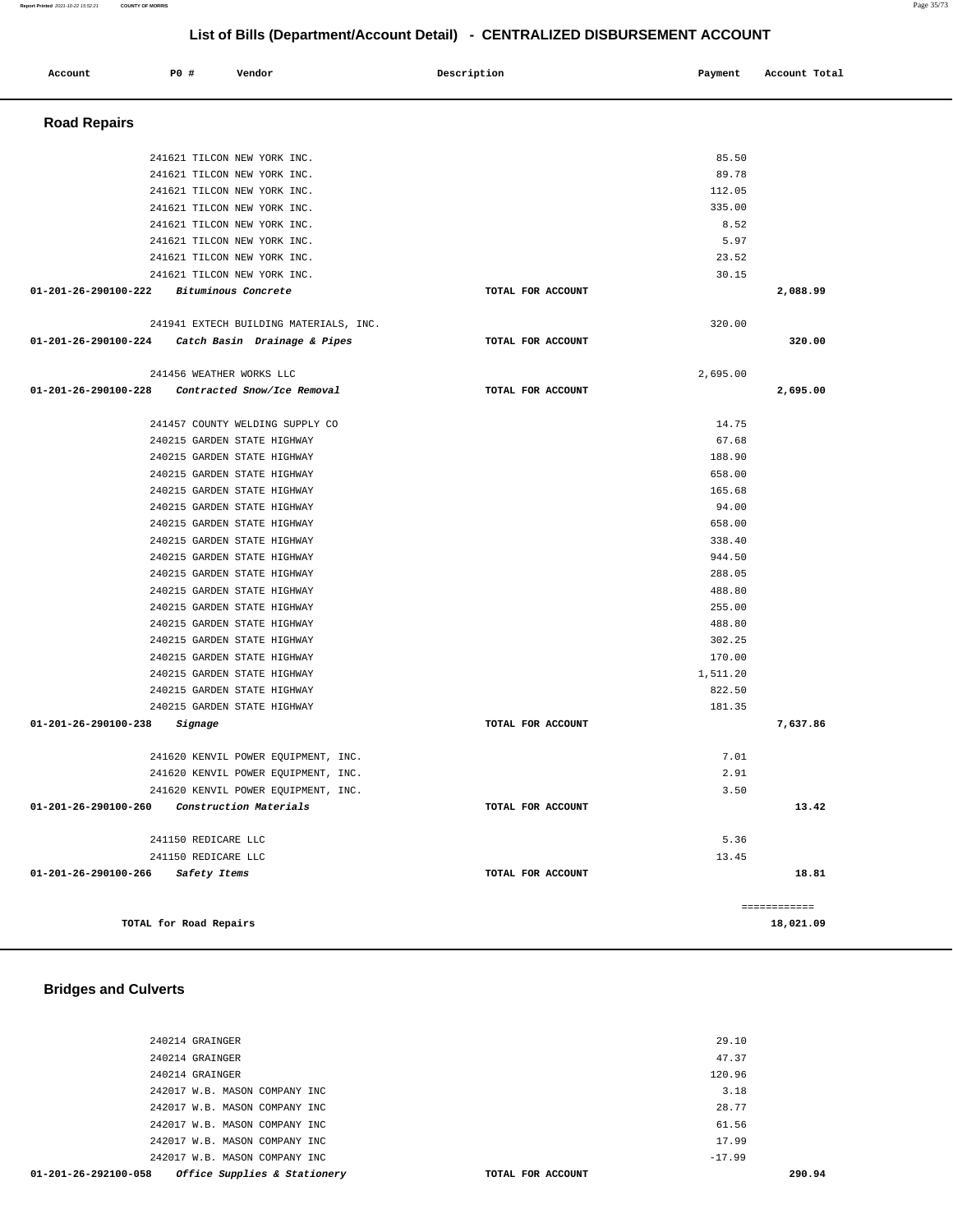| Account | P0 # | Vendor | Description | Payment | Account Total |
|---------|------|--------|-------------|---------|---------------|
|         |      |        |             |         |               |

# **Bridges and Culverts**

| 241907 COUNTY CONCRETE CORP.                                 |                   | 250.00<br>3.50 |          |
|--------------------------------------------------------------|-------------------|----------------|----------|
| 241907 COUNTY CONCRETE CORP.                                 |                   | 225.00         |          |
| 241907 COUNTY CONCRETE CORP.<br>242004 COUNTY CONCRETE CORP. |                   | 650.00         |          |
| 242004 COUNTY CONCRETE CORP.                                 |                   | 225.00         |          |
| 01-201-26-292100-227 Concrete                                | TOTAL FOR ACCOUNT |                | 1,353.50 |
|                                                              |                   |                |          |
| 241906 SHEAFFER SUPPLY, INC.                                 |                   | 24.90          |          |
| 241906 SHEAFFER SUPPLY, INC.                                 |                   | 25.14          |          |
| 01-201-26-292100-230 Guard Rails                             | TOTAL FOR ACCOUNT |                | 50.04    |
|                                                              |                   |                |          |
| 241561 SHERWIN WILLIAMS                                      |                   | 16.98          |          |
| 241561 SHERWIN WILLIAMS                                      |                   | $-4.25$        |          |
| 241561 SHERWIN WILLIAMS                                      |                   | 32.67          |          |
| 241561 SHERWIN WILLIAMS                                      |                   | $-8.17$        |          |
| $01 - 201 - 26 - 292100 - 234$ Paint                         | TOTAL FOR ACCOUNT |                | 37.23    |
|                                                              |                   |                |          |
| 242050 PARK UNION LUMBER COMPANY LLC                         |                   | 33.98          |          |
| 242050 PARK UNION LUMBER COMPANY LLC                         |                   | 1.99           |          |
| 242050 PARK UNION LUMBER COMPANY LLC                         |                   | 56.72          |          |
| 242031 SHEAFFER SUPPLY, INC.                                 |                   | 5.99           |          |
| 242031 SHEAFFER SUPPLY, INC.                                 |                   | 8.99           |          |
| 242031 SHEAFFER SUPPLY, INC.                                 |                   | 1.99           |          |
| 242031 SHEAFFER SUPPLY, INC.                                 |                   | 66.40          |          |
| 242031 SHEAFFER SUPPLY, INC.                                 |                   | 16.30          |          |
| 01-201-26-292100-239 Small Tools                             | TOTAL FOR ACCOUNT |                | 192.36   |
|                                                              |                   |                |          |
| 241324 FOX STEEL PRODUCTS LLC                                |                   | 2,040.00       |          |
| 241324 FOX STEEL PRODUCTS LLC                                |                   | 424.00         |          |
| 241324 FOX STEEL PRODUCTS LLC                                |                   | 325.00         |          |
| 241324 FOX STEEL PRODUCTS LLC                                |                   | 33.00          |          |
| 241324 FOX STEEL PRODUCTS LLC                                |                   | 50.00          |          |
| 241324 FOX STEEL PRODUCTS LLC                                |                   | 284.00         |          |
| 241324 FOX STEEL PRODUCTS LLC                                |                   | 660.00         |          |
| 01-201-26-292100-260 Construction Materials                  | TOTAL FOR ACCOUNT |                | 3,816.00 |
| 242531 FIRE FIGHTERS EQUIPMENT CO INC                        |                   | 235.00         |          |
| 242531 FIRE FIGHTERS EQUIPMENT CO INC                        |                   | 235.00         |          |
| 242531 FIRE FIGHTERS EQUIPMENT CO INC                        |                   | 235.00         |          |
| 241905 GALETON GLOVES                                        |                   | 24.60          |          |
| 241905 GALETON GLOVES                                        |                   | 11.95          |          |
| 01-201-26-292100-266 Safety Items                            | TOTAL FOR ACCOUNT |                | 741.55   |
|                                                              |                   |                |          |
|                                                              |                   | ------------   |          |
| TOTAL for Bridges and Culverts                               |                   |                | 6,481.62 |

#### **Shade Tree Commission**

| 241725 W.B. MASON COMPANY INC                        |                   | 139.08 |
|------------------------------------------------------|-------------------|--------|
| Office Supplies & Stationery<br>01-201-26-300100-058 | TOTAL FOR ACCOUNT | 139.08 |
|                                                      |                   |        |
| 241472 LEVITT'S LLC                                  |                   | 58.70  |
| 241472 LEVITT'S LLC                                  |                   | 48.00  |
| 241472 LEVITT'S LLC                                  |                   | 125.00 |
| <i>Small Tools</i><br>01-201-26-300100-239           | TOTAL FOR ACCOUNT | 231.70 |
| 241497 POWER PLACE INC                               |                   | 722.49 |
| 241497 POWER PLACE INC                               |                   | 497.69 |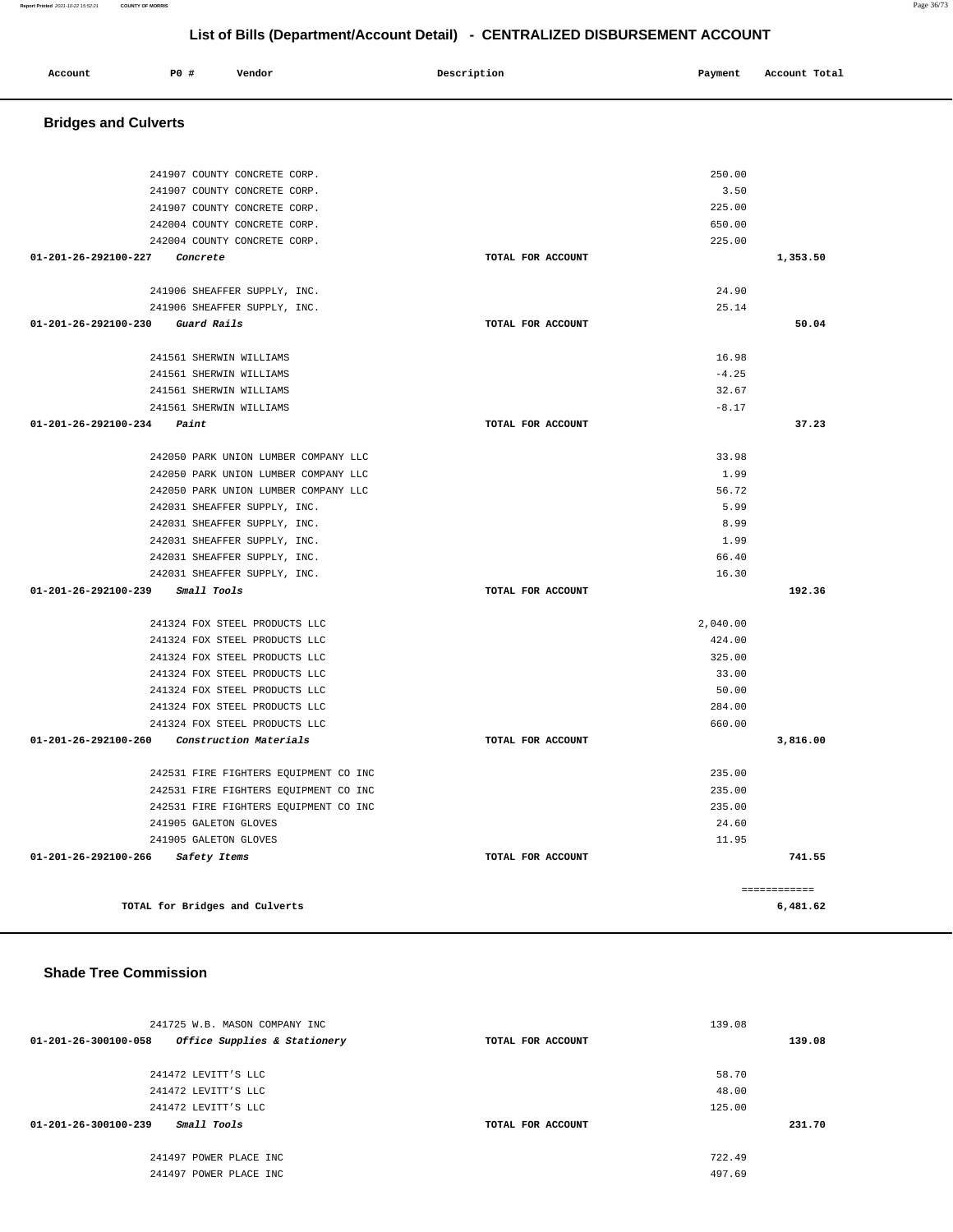#### **Report Printed** 2021-10-22 15:52:21 **COUNTY OF MORRIS** Page 37/73

# **List of Bills (Department/Account Detail) - CENTRALIZED DISBURSEMENT ACCOUNT**

| Account                        | <b>PO #</b>            | Vendor                              | Description       | Payment   | Account Total |
|--------------------------------|------------------------|-------------------------------------|-------------------|-----------|---------------|
| <b>Shade Tree Commission</b>   |                        |                                     |                   |           |               |
|                                | 241497 POWER PLACE INC |                                     |                   | 584.59    |               |
|                                | 241497 POWER PLACE INC |                                     |                   | 584.59    |               |
|                                | 241497 POWER PLACE INC |                                     |                   | 576.69    |               |
|                                | 241497 POWER PLACE INC |                                     |                   | 576.69    |               |
| $01 - 201 - 26 - 300100 - 262$ |                        | Machinery Repairs & Parts           | TOTAL FOR ACCOUNT |           | 3,542.74      |
|                                |                        | 242349 DOWNES TREE SERVICE CO. INC. |                   | 63,561.34 |               |
| 01-203-26-300100-079           |                        | (2020) Special Projects             | TOTAL FOR ACCOUNT |           | 63,561.34     |
|                                |                        |                                     |                   |           | ------------  |
|                                |                        | TOTAL for Shade Tree Commission     |                   |           | 67,474.86     |

# **Buildings & Grounds**

| 242516 WILLIAM F. BARNISH                         |                   | 9,430.21  |           |
|---------------------------------------------------|-------------------|-----------|-----------|
| 242517 WILLIAM F. BARNISH                         |                   | 2,938.92  |           |
| 01-201-26-310100-029 Building Rental              | TOTAL FOR ACCOUNT |           | 12,369.13 |
|                                                   |                   |           |           |
| 242305 SLADE INDUSTRIES, INC.                     |                   | 460.00    |           |
| 242305 SLADE INDUSTRIES, INC.                     |                   | 460.00    |           |
| 242541 SLADE INDUSTRIES, INC.                     |                   | 2,703.00  |           |
| 01-201-26-310100-036 Contracted Services          | TOTAL FOR ACCOUNT |           | 3,623.00  |
|                                                   |                   |           |           |
| 242307 ASSOCIATED WATER CONDITIONERS INC          |                   | 370.33    |           |
| 242951 AC & R INC                                 |                   | 249.16    |           |
| 242951 AC & R INC                                 |                   | 537.82    |           |
| 242777 TBS CONTROLS LLC                           |                   | 3,186.00  |           |
| 242728 TRUGREEN                                   |                   | 335.87    |           |
| 242698 AC & R INC                                 |                   | 513.41    |           |
| 242698 AC & R INC                                 |                   | 405.41    |           |
| 01-201-26-310100-044 Equipment Service Agreements | TOTAL FOR ACCOUNT |           | 5,598.00  |
| 242026 W.B. MASON COMPANY INC                     |                   | 82.70     |           |
| 242026 W.B. MASON COMPANY INC                     |                   | 50.12     |           |
| 242026 W.B. MASON COMPANY INC                     |                   | 38.22     |           |
| 01-201-26-310100-058 Office Supplies & Stationery | TOTAL FOR ACCOUNT |           | 171.04    |
|                                                   |                   |           |           |
| 242312 R C SOUND                                  |                   | 2,000.00  |           |
| 242318 UNITED SITE SERVICES NORTHEAST, INC.       |                   | 698.00    |           |
| 242873 R C SOUND                                  |                   | 1,750.00  |           |
| 242864 EMPLOYMENT HORIZONS ENTERPRISES INC        |                   | 70,941.00 |           |
| 242864 EMPLOYMENT HORIZONS ENTERPRISES INC        |                   | 14,927.23 |           |
| 242739 TUNSTEAD LANDSCAPE SERVICES                |                   | 11,360.26 |           |
| 242541 SLADE INDUSTRIES, INC.                     |                   | 318.00    |           |
| 242541 SLADE INDUSTRIES, INC.                     |                   | 1,908.00  |           |
| 242541 SLADE INDUSTRIES, INC.                     |                   | 1,266.00  |           |
| 242541 SLADE INDUSTRIES, INC.                     |                   | 318.00    |           |
| 242541 SLADE INDUSTRIES, INC.                     |                   | 318.00    |           |
| 242541 SLADE INDUSTRIES, INC.                     |                   | 778.00    |           |
| 242541 SLADE INDUSTRIES, INC.                     |                   | 752.00    |           |
| 242541 SLADE INDUSTRIES, INC.                     |                   | 636.00    |           |
| 242541 SLADE INDUSTRIES, INC.                     |                   | 318.00    |           |
| 242541 SLADE INDUSTRIES, INC.                     |                   | 408.00    |           |
| 242542 EMERGENCY PEST CONTROL                     |                   | 2,695.00  |           |
| 242542 EMERGENCY PEST CONTROL                     |                   | 85.00     |           |
| 242542 EMERGENCY PEST CONTROL                     |                   | 85.00     |           |
| 242542 EMERGENCY PEST CONTROL                     |                   | 110.00    |           |
| 242542 EMERGENCY PEST CONTROL                     |                   | 55.00     |           |
| 242542 EMERGENCY PEST CONTROL                     |                   | 55.00     |           |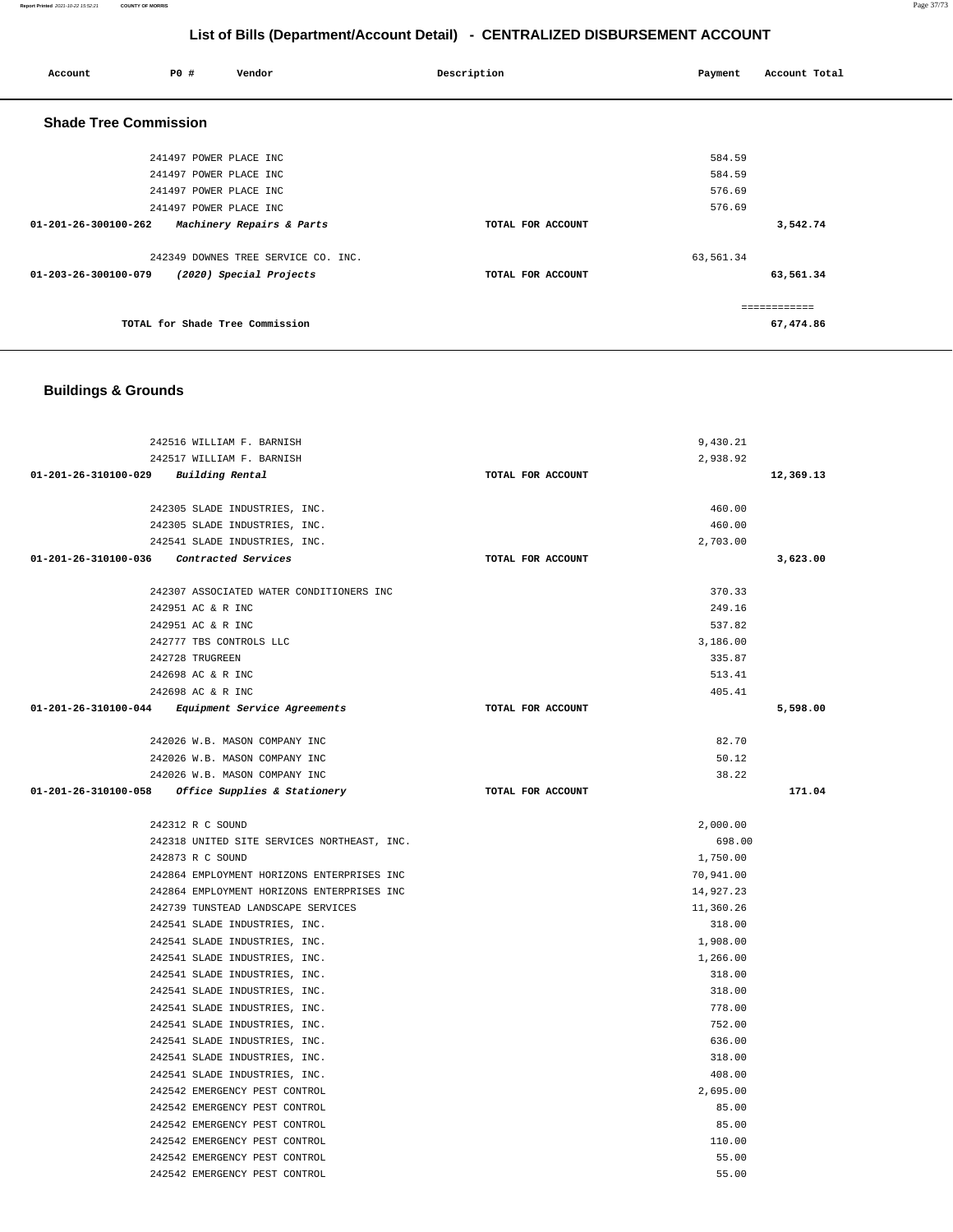| Account                               | <b>PO #</b> | Vendor                                                                                          | Description       | Payment                 | Account Total |
|---------------------------------------|-------------|-------------------------------------------------------------------------------------------------|-------------------|-------------------------|---------------|
| <b>Buildings &amp; Grounds</b>        |             |                                                                                                 |                   |                         |               |
|                                       |             | 242542 EMERGENCY PEST CONTROL<br>242542 EMERGENCY PEST CONTROL<br>242542 EMERGENCY PEST CONTROL |                   | 85.00<br>55.00<br>85.00 |               |
|                                       |             | 242542 EMERGENCY PEST CONTROL<br>241782 ALL COUNTY RENTAL CENTER                                |                   | 85.00<br>140.00         |               |
|                                       |             | 242291 SUBURBAN CONSULTING<br>242749 KORNER STORE INC                                           |                   | 165.00<br>280.00        |               |
| 01-201-26-310100-084                  |             | Other Outside Services                                                                          | TOTAL FOR ACCOUNT |                         | 112,676.49    |
|                                       |             | 242028 W.B. MASON COMPANY INC<br>242028 W.B. MASON COMPANY INC                                  |                   | 0.95<br>0.95            |               |
|                                       |             | 242028 W.B. MASON COMPANY INC                                                                   |                   | 0.95                    |               |
|                                       |             | 242028 W.B. MASON COMPANY INC                                                                   |                   | 165.60                  |               |
|                                       |             | 242028 W.B. MASON COMPANY INC                                                                   |                   | 44.70                   |               |
|                                       |             | 242028 W.B. MASON COMPANY INC                                                                   |                   | 31.29                   |               |
|                                       |             | 242028 W.B. MASON COMPANY INC<br>242028 W.B. MASON COMPANY INC                                  |                   | 8.94<br>17.88           |               |
|                                       |             | 242028 W.B. MASON COMPANY INC                                                                   |                   | 22.35                   |               |
|                                       |             | 242028 W.B. MASON COMPANY INC                                                                   |                   | 8.94                    |               |
| 01-201-26-310100-095                  |             | Other Administrative Supplies                                                                   | TOTAL FOR ACCOUNT |                         | 302.55        |
|                                       |             | 242077 FASTENAL COMPANY<br>242535 GRAINGER                                                      |                   | 6,575.00<br>477.10      |               |
| 01-201-26-310100-098                  |             | Other Operating&Repair Supply                                                                   | TOTAL FOR ACCOUNT |                         | 7,052.10      |
|                                       |             | 242210 ABLE SECURITY LOCKSMITHS                                                                 |                   | 359.70                  |               |
|                                       |             | 242210 ABLE SECURITY LOCKSMITHS                                                                 |                   | 314.50                  |               |
|                                       |             | 242210 ABLE SECURITY LOCKSMITHS                                                                 |                   | 345.10                  |               |
| 01-201-26-310100-128                  |             | Security Equipment                                                                              | TOTAL FOR ACCOUNT |                         | 1,019.30      |
|                                       |             | 241499 MORRIS COUNTY MUA                                                                        |                   | 1,466.67                |               |
|                                       |             | 241498 MORRIS COUNTY MUA                                                                        |                   | 6,433.94<br>471.98      |               |
| 01-201-26-310100-143                  |             | 241439 MORRIS COUNTY MUNICIPAL<br>Rubbish & Trash Removal                                       | TOTAL FOR ACCOUNT |                         | 8,372.59      |
|                                       |             | 242042 GRAINGER                                                                                 |                   | 193.83                  |               |
|                                       |             | 242042 GRAINGER                                                                                 |                   | 193.83                  |               |
|                                       |             | 242042 GRAINGER                                                                                 |                   | 193.83<br>193.83        |               |
|                                       |             | 242042 GRAINGER<br>242042 GRAINGER                                                              |                   | 387.66                  |               |
|                                       |             | 01-201-26-310100-162 Furniture & Fixtures                                                       | TOTAL FOR ACCOUNT |                         | 1,162.98      |
|                                       |             | 242949 RICOH AMERICAS CORPORATION                                                               |                   | 20.30                   |               |
|                                       |             | $01 - 201 - 26 - 310100 - 164$ Office Machines - Rental                                         | TOTAL FOR ACCOUNT |                         | 20.30         |
|                                       |             | 242782 R & J CONTROL, INC.                                                                      |                   | 930.00                  |               |
| 01-201-26-310100-204 Plant Operations |             |                                                                                                 | TOTAL FOR ACCOUNT |                         | 930.00        |
|                                       |             | 242317 DANIEL CANTY                                                                             |                   | 90.00                   |               |
|                                       |             | 242042 GRAINGER                                                                                 |                   | 143.83                  |               |
|                                       |             | 242535 GRAINGER                                                                                 |                   | 147.85                  |               |
|                                       |             | 242512 DAVID MCGUIRE<br>242513 CHARLES KING                                                     |                   | 90.00<br>90.00          |               |
|                                       |             | 242729 KEVIN WEYER                                                                              |                   | 89.99                   |               |
|                                       |             | 242526 MICHAEL DEMATTEO                                                                         |                   | 90.00                   |               |
|                                       |             | 242866 GRAINGER                                                                                 |                   | 310.93                  |               |
| 01-201-26-310100-207                  |             | Uniform & Clothing Allowance                                                                    | TOTAL FOR ACCOUNT |                         | 1,052.60      |
|                                       |             | 242301 RICCIARDI BROTHERS, INC                                                                  |                   | 224.95                  |               |
|                                       |             | 242301 RICCIARDI BROTHERS, INC                                                                  |                   | 152.98                  |               |
|                                       |             | 242537 RICCIARDI BROTHERS, INC                                                                  |                   | 194.49                  |               |
|                                       |             | 242537 RICCIARDI BROTHERS, INC                                                                  |                   | 51.99                   |               |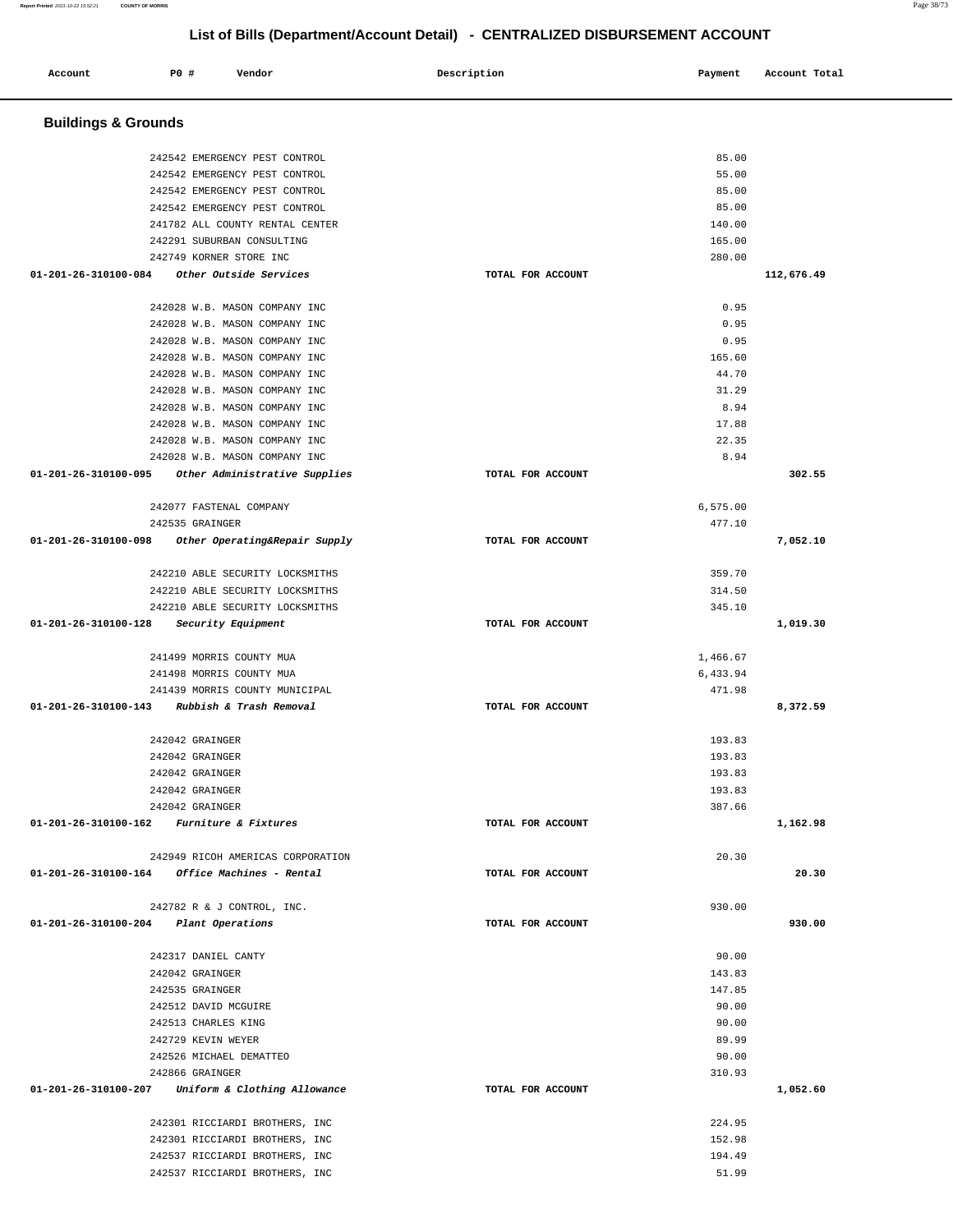| Account                        | P0 #<br>Vendor                                           | Description       | Payment              | Account Total |
|--------------------------------|----------------------------------------------------------|-------------------|----------------------|---------------|
| <b>Buildings &amp; Grounds</b> |                                                          |                   |                      |               |
| 01-201-26-310100-234           | 242537 RICCIARDI BROTHERS, INC<br>Paint                  | TOTAL FOR ACCOUNT | 179.11               | 803.52        |
|                                |                                                          |                   |                      |               |
|                                | 242300 GENERAL PLUMBING SUPPLY INC.                      |                   | 75.68                |               |
|                                | 242077 FASTENAL COMPANY                                  |                   | 166.90               |               |
|                                | 242535 GRAINGER                                          |                   | 770.68               |               |
|                                | 242954 FASTENAL COMPANY<br>242954 FASTENAL COMPANY       |                   | 551.24<br>351.52     |               |
|                                | 242953 GENERAL PLUMBING SUPPLY INC.                      |                   | 13.03                |               |
|                                | 242953 GENERAL PLUMBING SUPPLY INC.                      |                   | 255.18               |               |
|                                | 242953 GENERAL PLUMBING SUPPLY INC.                      |                   | 73.58                |               |
|                                | 242866 GRAINGER                                          |                   | 236.73               |               |
|                                | 242866 GRAINGER                                          |                   | 125.38               |               |
| 01-201-26-310100-235           | Pipes - Others                                           | TOTAL FOR ACCOUNT |                      | 2,619.92      |
|                                | 243039 HOME DEPOT CREDIT SERVICES                        |                   | 1,047.65             |               |
| 01-201-26-310100-239           | Small Tools                                              | TOTAL FOR ACCOUNT |                      | 1,047.65      |
|                                | 242515 HOME DEPOT CREDIT SERVICES                        |                   | 523.91               |               |
|                                | 242515 HOME DEPOT CREDIT SERVICES                        |                   | 367.80               |               |
|                                | 242302 MORRISTOWN LUMBER &                               |                   | 62.89                |               |
|                                | 242302 MORRISTOWN LUMBER &                               |                   | 45.58                |               |
|                                | 242302 MORRISTOWN LUMBER &                               |                   | 197.82               |               |
|                                | 242295 GRAINGER                                          |                   | 248.70               |               |
|                                | 242295 GRAINGER                                          |                   | 1,504.77             |               |
|                                | 242295 GRAINGER                                          |                   | 750.70               |               |
|                                | 242295 GRAINGER                                          |                   | 610.24               |               |
|                                | 242295 GRAINGER                                          |                   | $-750.70$            |               |
|                                | 242077 FASTENAL COMPANY                                  |                   | 550.08               |               |
|                                | 242077 FASTENAL COMPANY<br>242042 GRAINGER               |                   | 260.98<br>293.82     |               |
|                                | 242042 GRAINGER                                          |                   | 790.86               |               |
|                                | 242535 GRAINGER                                          |                   | 814.07               |               |
|                                | 242535 GRAINGER                                          |                   | 391.69               |               |
|                                | 243039 HOME DEPOT CREDIT SERVICES                        |                   | 504.02               |               |
|                                | 243039 HOME DEPOT CREDIT SERVICES                        |                   | 258.42               |               |
|                                | 243039 HOME DEPOT CREDIT SERVICES                        |                   | 442.32               |               |
|                                | 242632 BEACON BUILDING PRODUCTS                          |                   | 884.71               |               |
|                                | 242866 GRAINGER                                          |                   | 450.48               |               |
|                                | 242866 GRAINGER                                          |                   | 1,111.80             |               |
| 01-201-26-310100-249           | Bldg Maintenance Supplies                                | TOTAL FOR ACCOUNT |                      | 10,314.96     |
|                                | 242304 DUBLIN JANITORIAL SUPPLY                          |                   | 6,412.00             |               |
|                                | 242303 ALLEN PAPER & SUPPLY CO                           |                   | 445.64               |               |
|                                | 242295 GRAINGER                                          |                   | 1,083.21             |               |
|                                | 242042 GRAINGER                                          |                   | 338.03               |               |
|                                | 242535 GRAINGER                                          |                   | 316.92               |               |
|                                | 242866 GRAINGER<br>242026 W.B. MASON COMPANY INC         |                   | 1,083.21<br>1,934.70 |               |
|                                | $01-201-26-310100-252$ Janitorial Supplies               | TOTAL FOR ACCOUNT |                      | 11,613.71     |
|                                |                                                          |                   |                      |               |
|                                | 242286 R & J CONTROL, INC.<br>242286 R & J CONTROL, INC. |                   | 387.02<br>489.00     |               |
|                                | 242286 R & J CONTROL, INC.                               |                   | 399.83               |               |
|                                | 242286 R & J CONTROL, INC.                               |                   | 533.48               |               |
|                                | 242286 R & J CONTROL, INC.                               |                   | 52.86                |               |
|                                | 242293 MILLER & CHITTY CO INC                            |                   | 1,870.00             |               |
|                                | 242783 R & J CONTROL, INC.                               |                   | 1,080.00             |               |
|                                | 242780 R & J CONTROL, INC.                               |                   | 465.00               |               |
|                                | 242780 R & J CONTROL, INC.                               |                   | 465.00               |               |
|                                | 242780 R & J CONTROL, INC.                               |                   | 465.00               |               |
|                                | 242780 R & J CONTROL, INC.                               |                   | 465.00               |               |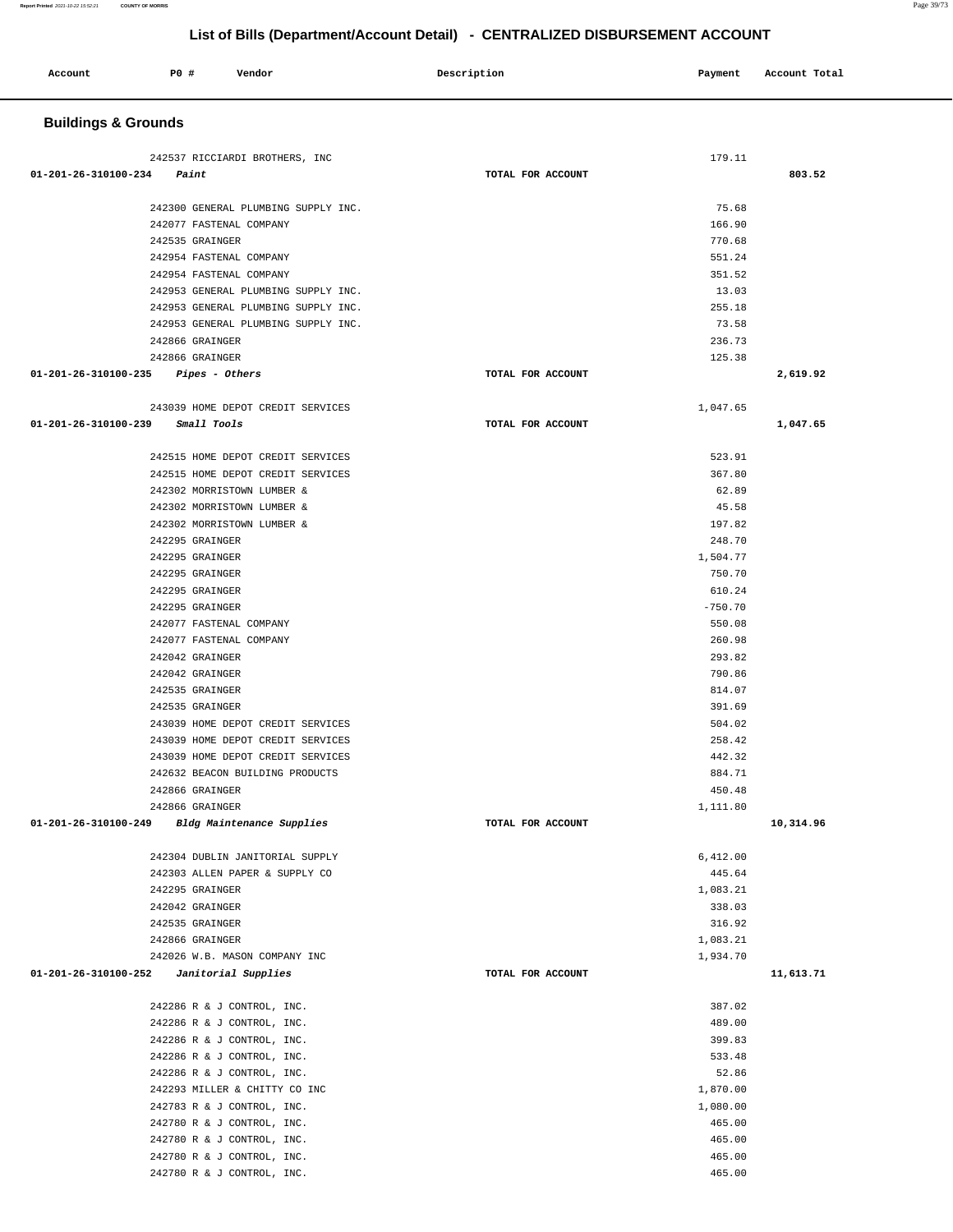| Account<br>. | <b>PO #</b> | Vendor | Description<br>. | Payment | Account Total |
|--------------|-------------|--------|------------------|---------|---------------|
|              |             |        |                  |         |               |

# **Buildings & Grounds**

|                                 | 242780 R & J CONTROL, INC.           |                   | 465.00     |           |
|---------------------------------|--------------------------------------|-------------------|------------|-----------|
|                                 | 242780 R & J CONTROL, INC.           |                   | 465.00     |           |
|                                 | 242780 R & J CONTROL, INC.           |                   | 465.00     |           |
|                                 | 242780 R & J CONTROL, INC.           |                   | 465.00     |           |
|                                 | 242780 R & J CONTROL, INC.           |                   | 465.00     |           |
|                                 | 242780 R & J CONTROL, INC.           |                   | 465.00     |           |
|                                 | 242780 R & J CONTROL, INC.           |                   | 465.00     |           |
|                                 | 242780 R & J CONTROL, INC.           |                   | 465.00     |           |
|                                 | 242780 R & J CONTROL, INC.           |                   | 465.00     |           |
|                                 | 242780 R & J CONTROL, INC.           |                   | 465.00     |           |
|                                 | 242780 R & J CONTROL, INC.           |                   | 465.00     |           |
|                                 | 242780 R & J CONTROL, INC.           |                   | 465.00     |           |
|                                 | 242780 R & J CONTROL, INC.           |                   | 465.00     |           |
|                                 | 242780 R & J CONTROL, INC.           |                   | 465.00     |           |
|                                 | 242780 R & J CONTROL, INC.           |                   | 465.00     |           |
|                                 | 242780 R & J CONTROL, INC.           |                   | 930.00     |           |
|                                 | 242780 R & J CONTROL, INC.           |                   | 465.00     |           |
|                                 | 242780 R & J CONTROL, INC.           |                   | 465.00     |           |
| 01-201-26-310100-262            | <i>Machinery Repairs &amp; Parts</i> | TOTAL FOR ACCOUNT |            | 15,507.19 |
|                                 |                                      |                   |            |           |
|                                 | 242862 JOHNSTONE SUPPLY              |                   | 1,375.06   |           |
|                                 | 242862 JOHNSTONE SUPPLY              |                   | 623.48     |           |
|                                 | 242862 JOHNSTONE SUPPLY              |                   | 1,738.72   |           |
|                                 | 242862 JOHNSTONE SUPPLY              |                   | 849.24     |           |
|                                 | 242862 JOHNSTONE SUPPLY              |                   | 869.99     |           |
|                                 | 242862 JOHNSTONE SUPPLY              |                   | 166.85     |           |
|                                 | 242862 JOHNSTONE SUPPLY              |                   | 17.32      |           |
|                                 |                                      |                   |            |           |
|                                 | 242862 JOHNSTONE SUPPLY              |                   | 96.82      |           |
|                                 |                                      |                   |            |           |
|                                 | 242862 JOHNSTONE SUPPLY              |                   | 217.32     |           |
|                                 | 242862 JOHNSTONE SUPPLY              |                   | 399.88     |           |
|                                 | 242862 JOHNSTONE SUPPLY              |                   | 48.78      |           |
|                                 | 242534 BINSKY SERVICE LLC            |                   | 22, 429.43 |           |
|                                 | 242535 GRAINGER                      |                   | 552.56     |           |
|                                 | 242535 GRAINGER                      |                   | 1,364.06   |           |
|                                 | 243039 HOME DEPOT CREDIT SERVICES    |                   | 241.13     |           |
|                                 | 242217 JOHNSTONE SUPPLY              |                   | 649.68     |           |
|                                 | 242217 JOHNSTONE SUPPLY              |                   | 817.31     |           |
|                                 | 242217 JOHNSTONE SUPPLY              |                   | 408.99     |           |
|                                 | 242217 JOHNSTONE SUPPLY              |                   | 339.78     |           |
|                                 | 242217 JOHNSTONE SUPPLY              |                   | 445.37     |           |
|                                 | 242217 JOHNSTONE SUPPLY              |                   | 6.06       |           |
|                                 |                                      | TOTAL FOR ACCOUNT |            | 33,657.83 |
| 01-201-26-310100-264 Heat & A/C | 242866 GRAINGER                      |                   | 448.08     |           |
| 01-201-26-310100-265 Electrical |                                      | TOTAL FOR ACCOUNT |            | 448.08    |

### **Motor Services Center**

|  | 242226 W.B. MASON COMPANY INC  |  |
|--|--------------------------------|--|
|  | 242226 W.B. MASON COMPANY INC  |  |
|  | 242447 W.B. MASON COMPANY INC. |  |
|  | 242447 W.B. MASON COMPANY INC  |  |
|  | 242447 W.B. MASON COMPANY INC. |  |
|  | 242448 W.B. MASON COMPANY INC. |  |
|  | 242448 W.B. MASON COMPANY INC  |  |
|  | 242448 W.B. MASON COMPANY INC. |  |
|  |                                |  |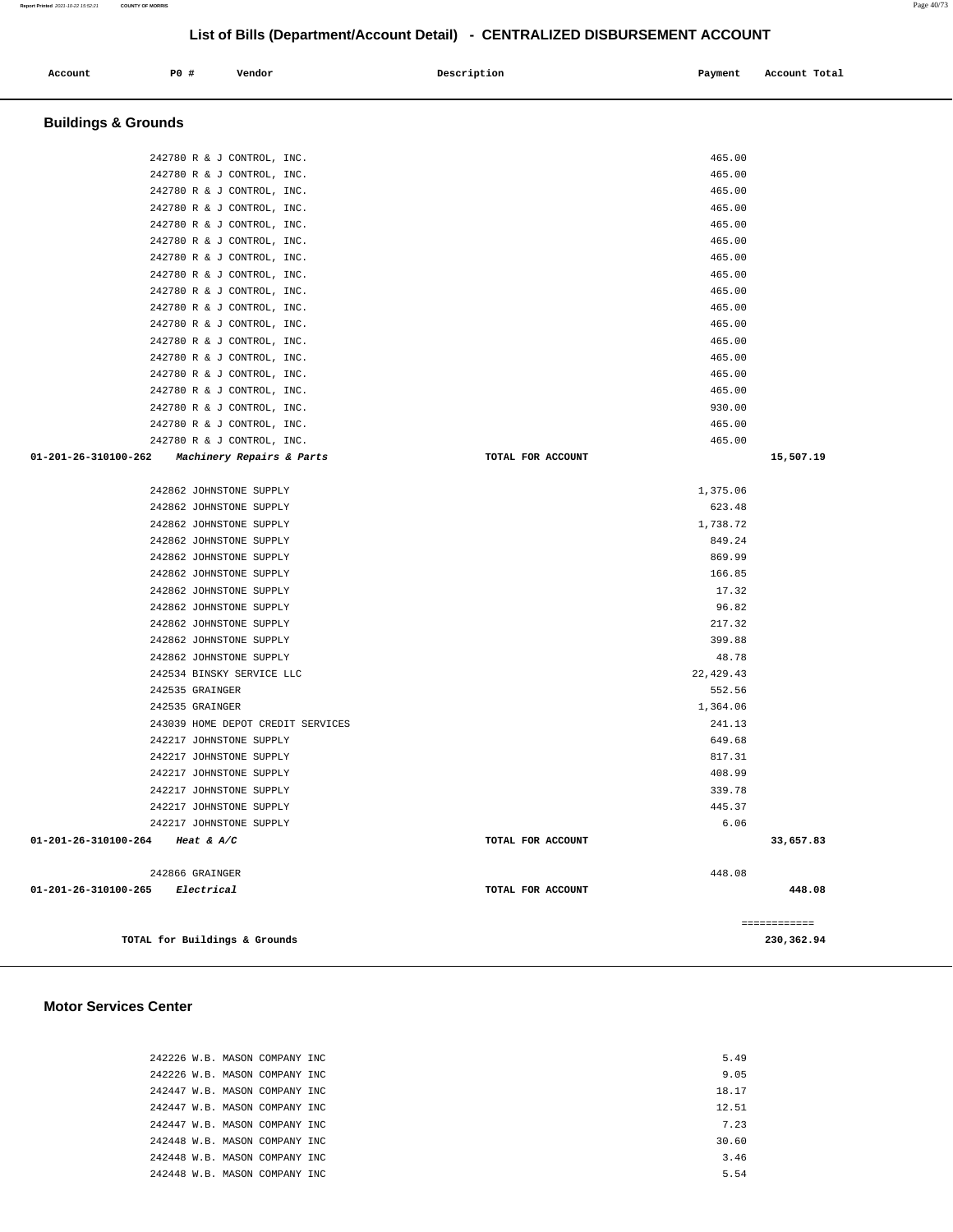|                              |      | List of Dills (Department/Account Detail)           | vennaleep pivponvement av |               |
|------------------------------|------|-----------------------------------------------------|---------------------------|---------------|
| Account                      | P0 # | Vendor                                              | Description<br>Payment    | Account Total |
| <b>Motor Services Center</b> |      |                                                     |                           |               |
|                              |      | $01-201-26-315100-058$ Office Supplies & Stationery | TOTAL FOR ACCOUNT         | 92.05         |
|                              |      | 241025 GRAINGER                                     | 40.00                     |               |
|                              |      | 241025 GRAINGER                                     | 40.00                     |               |
|                              |      | 241025 GRAINGER                                     | 11.80                     |               |
|                              |      | 241104 GRAINGER                                     | 33.92                     |               |
|                              |      | 241716 OPTIMUM                                      | 118.13                    |               |
|                              |      | 242064 W.B. MASON COMPANY INC                       | 169.92                    |               |
|                              |      | 242059 MCMASTER-CARR SUPPLY CO                      | 13.80                     |               |
|                              |      | 242059 MCMASTER-CARR SUPPLY CO                      | 50.52                     |               |
|                              |      | 242059 MCMASTER-CARR SUPPLY CO                      | 6.89                      |               |
|                              |      | 241715 ONE SOURCE OF NEW JERSEY LLC                 | 199.60                    |               |
|                              |      | 241715 ONE SOURCE OF NEW JERSEY LLC                 | 7.82                      |               |
|                              |      | 241715 ONE SOURCE OF NEW JERSEY LLC                 | 7.82                      |               |
|                              |      | 241715 ONE SOURCE OF NEW JERSEY LLC                 | 10.77                     |               |
|                              |      | 241715 ONE SOURCE OF NEW JERSEY LLC                 | 10.77                     |               |
|                              |      | 241715 ONE SOURCE OF NEW JERSEY LLC                 | 26.55                     |               |
|                              |      | 241715 ONE SOURCE OF NEW JERSEY LLC                 | 22.71                     |               |
|                              |      | 241715 ONE SOURCE OF NEW JERSEY LLC                 | 68.26                     |               |
|                              |      | 241715 ONE SOURCE OF NEW JERSEY LLC                 | 82.89                     |               |
|                              |      | 242713 DAN CARTER                                   | 8.16                      |               |
|                              |      | 242073 OPTIMUM                                      | 66.23                     |               |
|                              |      | 242241 LORCO PETROLEUM SERVICES                     | 215.00                    |               |
|                              |      | 242446 W.B. MASON COMPANY INC                       | $-58.34$                  |               |
|                              |      | 242446 W.B. MASON COMPANY INC                       | 70.23                     |               |
|                              |      | 242467 WURTH USA INC.                               | 320.00                    |               |
|                              |      | 242467 WURTH USA INC.                               | 92.94                     |               |
|                              |      | 242238 JERRY S SEIER                                | 50.00                     |               |
|                              |      | 241659 SHI INTERNATIONAL CORP                       | 40,345.86                 |               |
| 01-201-26-315100-098         |      | Other Operating&Repair Supply                       | TOTAL FOR ACCOUNT         | 42,032.25     |
|                              |      | 241917 AMERICAN WEAR INC.                           | 230.02                    |               |
|                              |      | 241513 AMERICAN WEAR INC.                           | 239.04                    |               |
|                              |      | 241707 AMERICAN WEAR INC.                           | 184.25                    |               |
|                              |      | 242370 AMERICAN WEAR INC.                           | 175.23                    |               |
| 01-201-26-315100-207         |      | Uniform & Clothing Allowance                        | TOTAL FOR ACCOUNT         | 828.54        |
|                              |      | 241927 DAVID WEBER OIL COMPANY                      | 597.18                    |               |
|                              |      | 242240 DAVID WEBER OIL COMPANY                      | 9,854.73                  |               |
|                              |      | 242240 DAVID WEBER OIL COMPANY                      | 1,803.48                  |               |
|                              |      | 242455 DAVID WEBER OIL COMPANY                      | 509.46                    |               |
|                              |      | 242455 DAVID WEBER OIL COMPANY                      | 247.32                    |               |
|                              |      | 242455 DAVID WEBER OIL COMPANY                      | 521.40                    |               |
|                              |      | 242455 DAVID WEBER OIL COMPANY                      | 75.00                     |               |
|                              |      | 242455 DAVID WEBER OIL COMPANY                      | 150.00                    |               |
|                              |      | 242455 DAVID WEBER OIL COMPANY                      | $-250.00$                 |               |
|                              |      | 242455 DAVID WEBER OIL COMPANY                      | $-80.00$                  |               |
|                              |      | $01-201-26-315100-232$ Lubricants & Anti Freeze     | TOTAL FOR ACCOUNT         | 13,428.57     |
|                              |      | 242453 D&B AUTO SUPPLY                              | 9.33                      |               |
|                              |      | 242453 D&B AUTO SUPPLY                              | 119.40                    |               |
|                              |      | 242453 D&B AUTO SUPPLY                              | 54.47                     |               |
|                              |      | 242453 D&B AUTO SUPPLY                              | 8.14                      |               |

 242453 D&B AUTO SUPPLY 23.84 241615 GRAINGER 36.33  **01-201-26-315100-239 Small Tools TOTAL FOR ACCOUNT 251.51**

 241726 SMITH MOTOR CO., INC. 125.13  **01-201-26-315100-241 Snow Plowing Parts TOTAL FOR ACCOUNT 125.13**

> 241923 BARNWELL HOUSE OF TIRES, INC. 600.00 241923 BARNWELL HOUSE OF TIRES, INC. 418.56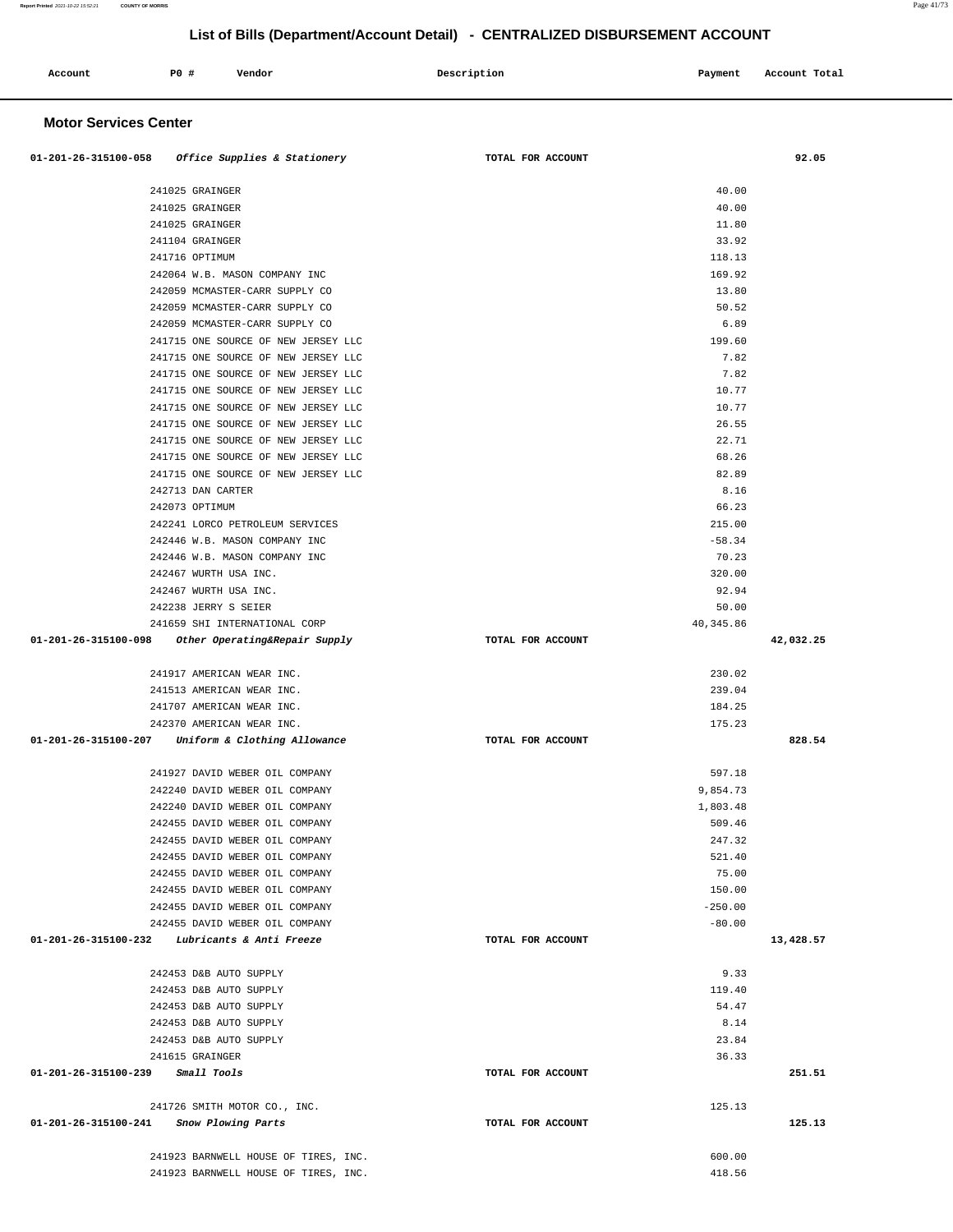| Account                      | P0 #<br>Vendor                                                               | Description       | Payment         | Account Total |  |
|------------------------------|------------------------------------------------------------------------------|-------------------|-----------------|---------------|--|
| <b>Motor Services Center</b> |                                                                              |                   |                 |               |  |
|                              |                                                                              |                   |                 |               |  |
|                              | 241923 BARNWELL HOUSE OF TIRES, INC.                                         |                   | 486.50          |               |  |
|                              | 241923 BARNWELL HOUSE OF TIRES, INC.                                         |                   | 503.84          |               |  |
|                              | 242375 BARNWELL HOUSE OF TIRES, INC.                                         |                   | 213.42          |               |  |
|                              | 242375 BARNWELL HOUSE OF TIRES, INC.                                         |                   | 517.28          |               |  |
|                              | 242375 BARNWELL HOUSE OF TIRES, INC.                                         |                   | 1,859.04        |               |  |
|                              | 242375 BARNWELL HOUSE OF TIRES, INC.<br>242375 BARNWELL HOUSE OF TIRES, INC. |                   | 540.08<br>25.00 |               |  |
| 01-201-26-315100-245         | Tires                                                                        | TOTAL FOR ACCOUNT |                 | 5,163.72      |  |
|                              |                                                                              |                   |                 |               |  |
|                              | 242052 PRAXAIR DISTRIBUTION                                                  |                   | 43.27           |               |  |
| 01-201-26-315100-248         | Welding-Oxygen-Acetylene Etc                                                 | TOTAL FOR ACCOUNT |                 | 43.27         |  |
|                              | 242063 W.B. MASON COMPANY INC                                                |                   | 57.93           |               |  |
|                              | 242063 W.B. MASON COMPANY INC                                                |                   | 99.98           |               |  |
|                              | 242063 W.B. MASON COMPANY INC                                                |                   | 5.94            |               |  |
|                              | 242449 W.B. MASON COMPANY INC                                                |                   | 98.99           |               |  |
|                              | 242449 W.B. MASON COMPANY INC                                                |                   | 25.89           |               |  |
|                              | 242449 W.B. MASON COMPANY INC                                                |                   | 35.98           |               |  |
|                              | 242449 W.B. MASON COMPANY INC                                                |                   | 33.99           |               |  |
|                              | 242449 W.B. MASON COMPANY INC                                                |                   | 57.93           |               |  |
| 01-201-26-315100-252         | Janitorial Supplies                                                          | TOTAL FOR ACCOUNT |                 | 416.63        |  |
|                              | 241508 BEYER FORD                                                            |                   | 104.44          |               |  |
|                              | 241718 SMITH MOTOR CO., INC.                                                 |                   | 39.86           |               |  |
|                              | 241718 SMITH MOTOR CO., INC.                                                 |                   | 9.04            |               |  |
|                              | 241718 SMITH MOTOR CO., INC.                                                 |                   | 49.40           |               |  |
|                              | 241718 SMITH MOTOR CO., INC.                                                 |                   | 36.82           |               |  |
|                              | 241718 SMITH MOTOR CO., INC.                                                 |                   | 79.08           |               |  |
|                              | 241928 DOVER BRAKE & CLUTCH CO INC                                           |                   | 144.92          |               |  |
|                              | 241928 DOVER BRAKE & CLUTCH CO INC                                           |                   | 21.48           |               |  |
|                              | 241928 DOVER BRAKE & CLUTCH CO INC                                           |                   | 21.48           |               |  |
|                              | 242057 HOOVER TRUCK CENTERS INC                                              |                   | 47.08           |               |  |
|                              | 242057 HOOVER TRUCK CENTERS INC                                              |                   | 85.46           |               |  |
|                              | 242057 HOOVER TRUCK CENTERS INC                                              |                   | 398.73          |               |  |
|                              | 242060 MID-ATLANTIC TRUCK CENTRE INC                                         |                   | 38.12           |               |  |
|                              | 242061 MID-ATLANTIC TRUCK CENTRE INC                                         |                   | 126.72          |               |  |
|                              | 242072 ROBERT & SON, INC.                                                    |                   | 265.00          |               |  |
|                              | 241693 BUY WISE AUTO PARTS                                                   |                   | 42.52           |               |  |
|                              | 241693 BUY WISE AUTO PARTS                                                   |                   | 57.41           |               |  |
|                              | 240720 M& T BANK                                                             |                   | 51.94           |               |  |
|                              | 240067 M& T BANK                                                             |                   | 140.98          |               |  |
|                              | 240067 M& T BANK                                                             |                   | 684.00          |               |  |
|                              | 240067 M& T BANK                                                             |                   | 142.04          |               |  |
|                              | 240067 M& T BANK                                                             |                   | 181.26          |               |  |
|                              | 240067 M& T BANK<br>240067 M& T BANK                                         |                   | 42.93<br>4.13   |               |  |
|                              | 240067 M& T BANK                                                             |                   | 0.71            |               |  |
|                              | 240067 M& T BANK                                                             |                   | 99.91           |               |  |
|                              | 241478 JESCO, INC.                                                           |                   | 77.44           |               |  |
|                              | 239718 RE-TRON TECHNOLOGIES INC.                                             |                   | 1,089.04        |               |  |
|                              | 239718 RE-TRON TECHNOLOGIES INC.                                             |                   | 160.00          |               |  |
|                              | 239718 RE-TRON TECHNOLOGIES INC.                                             |                   | $-160.00$       |               |  |
|                              | 241918 A & K EQUIPMENT CO INC                                                |                   | 20.02           |               |  |
|                              | 242372 A & K EQUIPMENT CO INC                                                |                   | 199.75          |               |  |
|                              | 242452 BUY WISE AUTO PARTS                                                   |                   | $-32.00$        |               |  |
|                              | 242452 BUY WISE AUTO PARTS                                                   |                   | 360.26          |               |  |
|                              | 242452 BUY WISE AUTO PARTS                                                   |                   | 67.44           |               |  |
|                              | 242452 BUY WISE AUTO PARTS                                                   |                   | 203.72          |               |  |
|                              | 242376 BEYER FORD                                                            |                   | 345.55          |               |  |
|                              | 242376 BEYER FORD                                                            |                   | 20.00           |               |  |
|                              | 242377 BEYER FORD                                                            |                   | 18.45           |               |  |
|                              | 242373 MID-ATLANTIC TRUCK CENTRE INC                                         |                   | 28.48           |               |  |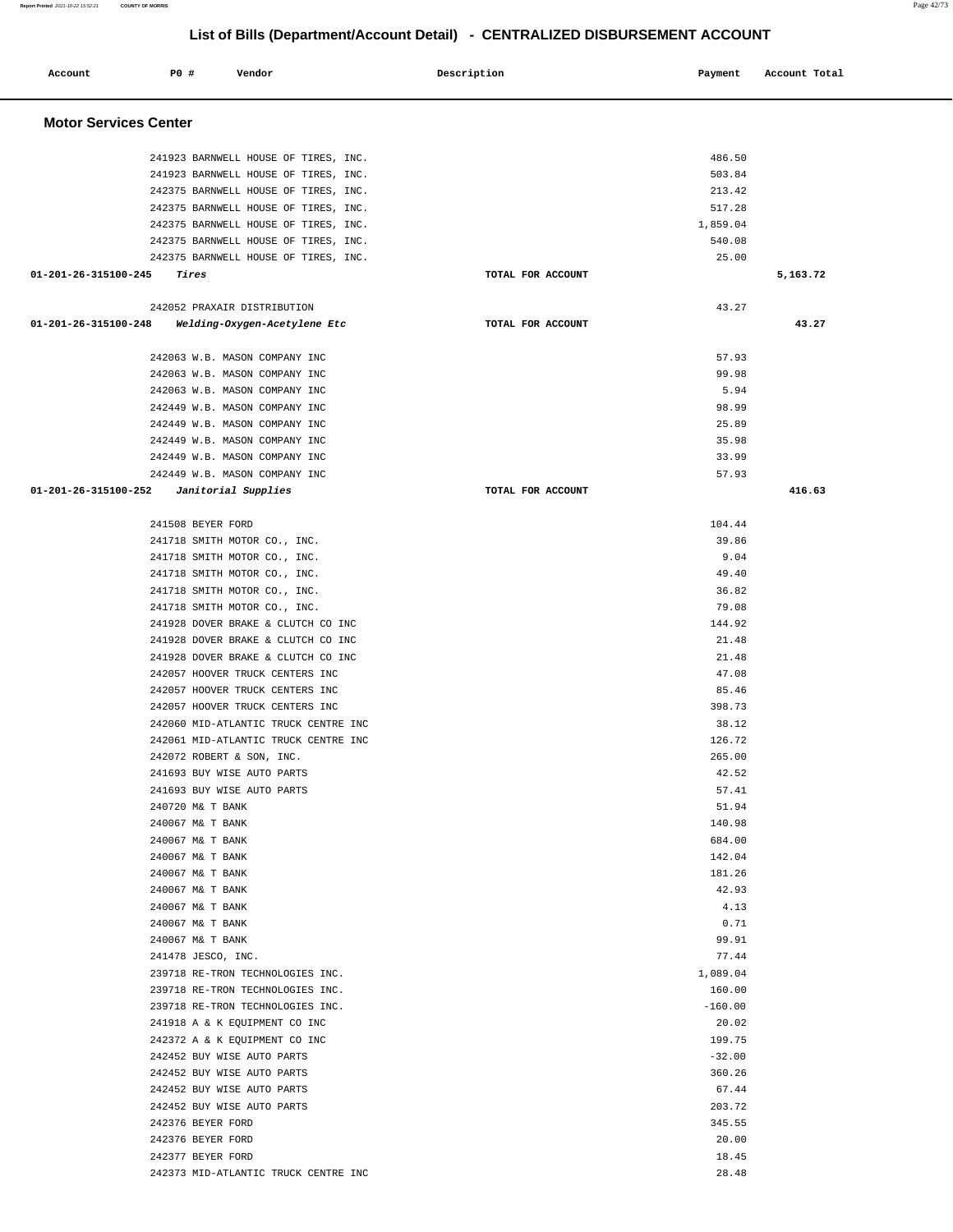| Account                      | <b>PO #</b>                            | Vendor                                                   | Description       | Payment          | Account Total |
|------------------------------|----------------------------------------|----------------------------------------------------------|-------------------|------------------|---------------|
|                              |                                        |                                                          |                   |                  |               |
|                              |                                        |                                                          |                   |                  |               |
| <b>Motor Services Center</b> |                                        |                                                          |                   |                  |               |
|                              |                                        |                                                          |                   |                  |               |
|                              |                                        | 242373 MID-ATLANTIC TRUCK CENTRE INC                     |                   | 34.70            |               |
|                              |                                        | 242373 MID-ATLANTIC TRUCK CENTRE INC                     |                   | 34.40            |               |
|                              |                                        | 242373 MID-ATLANTIC TRUCK CENTRE INC                     |                   | 359.05           |               |
|                              |                                        | 242263 MOBILE LIFTS, INC.<br>242263 MOBILE LIFTS, INC.   |                   | 217.42<br>29.02  |               |
|                              |                                        | 242263 MOBILE LIFTS, INC.                                |                   | 270.00           |               |
|                              |                                        | 242263 MOBILE LIFTS, INC.                                |                   | 135.00           |               |
|                              |                                        | 242262 MOBILE LIFTS, INC.                                |                   | 270.00           |               |
|                              | 242473 BEYER FORD                      |                                                          |                   | 52.22            |               |
|                              | 242473 BEYER FORD                      |                                                          |                   | 32.94            |               |
|                              | 242473 BEYER FORD                      |                                                          |                   | 97.29            |               |
|                              |                                        | 234936 POWER PLACE INC                                   |                   | 6.98             |               |
|                              |                                        | 234936 POWER PLACE INC                                   |                   | 6.70             |               |
| 01-201-26-315100-261         |                                        | Spare Parts for Equipment                                | TOTAL FOR ACCOUNT |                  | 6,859.33      |
|                              |                                        |                                                          |                   |                  |               |
|                              |                                        | 241713 NIELSEN DODGE - C-J-R                             |                   | 48.75            |               |
|                              |                                        | 241713 NIELSEN DODGE - C-J-R                             |                   | 170.25           |               |
|                              |                                        | 241713 NIELSEN DODGE - C-J-R                             |                   | 73.28            |               |
|                              |                                        | 241717 SMITH MOTOR CO., INC.                             |                   | 21.60            |               |
|                              |                                        | 241717 SMITH MOTOR CO., INC.                             |                   | 1.63             |               |
|                              |                                        | 242071 NIELSEN DODGE - C-J-R                             |                   | 130.50           |               |
|                              |                                        | 242062 NIELSEN DODGE - C-J-R                             |                   | 177.75           |               |
|                              | 241925 BEYER FORD                      |                                                          |                   | 318.17           |               |
|                              | 241925 BEYER FORD                      |                                                          |                   | 144.82           |               |
|                              | 241925 BEYER FORD                      |                                                          |                   | 24.64            |               |
|                              | 241925 BEYER FORD                      |                                                          |                   | 269.72           |               |
|                              | 241925 BEYER FORD                      |                                                          |                   | 150.24           |               |
|                              |                                        | 241733 BUY WISE AUTO PARTS                               |                   | $-64.00$         |               |
|                              |                                        | 241733 BUY WISE AUTO PARTS<br>241294 BUY WISE AUTO PARTS |                   | 417.10<br>286.18 |               |
|                              |                                        | 241294 BUY WISE AUTO PARTS                               |                   | 32.55            |               |
|                              |                                        | 241294 BUY WISE AUTO PARTS                               |                   | 93.48            |               |
|                              |                                        | 241294 BUY WISE AUTO PARTS                               |                   | 19.53            |               |
|                              |                                        | 241926 COACH & EQUIPMENT MANUFACTURING CO.               |                   | 246.84           |               |
|                              |                                        | 241926 COACH & EQUIPMENT MANUFACTURING CO.               |                   | 18.87            |               |
|                              |                                        | 241476 NIELSEN RT 46, INC.                               |                   | 45.00            |               |
|                              |                                        | 241476 NIELSEN RT 46, INC.                               |                   | 311.94           |               |
|                              |                                        | 241476 NIELSEN RT 46, INC.                               |                   | 7.00             |               |
|                              |                                        | 241919 ABSOLUTE AUTO AND FLAT GLASS                      |                   | 74.95            |               |
|                              |                                        | 241920 ABSOLUTE AUTO AND FLAT GLASS                      |                   | 74.95            |               |
|                              |                                        | 241921 ABSOLUTE AUTO AND FLAT GLASS                      |                   | 74.95            |               |
|                              | 241507 BEYER FORD                      |                                                          |                   | $-32.00$         |               |
|                              | 241507 BEYER FORD                      |                                                          |                   | $-32.00$         |               |
|                              | 241507 BEYER FORD                      |                                                          |                   | $-33.28$         |               |
|                              | 241507 BEYER FORD                      |                                                          |                   | $-22.16$         |               |
|                              | 241507 BEYER FORD                      |                                                          |                   | $-200.40$        |               |
|                              | 241507 BEYER FORD                      |                                                          |                   | 60.37            |               |
|                              | 241507 BEYER FORD                      |                                                          |                   | 53.77            |               |
|                              | 241507 BEYER FORD<br>241507 BEYER FORD |                                                          |                   | 119.73<br>564.22 |               |
|                              |                                        | 242371 A & K EQUIPMENT CO INC                            |                   | 316.62           |               |
|                              |                                        | 242454 D&B AUTO SUPPLY                                   |                   | $-112.50$        |               |
|                              |                                        | 242454 D&B AUTO SUPPLY                                   |                   | $-44.00$         |               |
|                              |                                        | 242454 D&B AUTO SUPPLY                                   |                   | $-59.00$         |               |
|                              |                                        | 242454 D&B AUTO SUPPLY                                   |                   | $-131.00$        |               |
|                              |                                        | 242454 D&B AUTO SUPPLY                                   |                   | 208.44           |               |
|                              |                                        | 242454 D&B AUTO SUPPLY                                   |                   | 1,131.81         |               |
|                              |                                        | 242454 D&B AUTO SUPPLY                                   |                   | 222.46           |               |
|                              |                                        | 242454 D&B AUTO SUPPLY                                   |                   | 521.58           |               |
|                              |                                        | 242454 D&B AUTO SUPPLY                                   |                   | 642.21           |               |
|                              |                                        | 242454 D&B AUTO SUPPLY                                   |                   | 380.51           |               |

 $242374$  ABSOLUTE AUTO AND FLAT GLASS  $545.74$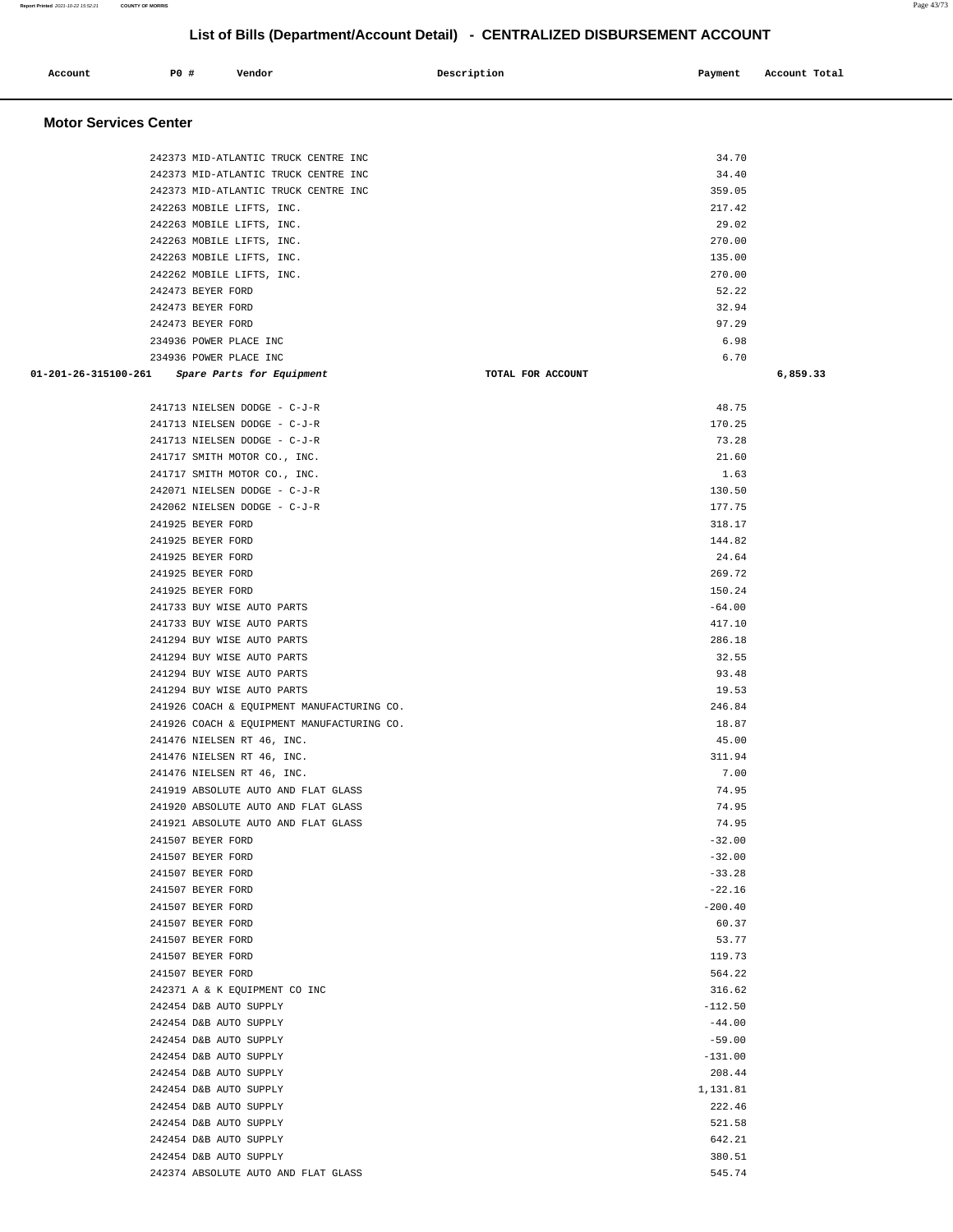| Account | P0 # | Vendor | Description | Payment | Account Total |
|---------|------|--------|-------------|---------|---------------|
|         |      |        |             |         |               |

### **Motor Services Center**

| 242472 BEYER FORD                              |                   | 198.18       |
|------------------------------------------------|-------------------|--------------|
| 242472 BEYER FORD                              |                   | 506.47       |
| 242472 BEYER FORD                              |                   | 32.88        |
| 242451 BEYER FORD                              |                   | 239.28       |
| 242451 BEYER FORD                              |                   | 60.37        |
| 242451 BEYER FORD                              |                   | 418.19       |
| 242450 BEYER FORD                              |                   | 41.67        |
| 242450 BEYER FORD                              |                   | 12.61        |
| 242450 BEYER FORD                              |                   | 22.36        |
| 242450 BEYER FORD                              |                   | 286.26       |
| 242475 FLEMINGTON BUICK CHEVROLET              |                   | 50.44        |
| 242475 FLEMINGTON BUICK CHEVROLET              |                   | 32.48        |
| 242475 FLEMINGTON BUICK CHEVROLET              |                   | 22.40        |
| 242475 FLEMINGTON BUICK CHEVROLET              |                   | 17.24        |
| 242457 FLEMINGTON BUICK CHEVROLET              |                   | 125.38       |
| 242457 FLEMINGTON BUICK CHEVROLET              |                   | 241.06       |
| 242458 FLEMINGTON BUICK CHEVROLET              |                   | 43.80        |
| 242465 NIELSEN DODGE - C-J-R                   |                   | 151.70       |
| 242465 NIELSEN DODGE - C-J-R                   |                   | 96.06        |
| 01-201-26-315100-291<br><i>Vehicle Repairs</i> | TOTAL FOR ACCOUNT | 9,870.64     |
|                                                |                   |              |
|                                                |                   | ============ |
|                                                |                   |              |

**TOTAL for Motor Services Center 79,111.64**

# **Mosquito Extermination**

| 242822 NJ ADVANCE MEDIA                             |                                    |                   | 128.80 |              |
|-----------------------------------------------------|------------------------------------|-------------------|--------|--------------|
| 242243 GANNETT NJ NEWSPAPERS                        |                                    |                   | 70.26  |              |
| 01-201-26-320100-051<br>Legal                       |                                    | TOTAL FOR ACCOUNT |        | 199.06       |
|                                                     |                                    |                   |        |              |
| 242054 W.B. MASON COMPANY INC                       |                                    |                   | 13.99  |              |
| 242054 W.B. MASON COMPANY INC                       |                                    |                   | 18.98  |              |
| 242054 W.B. MASON COMPANY INC                       |                                    |                   | 29.60  |              |
| 242054 W.B. MASON COMPANY INC                       |                                    |                   | 11.59  |              |
| 242054 W.B. MASON COMPANY INC                       |                                    |                   | 9.92   |              |
| 242054 W.B. MASON COMPANY INC                       |                                    |                   | 44.96  |              |
| 242054 W.B. MASON COMPANY INC                       |                                    |                   | 19.98  |              |
| 242054 W.B. MASON COMPANY INC                       |                                    |                   | 19.98  |              |
| 242054 W.B. MASON COMPANY INC                       |                                    |                   | 89.97  |              |
| 242054 W.B. MASON COMPANY INC                       |                                    |                   | 6.78   |              |
| 242368 W.B. MASON COMPANY INC                       |                                    |                   | 1.90   |              |
| $01-201-26-320100-058$ Office Supplies & Stationery |                                    | TOTAL FOR ACCOUNT |        | 267.65       |
|                                                     |                                    |                   |        |              |
|                                                     | 242051 SAFETY- KLEEN SYSTEMS, INC. |                   | 315.29 |              |
| 01-201-26-320100-098                                | Other Operating & Repair Supply    | TOTAL FOR ACCOUNT |        | 315.29       |
|                                                     |                                    |                   |        |              |
| 240744 ADAPCO, INC.                                 |                                    |                   | 650.50 |              |
| 01-201-26-320100-225<br>Chemicals & Sprays          |                                    | TOTAL FOR ACCOUNT |        | 650.50       |
|                                                     |                                    |                   |        |              |
|                                                     |                                    |                   |        | ============ |
| TOTAL for Mosquito Extermination                    |                                    |                   |        | 1,432.50     |

### **Health Management**

| 242117 TELESEARCH INC | 650.65 |  |
|-----------------------|--------|--|
| 242360 TELESEARCH INC | 650.65 |  |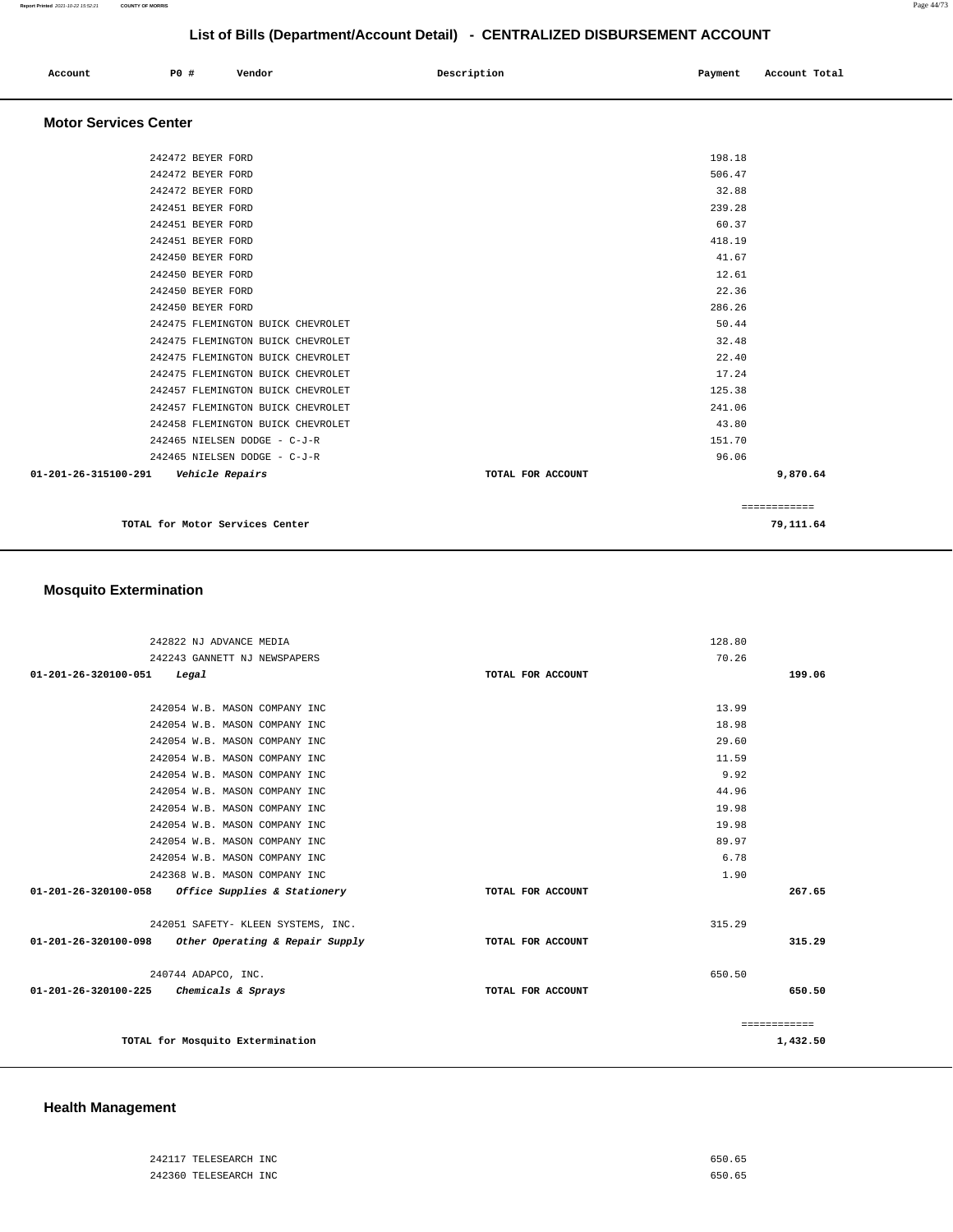#### **Report Printed** 2021-10-22 15:52:21 **COUNTY OF MORRIS** Page 45/73

# **List of Bills (Department/Account Detail) - CENTRALIZED DISBURSEMENT ACCOUNT**

| Account                                           | P0 #                        | Vendor                       | Description       | Payment | Account Total |
|---------------------------------------------------|-----------------------------|------------------------------|-------------------|---------|---------------|
| <b>Health Management</b>                          |                             |                              |                   |         |               |
| 01-201-27-330100-016 Outside Salaries & Wages     |                             |                              | TOTAL FOR ACCOUNT |         | 1,301.30      |
|                                                   | 242358 RUTGERS OCPE         |                              |                   | 145.00  |               |
| 01-201-27-330100-039 Education Schools & Training |                             |                              | TOTAL FOR ACCOUNT |         | 145.00        |
|                                                   |                             | 242359 UNITED PARCEL SERVICE |                   | 126.35  |               |
| 01-201-27-330100-068                              |                             | Postage & Metered Mail       | TOTAL FOR ACCOUNT |         | 126.35        |
|                                                   | 242361 IMGE ULUDOGAN        |                              |                   | 119.40  |               |
| 01-201-27-330100-084                              |                             | Other Outside Services       | TOTAL FOR ACCOUNT |         | 119.40        |
|                                                   | 240313 RUTGERS OCPE         |                              |                   | 75.00   |               |
|                                                   | 240313 RUTGERS OCPE         |                              |                   | 75.00   |               |
|                                                   | 238084 RUTGERS UNIVERSITY   |                              |                   | 205.00  |               |
|                                                   | 238084 RUTGERS UNIVERSITY   |                              |                   | 205.00  |               |
|                                                   | 238084 RUTGERS UNIVERSITY   |                              |                   | 205.00  |               |
|                                                   | 243283 COUNTY OF MORRIS     |                              |                   | 56.10   |               |
| $01 - 201 - 27 - 330100 - 210$                    |                             | Environmental Compliance     | TOTAL FOR ACCOUNT |         | 821.10        |
|                                                   |                             |                              |                   |         | ============  |
|                                                   | TOTAL for Health Management |                              |                   |         | 2,513.15      |

### **Human Services**

| 241354 4 IMPRINT INC.<br>01-201-27-331100-059<br>Other General Expenses   | TOTAL FOR ACCOUNT | 38.92<br>38.92   |
|---------------------------------------------------------------------------|-------------------|------------------|
| 243283 COUNTY OF MORRIS<br>Postage & Metered Mail<br>01-201-27-331100-068 | TOTAL FOR ACCOUNT | 161.51<br>161.51 |
| TOTAL for Human Services                                                  |                   | 200.43           |

### **Youth Shelter**

| 241753 OPTIMUM                                      |                   | 1,458.00 |
|-----------------------------------------------------|-------------------|----------|
| $01-201-27-331110-039$ Education Schools & Training | TOTAL FOR ACCOUNT | 1,458.00 |
|                                                     |                   |          |
| 242532 W.B. MASON COMPANY INC                       |                   | 25.98    |
| 01-201-27-331110-059<br>Other General Expenses      | TOTAL FOR ACCOUNT | 25.98    |
| 243283 COUNTY OF MORRIS                             |                   | 2.65     |
| 01-201-27-331110-068 Postage and Metered Mail       | TOTAL FOR ACCOUNT | 2.65     |
|                                                     |                   |          |
| 242558 RICOH USA, INC.                              |                   | 949.08   |
| $01-201-27-331110-164$ Office Machines - Rental     | TOTAL FOR ACCOUNT | 949.08   |
| 241225 LOVEYS PIZZA & GRILL                         |                   | 253.25   |
| 01-201-27-331110-185<br>Food                        | TOTAL FOR ACCOUNT | 253.25   |
|                                                     |                   | 20.00    |
| 240987 FASTER URGENT CARE LLC                       |                   |          |
| 241724 CHARM-TEX, INC.                              |                   | 219.60   |
| 242802 ATLANTIC CORPORATE<br>HEALTH                 |                   | 8,792.00 |
| $01 - 201 - 27 - 331110 - 189$<br>Medical           | TOTAL FOR ACCOUNT | 9,031.60 |
|                                                     |                   |          |

241762 BOB BARKER COMPANY 88.65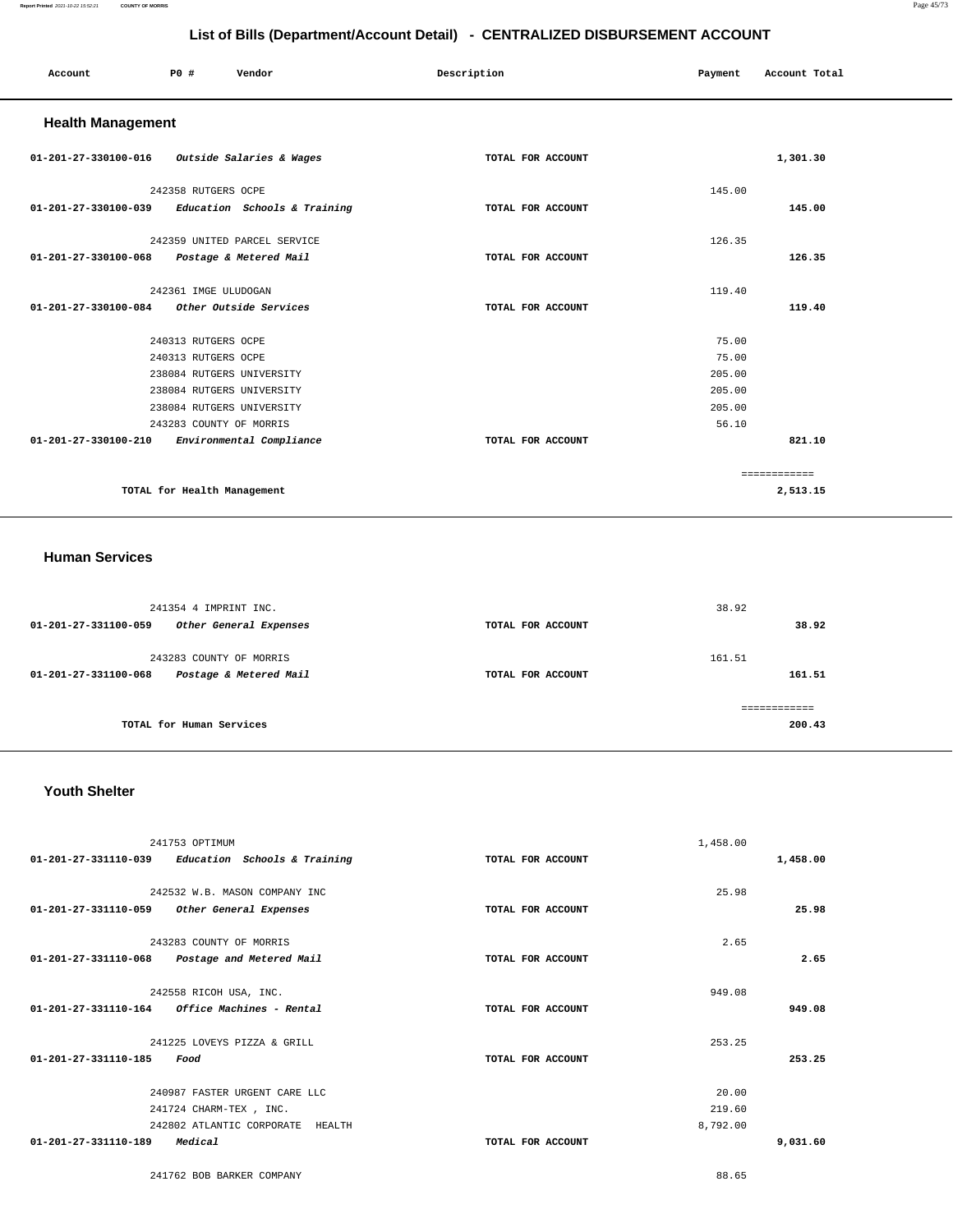| Account              | PO#                       | Vendor                         | Description       | Payment | Account Total |
|----------------------|---------------------------|--------------------------------|-------------------|---------|---------------|
| <b>Youth Shelter</b> |                           |                                |                   |         |               |
|                      | 241762 BOB BARKER COMPANY |                                |                   | 29.55   |               |
| 01-201-27-331110-202 |                           | Uniform And Accessories        | TOTAL FOR ACCOUNT |         | 118.20        |
|                      |                           | 241340 ALLEN PAPER & SUPPLY CO |                   | 75.60   |               |
|                      |                           | 241340 ALLEN PAPER & SUPPLY CO |                   | 53.85   |               |
|                      |                           | 241340 ALLEN PAPER & SUPPLY CO |                   | 25.00   |               |
|                      |                           | 241340 ALLEN PAPER & SUPPLY CO |                   | 20.51   |               |
|                      |                           | 241340 ALLEN PAPER & SUPPLY CO |                   | 62.00   |               |
|                      |                           | 241340 ALLEN PAPER & SUPPLY CO |                   | 29.80   |               |
|                      |                           | 241340 ALLEN PAPER & SUPPLY CO |                   | 36.28   |               |
| 01-201-27-331110-252 |                           | Janitorial Supplies            | TOTAL FOR ACCOUNT |         | 303.04        |
|                      |                           |                                |                   |         | ------------  |
|                      | TOTAL for Youth Shelter   |                                |                   |         | 12,141.80     |

# **Office on Aging**

|                                          | 242923 MCGHEE AND ASSOCIATES, LLC                  |                   | 1,397.50 |              |
|------------------------------------------|----------------------------------------------------|-------------------|----------|--------------|
|                                          | 242341 MCGHEE AND ASSOCIATES, LLC                  |                   | 1,397.50 |              |
|                                          | 242341 MCGHEE AND ASSOCIATES, LLC                  |                   | 1,397.50 |              |
| 01-201-27-333100-036 Contracted Services |                                                    | TOTAL FOR ACCOUNT |          | 4,192.50     |
|                                          | 242964 BETH DENMEAD                                |                   | 12.00    |              |
| $01 - 201 - 27 - 333100 - 048$           | Insurance                                          | TOTAL FOR ACCOUNT |          | 12.00        |
|                                          |                                                    |                   |          |              |
|                                          | 242920 W.B. MASON COMPANY INC                      |                   | 0.95     |              |
|                                          | 242682 W.B. MASON COMPANY INC                      |                   | 17.88    |              |
|                                          | 242682 W.B. MASON COMPANY INC                      |                   | $-17.88$ |              |
|                                          | 242682 W.B. MASON COMPANY INC                      |                   | 17.88    |              |
|                                          | 01-201-27-333100-058 Office Supplies & Stationery  | TOTAL FOR ACCOUNT |          | 18.83        |
|                                          | 241450 LONGFELLOWS SANDWICH DELI                   |                   | 99.50    |              |
|                                          | 241450 LONGFELLOWS SANDWICH DELI                   |                   | 79.60    |              |
|                                          | 242922 RICOH USA, INC.                             |                   | 34.86    |              |
|                                          | 242921 RICOH USA, INC.                             |                   | 194.04   |              |
| 01-201-27-333100-059                     | Other General Expenses                             | TOTAL FOR ACCOUNT |          | 408.00       |
|                                          | 243283 COUNTY OF MORRIS                            |                   | 26.82    |              |
|                                          | 01-201-27-333100-068 Postage & Metered Mail        |                   |          | 26.82        |
|                                          |                                                    | TOTAL FOR ACCOUNT |          |              |
|                                          | 242964 BETH DENMEAD                                |                   | 116.90   |              |
| 01-201-27-333100-082                     | Travel Expense                                     | TOTAL FOR ACCOUNT |          | 116.90       |
|                                          | 241354 4 IMPRINT INC.                              |                   | 441.45   |              |
|                                          | 241354 4 IMPRINT INC.                              |                   | 350.44   |              |
|                                          | 241939 4 IMPRINT INC.                              |                   | 393.21   |              |
|                                          | 01-203-27-333100-059 (2020) Other General Expenses | TOTAL FOR ACCOUNT |          | 1,185.10     |
|                                          |                                                    |                   |          | ============ |
|                                          | TOTAL for Office on Aging                          |                   |          | 5,960.15     |
|                                          |                                                    |                   |          |              |

### **Hands Across Morris**

242502 NJ 211 PARTNERSHIP [10,118.00](https://10,118.00)  **01-201-27-342100-451 GIA-HS-NJ 2-1-1 Partnership TOTAL FOR ACCOUNT [10,118.00](https://10,118.00)**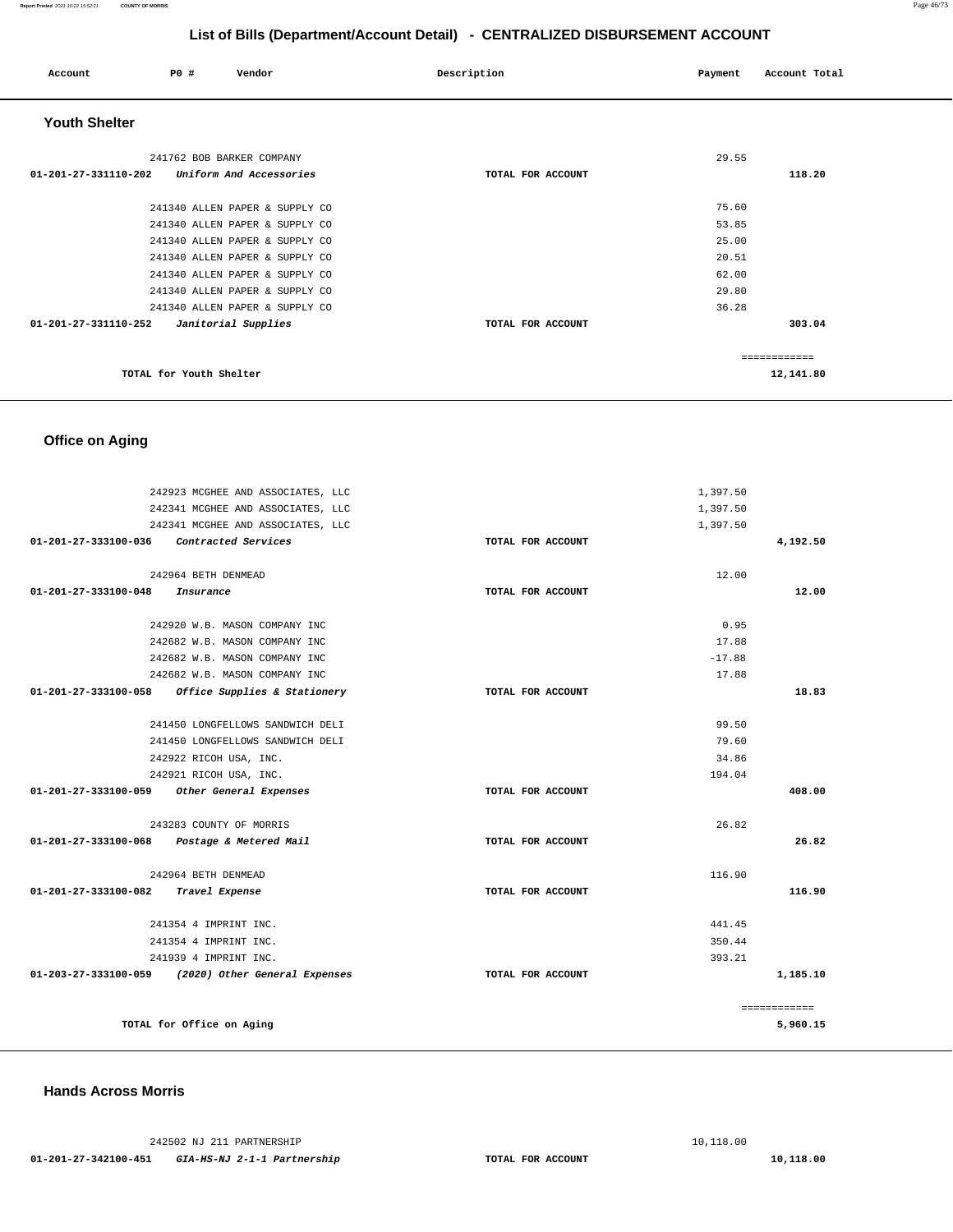| Account                    | P0 #                          | Vendor | Description | Payment | Account Total             |
|----------------------------|-------------------------------|--------|-------------|---------|---------------------------|
| <b>Hands Across Morris</b> |                               |        |             |         |                           |
|                            | TOTAL for Hands Across Morris |        |             |         | ============<br>10,118.00 |

### **DEPARTMENT 342400**

|                      | 242104 ALFRE INC.           |                   | 2,500.00 |
|----------------------|-----------------------------|-------------------|----------|
| 01-201-27-342400-453 | GIA-Ch 51 Match-ALFRE, Inc. | TOTAL FOR ACCOUNT | 2,500.00 |
|                      |                             |                   |          |
|                      |                             |                   |          |
|                      | TOTAL for DEPARTMENT 342400 |                   | 2,500.00 |
|                      |                             |                   |          |

### **Seniors, Disabled & Veterans**

|                      | 242681 W.B. MASON COMPANY INC          |                   | 8.94 |
|----------------------|----------------------------------------|-------------------|------|
| 01-201-27-343100-058 | Office Supplies & Stationery           | TOTAL FOR ACCOUNT | 8.94 |
|                      |                                        |                   |      |
|                      | TOTAL for Seniors, Disabled & Veterans |                   | 8.94 |
|                      |                                        |                   |      |

### **County Board of Social Service**

| 242742 COUNTY OF MORRIS                                        |                   | 16,296.58        |           |
|----------------------------------------------------------------|-------------------|------------------|-----------|
| 242742 COUNTY OF MORRIS                                        |                   | 6,976.00         |           |
| 242742 COUNTY OF MORRIS                                        |                   | 7,416.00         |           |
| 242742 COUNTY OF MORRIS                                        |                   | 7,680.00         |           |
| 01-201-27-345100-011<br>Salaries & Wages-Full Time             | TOTAL FOR ACCOUNT |                  | 38,368.58 |
|                                                                |                   |                  |           |
| 240647 THOMSON REUTER-WEST                                     |                   | 447.60           |           |
| 242195 W.B. MASON COMPANY INC                                  |                   | 0.95             |           |
| 242195 W.B. MASON COMPANY INC                                  |                   | 0.95             |           |
| 242195 W.B. MASON COMPANY INC                                  |                   | 0.95             |           |
| 242195 W.B. MASON COMPANY INC                                  |                   | 0.95             |           |
| 242195 W.B. MASON COMPANY INC                                  |                   | 0.95             |           |
| 242195 W.B. MASON COMPANY INC                                  |                   | 0.95             |           |
| 242195 W.B. MASON COMPANY INC                                  |                   | 89.40            |           |
| 01-201-27-345100-058<br>Office Supplies & Stationery           | TOTAL FOR ACCOUNT |                  | 542.70    |
|                                                                |                   |                  |           |
| 243151 NATIONAL FUEL OIL INC.                                  |                   | 241.34           |           |
| 01-201-27-345100-140<br>Gas Purchases                          | TOTAL FOR ACCOUNT |                  | 241.34    |
|                                                                |                   |                  |           |
| 242180 HINDSIGHT, INC                                          |                   | 11,258.22        |           |
| Special Services<br>01-201-27-345100-325                       | TOTAL FOR ACCOUNT |                  | 11,258.22 |
|                                                                |                   |                  |           |
| 242742 COUNTY OF MORRIS                                        |                   | 1,523.57         |           |
| 242742 COUNTY OF MORRIS                                        |                   | 652.19<br>693.32 |           |
| 242742 COUNTY OF MORRIS                                        |                   | 718.00           |           |
| 242742 COUNTY OF MORRIS<br>01-201-27-345100-328<br><b>FICA</b> | TOTAL FOR ACCOUNT |                  | 3,587.08  |
|                                                                |                   |                  |           |
|                                                                |                   |                  |           |
| 242607 KAREN REMUS                                             |                   | 48.00            |           |
| 242608 JULIE CICCHETTI                                         |                   | 72.00            |           |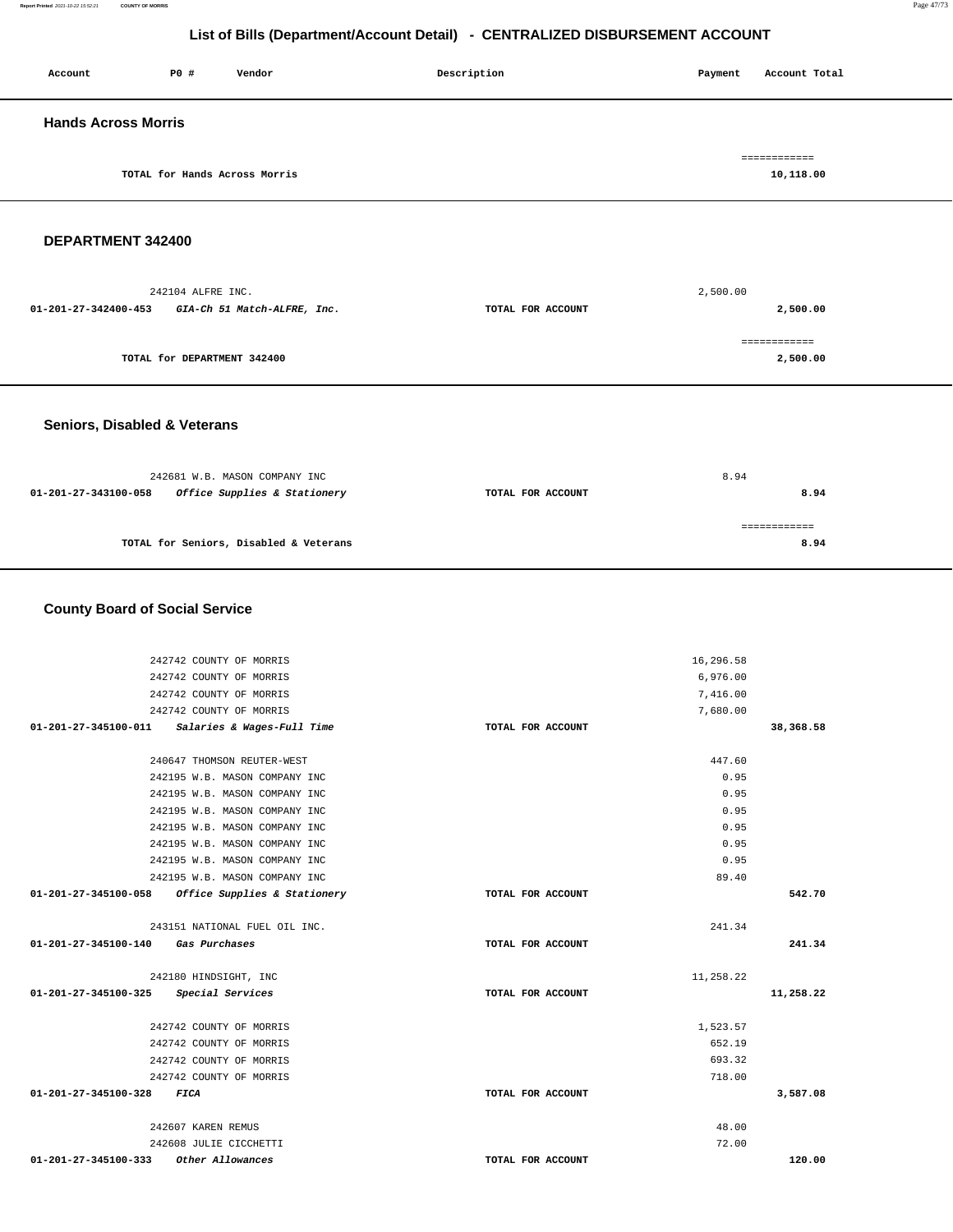| P0 # | Vendor | Description                                                                       | Payment | Account Total             |
|------|--------|-----------------------------------------------------------------------------------|---------|---------------------------|
|      |        |                                                                                   |         |                           |
|      |        |                                                                                   |         | ============<br>54,117.92 |
|      |        | <b>County Board of Social Service</b><br>TOTAL for County Board of Social Service |         |                           |

## **DEPARTMENT 349110**

| 242573 ESSEX COUNTY HOSPITAL                 |                   | 4,120.73    |
|----------------------------------------------|-------------------|-------------|
| Program Expenditures<br>01-201-27-349110-090 | TOTAL FOR ACCOUNT | 4,120.73    |
|                                              |                   |             |
|                                              |                   | :========== |
| TOTAL for DEPARTMENT 349110                  |                   | 4,120.73    |
|                                              |                   |             |

### **MV:Administration**

|                                | 242750 SODEXO INC & AFFILIATES |                   | 53,134.00 |
|--------------------------------|--------------------------------|-------------------|-----------|
|                                | 242214 W.B. MASON COMPANY INC  |                   | 156.45    |
| $01 - 201 - 27 - 350100 - 036$ | Contracted Services            | TOTAL FOR ACCOUNT | 53,290.45 |
|                                |                                |                   |           |
|                                | 242178 POINTCLICKCARE          |                   | 309.94    |
| $01 - 201 - 27 - 350100 - 040$ | Electronic Data Processing     | TOTAL FOR ACCOUNT | 309.94    |
|                                |                                |                   |           |
|                                |                                |                   |           |
|                                | TOTAL for MV:Administration    |                   | 53,600.39 |
|                                |                                |                   |           |

# **County Adjuster**

| 242572 W.B. MASON COMPANY INC<br>Office Supplies & Stationery<br>01-201-27-357100-058 | TOTAL FOR ACCOUNT | 258.46<br>258.46 |
|---------------------------------------------------------------------------------------|-------------------|------------------|
| 243283 COUNTY OF MORRIS<br>Postage & Metered Mail<br>01-201-27-357100-068             | TOTAL FOR ACCOUNT | 46.04<br>46.04   |
| TOTAL for County Adjuster                                                             |                   | 304.50           |

### **Morris Cty Park Commission**

|                      | 242228 MORRIS COUNTY PARK COMMISSION    |                   | 1,375,000.00 |
|----------------------|-----------------------------------------|-------------------|--------------|
| 01-201-28-370100-090 | Morris Cty Park Commission Expenditures | TOTAL FOR ACCOUNT | 1,375,000.00 |
|                      |                                         |                   |              |
|                      |                                         |                   |              |
|                      | TOTAL for Morris Cty Park Commission    |                   | 1,375,000.00 |
|                      |                                         |                   |              |

# **County Library**

| 241350 GREY HOUSE PUBLISHING | 175.50   |
|------------------------------|----------|
| 241365 PROQUEST LLC          | 2,796.56 |
| 241366 PROOUEST LLC          | 8,396.96 |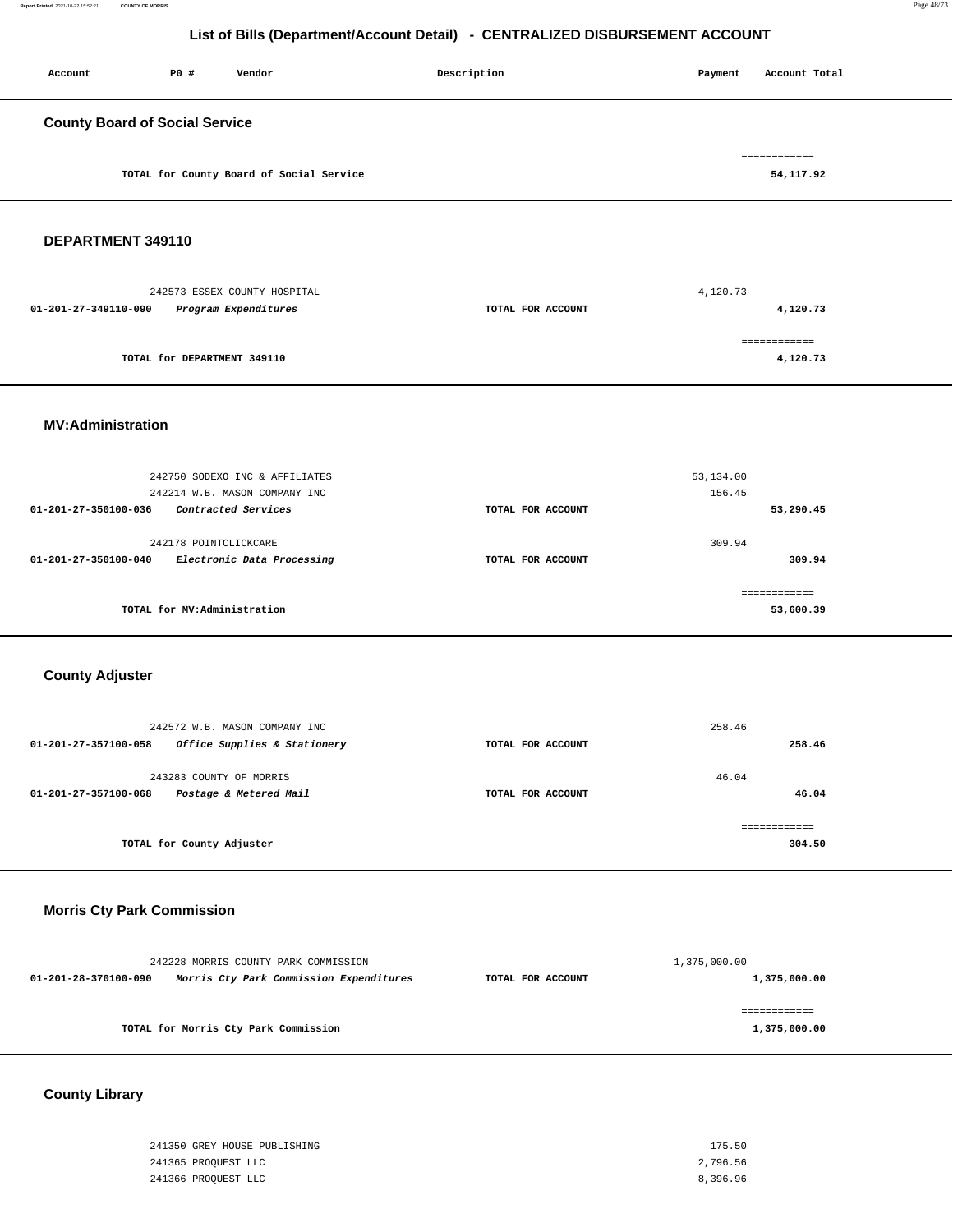#### **Report Printed** 2021-10-22 15:52:21 **COUNTY OF MORRIS** Page 49/73

# **List of Bills (Department/Account Detail) - CENTRALIZED DISBURSEMENT ACCOUNT**

| Account                        | P0 #                        | Vendor                               | Description |                   | Payment   | Account Total |  |
|--------------------------------|-----------------------------|--------------------------------------|-------------|-------------------|-----------|---------------|--|
| <b>County Library</b>          |                             |                                      |             |                   |           |               |  |
|                                | 242197 BAKER & TAYLOR       |                                      |             |                   | 4,998.00  |               |  |
|                                | 241348 BLR                  |                                      |             |                   | 415.00    |               |  |
|                                | 241348 BLR                  |                                      |             |                   | 14.95     |               |  |
|                                |                             | 242213 GREY HOUSE PUBLISHING         |             |                   | 242.05    |               |  |
|                                | 234520 LEXIS NEXIS          |                                      |             |                   | 174.00    |               |  |
|                                | 241352 LEXIS NEXIS          |                                      |             |                   | 174.00    |               |  |
|                                |                             | 239663 MULTICULTURAL BOOKS & VIDEOS  |             |                   | 392.00    |               |  |
|                                | 239660 THOMSON REUTERS-WEST |                                      |             |                   | 1,549.99  |               |  |
| 01-201-29-390100-028           |                             | Books & Periodicals                  |             | TOTAL FOR ACCOUNT |           | 19,329.01     |  |
|                                | 242186 BRODART CO           |                                      |             |                   | 55.72     |               |  |
|                                | 242186 BRODART CO           |                                      |             |                   | 9.95      |               |  |
|                                | 241343 DEMCO                |                                      |             |                   | 274.20    |               |  |
|                                |                             | 242184 OFFICE CONCEPTS GROUP, INC.   |             |                   | 20.32     |               |  |
|                                |                             | 242184 OFFICE CONCEPTS GROUP, INC.   |             |                   | 107.48    |               |  |
|                                |                             | 242184 OFFICE CONCEPTS GROUP, INC.   |             |                   | 4.90      |               |  |
|                                |                             | 242183 W.B. MASON COMPANY INC        |             |                   | 93.41     |               |  |
| $01 - 201 - 29 - 390100 - 058$ |                             | Office Supplies & Stationery         |             | TOTAL FOR ACCOUNT |           | 565.98        |  |
|                                | 243283 COUNTY OF MORRIS     |                                      |             |                   | 529.27    |               |  |
| 01-201-29-390100-068           |                             | Postage & Metered Mail               |             | TOTAL FOR ACCOUNT |           | 529.27        |  |
|                                | 241390 MIDWEST TAPE LLC     |                                      |             |                   | 445.74    |               |  |
|                                | 241390 MIDWEST TAPE LLC     |                                      |             |                   | 185.74    |               |  |
|                                | 241390 MIDWEST TAPE LLC     |                                      |             |                   | 290.24    |               |  |
| 01-201-29-390100-083           |                             | Video & Film Materials               |             | TOTAL FOR ACCOUNT |           | 921.72        |  |
|                                |                             | 242187 ORIENTAL TRADING COMPANY INC. |             |                   | 69.81     |               |  |
|                                |                             | 242187 ORIENTAL TRADING COMPANY INC. |             |                   | 12.99     |               |  |
| 01-201-29-390100-090           |                             | Program Expenditures                 |             | TOTAL FOR ACCOUNT |           | 82.80         |  |
|                                | 242186 BRODART CO           |                                      |             |                   | 79.90     |               |  |
|                                | 242186 BRODART CO           |                                      |             |                   | 9.95      |               |  |
|                                | 241343 DEMCO                |                                      |             |                   | 117.36    |               |  |
|                                | 240539 DEMCO                |                                      |             |                   | 6, 361.00 |               |  |
|                                | 240539 DEMCO                |                                      |             |                   | 268.00    |               |  |
|                                |                             | 242184 OFFICE CONCEPTS GROUP, INC.   |             |                   | 160.85    |               |  |
|                                |                             | 242183 W.B. MASON COMPANY INC        |             |                   | 364.21    |               |  |
|                                |                             | 242183 W.B. MASON COMPANY INC        |             |                   | 87.43     |               |  |
| 01-201-29-390100-095           |                             | Other Administrative Supplies        |             | TOTAL FOR ACCOUNT |           | 7,448.70      |  |
|                                |                             |                                      |             |                   |           | ============  |  |
|                                | TOTAL for County Library    |                                      |             |                   |           | 28,877.48     |  |
|                                |                             |                                      |             |                   |           |               |  |

### **County Superintendent of Schoo**

| 243283 COUNTY OF MORRIS                        |                   | 20.04 |
|------------------------------------------------|-------------------|-------|
| Postage & Metered Mail<br>01-201-29-392100-068 | TOTAL FOR ACCOUNT | 20.04 |
|                                                |                   |       |
| TOTAL for County Superintendent of Schoo       |                   | 20.04 |

### **Contribution to County College**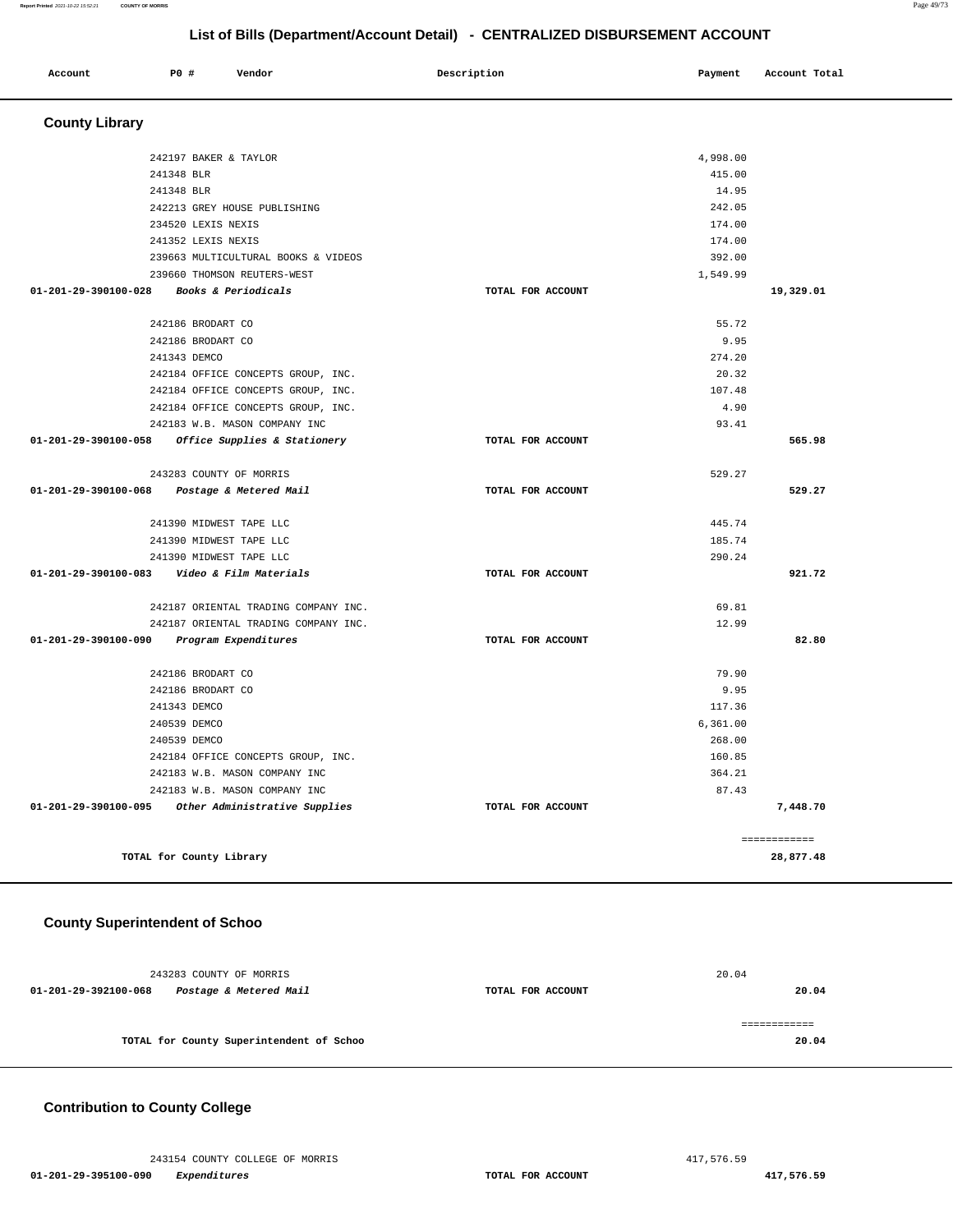| Account                               | PO# | Vendor                                   | Description | Account Total<br>Payment   |
|---------------------------------------|-----|------------------------------------------|-------------|----------------------------|
| <b>Contribution to County College</b> |     |                                          |             |                            |
|                                       |     | TOTAL for Contribution to County College |             | ============<br>417,576.59 |

# **Rutgers Extension Service**

| 242485 W.B. MASON COMPANY INC                        |                   | 22.98        |
|------------------------------------------------------|-------------------|--------------|
| 242485 W.B. MASON COMPANY INC                        |                   | 12.99        |
| 242485 W.B. MASON COMPANY INC                        |                   | 15.64        |
| 242485 W.B. MASON COMPANY INC                        |                   | 205.66       |
| 242484 W.B. MASON COMPANY INC                        |                   | 5.18         |
| 242484 W.B. MASON COMPANY INC                        |                   | 12.12        |
| 242484 W.B. MASON COMPANY INC                        |                   | 0.98         |
| Office Supplies & Stationery<br>01-201-29-396100-058 | TOTAL FOR ACCOUNT | 275.55       |
|                                                      |                   |              |
| 243283 COUNTY OF MORRIS                              |                   | 4.30         |
| 01-201-29-396100-068 Postage & Metered Mail          | TOTAL FOR ACCOUNT | 4.30         |
|                                                      |                   |              |
| 242486 PETER NITZSCHE                                |                   | 20.65        |
| 242486 PETER NITZSCHE                                |                   | 154.00       |
| 01-201-29-396100-082<br>Travel Expense               | TOTAL FOR ACCOUNT | 174.65       |
|                                                      |                   |              |
| 242484 W.B. MASON COMPANY INC                        |                   | 45.99        |
| 242484 W.B. MASON COMPANY INC                        |                   | 14.89        |
| 242484 W.B. MASON COMPANY INC                        |                   | 87.98        |
| 242486 PETER NITZSCHE                                |                   | 291.59       |
| 01-201-29-396100-095 Other Administrative Supplies   | TOTAL FOR ACCOUNT | 440.45       |
|                                                      |                   |              |
|                                                      |                   | ============ |
| TOTAL for Rutgers Extension Service                  |                   | 894.95       |
|                                                      |                   |              |

# **Rmb Out of Cty Two Yr Coll**

| 243153 SUSSEX COUNTY COMMUNITY COLLEGE<br>243152 SUSSEX COUNTY COMMUNITY COLLEGE |                   | 589.80<br>294.90     |
|----------------------------------------------------------------------------------|-------------------|----------------------|
| 243152 SUSSEX COUNTY COMMUNITY COLLEGE                                           |                   | 589.80               |
| 243152 SUSSEX COUNTY COMMUNITY COLLEGE<br>243152 SUSSEX COUNTY COMMUNITY COLLEGE |                   | 1,474.50<br>1,474.50 |
| Rmb Out of Cty Two Yr Coll Expenditures<br>01-201-29-397100-090                  | TOTAL FOR ACCOUNT | 4,423.50             |
|                                                                                  |                   |                      |
| TOTAL for Rmb Out of Cty Two Yr Coll                                             |                   | 4,423.50             |

### **Fire and Police Academy**

| 242426 ATLANTIC TRAINING CENTER                                |                   | 165.00   |
|----------------------------------------------------------------|-------------------|----------|
| Education Schools & Training<br>01-201-29-407100-039           | TOTAL FOR ACCOUNT | 165.00   |
| 242159 DORON PRECISION SYSTEMS                                 |                   | 6.895.00 |
| Equipment Service Agreements<br>$01 - 201 - 29 - 407100 - 044$ | TOTAL FOR ACCOUNT | 6,895.00 |
| 242133 W.B. MASON COMPANY INC                                  |                   | 62.48    |
| 241946 W.B. MASON COMPANY INC                                  |                   | 11.20    |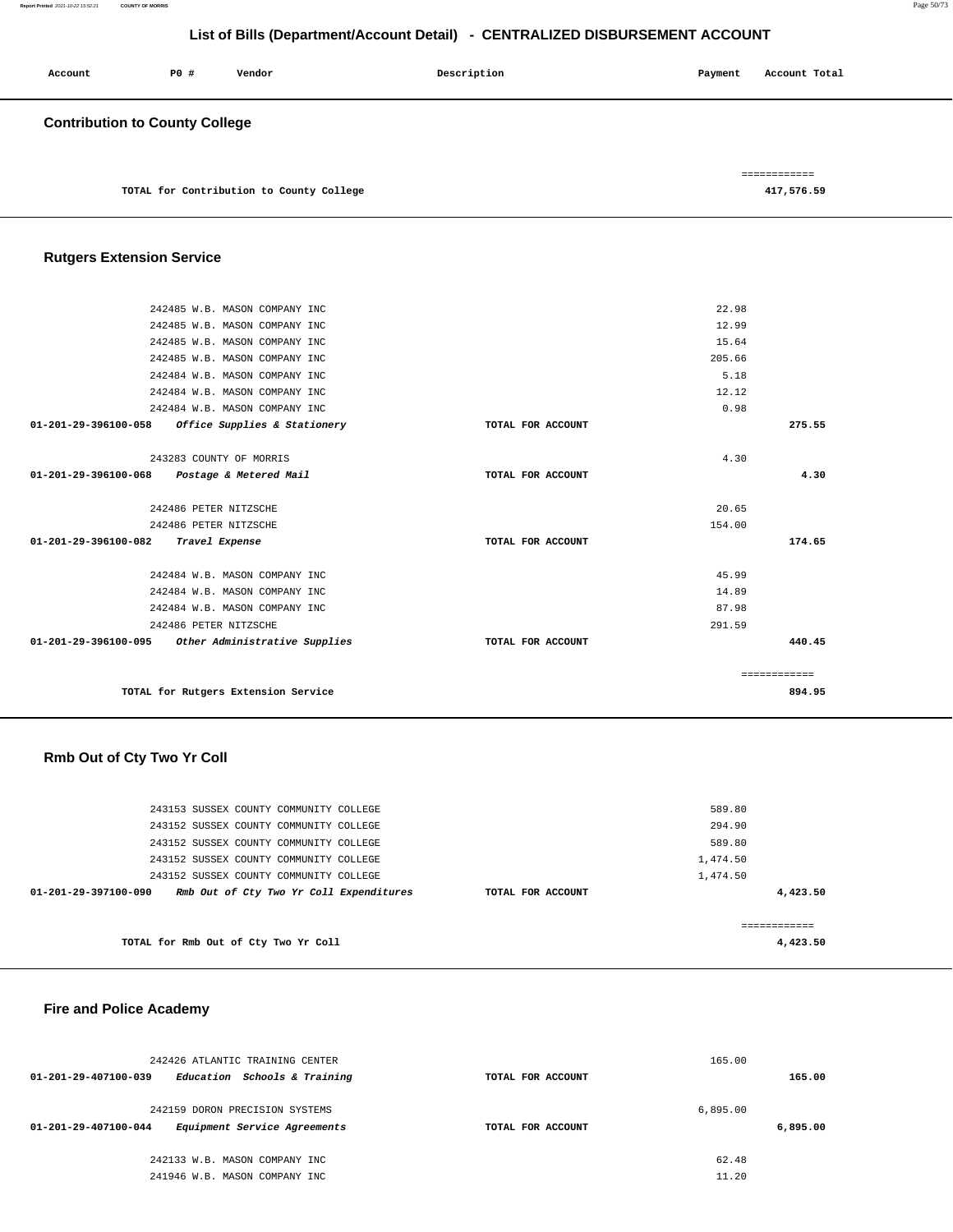| 241470 NATIONAL FUEL OIL INC.       | 8,618.90          |           |
|-------------------------------------|-------------------|-----------|
| 241470 NATIONAL FUEL OIL INC.       | 1,876.52          |           |
| 241470 NATIONAL FUEL OIL INC.       | 8,350.00          |           |
| 241470 NATIONAL FUEL OIL INC.       | 8,935.65          |           |
| 01-201-31-430100-136 Diesel Fuel    | TOTAL FOR ACCOUNT | 27,781.07 |
|                                     |                   |           |
| 242316 DIRECT ENERGY BUSINESS       | 37, 117. 19       |           |
| 242315 DIRECT ENERGY BUSINESS       | 187.62            |           |
| 242391 JERSEY CENTRAL POWER & LIGHT | 4,858.58          |           |
| 242294 JERSEY CENTRAL POWER & LIGHT | 13,926.09         |           |
| 242298 DIRECT ENERGY BUSINESS       | 11,596.51         |           |
| 242296 DIRECT ENERGY BUSINESS       | 605.25            |           |
| 242296 DIRECT ENERGY BUSINESS       | 1,492.76          |           |
| 242296 DIRECT ENERGY BUSINESS       | 2,174.84          |           |
| 242296 DIRECT ENERGY BUSINESS       | 184.92            |           |
| 242296 DIRECT ENERGY BUSINESS       | 184.86            |           |
| 242296 DIRECT ENERGY BUSINESS       | 1,504.61          |           |
| 242296 DIRECT ENERGY BUSINESS       | 43.61             |           |
| 242296 DIRECT ENERGY BUSINESS       | 3.95              |           |
| 242296 DIRECT ENERGY BUSINESS       | 54.48             |           |
| 242296 DIRECT ENERGY BUSINESS       | 832.43            |           |
| 242296 DIRECT ENERGY BUSINESS       | 0.15              |           |
| 242296 DIRECT ENERGY BUSINESS       | 95.88             |           |
| 242296 DIRECT ENERGY BUSINESS       | 979.53            |           |
| 242127 JERSEY CENTRAL POWER & LIGHT | 480.06            |           |
| 242852 JERSEY CENTRAL POWER & LIGHT | 12,960.35         |           |
| 242746 U.S. BANK OPERATIONS CENTER  | 12,922.85         |           |
| 242791 DIRECT ENERGY BUSINESS       | 739.38            |           |
| 242148 JERSEY CENTRAL POWER & LIGHT | 35.46             |           |

### **Utilities**

| 01-201-29-407100-058 Office Supplies & Stationery           | TOTAL FOR ACCOUNT | 73.68        |
|-------------------------------------------------------------|-------------------|--------------|
| 241305 COUNTY WELDING SUPPLY CO                             |                   | 61.98        |
| 241305 COUNTY WELDING SUPPLY CO                             |                   | 3.00         |
| 242863 SCANTRON SERVICE GROUP                               |                   | 1,280.00     |
| 242863 SCANTRON SERVICE GROUP                               |                   | 49.43        |
| 01-201-29-407100-059<br>Other General Expenses              | TOTAL FOR ACCOUNT | 1,394.41     |
| 243283 COUNTY OF MORRIS                                     |                   | 102.61       |
| 01-201-29-407100-068 Postage & Metered Mail                 | TOTAL FOR ACCOUNT | 102.61       |
| 241911 AIRPOWER INTERNATIONAL INC.                          |                   | 438.50       |
| 242795 AIRPOWER INTERNATIONAL INC.                          |                   | 159.90       |
| $01 - 201 - 29 - 407100 - 223$<br>Building Repairs          | TOTAL FOR ACCOUNT | 598.40       |
| 242428 NJ DEPARTMENT OF TREASURY                            |                   | 835.00       |
| 242427 VEOLIA ES TECHNICAL SOLUTIONS, LLC                   |                   | 1,095.19     |
| 01-201-29-407100-231 Hazardous Material Disposal            | TOTAL FOR ACCOUNT | 1,930.19     |
| 242422 MORRISTOWN LUMBER &                                  |                   | 80.94        |
| $01 - 201 - 29 - 407100 - 239$<br>Small Tools               | TOTAL FOR ACCOUNT | 80.94        |
| 242423 MEGGIT TRAINING SYSTEMS INC.                         |                   | 2,637.72     |
| $01 - 201 - 29 - 407100 - 262$<br>Machinery Repairs & Parts | TOTAL FOR ACCOUNT | 2,637.72     |
|                                                             |                   | ============ |
| TOTAL for Fire and Police Academy                           |                   | 13,877.95    |

### **Fire and Police Academy**

Account **1888** P0 # Vendor **Payment** Payment Payment Payment Payment Payment Payment Payment Payment Payment Payment Payment Payment Payment Payment Payment Payment Payment Payment Payment Payment Payment Payment Payment P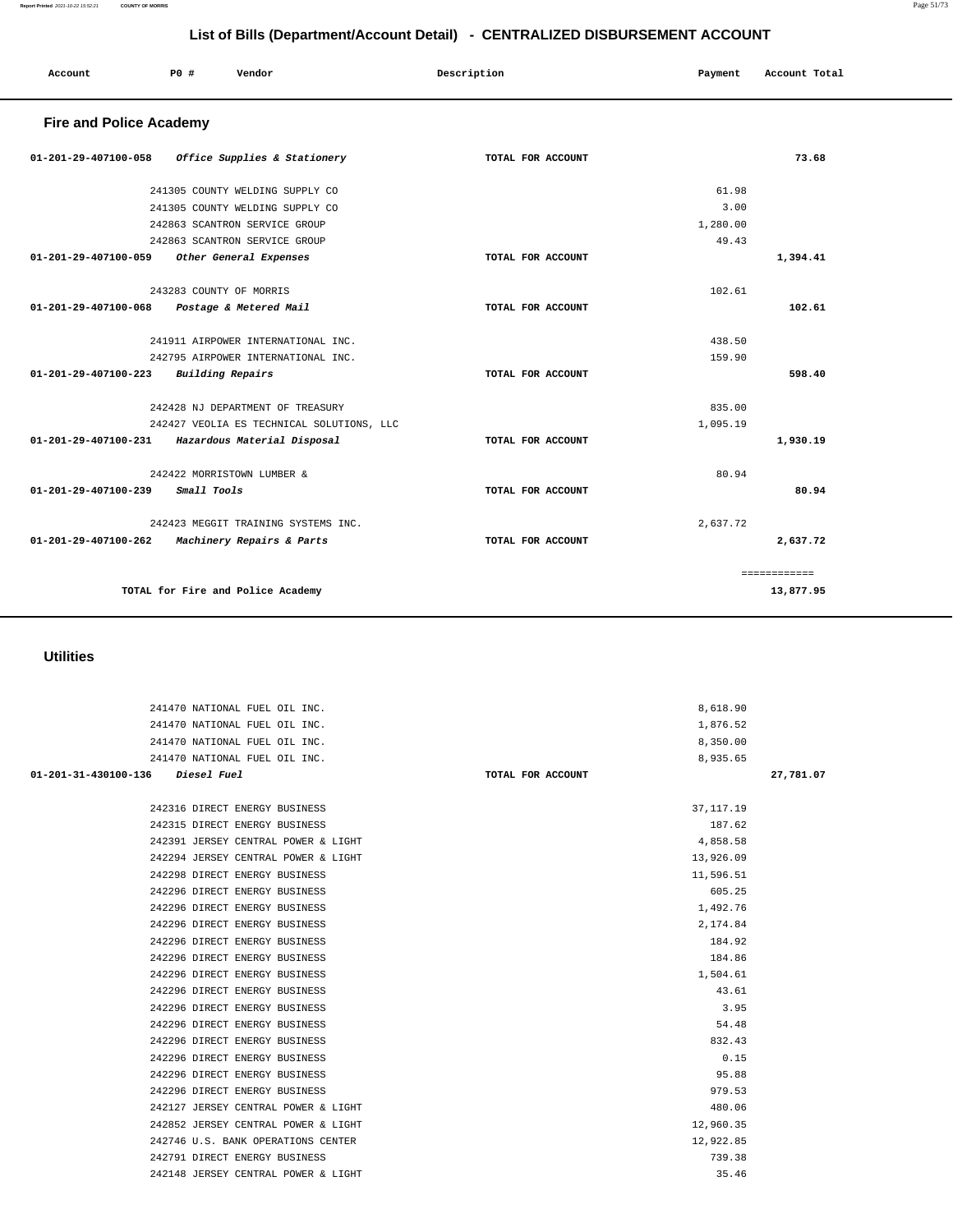### **Utilities**  242124 JERSEY CENTRAL POWER & LIGHT 23.15 242123 JERSEY CENTRAL POWER & LIGHT 19.04 242122 JERSEY CENTRAL POWER & LIGHT 311.93 242121 JERSEY CENTRAL POWER & LIGHT 580.81 242120 JERSEY CENTRAL POWER & LIGHT 33.46 242748 DIRECT ENERGY BUSINESS 4,861.32 242748 DIRECT ENERGY BUSINESS 593.12 242726 DIRECT ENERGY BUSINESS 77.71 242726 DIRECT ENERGY BUSINESS 24.18 242726 DIRECT ENERGY BUSINESS 75.05 242726 DIRECT ENERGY BUSINESS 17.10 242726 DIRECT ENERGY BUSINESS 0.23 242726 DIRECT ENERGY BUSINESS 875.73 242726 DIRECT ENERGY BUSINESS 12,005.74 242726 DIRECT ENERGY BUSINESS 16,920.70 242727 JERSEY CENTRAL POWER & LIGHT 615.94 242637 CHAMPION ENERGY 32,656.17 242557 DIRECT ENERGY BUSINESS 6.72 242557 DIRECT ENERGY BUSINESS 45.63 242557 DIRECT ENERGY BUSINESS 3.27 243045 DIRECT ENERGY BUSINESS 34.03 243056 DIRECT ENERGY BUSINESS 1,242.19 243052 JERSEY CENTRAL POWER & LIGHT 15,522.66 242976 AES-NJ COGEN CO INC 3,211.67 242981 JERSEY CENTRAL POWER & LIGHT 29,971.63 242981 JERSEY CENTRAL POWER & LIGHT  $-5,946.35$ 242981 JERSEY CENTRAL POWER & LIGHT  $-83.23$  **01-201-31-430100-137 Electricity TOTAL FOR ACCOUNT 216,680.96** 243151 NATIONAL FUEL OIL INC. 56,256.68  **01-201-31-430100-140 Gas Purchases TOTAL FOR ACCOUNT 56,256.68** 242314 PSE&G CO 196.24 242514 WOODRUFF ENERGY 302.22 242858 N.J. NATURAL GAS COMPANY 34.85 242857 N.J. NATURAL GAS COMPANY 267.32 242856 N.J. NATURAL GAS COMPANY 353.21 242855 N.J. NATURAL GAS COMPANY 36.08 242854 N.J. NATURAL GAS COMPANY 38.50 242853 N.J. NATURAL GAS COMPANY 34.85 242789 DIRECT ENERGY BUSINESS MARKETING 16.15 242789 DIRECT ENERGY BUSINESS MARKETING 150.15 242789 DIRECT ENERGY BUSINESS MARKETING 189.18 242792 DIRECT ENERGY BUSINESS MARKETING 2,044.91 243044 PSE&G CO 3,288.51 242421 SUBURBAN PROPANE -2347 830.30 242421 SUBURBAN PROPANE -2347 4.93 242421 SUBURBAN PROPANE -2347 9.92 242425 SUBURBAN PROPANE -2347 390.43 242425 SUBURBAN PROPANE -2347 4.94 242425 SUBURBAN PROPANE -2347 9.92 241908 SUBURBAN PROPANE -2347 342.08 241908 SUBURBAN PROPANE -2347 4.93 241908 SUBURBAN PROPANE -2347 9.92  **01-201-31-430100-141 Natural Gas TOTAL FOR ACCOUNT 8,559.54** 241438 MORRIS COUNTY MUNICIPAL 1,922.00 241438 MORRIS COUNTY MUNICIPAL 3,098.80  **01-201-31-430100-143 Rubbish & Trash Removal TOTAL FOR ACCOUNT 5,020.80** 242797 WASHINGTON TOWNSHIP M.U.A. 312.30 **01-201-31-430100-144 Sewer TOTAL FOR ACCOUNT 312.30**

 **Account P0 # Vendor Description Payment Account Total**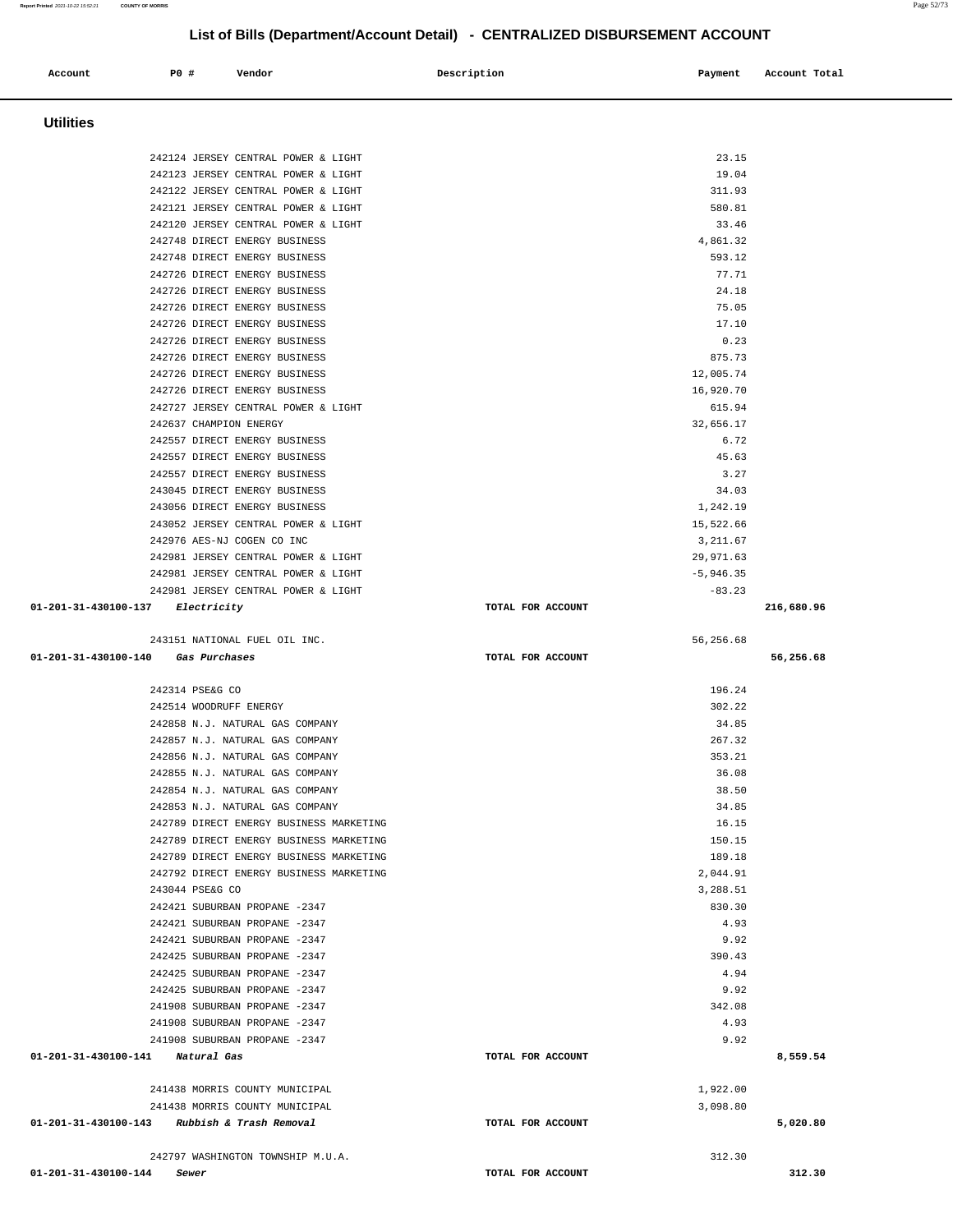============

| 242206 VERIZON                            | 1,442.83          |           |
|-------------------------------------------|-------------------|-----------|
| 242067 A T & T CORP.                      | 2,084.20          |           |
| 242068 AT&T                               | 19.91             |           |
| 242068 AT&T                               | 19.91             |           |
| 242066 CABLEVISION LIGHTPATH NJ LLC       | 568.37            |           |
| 242070 KINGS III EMERGENCY COMMUNICATIONS | 1,464.00          |           |
| 242069 VERIZON                            | 1,312.60          |           |
| 242761 VERIZON CABS                       | 1,749.88          |           |
| 01-201-31-430100-146<br>Telephone         | TOTAL FOR ACCOUNT | 8,661.70  |
|                                           |                   |           |
| 242521 SOUTHEAST MORRIS COUNTY            | 1,086.54          |           |
| 242521 SOUTHEAST MORRIS COUNTY            | 4,373.62          |           |
| 242859 SOUTHEAST MORRIS COUNTY            | 318.63            |           |
| 242859 SOUTHEAST MORRIS COUNTY            | 76.84             |           |
| 242859 SOUTHEAST MORRIS COUNTY            | 653.80            |           |
| 242711 SOUTHEAST MORRIS COUNTY            | 1,128.22          |           |
| 242711 SOUTHEAST MORRIS COUNTY            | 3,047.56          |           |
| 242797 WASHINGTON TOWNSHIP M.U.A.         | 138.98            |           |
| 242838 SOUTHEAST MORRIS COUNTY            | 8,421.82          |           |
| 242838 SOUTHEAST MORRIS COUNTY            | 472.00            |           |
| 242838 SOUTHEAST MORRIS COUNTY            | 506.58            |           |
| 242838 SOUTHEAST MORRIS COUNTY            | 302.22            |           |
| 243053 SOUTHEAST MORRIS COUNTY            | 472.00            |           |
| 243053 SOUTHEAST MORRIS COUNTY            | 118.00            |           |
| 243053 SOUTHEAST MORRIS COUNTY            | 118.00            |           |
| 243053 SOUTHEAST MORRIS COUNTY            | 118.00            |           |
| 243053 SOUTHEAST MORRIS COUNTY            | 236.00            |           |
| 243053 SOUTHEAST MORRIS COUNTY            | 118.00            |           |
| 243053 SOUTHEAST MORRIS COUNTY            | 118.00            |           |
| 243053 SOUTHEAST MORRIS COUNTY            | 1,180.00          |           |
| 243053 SOUTHEAST MORRIS COUNTY            | 302.22            |           |
| 243053 SOUTHEAST MORRIS COUNTY            | 182.78            |           |
| 243053 SOUTHEAST MORRIS COUNTY            | 182.78            |           |
| 243053 SOUTHEAST MORRIS COUNTY            | 506.58            |           |
| 243053 SOUTHEAST MORRIS COUNTY            | 182.78            |           |
| 243053 SOUTHEAST MORRIS COUNTY            | 182.78            |           |
| 243053 SOUTHEAST MORRIS COUNTY            | 506.58            |           |
| 243053 SOUTHEAST MORRIS COUNTY            | 302.22            |           |
| 243053 SOUTHEAST MORRIS COUNTY            | 506.58            |           |
| 243053 SOUTHEAST MORRIS COUNTY            | 506.58            |           |
| 243053 SOUTHEAST MORRIS COUNTY            | 506.58            |           |
| 243053 SOUTHEAST MORRIS COUNTY            | 302.22            |           |
| 243053 SOUTHEAST MORRIS COUNTY            | 506.58            |           |
| 243053 SOUTHEAST MORRIS COUNTY            | 302.22            |           |
| 243053 SOUTHEAST MORRIS COUNTY            | 302.22            |           |
| 243053 SOUTHEAST MORRIS COUNTY            | 506.58            |           |
| 242978 SOUTHEAST MORRIS COUNTY            | 3,933.72          |           |
| 242978 SOUTHEAST MORRIS COUNTY            | 1,584.05          |           |
| 242978 SOUTHEAST MORRIS COUNTY            | 1,395.52          |           |
| 242978 SOUTHEAST MORRIS COUNTY            | 510.39            |           |
| 243054 SOUTHEAST MORRIS COUNTY            | 35.83             |           |
| 243054 SOUTHEAST MORRIS COUNTY            | 203.42            |           |
| 243054 SOUTHEAST MORRIS COUNTY            | 444.32            |           |
| 243054 SOUTHEAST MORRIS COUNTY            | 549.06            |           |
| 243054 SOUTHEAST MORRIS COUNTY            | 888.99            |           |
| 01-201-31-430100-147<br>Water             | TOTAL FOR ACCOUNT | 38,338.39 |

### **Utilities**

# **Report Printed** 2021-10-22 15:52:21 **COUNTY OF MORRIS** Page 53/73

**Account** P0 # Vendor Payment Account Total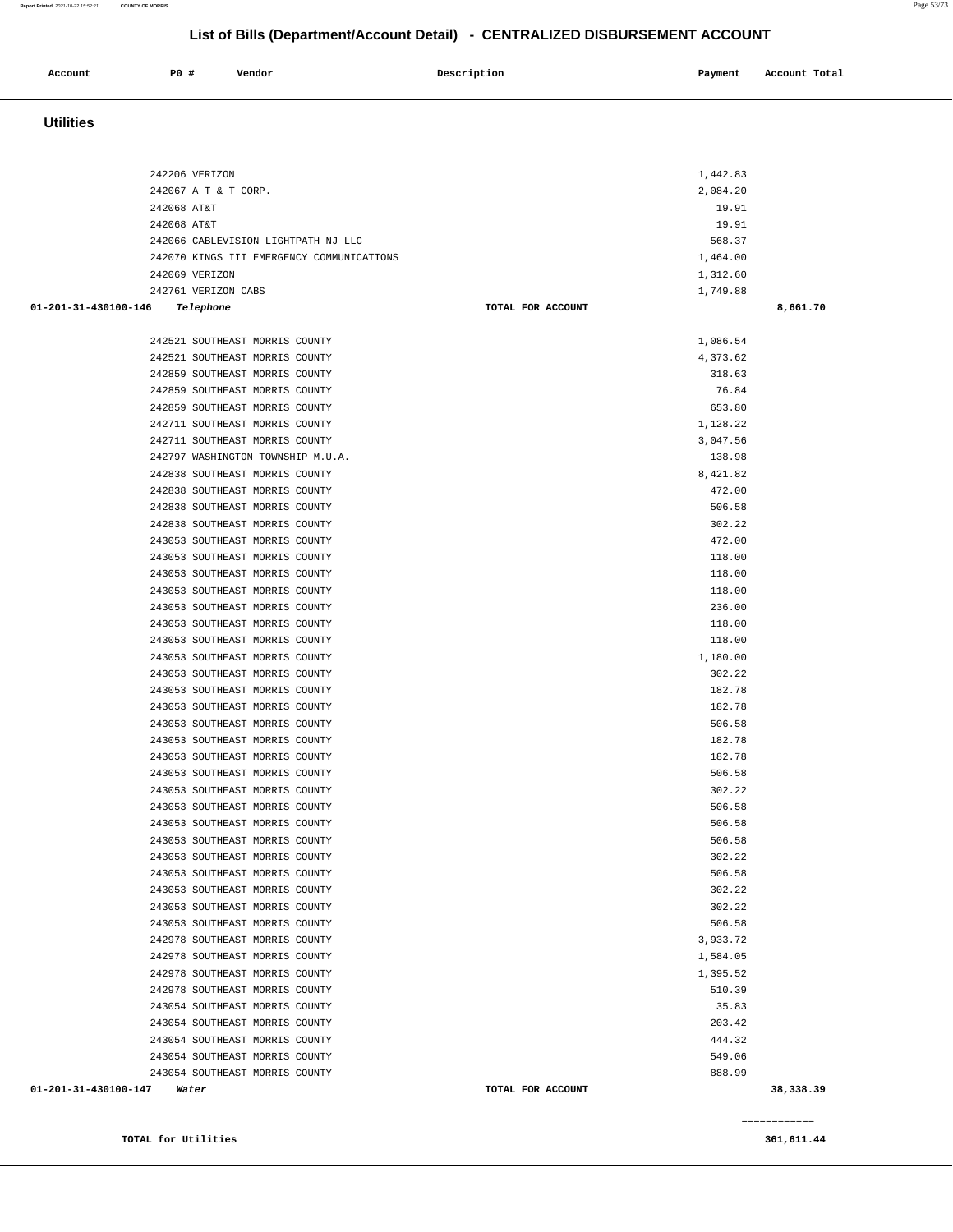| Account<br>. | PO# | Vendor | Description | Payment | Account Total |
|--------------|-----|--------|-------------|---------|---------------|
|              |     |        |             |         |               |

# **Nutrition**

| 242814 JESSICA JIMENEZ                         |                   | 12.00      |              |
|------------------------------------------------|-------------------|------------|--------------|
| 01-201-41-716100-048<br>Insurance              | TOTAL FOR ACCOUNT |            | 12.00        |
| 241353 MARIA'S PLACE, LLC                      |                   | 3,200.00   |              |
| 241353 MARIA'S PLACE, LLC                      |                   | 460.00     |              |
| 241984 W.B. MASON COMPANY INC                  |                   | 143.92     |              |
| 241984 W.B. MASON COMPANY INC                  |                   | 128.04     |              |
| 241984 W.B. MASON COMPANY INC                  |                   | 154.27     |              |
| 241354 4 IMPRINT INC.                          |                   | 1,383.21   |              |
| 241354 4 IMPRINT INC.                          |                   | 1,011.92   |              |
| 242982 BIANCA MARINELLI                        |                   | 15.56      |              |
|                                                |                   | 12.40      |              |
| 242985 WENDY GALINDO                           |                   |            |              |
| Other General Expenses<br>01-201-41-716100-059 | TOTAL FOR ACCOUNT |            | 6,509.32     |
| 242814 JESSICA JIMENEZ                         |                   | 58.24      |              |
| 01-201-41-716100-082<br>Travel Expense         | TOTAL FOR ACCOUNT |            | 58.24        |
|                                                |                   |            |              |
| 242680 PATRICIA W. GIBBONS                     |                   | 25.55      |              |
| 242680 PATRICIA W. GIBBONS                     |                   | 542.64     |              |
| Other Outside Services<br>01-201-41-716100-084 | TOTAL FOR ACCOUNT |            | 568.19       |
| 243151 NATIONAL FUEL OIL INC.                  |                   | 4,298.26   |              |
| 01-201-41-716100-140<br>Gas Purchases          | TOTAL FOR ACCOUNT |            | 4,298.26     |
| 242622 NU-WAY CONCESSIONAIRES INC              |                   | 112,011.27 |              |
| 242622 NU-WAY CONCESSIONAIRES INC              |                   | 13,807.36  |              |
| 242622 NU-WAY CONCESSIONAIRES INC              |                   | 102.70     |              |
| 242621 NU-WAY CONCESSIONAIRES INC              |                   | 7,494.62   |              |
| 01-201-41-716100-185<br>Food                   | TOTAL FOR ACCOUNT |            | 133, 415.95  |
|                                                |                   |            |              |
|                                                |                   |            | ============ |
| TOTAL for Nutrition                            |                   |            | 144,861.96   |

### **Cash Held In Trust**

| 241867 CAPITAL HEALTH SYSTEM              |                   | 24.00 |
|-------------------------------------------|-------------------|-------|
| 01-204-55-999999-520<br>Other Expenses CP | TOTAL FOR ACCOUNT | 24.00 |
|                                           |                   |       |
|                                           |                   |       |
| TOTAL for Cash Held In Trust              |                   | 24.00 |
|                                           |                   |       |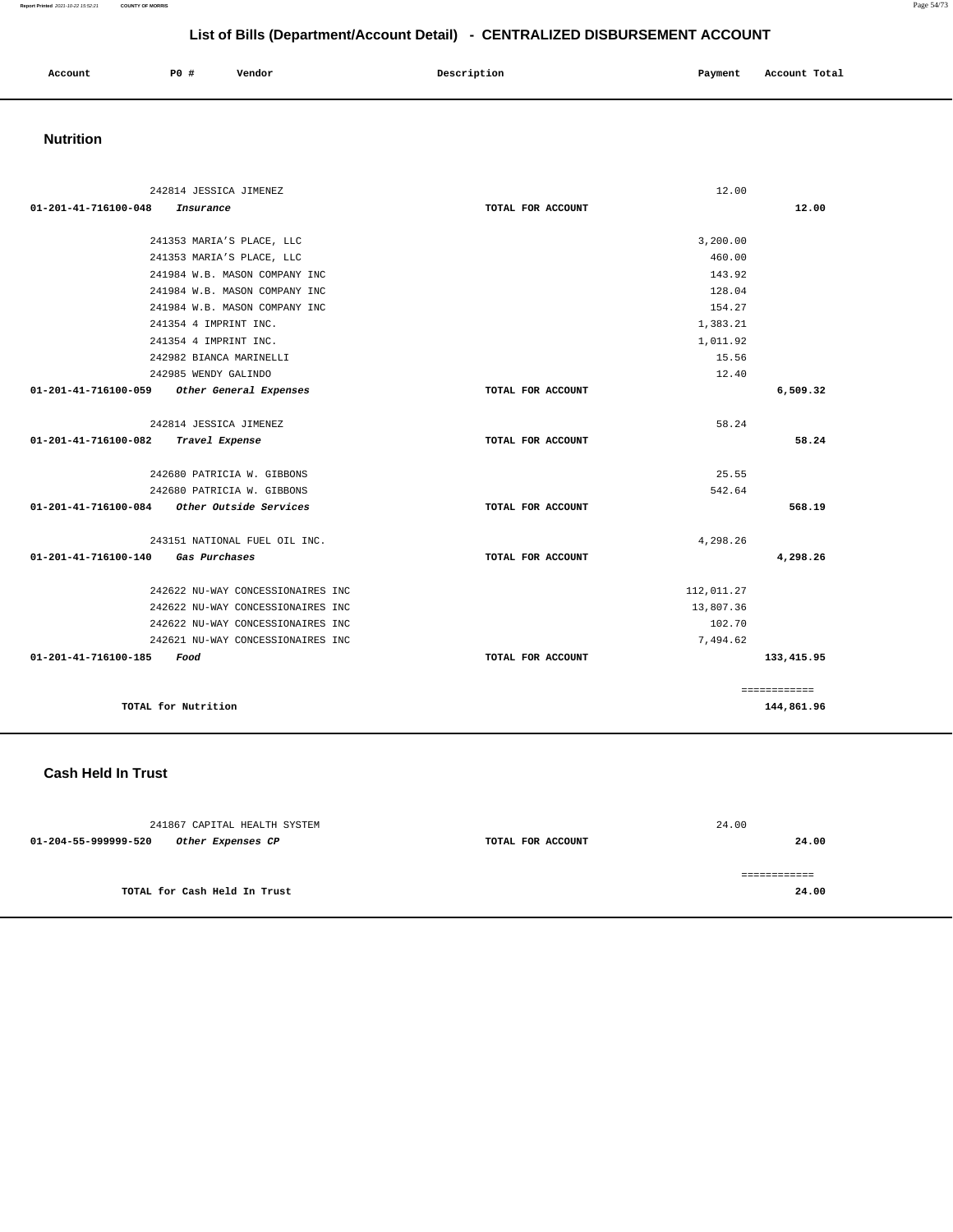#### **Report Printed** 2021-10-22 15:52:21 **COUNTY OF MORRIS** Page 55/73

# **List of Bills (Department/Account Detail) - CENTRALIZED DISBURSEMENT ACCOUNT**

| Account              | <b>PO #</b>                            | Vendor                                                                                                                                   | Description       |                   | Payment                                                    | Account Total            |  |
|----------------------|----------------------------------------|------------------------------------------------------------------------------------------------------------------------------------------|-------------------|-------------------|------------------------------------------------------------|--------------------------|--|
| DEPARTMENT 718125    |                                        |                                                                                                                                          | <b>Grant Fund</b> |                   |                                                            |                          |  |
|                      | 241270 GALLS, LLC<br>241270 GALLS, LLC | 237463 NORTH AMERICAN RESCUE, LLC<br>237463 NORTH AMERICAN RESCUE, LLC<br>237463 NORTH AMERICAN RESCUE, LLC<br>242441 QUALITY PUNCH, INC |                   |                   | 1,026.60<br>51.33<br>2,499.60<br>291.92<br>15.00<br>300.00 |                          |  |
| 02-213-41-718125-391 |                                        | Helping Hand Grant 14-20(9/1/20-8/31/21)                                                                                                 |                   | TOTAL FOR ACCOUNT |                                                            | 4,184.45                 |  |
|                      | TOTAL for DEPARTMENT 718125            |                                                                                                                                          |                   |                   |                                                            | ============<br>4,184.45 |  |

**DEPARTMENT 718130** 

| 243159 STATE OF NEW JERSEY TREASURER |                                       | 10,754.28         |              |
|--------------------------------------|---------------------------------------|-------------------|--------------|
| 02-118-03-718130-391                 | CARES COVID-19 (ELC) (8/1/19-6/30/21) | TOTAL FOR ACCOUNT | 10,754.28    |
|                                      |                                       |                   |              |
|                                      |                                       |                   | ============ |
|                                      | TOTAL for DEPARTMENT 718130           |                   | 10,754.28    |
|                                      |                                       |                   |              |

### **DEPARTMENT 718205**

| 242116 CAROLE A. HUDSON                                             |                   | 2,397.50                |
|---------------------------------------------------------------------|-------------------|-------------------------|
| 243320 COUNTY OF MORRIS                                             |                   | 47.67                   |
| 242110 STERICYCLE INC                                               |                   | 189.00                  |
| Public Health Emer Grant $(7/1/21-6/30/22)$<br>02-213-41-718205-391 | TOTAL FOR ACCOUNT | 2,634.17                |
| TOTAL for DEPARTMENT 718205                                         |                   | -----------<br>2,634.17 |

### **DEPARTMENT 718340**

| 240882 TSI INCORPORATED |                                        |                   | 1,025.00 |
|-------------------------|----------------------------------------|-------------------|----------|
| 02-213-41-718340-391    | COVID19 Vaccine Suppl (7/1/21-6/30/23) | TOTAL FOR ACCOUNT | 1,025.00 |
|                         |                                        |                   |          |
|                         | TOTAL for DEPARTMENT 718340            |                   | 1,025.00 |

 **TANF** 

| 237409 CDW GOVERNMENT |                                                  |  | 776.30 |
|-----------------------|--------------------------------------------------|--|--------|
| 02-213-41-741115-392  | WFNJ-TANF (7/1/20-12/31/21)<br>TOTAL FOR ACCOUNT |  | 776.30 |
|                       |                                                  |  |        |
|                       |                                                  |  |        |
| TOTAL for TANF        |                                                  |  | 776.30 |
|                       |                                                  |  |        |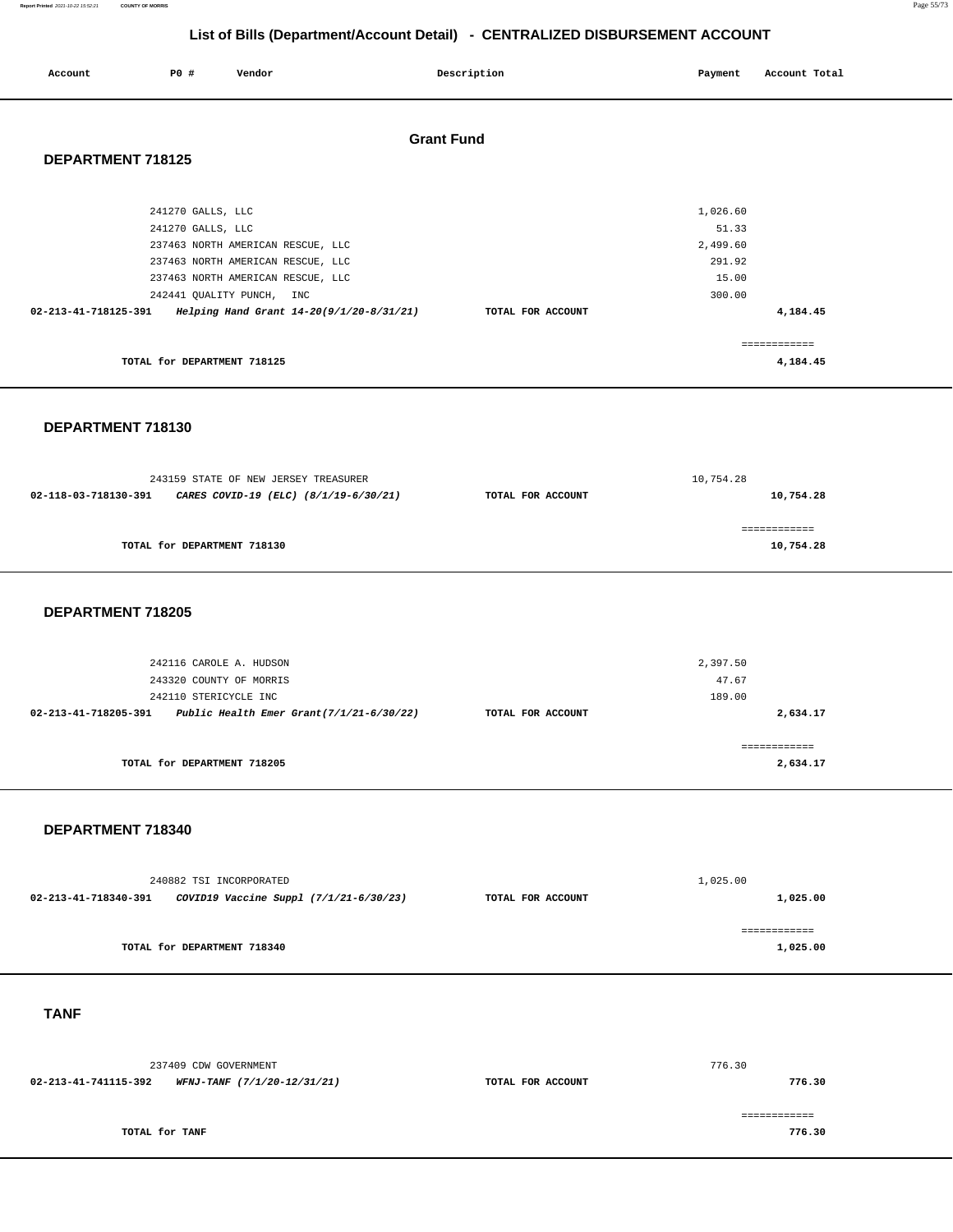| Account                   | PO#                          | Vendor                                   | Description       | Payment | Account Total          |
|---------------------------|------------------------------|------------------------------------------|-------------------|---------|------------------------|
| <b>General Assistance</b> |                              |                                          |                   |         |                        |
| 02-213-41-741120-392      | 237409 CDW GOVERNMENT        | WFNJ-General Assistance(7/1/20-12/31/21) | TOTAL FOR ACCOUNT | 911.30  | 911.30                 |
|                           | TOTAL for General Assistance |                                          |                   |         | ============<br>911.30 |
| <b>TANF</b>               |                              |                                          |                   |         |                        |
|                           |                              | 241536 SUSSEX CTY CHAMBER OF COMMERCE    |                   | 12.80   |                        |
|                           |                              | 241544 MIDDLE ATLANTIC CAREER            |                   | 66.00   |                        |
|                           | 241533 CENTURYLINK           |                                          |                   | 7.08    |                        |
|                           | 242647 AT&T                  |                                          |                   | 1.67    |                        |
|                           | 241534 MII PUBLICATIONS      |                                          |                   | 49.85   |                        |
|                           | 241537 TELESEARCH INC        |                                          |                   | 45.03   |                        |
|                           | 242619 TELESEARCH INC        |                                          |                   | 5.15    |                        |
|                           | 242619 TELESEARCH INC        |                                          |                   | 380.24  |                        |
|                           | 242619 TELESEARCH INC        |                                          |                   | 36.02   |                        |
|                           | 242648 TELESEARCH INC        |                                          |                   | 304.19  |                        |
|                           | 242648 TELESEARCH INC        |                                          |                   | 18.01   |                        |
|                           |                              | 242649 W.B. MASON COMPANY INC            |                   | 25.68   |                        |
| 02-213-41-741215-392      |                              | WFNJ-TANF (7/1/21-12/31/22)              | TOTAL FOR ACCOUNT |         | 951.72                 |
|                           |                              |                                          |                   |         | ============           |
|                           | TOTAL for TANF               |                                          |                   |         | 951.72                 |

### **GENERAL ASSISTANCE**

| 241536 SUSSEX CTY CHAMBER OF COMMERCE                                   |                   | 20.48  |              |
|-------------------------------------------------------------------------|-------------------|--------|--------------|
| 241544 MIDDLE ATLANTIC CAREER                                           |                   | 99.00  |              |
| 241533 CENTURYLINK                                                      |                   | 11.32  |              |
| 242647 AT&T                                                             |                   | 2.66   |              |
| 241534 MII PUBLICATIONS                                                 |                   | 79.76  |              |
| 241537 TELESEARCH INC                                                   |                   | 72.04  |              |
| 242619 TELESEARCH INC                                                   |                   | 8.24   |              |
| 242619 TELESEARCH INC                                                   |                   | 570.36 |              |
| 242619 TELESEARCH INC                                                   |                   | 57.64  |              |
| 242648 TELESEARCH INC                                                   |                   | 456.29 |              |
| 242648 TELESEARCH INC                                                   |                   | 28.82  |              |
| 242649 W.B. MASON COMPANY INC                                           |                   | 41.09  |              |
| 02-213-41-741220-392<br><i>WFNJ-General Assistance(7/1/21-12/31/22)</i> | TOTAL FOR ACCOUNT |        | 1,447.70     |
|                                                                         |                   |        | ============ |
| TOTAL for GENERAL ASSISTANCE                                            |                   |        | 1,447.70     |

# **WIA: Adult**

| 241536 SUSSEX CTY CHAMBER OF COMMERCE | 58.88    |
|---------------------------------------|----------|
| 241957 ACE HEALTHCARE TRAINING        | 2.631.20 |
| 241533 CENTURYLINK                    | 32.56    |
| 241617 ENGAGE BY CELL                 | 1,809.00 |
| 242647 AT&T                           | 767      |
| 242651 ACE HEALTHCARE TRAINING        | 1,291.68 |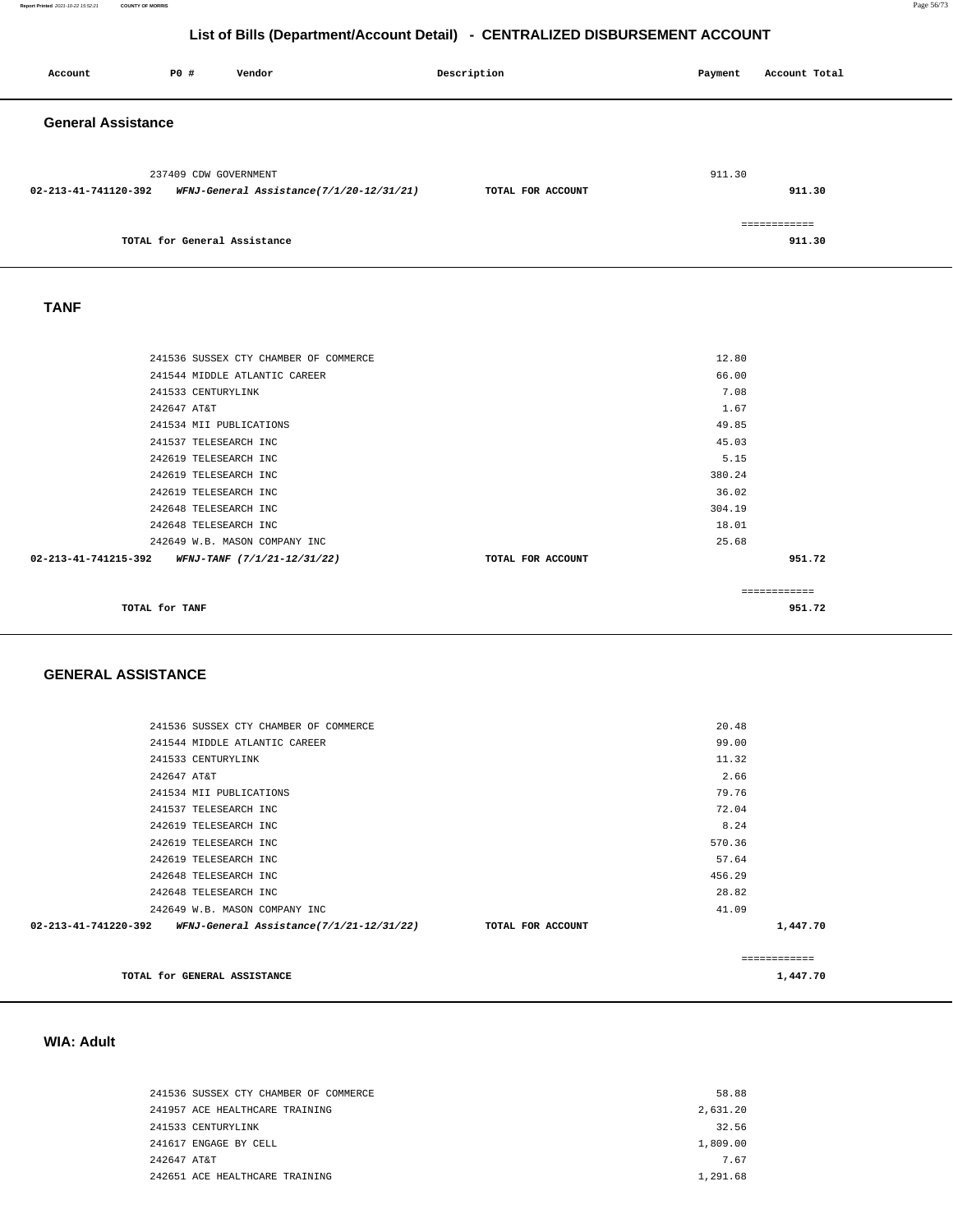| Account              | PO#                     | Vendor                                 | Description       | Payment  | Account Total |
|----------------------|-------------------------|----------------------------------------|-------------------|----------|---------------|
| <b>WIA: Adult</b>    |                         |                                        |                   |          |               |
|                      | 241534 MII PUBLICATIONS |                                        |                   | 229.31   |               |
|                      | 242617 NORWESCAP, INC.  |                                        |                   | 2,250.00 |               |
|                      |                         | 242656 RUTGERS CENTER FOR CONTINUING   |                   | 2,635.00 |               |
|                      | 241537 TELESEARCH INC   |                                        |                   | 207.13   |               |
|                      |                         | 242660 SUSSEX COUNTY COMMUNITY COLLEGE |                   | 3,200.00 |               |
|                      | 242619 TELESEARCH INC   |                                        |                   | 23.68    |               |
|                      | 242619 TELESEARCH INC   |                                        |                   | 165.70   |               |
|                      | 242648 TELESEARCH INC   |                                        |                   | 82.85    |               |
|                      |                         | 242649 W.B. MASON COMPANY INC          |                   | 118.14   |               |
|                      |                         | 241955 WILLIAM PATERSON UNIVERSITY     |                   | 582.20   |               |
| 02-213-41-742205-391 |                         | WIOA Adult (7/1/20-6/30/22)            | TOTAL FOR ACCOUNT |          | 15,325.00     |
|                      |                         |                                        |                   |          | ============  |
|                      | TOTAL for WIA: Adult    |                                        |                   |          | 15,325.00     |

### **WIA: Disclocated Worker**

| 241536 SUSSEX CTY CHAMBER OF COMMERCE                            |                   | 92.16    |              |
|------------------------------------------------------------------|-------------------|----------|--------------|
| 241959 ACE HEALTHCARE TRAINING                                   |                   | 3,200.00 |              |
| 241958 ACE HEALTHCARE TRAINING                                   |                   | 3,200.00 |              |
| 241956 ACE HEALTHCARE TRAINING                                   |                   | 2,033.20 |              |
| 241970 ACE HEALTHCARE TRAINING                                   |                   | 2,122.90 |              |
| 241971 ACE HEALTHCARE TRAINING                                   |                   | 1,495.00 |              |
| 241533 CENTURYLINK                                               |                   | 50.96    |              |
| 241617 ENGAGE BY CELL                                            |                   | 2,814.00 |              |
| 242659 AVTECH INSTITUTE                                          |                   | 800.00   |              |
| 242647 AT&T                                                      |                   | 12.00    |              |
| 241954 AVTECH INSTITUTE                                          |                   | 1,600.00 |              |
| 242946 DENICE HILL                                               |                   | 120.00   |              |
| 242657 FITNESS COACHING LLC                                      |                   | 1,019.52 |              |
| 243320 COUNTY OF MORRIS                                          |                   | 125.51   |              |
| 241534 MII PUBLICATIONS                                          |                   | 358.92   |              |
| 241537 TELESEARCH INC                                            |                   | 324.20   |              |
| 242619 TELESEARCH INC                                            |                   | 37.07    |              |
| 242619 TELESEARCH INC                                            |                   | 259.36   |              |
| 242648 TELESEARCH INC                                            |                   | 129.68   |              |
| 242649 W.B. MASON COMPANY INC                                    |                   | 184.93   |              |
| 02-213-41-742210-391     WIOA Dislocated Worker (7/1/20-6/30/22) | TOTAL FOR ACCOUNT |          | 19,979.41    |
|                                                                  |                   |          | ============ |
| TOTAL for WIA: Disclocated Worker                                |                   |          | 19,979.41    |

### **WIA: Youth**

| 241536 SUSSEX CTY CHAMBER OF COMMERCE | 71.68    |
|---------------------------------------|----------|
| 241533 CENTURYLINK                    | 39.63    |
| 241617 ENGAGE BY CELL                 | 2,077.00 |
| 242647 AT&T                           | 9.34     |
| 242658 ACE HEALTHCARE TRAINING        | 1,465.10 |
| 241534 MII PUBLICATIONS               | 279.16   |
| 242279 NEWBRIDGE SERVICES INC         | 900.00   |
| 242279 NEWBRIDGE SERVICES INC         | 1,800.00 |
| 242279 NEWBRIDGE SERVICES INC         | 900.00   |
| 242279 NEWBRIDGE SERVICES INC         | 1,800.00 |
| 242279 NEWBRIDGE SERVICES INC.        | 1,275.00 |
| 242663 NEWBRIDGE SERVICES INC         | 399.00   |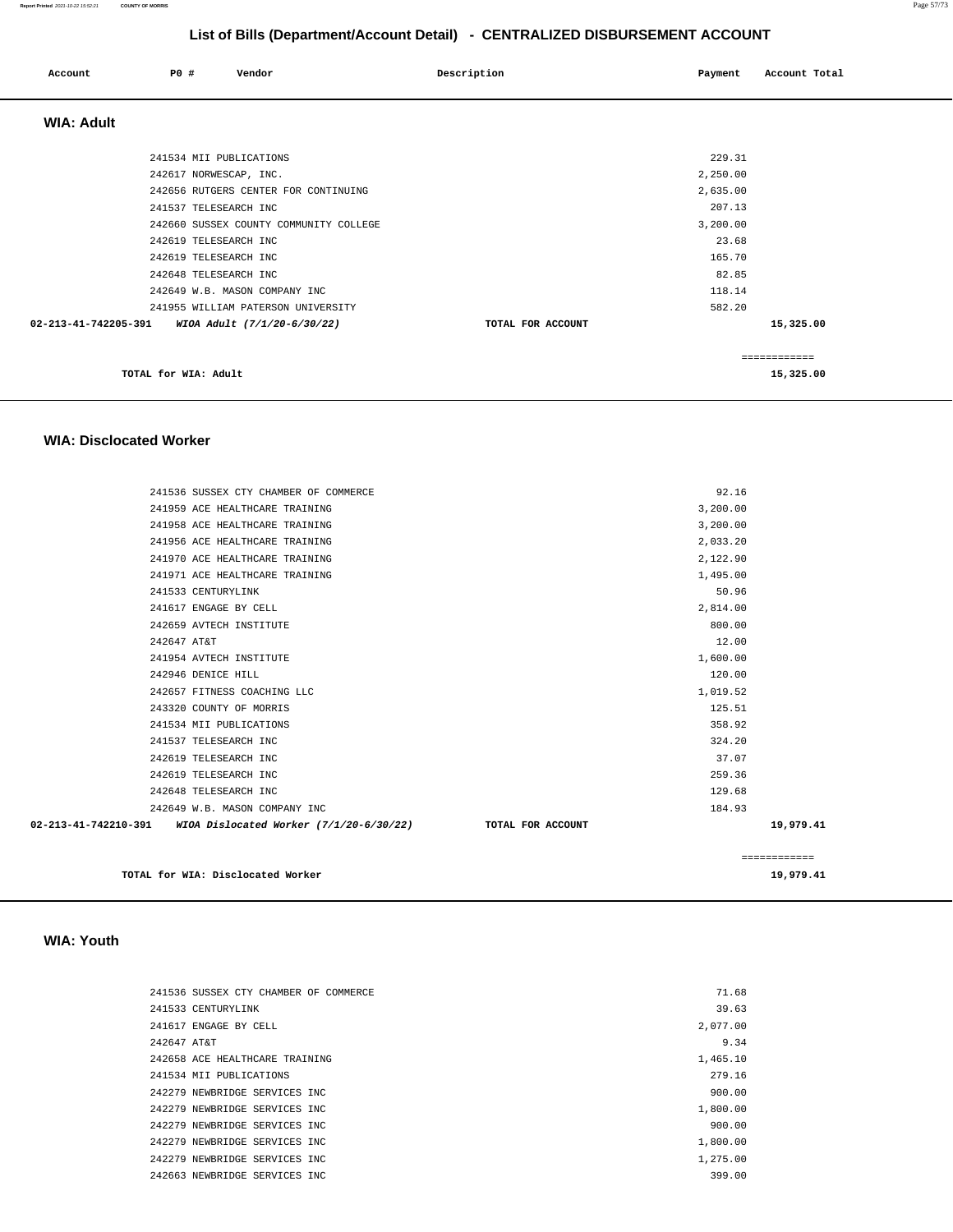| Account           | P0 # | Vendor | Description | Payment | Account Total |
|-------------------|------|--------|-------------|---------|---------------|
| <b>WIA: Youth</b> |      |        |             |         |               |

| TOTAL for WIA: Youth                             |                   | 24,577.28    |
|--------------------------------------------------|-------------------|--------------|
|                                                  |                   | ============ |
| 02-213-41-742220-391 WIOA Youth (7/1/20-6/30/22) | TOTAL FOR ACCOUNT | 24,577.28    |
| 242649 W.B. MASON COMPANY INC                    | 143.82            |              |
| 242648 TELESEARCH INC                            | 100.86            |              |
| 242619 TELESEARCH INC                            | 201.72            |              |
| 242619 TELESEARCH INC                            | 28.82             |              |
| 241537 TELESEARCH INC                            | 252.15            |              |
| 242661 NEWBRIDGE SERVICES INC                    | 141.25            |              |
| 242661 NEWBRIDGE SERVICES INC                    | 675.00            |              |
| 242661 NEWBRIDGE SERVICES INC                    | 1,800.00          |              |
| 242661 NEWBRIDGE SERVICES INC                    | 900.00            |              |
| 242661 NEWBRIDGE SERVICES INC                    | 141.25            |              |
| 242661 NEWBRIDGE SERVICES INC                    | 1,275.00          |              |
| 242661 NEWBRIDGE SERVICES INC                    | 1,800.00          |              |
| 242661 NEWBRIDGE SERVICES INC                    | 900.00            |              |
| 242662 NEWBRIDGE SERVICES INC                    | 141.25            |              |
| 242662 NEWBRIDGE SERVICES INC                    | 675.00            |              |
| 242662 NEWBRIDGE SERVICES INC                    | 675.00            |              |
| 242662 NEWBRIDGE SERVICES INC                    | 675.00            |              |
| 242662 NEWBRIDGE SERVICES INC                    | 675.00            |              |
| 242663 NEWBRIDGE SERVICES INC                    | 250.00            |              |
| 242663 NEWBRIDGE SERVICES INC                    | 605.00            |              |
| 242663 NEWBRIDGE SERVICES INC                    | 557.00            |              |
| 242663 NEWBRIDGE SERVICES INC                    | 141.25            |              |
| 242663 NEWBRIDGE SERVICES INC                    | 250.00            |              |
| 242663 NEWBRIDGE SERVICES INC                    | 557.00            |              |

### **DEPARTMENT 742310**

| 242655 EZ WHEELS DRIVING SCHOOL                                   |                   | 1,546.28 |
|-------------------------------------------------------------------|-------------------|----------|
| 242654 EZ WHEELS DRIVING SCHOOL                                   |                   | 1,599.36 |
| 242653 EZ WHEELS DRIVING SCHOOL                                   |                   | 1,656.48 |
| 242652 EZ WHEELS DRIVING SCHOOL                                   |                   | 1,546.28 |
| WIOA Dislocated Worker $(7/1/21-6/30/23)$<br>02-213-41-742310-391 | TOTAL FOR ACCOUNT | 6,348.40 |
|                                                                   |                   |          |
|                                                                   |                   |          |
| TOTAL for DEPARTMENT 742310                                       |                   | 6,348.40 |
|                                                                   |                   |          |

# **Chapter 51, 97-593 ADA**

| 242112 FREEDOM HOUSE INC.                            |                   | 4,960.00  |
|------------------------------------------------------|-------------------|-----------|
| 242111 FREEDOM HOUSE INC.                            |                   | 4,650.00  |
| 242113 INTEGRITY, INC.                               |                   | 3,305.00  |
| 242107 PREVENTION IS KEY                             |                   | 3,250.00  |
| 242107 PREVENTION IS KEY                             |                   | 402.00    |
| 242107 PREVENTION IS KEY                             |                   | 83.00     |
| 02-213-41-757105-392<br>Chapter 51 (1/1/21-12/31/21) | TOTAL FOR ACCOUNT | 16,650.00 |
|                                                      |                   |           |
|                                                      |                   | --------- |
| TOTAL for Chapter 51, 97-593 ADA                     |                   | 16,650.00 |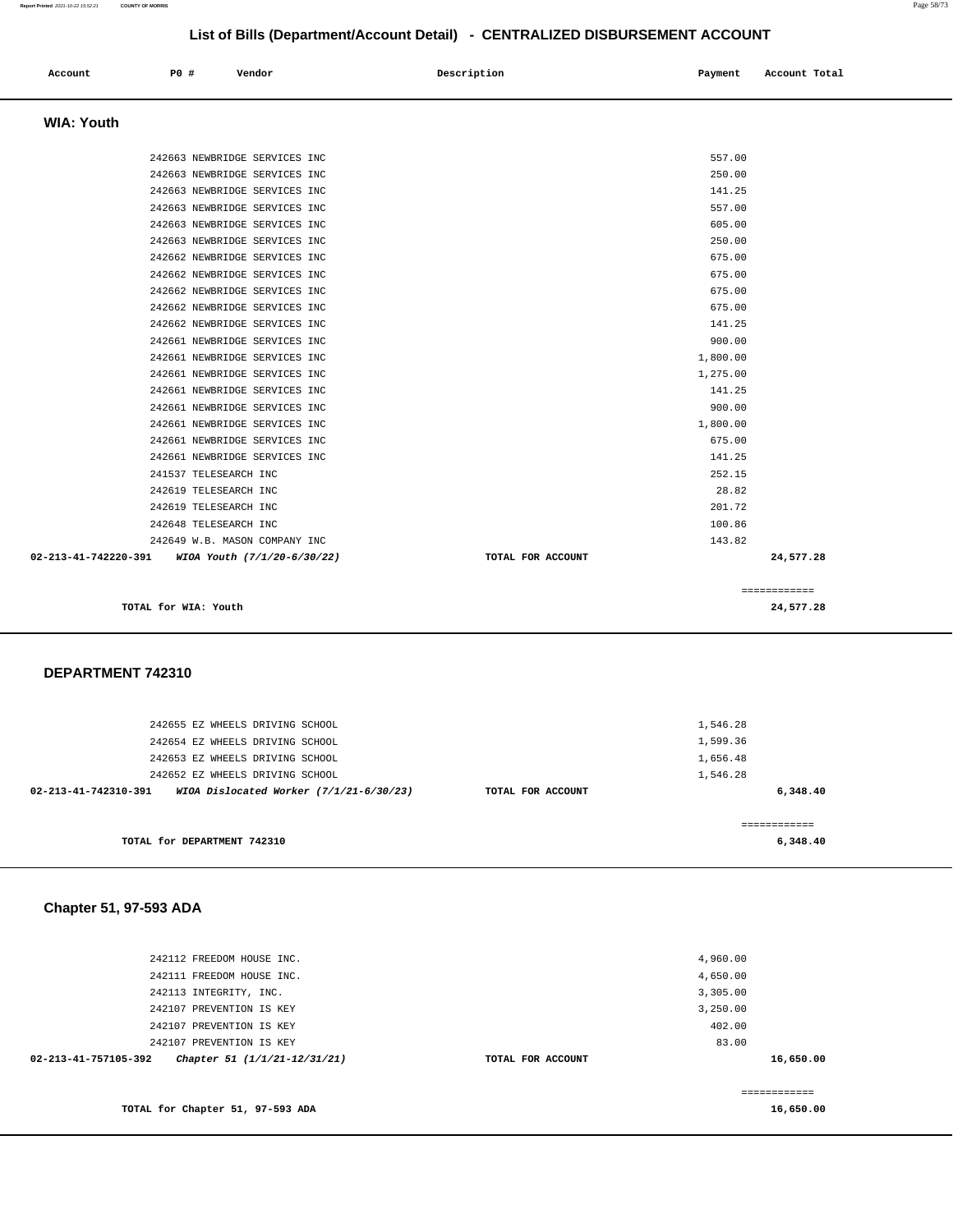| Account<br>. | <b>PO #</b> | Vendor | Description | Payment | Account Total |
|--------------|-------------|--------|-------------|---------|---------------|
|              |             |        |             |         |               |

### **DEPARTMENT 758110**

| TOTAL for DEPARTMENT 758110                                  | 43,655.28                      |  |
|--------------------------------------------------------------|--------------------------------|--|
|                                                              | ============                   |  |
| 02-213-41-758110-392<br>Municipal Alliance (10/1/20-6/30/21) | 43,655.28<br>TOTAL FOR ACCOUNT |  |
| 239597 TOWNSHIP OF RANDOLPH                                  | 2,032.00                       |  |
| 238035 TOWNSHIP OF RANDOLPH                                  | 3,133.40                       |  |
| 238451 M.O.M.A.C                                             | 1,833.00                       |  |
| 238037 MORRIS PLAINS MUNICIPAL ALL.                          | 3,325.00                       |  |
| 238038 TOWNSHIP OF MENDHAM                                   | 343.00                         |  |
| 238044 HANOVER TWP MUNICIPAL ALLIANCE                        | 2,223.99                       |  |
| 238044 HANOVER TWP MUNICIPAL ALLIANCE                        | 666.60                         |  |
| 239601 TOWNSHIP OF CHESTER                                   | 3,778.66                       |  |
| 238426 BOROUGH OF BUTLER                                     | 2,157.02                       |  |
| 238036 BOROUGH OF BUTLER                                     | 740.59                         |  |
| 237401 TOWNSHIP OF BOONTON                                   | 229.08                         |  |
| 237401 TOWNSHIP OF BOONTON                                   | 912.00                         |  |
| 240428 WATCHUNG / LONG HILL                                  | 1,938.88                       |  |
| 238034 WATCHUNG / LONG HILL                                  | 506.40                         |  |
| 238034 WATCHUNG / LONG HILL                                  | 930.72                         |  |
| 238041 PEQUANNOCK TOWNSHIP                                   | 1,597.40                       |  |
| 239602 KINNELON MUNICIPAL ALLIANCE                           | 3, 375.76                      |  |
| 239602 KINNELON MUNICIPAL ALLIANCE                           | 191.81                         |  |
| 239598 WHARTON BORO MUNICIPAL                                | 1,753.64                       |  |
| 239598 WHARTON BORO MUNICIPAL                                | 525.59                         |  |
| 238042 TOWNSHIP OF MENDHAM                                   | 3,636.80                       |  |
| 238495 TOWNSHIP OF BOONTON                                   | 1,218.92                       |  |
| 238043 TOWNSHIP OF DENVILLE                                  | 5,201.88                       |  |
| 241016 NETCONG MUNICIPAL ALLIANCE                            | 1,403.14                       |  |
|                                                              |                                |  |

### **DEPARTMENT 783110**

|                             | 242129 STM LEARNING, INC.             |                   | 1,395.00     |
|-----------------------------|---------------------------------------|-------------------|--------------|
| 02-213-41-783110-391        | SART/FNE (VS-35-19) (10/1/20-9/30/21) | TOTAL FOR ACCOUNT | 1,395.00     |
|                             |                                       |                   | ------------ |
| TOTAL for DEPARTMENT 783110 |                                       |                   | 1,395.00     |
|                             |                                       |                   |              |

### **DEPARTMENT 784075**

| 242801 STATE OF NJ, DEPT OF THE TREASURY                |                   | 6,282.17     |
|---------------------------------------------------------|-------------------|--------------|
| 02-118-03-784075-391<br>CARES COVID-19 (8/1/19-12/1/20) | TOTAL FOR ACCOUNT | 6,282.17     |
|                                                         |                   | ============ |
| TOTAL for DEPARTMENT 784075                             |                   | 6,282.17     |

# **FFY08 Homeland Security**

| 02-213-41-784115-391 | FY18 Homeland Security $(9/1/18-8/31/21)$ | TOTAL FOR ACCOUNT |           | 48,935.69 |
|----------------------|-------------------------------------------|-------------------|-----------|-----------|
|                      | 242162 PENN TACTICAL SOLUTIONS LLC        |                   | 13,940.07 |           |
|                      | 241008 V.E. RALPH & SON INC.              |                   | 33,566.62 |           |
|                      | 241008 V.E. RALPH & SON INC.              |                   | 1,429.00  |           |
|                      |                                           |                   |           |           |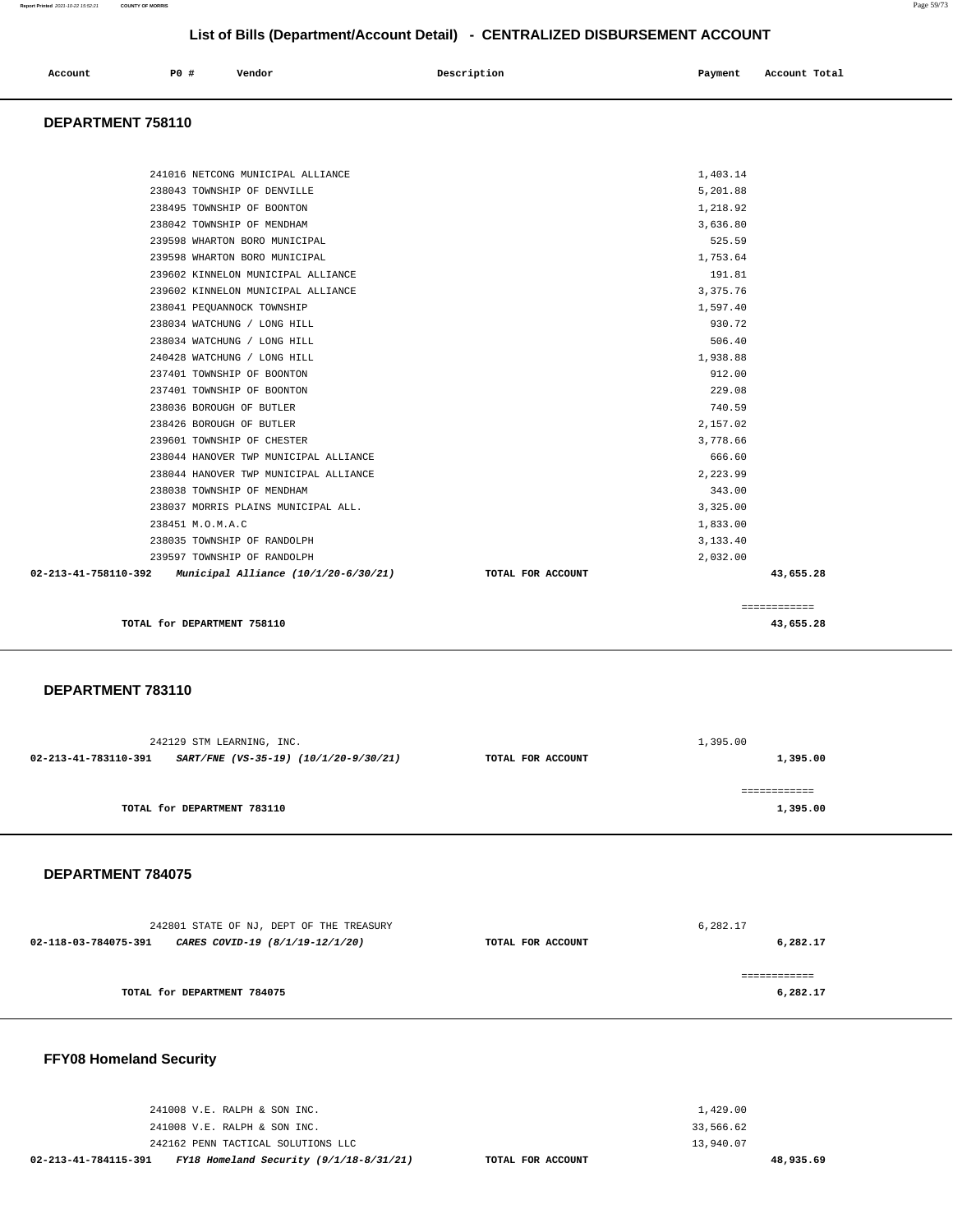| Account                        | P0 # | Vendor                            | Description | Payment | Account Total |
|--------------------------------|------|-----------------------------------|-------------|---------|---------------|
| <b>FFY08 Homeland Security</b> |      |                                   |             |         |               |
|                                |      |                                   |             |         | ============  |
|                                |      | TOTAL for FFY08 Homeland Security |             |         | 48,935.69     |

### **DEPARTMENT 784230**

| 241922 DIVISION OF STATE POLICE                    |                   | 1,700.00   |
|----------------------------------------------------|-------------------|------------|
| 240978 ANCHOR INNOVATION, INC.                     |                   | 84,469.83  |
| 241787 COHEN TRAINING & CONSULTING, LLC            |                   | 5,000.00   |
| 240549 ANCHOR INNOVATION, INC.                     |                   | 8,620.00   |
| 242673 ANCHOR INNOVATION, INC.                     |                   | 80,430.00  |
| 242675 TOMAHAWK STRATEGIC SOLUTION, LLC            |                   | 79,500.00  |
| FY19 UASI (9/1/19-8/31/22)<br>02-213-41-784230-391 | TOTAL FOR ACCOUNT | 259,719.83 |
|                                                    |                   |            |
|                                                    |                   |            |
| TOTAL for DEPARTMENT 784230                        |                   | 259,719.83 |
|                                                    |                   |            |

 **MAPS** 

| TOTAL for MAPS                                 |                   | 39,038.08    |  |
|------------------------------------------------|-------------------|--------------|--|
|                                                |                   | ============ |  |
| 02-213-41-786105-394<br>MAPS (1/1/21-12/31/21) | TOTAL FOR ACCOUNT | 39,038.08    |  |
| 242679 W.B. MASON COMPANY INC                  |                   | 8.94         |  |
| 242679 W.B. MASON COMPANY INC                  |                   | $-4.47$      |  |
| 242679 W.B. MASON COMPANY INC                  |                   | 8.94         |  |
| 242919 W.B. MASON COMPANY INC                  |                   | 8.94         |  |
| 242918 TOWNSHIP OF JEFFERSON                   |                   | 4,500.00     |  |
| 242678 FIVE TOWN REGIONAL DIAL-A-RIDE          |                   | 24, 414.50   |  |
| 243151 NATIONAL FUEL OIL INC.                  |                   | 9,831.23     |  |
| 241656 TAYLOR & FRIEDBERG, LLC                 |                   | 270.00       |  |
|                                                |                   |              |  |

### **DEPARTMENT 790215**

| 242248 WATERS, MCPHERSON, MCNEILL, P.C.                          |                   | 385.00 |
|------------------------------------------------------------------|-------------------|--------|
| NYS&W Bicycle/Ped Path (6/29/18-6/29/22)<br>02-213-41-790215-391 | TOTAL FOR ACCOUNT | 385.00 |
|                                                                  |                   |        |
|                                                                  |                   |        |
| TOTAL for DEPARTMENT 790215                                      |                   | 385.00 |
|                                                                  |                   |        |

### **DEPARTMENT 801920**

| 02-213-41-801920-392 | Body Armor-Sheriff (12/3/19-12/3/24) | TOTAL FOR ACCOUNT |          | 3,194.80 |
|----------------------|--------------------------------------|-------------------|----------|----------|
|                      | 236384 ATLANTIC TACTICAL OF NJ, INC. |                   | 154.00   |          |
|                      | 236384 ATLANTIC TACTICAL OF NJ, INC. |                   | 218.40   |          |
|                      | 236384 ATLANTIC TACTICAL OF NJ, INC. |                   | 554.40   |          |
|                      | 236384 ATLANTIC TACTICAL OF NJ, INC. |                   | 756.00   |          |
|                      | 236384 ATLANTIC TACTICAL OF NJ, INC. |                   | 1,512.00 |          |
|                      |                                      |                   |          |          |

**3,194.80**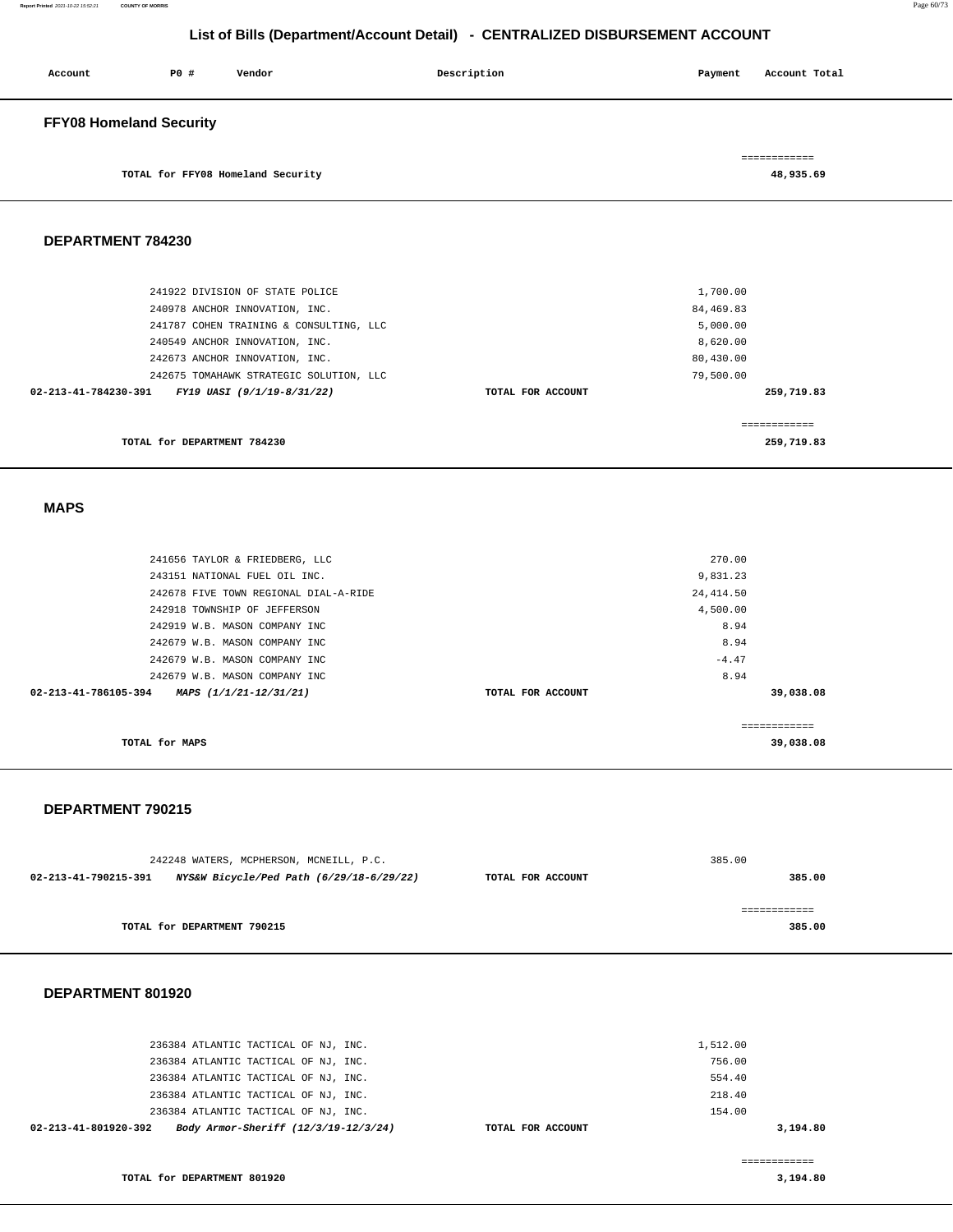| Account | PO# | Vendor | Description | Payment | Account Total |
|---------|-----|--------|-------------|---------|---------------|
|         |     |        |             |         |               |

### **DEPARTMENT 806210**

| 241826 MORRIS COUNTY AFTER CARE CENTER              | 280.00            |          |
|-----------------------------------------------------|-------------------|----------|
| 241826 MORRIS COUNTY AFTER CARE CENTER              | 190.00            |          |
| 241826 MORRIS COUNTY AFTER CARE CENTER              | 70.00             |          |
| 241826 MORRIS COUNTY AFTER CARE CENTER              | 210.00            |          |
| 242581 CONTRACT PHARMACY SERVICES INC               | 6,875.47          |          |
| 02-213-41-806210-392<br>SAPT - MAT (7/1/21-6/30/22) | TOTAL FOR ACCOUNT | 7,625.47 |
|                                                     |                   |          |
| TOTAL for DEPARTMENT 806210                         |                   | 7,625.47 |

| 242171 DALE KRAMER              | 83.14     |
|---------------------------------|-----------|
| 242171 DALE KRAMER              | 5.50      |
| 242171 DALE KRAMER              | 17.98     |
| 242171 DALE KRAMER              | 1.20      |
| 242171 DALE KRAMER              | 14.95     |
| 242171 DALE KRAMER              | 0.99      |
| 240325 GLOBAL EQUIPMENT COMPANY | 418.95    |
| 240325 GLOBAL EQUIPMENT COMPANY | 133.99    |
| 241800 GRAINGER                 | 2,374.02  |
| 241800 GRAINGER                 | 1,978.35  |
| 241800 GRAINGER                 | 2,841.63  |
| 241800 GRAINGER                 | 119.49    |
| 241799 U-LINE SHIPPING SUPPLY   | 3,040.00  |
| 241799 U-LINE SHIPPING SUPPLY   | 79.88     |
| 241934 U-LINE SHIPPING SUPPLY   | 900.00    |
| 241934 U-LINE SHIPPING SUPPLY   | 106.87    |
| 241798 U-LINE SHIPPING SUPPLY   | 60.00     |
| 241798 U-LINE SHIPPING SUPPLY   | 16.16     |
| 241823 U-LINE SHIPPING SUPPLY   | 900.00    |
| 241823 U-LINE SHIPPING SUPPLY   | 106.87    |
| 241924 W.B. MASON COMPANY INC   | 916.15    |
| 241980 ALPHAGRAPHICS            | 119.96    |
| 241585 W.B. MASON COMPANY INC   | 2,341.15  |
| 242222 GLOBAL EQUIPMENT COMPANY | 99.95     |
| 242222 GLOBAL EQUIPMENT COMPANY | 18.99     |
| 242871 LINDA SMOLAN             | 105.00    |
| 242871 LINDA SMOLAN             | 105.00    |
| 242871 LINDA SMOLAN             | 105.00    |
| 242871 LINDA SMOLAN             | 105.00    |
| 242871 LINDA SMOLAN             | 105.00    |
| 242871 LINDA SMOLAN             | 105.00    |
| 242871 LINDA SMOLAN             | 105.00    |
| 242871 LINDA SMOLAN             | 105.00    |
| 242665 JOSE M FIGUEROA          | 10.99     |
| 242665 JOSE M FIGUEROA          | 0.73      |
| 241936 U-LINE SHIPPING SUPPLY   | 310.00    |
| 241936 U-LINE SHIPPING SUPPLY   | 216.00    |
| 241936 U-LINE SHIPPING SUPPLY   | 69.48     |
| 241900 U-LINE SHIPPING SUPPLY   | 900.00    |
| 241900 U-LINE SHIPPING SUPPLY   | 106.87    |
| 242400 SANCHEZ ENGRAVING LLC    | 98.00     |
| 241982 FREESTYLUS, LLC          | 32,610.48 |
| 241982 FREESTYLUS, LLC          | 400.00    |
| 242245 GLOBAL EQUIPMENT COMPANY | 199.90    |
| 242245 GLOBAL EQUIPMENT COMPANY | 20.99     |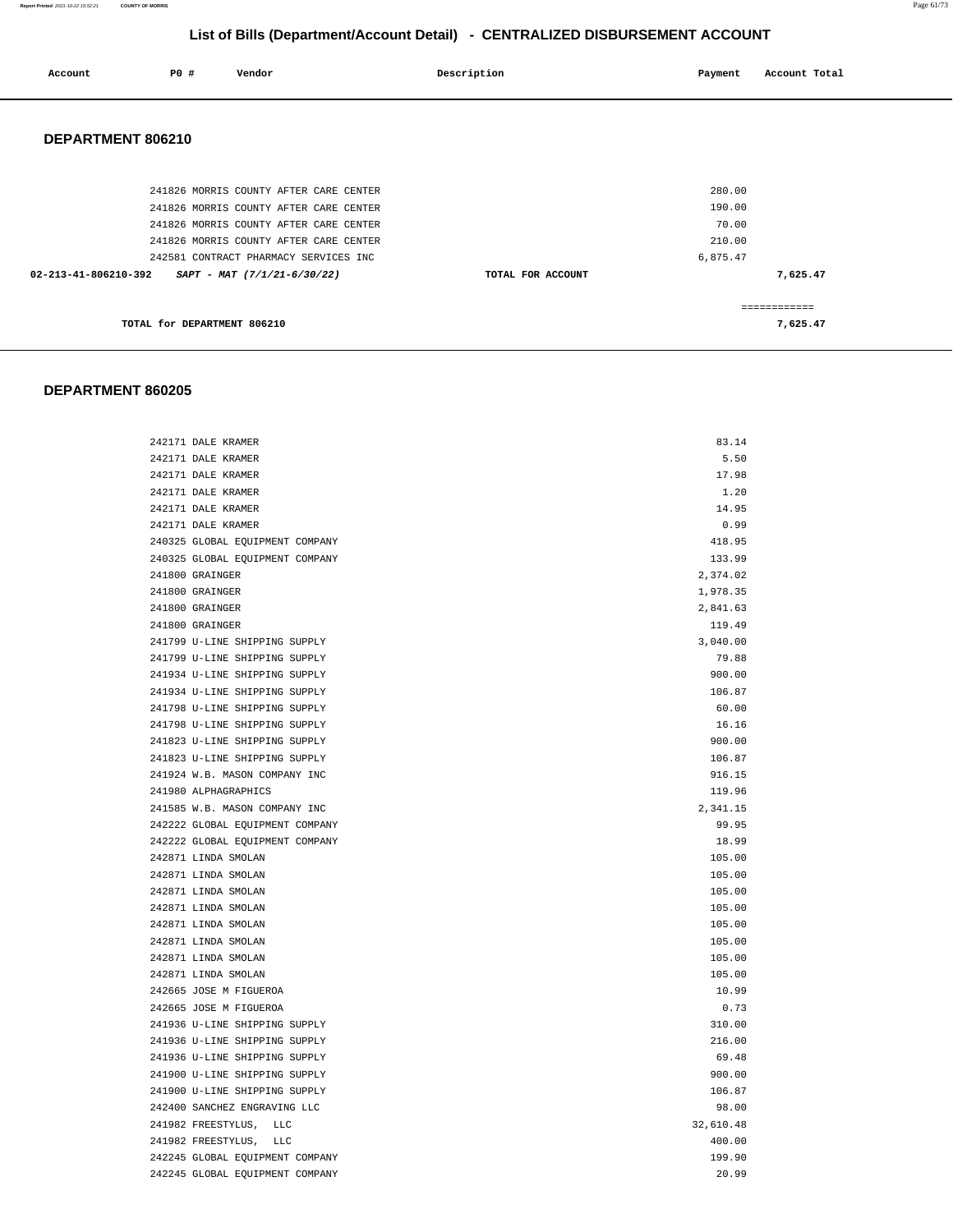============

# **List of Bills (Department/Account Detail) - CENTRALIZED DISBURSEMENT ACCOUNT**

| Account<br>. | P0 # | Vendor | Description | Payment | Account Total |
|--------------|------|--------|-------------|---------|---------------|
|              |      |        |             |         |               |

### **DEPARTMENT 860205**

| 242867 MARILYN ROSSY<br>242867 MARILYN ROSSY | 76.55<br>$-711.65$ |
|----------------------------------------------|--------------------|
| 242867 MARILYN ROSSY                         | 56.58              |
| 242867 MARILYN ROSSY                         | 1,098.90           |
| 242014 ZORO                                  | $-145.61$          |
| 242014 ZORO                                  | 970.71             |
| 242244 ZORO                                  | 374.72             |
| 241801 ZORO                                  | $-800.00$          |
| 241801 ZORO                                  | $-65.19$           |
| 241801 ZORO                                  | $-520.00$          |
| 241801 ZORO                                  | 260.76             |
| 242166 ZORO<br>241801 ZORO                   | 187.36<br>5,447.64 |
| 242044 W.B. MASON COMPANY INC                | 979.02             |
| 241490 W.B. MASON COMPANY INC                | 99.84              |
| 242412 W.B. MASON COMPANY INC                | 78.60              |
| 241981 U-LINE SHIPPING SUPPLY                | 164.40             |
| 241981 U-LINE SHIPPING SUPPLY                | 4,851.00           |
| 241983 U-LINE SHIPPING SUPPLY                | 37.86              |
| 241983 U-LINE SHIPPING SUPPLY                | 625.00             |
| 241584 U-LINE SHIPPING SUPPLY                | 14.63              |
| 241584 U-LINE SHIPPING SUPPLY                | 160.00             |
| 241583 U-LINE SHIPPING SUPPLY                | 108.85             |
| 241583 U-LINE SHIPPING SUPPLY                | 939.36             |
| 241583 U-LINE SHIPPING SUPPLY                | 441.00             |
| 241379 U-LINE SHIPPING SUPPLY                | 73.39              |
| 241379 U-LINE SHIPPING SUPPLY                | 1,235.00           |
| 241378 U-LINE SHIPPING SUPPLY                | 73.39              |

**TOTAL for DEPARTMENT 860205 69,826.72**

### **DEPARTMENT 864185**

| 242489 J.A. ALEXANDER INC.                                      |                   | 254,885.56 |
|-----------------------------------------------------------------|-------------------|------------|
| 242562 RIVERVIEW PAVING, INC.                                   | 186,696.03        |            |
| 242157 AJM CONTRACTORS INC                                      |                   | 282,825.62 |
| 2021 ATP - County Aid (4/15/21-4/15/24)<br>02-213-41-864185-391 | TOTAL FOR ACCOUNT | 724,407.21 |
|                                                                 |                   |            |
|                                                                 |                   |            |
| TOTAL for DEPARTMENT 864185                                     |                   | 724,407.21 |

| 242340 TITLE LINES LLC                  |  | 2,615,00 |
|-----------------------------------------|--|----------|
| 242340 TITLE LINES LLC                  |  | 2,558.00 |
| 242337 TITLE LINES LLC                  |  | 1,257.00 |
| 242334 WATERS, MCPHERSON, MCNEILL, P.C. |  | 945.50   |
| 242334 WATERS, MCPHERSON, MCNEILL, P.C. |  | 8,606.00 |
| 242334 WATERS, MCPHERSON, MCNEILL, P.C. |  | 310.00   |
| 242334 WATERS, MCPHERSON, MCNEILL, P.C. |  | 3,348,00 |
| 242334 WATERS, MCPHERSON, MCNEILL, P.C. |  | 7.034.50 |
| 242334 WATERS, MCPHERSON, MCNEILL, P.C. |  | 1,535.19 |
| 242334 WATERS, MCPHERSON, MCNEILL, P.C. |  | 279.00   |
|                                         |  |          |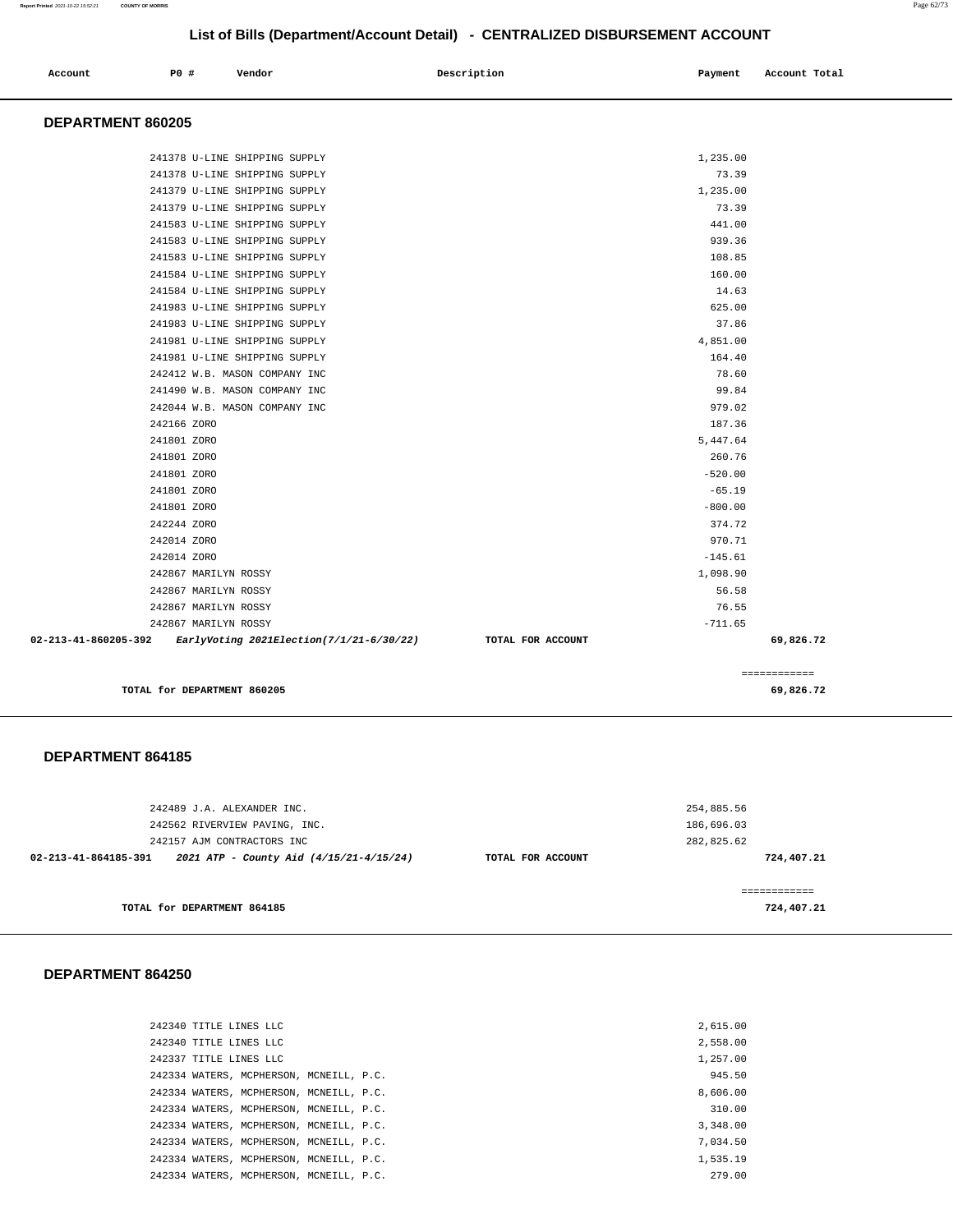**Report Printed** 2021-10-22 15:52:21 **COUNTY OF MORRIS** Page 63/73

# **List of Bills (Department/Account Detail) - CENTRALIZED DISBURSEMENT ACCOUNT**

| Account              | <b>PO #</b>                 | Vendor                                   | Description       | Payment  | Account Total |
|----------------------|-----------------------------|------------------------------------------|-------------------|----------|---------------|
| DEPARTMENT 864250    |                             |                                          |                   |          |               |
|                      |                             | 242334 WATERS, MCPHERSON, MCNEILL, P.C.  |                   | 2,815.00 |               |
|                      |                             | 242334 WATERS, MCPHERSON, MCNEILL, P.C.  |                   | 1,596.50 |               |
|                      |                             | 242334 WATERS, MCPHERSON, MCNEILL, P.C.  |                   | 15.50    |               |
| 02-213-41-864250-392 |                             | Landing Rd Bridge Repl (12/5/19-12/5/22) | TOTAL FOR ACCOUNT |          | 32,915.19     |
|                      |                             |                                          |                   |          | ============  |
|                      | TOTAL for DEPARTMENT 864250 |                                          |                   |          | 32,915.19     |
|                      |                             |                                          |                   |          |               |
|                      |                             |                                          |                   |          |               |

| 243129 TETRA TECH INC                                  |                   | 13,906.35 |
|--------------------------------------------------------|-------------------|-----------|
| 7.2 Evaluation & Data Analysis<br>02-213-41-865702-391 | TOTAL FOR ACCOUNT | 13,906.35 |
|                                                        |                   |           |
| TOTAL for DEPARTMENT 865702                            |                   | 13,906.35 |
|                                                        |                   |           |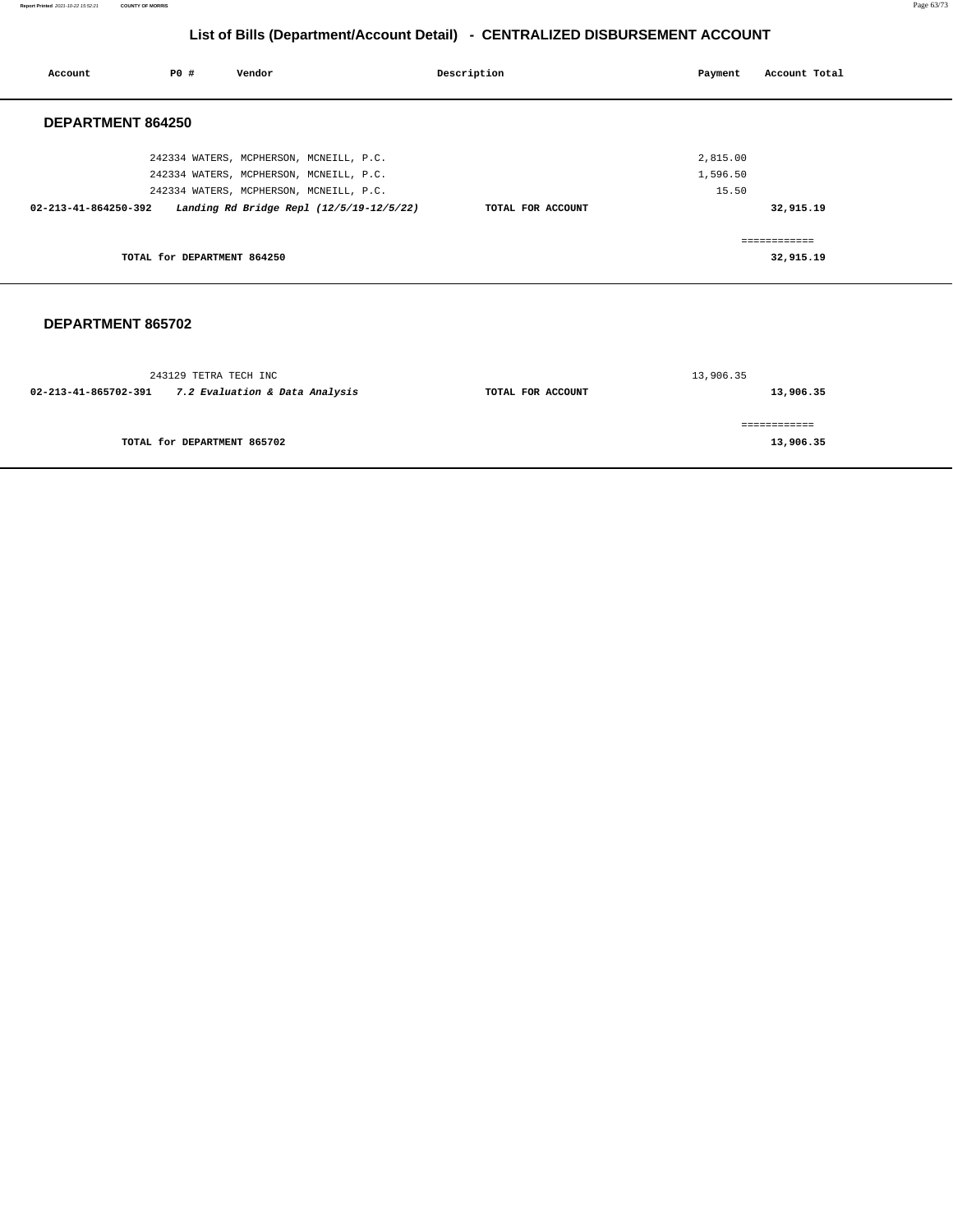| Account                                    | P0 #                        | Vendor                                                                                                                                                      | Description       | Payment                          | Account Total                        |  |  |  |
|--------------------------------------------|-----------------------------|-------------------------------------------------------------------------------------------------------------------------------------------------------------|-------------------|----------------------------------|--------------------------------------|--|--|--|
| <b>County Capital</b><br>DEPARTMENT 953269 |                             |                                                                                                                                                             |                   |                                  |                                      |  |  |  |
| 04-216-55-953269-909                       | TOTAL for DEPARTMENT 953269 | 242332 WATERS, MCPHERSON, MCNEILL, P.C.<br>242332 WATERS, MCPHERSON, MCNEILL, P.C.<br>241814 HARRY L. SCHWARZ & CO.<br>Bridge Design/Constr - var locations | TOTAL FOR ACCOUNT | 2,464.50<br>1,488.00<br>2,880.00 | 6,832.50<br>============<br>6,832.50 |  |  |  |
|                                            | DEPARTMENT 953363           |                                                                                                                                                             |                   |                                  |                                      |  |  |  |
| 04-216-55-953363-909                       | 237606 KEY-TECH             | Paving & Resurfacing Various Roads                                                                                                                          | TOTAL FOR ACCOUNT | 1,175.00                         | 1,175.00                             |  |  |  |
|                                            | TOTAL for DEPARTMENT 953363 |                                                                                                                                                             |                   |                                  | ============<br>1,175.00             |  |  |  |
|                                            | DEPARTMENT 953384           |                                                                                                                                                             |                   |                                  |                                      |  |  |  |
| 04-216-55-953384-909                       | 242352 T & M ASSOCIATES     | Greystone/CAC Improvements                                                                                                                                  | TOTAL FOR ACCOUNT | 1,465.61                         | 1,465.61                             |  |  |  |
|                                            | TOTAL for DEPARTMENT 953384 |                                                                                                                                                             |                   |                                  | ============<br>1,465.61             |  |  |  |
| DEPARTMENT 953387                          |                             |                                                                                                                                                             |                   |                                  |                                      |  |  |  |
| 04-216-55-953387-909                       |                             | 242351 CHERRY WEBER & ASSOC. PC<br>242354 VAN CLEEF ENGINEERING ASSOC<br>Various Bridge Replacement                                                         | TOTAL FOR ACCOUNT | 3,358.25<br>1,274.20             | 4,632.45                             |  |  |  |
|                                            | TOTAL for DEPARTMENT 953387 |                                                                                                                                                             |                   |                                  | ============<br>4,632.45             |  |  |  |
|                                            | DEPARTMENT 953417           |                                                                                                                                                             |                   |                                  |                                      |  |  |  |
| 04-216-55-953417-909                       | 242352 T & M ASSOCIATES     | PublicWorks-EnviroClean-Greyst/HanovrGar                                                                                                                    | TOTAL FOR ACCOUNT | 5,196.09                         | 5,196.09                             |  |  |  |
|                                            | TOTAL for DEPARTMENT 953417 |                                                                                                                                                             |                   |                                  | ============<br>5,196.09             |  |  |  |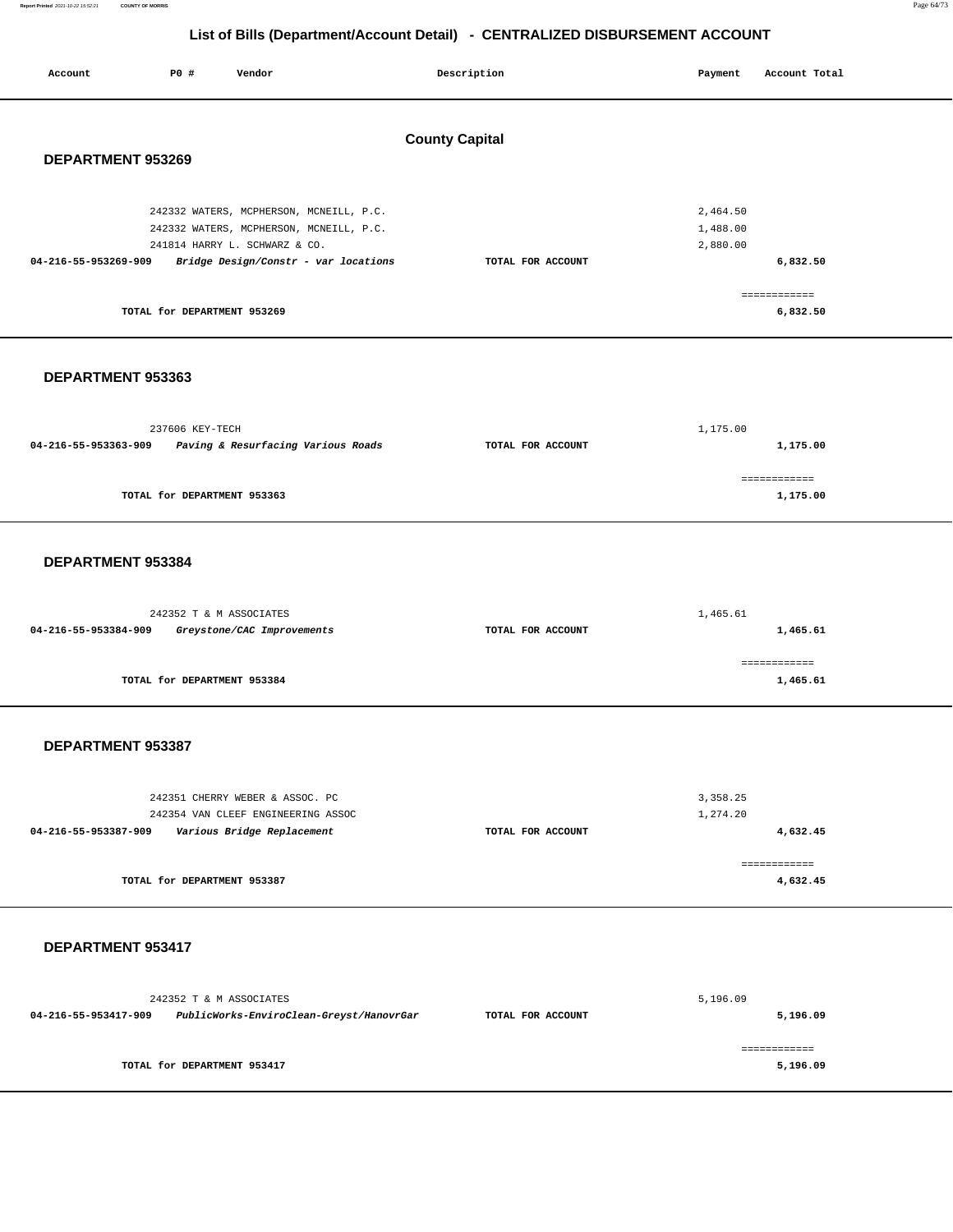#### **Report Printed** 2021-10-22 15:52:21 **COUNTY OF MORRIS** Page 65/73

### **List of Bills (Department/Account Detail) - CENTRALIZED DISBURSEMENT ACCOUNT**

| Account              | P0 #                        | Vendor                                                                                                                                           |  | Description       | Payment                             | Account Total              |  |
|----------------------|-----------------------------|--------------------------------------------------------------------------------------------------------------------------------------------------|--|-------------------|-------------------------------------|----------------------------|--|
| DEPARTMENT 953418    |                             |                                                                                                                                                  |  |                   |                                     |                            |  |
| 04-216-55-953418-909 |                             | 242762 VAN CLEEF ENGINEERING ASSOC<br>242353 VAN CLEEF ENGINEERING ASSOC<br>PublicWork-Bridge/DrainDesign&Recon/Repl                             |  | TOTAL FOR ACCOUNT | 6,604.11<br>9,096.30                | 15,700.41                  |  |
|                      | TOTAL for DEPARTMENT 953418 |                                                                                                                                                  |  |                   |                                     | ------------<br>15,700.41  |  |
| DEPARTMENT 953430    |                             |                                                                                                                                                  |  |                   |                                     |                            |  |
| 04-216-55-953430-909 |                             | 242308 HERBST-MUSCIANO, LLC<br>B&G- Upgrade Interior Ruth Davis Bldg                                                                             |  | TOTAL FOR ACCOUNT | 16,250.00                           | 16,250.00                  |  |
|                      | TOTAL for DEPARTMENT 953430 |                                                                                                                                                  |  |                   |                                     | ============<br>16,250.00  |  |
| DEPARTMENT 953454    |                             |                                                                                                                                                  |  |                   |                                     |                            |  |
| 04-216-55-953454-909 |                             | 237573 ADVANCED INFRASTRUCTURE DESIGN, INC.<br>237109 FRENCH & PARRELLO ASSOCIATES<br>RoadResurf/IntersectConstr&RR-PublicWrks                   |  | TOTAL FOR ACCOUNT | 5,500.00<br>3,018.90                | 8,518.90                   |  |
| 04-216-55-953454-940 |                             | 242562 RIVERVIEW PAVING, INC.<br>242157 AJM CONTRACTORS INC<br>RoadResurf/IntersectConstr&RR-PublicWrks                                          |  | TOTAL FOR ACCOUNT | 56,720.78<br>70,000.00              | 126,720.78                 |  |
|                      | TOTAL for DEPARTMENT 953454 |                                                                                                                                                  |  |                   |                                     | ============<br>135,239.68 |  |
|                      | DEPARTMENT 953455           |                                                                                                                                                  |  |                   |                                     |                            |  |
| 04-216-55-953455-909 |                             | 242354 VAN CLEEF ENGINEERING ASSOC<br>Bridge Design & Replacement-Public Works                                                                   |  | TOTAL FOR ACCOUNT | 4,978.00                            | 4,978.00                   |  |
|                      | TOTAL for DEPARTMENT 953455 |                                                                                                                                                  |  |                   |                                     | ============<br>4,978.00   |  |
| DEPARTMENT 953464    |                             |                                                                                                                                                  |  |                   |                                     |                            |  |
| 04-216-55-953464-909 | 241293 T & M ASSOCIATES     | Interior Bldg Upgrades - Bldgs & Grounds                                                                                                         |  | TOTAL FOR ACCOUNT | 5,745.56                            | 5,745.56                   |  |
|                      |                             | 242536 COOPER ELECTRIC SUPPLY CO.<br>242536 COOPER ELECTRIC SUPPLY CO.<br>242536 COOPER ELECTRIC SUPPLY CO.<br>242536 COOPER ELECTRIC SUPPLY CO. |  |                   | 156.21<br>707.46<br>23.89<br>279.18 |                            |  |

242536 COOPER ELECTRIC SUPPLY CO. 242287 MAGIC TOUCH CONSTRUCTION CO., INC. 242287 MAGIC TOUCH CONSTRUCTION CO., INC. 242287 MAGIC TOUCH CONSTRUCTION CO., INC. 71.62 192.02 288.04 7,368.59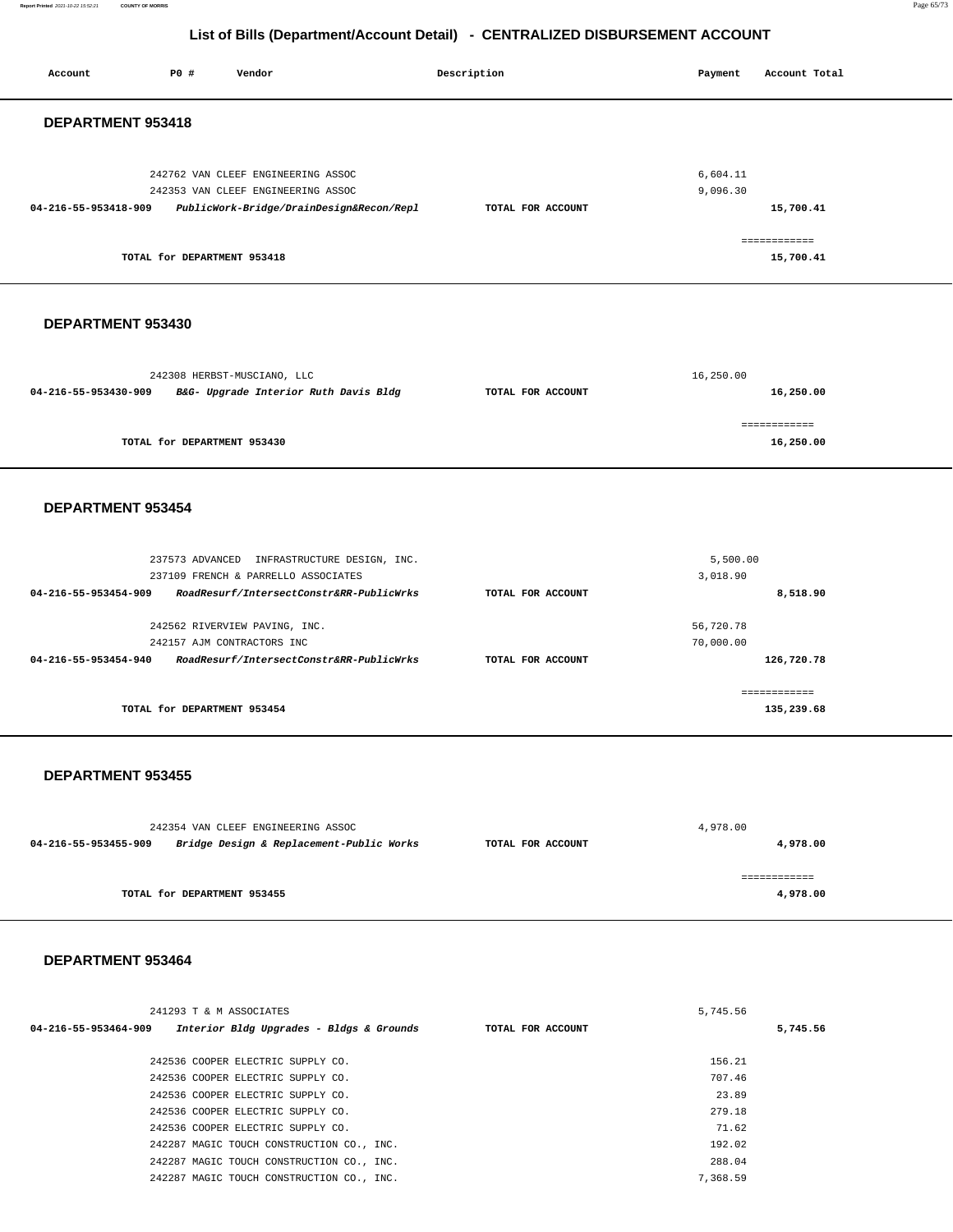| Account              | P0 #                     | Vendor                                    |  | Description       |  | Payment  | Account Total |  |
|----------------------|--------------------------|-------------------------------------------|--|-------------------|--|----------|---------------|--|
|                      | <b>DEPARTMENT 953464</b> |                                           |  |                   |  |          |               |  |
|                      |                          | 242287 MAGIC TOUCH CONSTRUCTION CO., INC. |  |                   |  | 960.12   |               |  |
|                      |                          | 242287 MAGIC TOUCH CONSTRUCTION CO., INC. |  |                   |  | 192.02   |               |  |
|                      |                          | 242287 MAGIC TOUCH CONSTRUCTION CO., INC. |  |                   |  | 1,021.85 |               |  |
|                      |                          | 242288 COOPER ELECTRIC SUPPLY CO.         |  |                   |  | 125.36   |               |  |
|                      |                          | 242288 COOPER ELECTRIC SUPPLY CO.         |  |                   |  | 260.97   |               |  |
|                      |                          | 242288 COOPER ELECTRIC SUPPLY CO.         |  |                   |  | 1,031.32 |               |  |
|                      |                          | 242288 COOPER ELECTRIC SUPPLY CO.         |  |                   |  | 420.40   |               |  |
|                      |                          | 242288 COOPER ELECTRIC SUPPLY CO.         |  |                   |  | 266.62   |               |  |
|                      |                          | 242288 COOPER ELECTRIC SUPPLY CO.         |  |                   |  | 729.93   |               |  |
|                      |                          | 242288 COOPER ELECTRIC SUPPLY CO.         |  |                   |  | 113.96   |               |  |
|                      |                          | 242288 COOPER ELECTRIC SUPPLY CO.         |  |                   |  | 3,326.93 |               |  |
|                      |                          | 242288 COOPER ELECTRIC SUPPLY CO.         |  |                   |  | 420.42   |               |  |
|                      |                          | 242288 COOPER ELECTRIC SUPPLY CO.         |  |                   |  | 127.72   |               |  |
|                      |                          | 242288 COOPER ELECTRIC SUPPLY CO.         |  |                   |  | 695.28   |               |  |
|                      |                          | 242288 COOPER ELECTRIC SUPPLY CO.         |  |                   |  | 273.36   |               |  |
|                      |                          | 242289 HANNON FLOOR COVERING CORPORATION  |  |                   |  | 1,265.50 |               |  |
|                      |                          | 242290 NEW JERSEY OVERHEAD DOOR LLC       |  |                   |  | 1,567.78 |               |  |
|                      |                          | 242290 NEW JERSEY OVERHEAD DOOR LLC       |  |                   |  | 3,397.90 |               |  |
|                      |                          | 242290 NEW JERSEY OVERHEAD DOOR LLC       |  |                   |  | 495.00   |               |  |
|                      |                          | 242849 NEW JERSEY OVERHEAD DOOR LLC       |  |                   |  | 506.00   |               |  |
|                      |                          | 242849 NEW JERSEY OVERHEAD DOOR LLC       |  |                   |  | 907.50   |               |  |
|                      |                          | 242849 NEW JERSEY OVERHEAD DOOR LLC       |  |                   |  | 577.50   |               |  |
|                      |                          | 242849 NEW JERSEY OVERHEAD DOOR LLC       |  |                   |  | 1,237.50 |               |  |
| 04-216-55-953464-951 |                          | Interior Bldg Upgrades - Bldgs & Grounds  |  | TOTAL FOR ACCOUNT |  |          | 29,007.95     |  |
|                      |                          |                                           |  |                   |  |          | ============  |  |
|                      |                          | TOTAL for DEPARTMENT 953464               |  |                   |  |          | 34,753.51     |  |
| DEPARTMENT 953466    |                          |                                           |  |                   |  |          |               |  |
|                      |                          |                                           |  |                   |  |          |               |  |
|                      |                          | 242720 NORTHEASTERN INTERIOR SERVICES LLC |  |                   |  | 9,729.00 |               |  |
| 04-216-55-953466-940 |                          | ExterBldgUpgrVehcl/EquipRplcmnt-BldGrd    |  | TOTAL FOR ACCOUNT |  |          | 9,729.00      |  |
|                      |                          |                                           |  |                   |  |          | ============  |  |
|                      |                          | TOTAL for DEPARTMENT 953466               |  |                   |  |          | 9,729.00      |  |

| 241999 CONNOLLY & HICKEY HISTORICAL                              |                   | 5,100.00  |
|------------------------------------------------------------------|-------------------|-----------|
| 242299 DEWBERRY ENGINEERS, INC                                   |                   | 940.00    |
| 242311 USA ARCHITECTS PLANNERS &                                 | 1,916.01          |           |
| 242313 USA ARCHITECTS PLANNERS &                                 |                   | 1,257.80  |
| 04-216-55-953490-909<br>Exterior Equip/Bldg Imrpvmnt-Bldgs&Grnds | TOTAL FOR ACCOUNT | 9,213.81  |
|                                                                  |                   |           |
| 241395 GATES FLAG & BANNER, CO. INC.                             |                   | 2,375.00  |
| 234542 R.D. SALES DOOR & HARDWARE LLC                            |                   | 6.995.00  |
| 04-216-55-953490-951<br>Exterior Equip/Bldg Imrpvmnt-Bldgs&Grnds | TOTAL FOR ACCOUNT | 9,370.00  |
|                                                                  |                   |           |
|                                                                  |                   |           |
| TOTAL for DEPARTMENT 953490                                      |                   | 18,583.81 |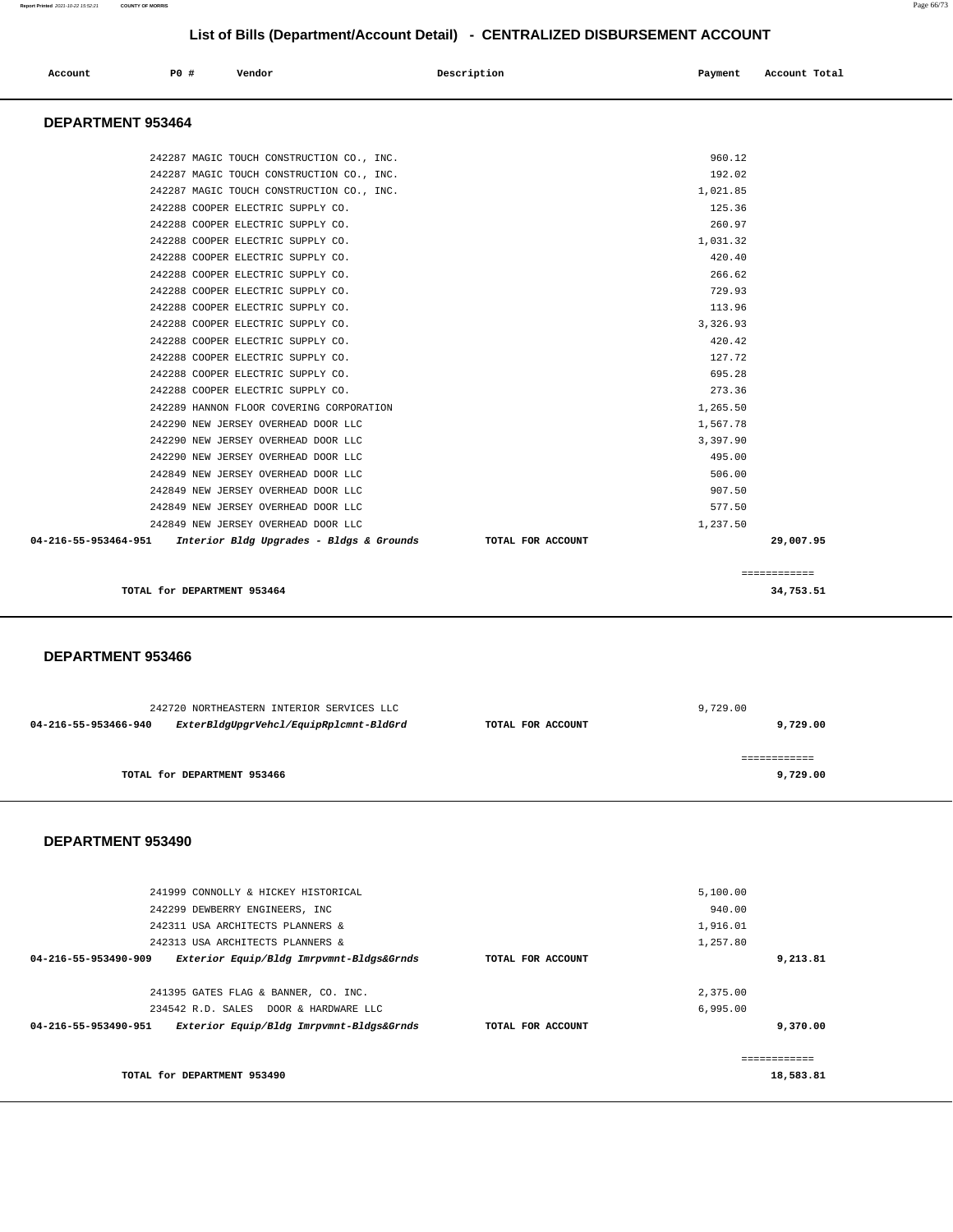| P0 #<br>Account<br>Vendor                                                                                                                                                                               | Description       | Payment                          | Account Total              |  |  |  |  |
|---------------------------------------------------------------------------------------------------------------------------------------------------------------------------------------------------------|-------------------|----------------------------------|----------------------------|--|--|--|--|
| DEPARTMENT 953494                                                                                                                                                                                       |                   |                                  |                            |  |  |  |  |
| 242721 DESESA ENGINEERING CO., INC.<br>04-216-55-953494-951<br>Repair/Replc/Upgr Bldg Equip-Bldgs&Grnds                                                                                                 | TOTAL FOR ACCOUNT | 209, 368.18                      | 209,368.18<br>============ |  |  |  |  |
| TOTAL for DEPARTMENT 953494                                                                                                                                                                             |                   |                                  | 209,368.18                 |  |  |  |  |
| DEPARTMENT 953495                                                                                                                                                                                       |                   |                                  |                            |  |  |  |  |
| 241293 T & M ASSOCIATES<br>04-216-55-953495-909<br>Interior Bldg Improvements-Bldgs&Grnds                                                                                                               | TOTAL FOR ACCOUNT | 5,004.44                         | 5,004.44                   |  |  |  |  |
| 242720 NORTHEASTERN INTERIOR SERVICES LLC<br>242026 W.B. MASON COMPANY INC<br>04-216-55-953495-951<br>Interior Bldg Improvements-Bldgs&Grnds                                                            | TOTAL FOR ACCOUNT | 100,000.00<br>1,205.44           | 101,205.44                 |  |  |  |  |
| TOTAL for DEPARTMENT 953495                                                                                                                                                                             |                   |                                  | ============<br>106,209.88 |  |  |  |  |
| DEPARTMENT 953524                                                                                                                                                                                       |                   |                                  |                            |  |  |  |  |
| 237567 KEY-TECH<br>04-216-55-953524-909<br>Road Resurfacing/Paving - Engineering                                                                                                                        | TOTAL FOR ACCOUNT | 1,950.00                         | 1,950.00                   |  |  |  |  |
| TOTAL for DEPARTMENT 953524                                                                                                                                                                             |                   |                                  | ============<br>1,950.00   |  |  |  |  |
| DEPARTMENT 953526                                                                                                                                                                                       |                   |                                  |                            |  |  |  |  |
| 242019 AUTOMATED BUILDING CONTROLS<br>04-216-55-953526-956<br>Replace HVAC Units/Chillers- Bldgs&Grnds                                                                                                  | TOTAL FOR ACCOUNT | 1,600.00                         | 1,600.00                   |  |  |  |  |
| TOTAL for DEPARTMENT 953526                                                                                                                                                                             |                   |                                  | ------------<br>1,600.00   |  |  |  |  |
| DEPARTMENT 953528                                                                                                                                                                                       |                   |                                  |                            |  |  |  |  |
| 242039 MAGIC TOUCH CONSTRUCTION CO., INC.<br>242039 MAGIC TOUCH CONSTRUCTION CO., INC.<br>242039 MAGIC TOUCH CONSTRUCTION CO., INC.<br>04-216-55-953528-951<br>Interior Building Upgrades - Bldgs&Grnds | TOTAL FOR ACCOUNT | 3,512.12<br>2,419.13<br>2,934.76 | 8,866.01                   |  |  |  |  |
| TOTAL for DEPARTMENT 953528                                                                                                                                                                             |                   |                                  | ============<br>8,866.01   |  |  |  |  |
|                                                                                                                                                                                                         |                   |                                  |                            |  |  |  |  |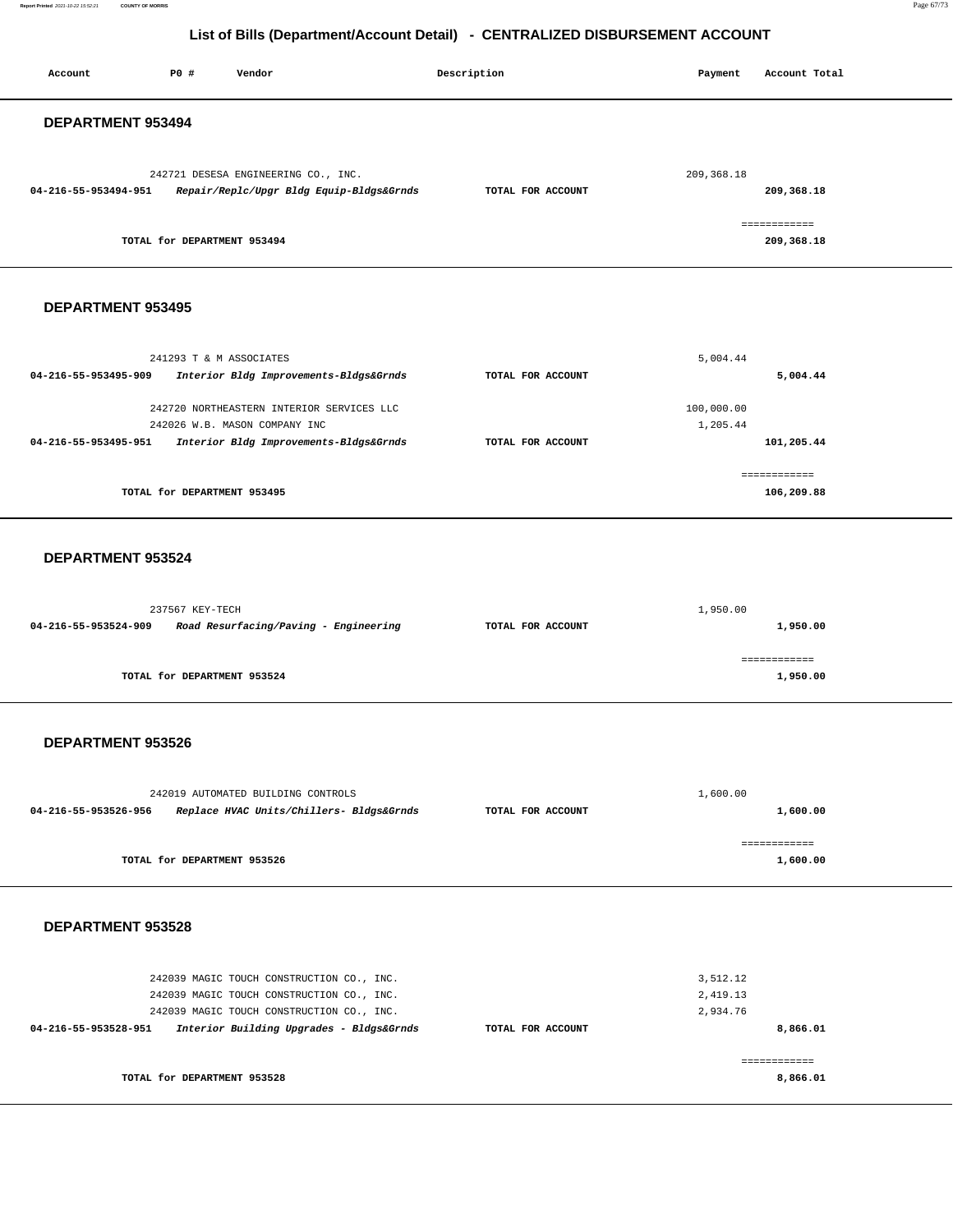#### **Report Printed** 2021-10-22 15:52:21 **COUNTY OF MORRIS** Page 68/73

# **List of Bills (Department/Account Detail) - CENTRALIZED DISBURSEMENT ACCOUNT**

| Account              | P0 #                                               | Vendor                                                                              | Description       | Payment                          | Account Total              |  |  |  |  |
|----------------------|----------------------------------------------------|-------------------------------------------------------------------------------------|-------------------|----------------------------------|----------------------------|--|--|--|--|
|                      | DEPARTMENT 953529                                  |                                                                                     |                   |                                  |                            |  |  |  |  |
| 04-216-55-953529-909 |                                                    | 242310 HERBST-MUSCIANO, LLC<br>ExteriorProjects&BucketTruck-Bldgs&Grnds             | TOTAL FOR ACCOUNT | 3,312.00                         | 3,312.00                   |  |  |  |  |
|                      | TOTAL for DEPARTMENT 953529                        |                                                                                     |                   |                                  | ============<br>3,312.00   |  |  |  |  |
| DEPARTMENT 953530    |                                                    |                                                                                     |                   |                                  |                            |  |  |  |  |
| 04-216-55-953530-909 |                                                    | 242221 GREENMAN PEDERSEN INC<br>Rehab/Improv of Roads & RR - Engineering            | TOTAL FOR ACCOUNT | 362.25                           | 362.25                     |  |  |  |  |
|                      | TOTAL for DEPARTMENT 953530                        |                                                                                     |                   |                                  | ============<br>362.25     |  |  |  |  |
| DEPARTMENT 953531    |                                                    |                                                                                     |                   |                                  |                            |  |  |  |  |
| 04-216-55-953531-909 | 242350 NV5                                         | Bridge&DrainageDesign/Constr-Engineering                                            | TOTAL FOR ACCOUNT | 19,229.48                        | 19,229.48                  |  |  |  |  |
| 04-216-55-953531-940 |                                                    | 242938 FERRARO CONSTRUCTION CORPORATION<br>Bridge&DrainageDesign/Constr-Engineering | TOTAL FOR ACCOUNT | 204, 434.08                      | 204,434.08                 |  |  |  |  |
|                      | TOTAL for DEPARTMENT 953531                        |                                                                                     |                   |                                  | ------------<br>223,663.56 |  |  |  |  |
| DEPARTMENT 953554    |                                                    |                                                                                     |                   |                                  |                            |  |  |  |  |
| 04-216-55-953554-909 | 237570 KEY-TECH                                    | Paving of County Roadways - Engineering                                             | TOTAL FOR ACCOUNT | 1,850.00                         | 1,850.00                   |  |  |  |  |
|                      | TOTAL for DEPARTMENT 953554                        |                                                                                     |                   |                                  | ============<br>1,850.00   |  |  |  |  |
| DEPARTMENT 953555    |                                                    |                                                                                     |                   |                                  |                            |  |  |  |  |
| 04-216-55-953555-909 | 217364 T & M ASSOCIATES<br>217364 T & M ASSOCIATES | 240173 FRENCH & PARRELLO ASSOCIATES<br>IntersectionUpgradesVarLocat-Engineering     | TOTAL FOR ACCOUNT | 1,475.41<br>1,752.60<br>1,168.40 | 4,396.41                   |  |  |  |  |
|                      | TOTAL for DEPARTMENT 953555                        |                                                                                     |                   |                                  | ============<br>4,396.41   |  |  |  |  |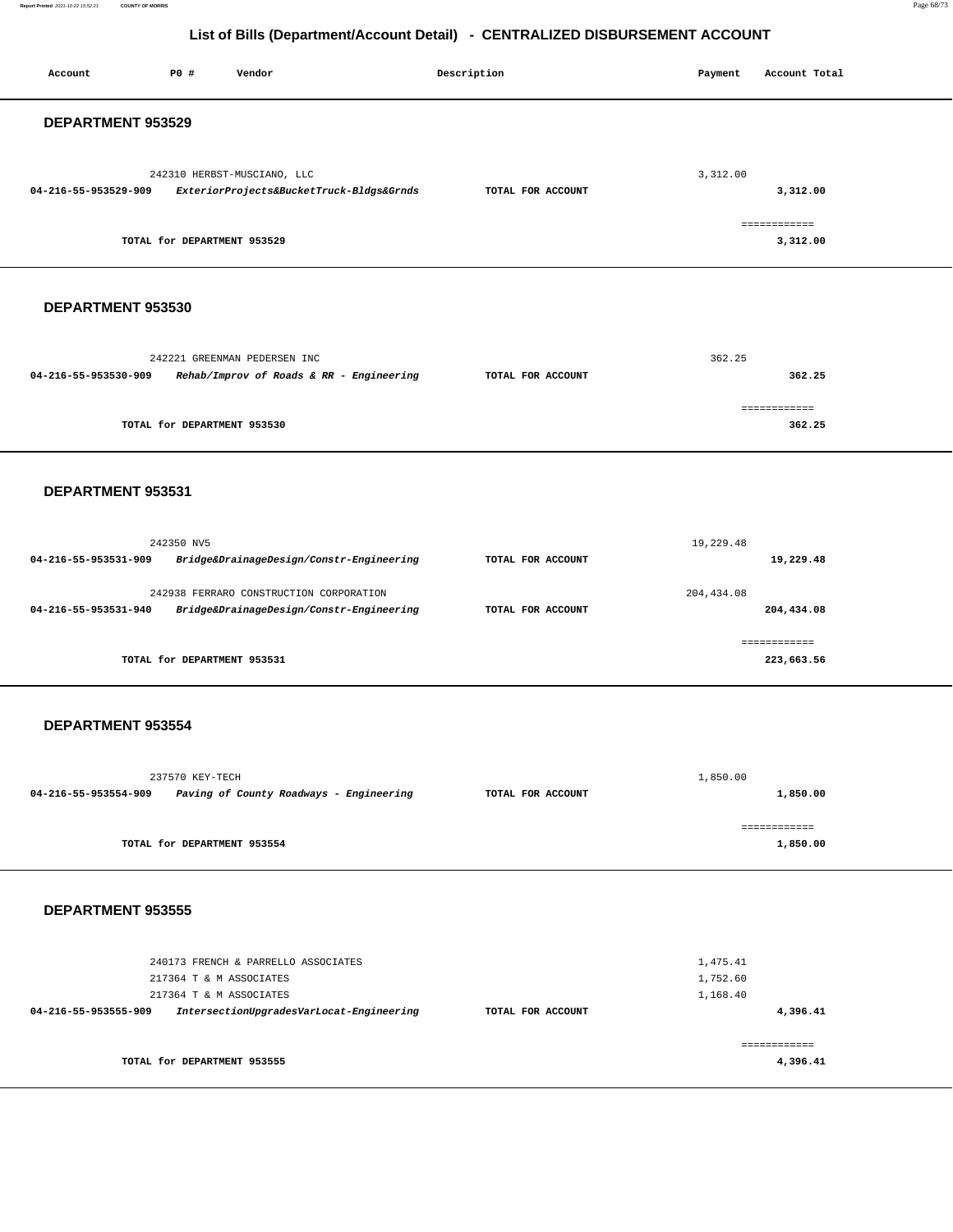| Account                  | <b>PO #</b>                 | Vendor                                   | Description       | Payment  | Account Total |  |  |  |
|--------------------------|-----------------------------|------------------------------------------|-------------------|----------|---------------|--|--|--|
| <b>DEPARTMENT 953556</b> |                             |                                          |                   |          |               |  |  |  |
|                          |                             |                                          |                   |          |               |  |  |  |
|                          |                             | 242817 ROXBURY TWP POLICE DEPT           |                   | 1,215.00 |               |  |  |  |
|                          |                             | 242817 ROXBURY TWP POLICE DEPT           |                   | 720.00   |               |  |  |  |
|                          |                             | 242817 ROXBURY TWP POLICE DEPT           |                   | 540.00   |               |  |  |  |
|                          |                             | 242817 ROXBURY TWP POLICE DEPT           |                   | 360.00   |               |  |  |  |
|                          |                             | 242817 ROXBURY TWP POLICE DEPT           |                   | 360.00   |               |  |  |  |
|                          |                             | 242817 ROXBURY TWP POLICE DEPT           |                   | 360.00   |               |  |  |  |
| 04-216-55-953556-940     |                             | Railroad Rehab & Improvement-Engineering | TOTAL FOR ACCOUNT |          | 3,555.00      |  |  |  |
|                          |                             |                                          |                   |          | ============  |  |  |  |
|                          | TOTAL for DEPARTMENT 953556 |                                          |                   |          | 3,555.00      |  |  |  |

### **DEPARTMENT 953560**

| TOTAL for DEPARTMENT 953560                                      |                   |           | ==========<br>39,822.46 |
|------------------------------------------------------------------|-------------------|-----------|-------------------------|
| Bridge Design/Rehab/Drainage-Engineering<br>04-216-55-953560-940 | TOTAL FOR ACCOUNT |           | 1,480.00                |
| 242570 TREE KING INC                                             |                   | 1,480.00  |                         |
| 04-216-55-953560-909<br>Bridge Design/Rehab/Drainage-Engineering | TOTAL FOR ACCOUNT |           | 38,342.46               |
| 242338 TITLE LINES LLC                                           |                   | 416.00    |                         |
| 242331 WATERS, MCPHERSON, MCNEILL, P.C.                          |                   | 682.00    |                         |
| 242331 WATERS, MCPHERSON, MCNEILL, P.C.                          |                   | 743.96    |                         |
| 242331 WATERS, MCPHERSON, MCNEILL, P.C.                          |                   | 108.50    |                         |
| 242487 VAN CLEEF ENGINEERING ASSOC                               |                   | 6,368.00  |                         |
| 242488 VAN CLEEF ENGINEERING ASSOC                               |                   | 30,024.00 |                         |
|                                                                  |                   |           |                         |

### **DEPARTMENT 953562**

| 242877 CONTINENTAL TRADING & HARDWARE, INC. |                                      |                   | 5,939.34 |
|---------------------------------------------|--------------------------------------|-------------------|----------|
| 04-216-55-953562-940                        | Interior Building Improvements - B&G | TOTAL FOR ACCOUNT | 5,939.34 |
|                                             |                                      |                   |          |
|                                             |                                      |                   |          |
|                                             | TOTAL for DEPARTMENT 953562          |                   | 5,939.34 |
|                                             |                                      |                   |          |

### **DEPARTMENT 953568**

| 242306 WEATHERTITE SOLUTIONS |                                          |                   | 3,950.00 |  |
|------------------------------|------------------------------------------|-------------------|----------|--|
| 04-216-55-953568-940         | Exterior Projects & Bldg Imprvmnts - B&G | TOTAL FOR ACCOUNT | 3,950.00 |  |
|                              | TOTAL for DEPARTMENT 953568              |                   | 3,950.00 |  |

| 240173 FRENCH & PARRELLO ASSOCIATES     | 1,311,73 |
|-----------------------------------------|----------|
| 242212 GREENMAN PEDERSEN INC            | 425.00   |
| 242333 WATERS, MCPHERSON, MCNEILL, P.C. | 1,534.50 |
| 242333 WATERS, MCPHERSON, MCNEILL, P.C. | 1,488.00 |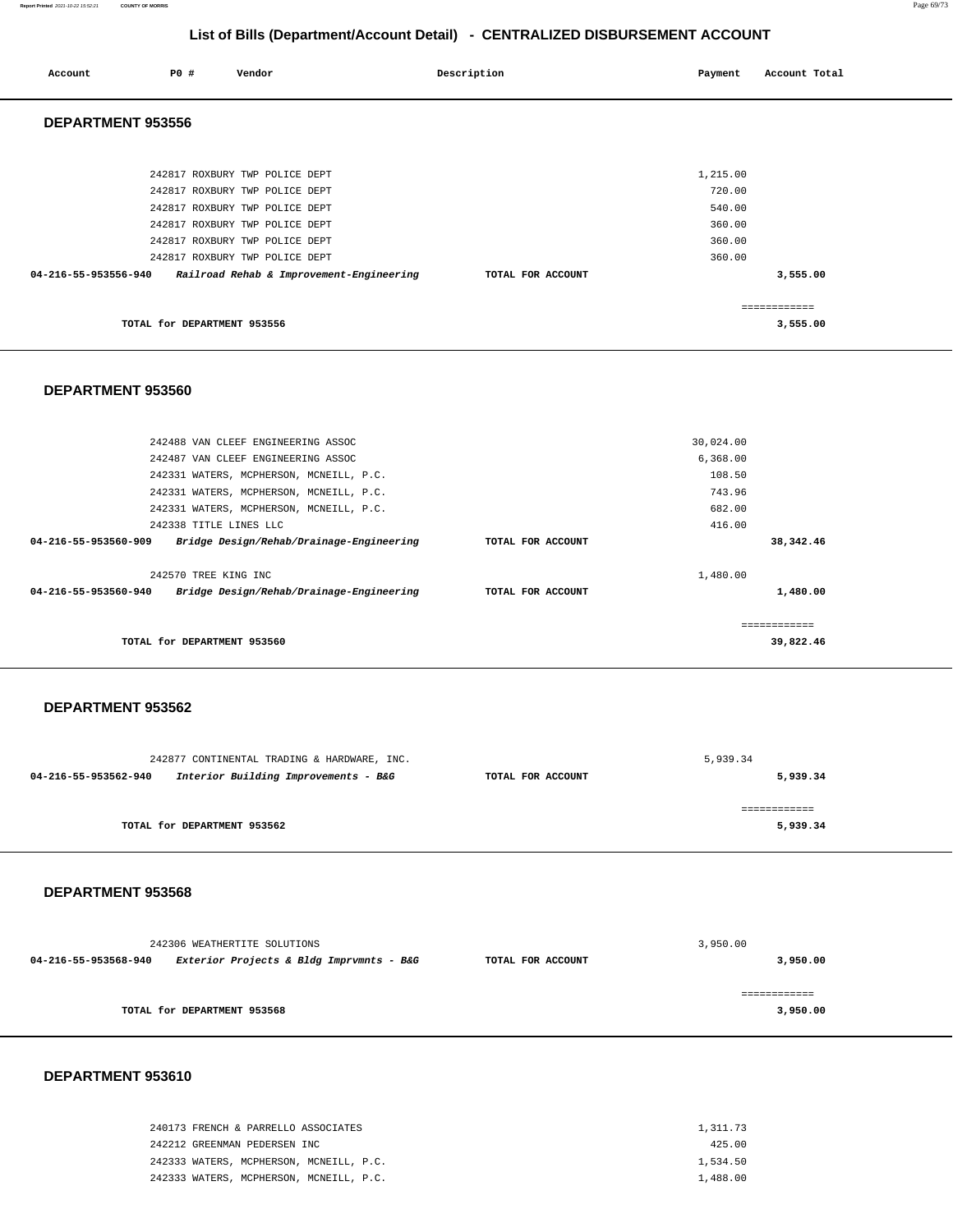| Account              | PO#                         | Vendor                                  | Description       | Payment   | Account Total |
|----------------------|-----------------------------|-----------------------------------------|-------------------|-----------|---------------|
| DEPARTMENT 953610    |                             |                                         |                   |           |               |
|                      |                             | 242333 WATERS, MCPHERSON, MCNEILL, P.C. |                   | 1,317.50  |               |
|                      |                             | 242333 WATERS, MCPHERSON, MCNEILL, P.C. |                   | 1,116.00  |               |
|                      |                             | 242335 WATERS, MCPHERSON, MCNEILL, P.C. |                   | 3,146.50  |               |
|                      | 237569 KEY-TECH             |                                         |                   | 2,525.00  |               |
|                      | 237612 KEY-TECH             |                                         |                   | 1,850.00  |               |
| 04-216-55-953610-909 |                             | Rd Paving/Improv &RR Rehab-Engineering  | TOTAL FOR ACCOUNT |           | 14,714.23     |
|                      | 242489 J.A. ALEXANDER INC.  |                                         |                   | 32,924.26 |               |
| 04-216-55-953610-940 |                             | Rd Paving/Improv &RR Rehab-Engineering  | TOTAL FOR ACCOUNT |           | 32,924.26     |
|                      |                             |                                         |                   |           | ============  |
|                      | TOTAL for DEPARTMENT 953610 |                                         |                   |           | 47,638.49     |

# **Roads & Bridges**

| 240173 FRENCH & PARRELLO ASSOCIATES           |                   | 2,557.86   |  |
|-----------------------------------------------|-------------------|------------|--|
| Miscellaneous - Other<br>04-216-55-953663-909 | TOTAL FOR ACCOUNT | 2,557.86   |  |
|                                               |                   |            |  |
|                                               |                   | ---------- |  |
| TOTAL for Roads & Bridges                     |                   | 2,557.86   |  |
|                                               |                   |            |  |

### **DEPARTMENT 954493**

| 234211 USA ARCHITECTS PLANNERS & |                                          |                   | 2,022.77 |
|----------------------------------|------------------------------------------|-------------------|----------|
| 04-216-55-954493-909             | SecuritySysUpgr/CntrlCtrRedesign-Sheriff | TOTAL FOR ACCOUNT | 2,022.77 |
|                                  |                                          |                   |          |
|                                  |                                          |                   |          |
|                                  | TOTAL for DEPARTMENT 954493              |                   | 2,022.77 |
|                                  |                                          |                   |          |

### **DEPARTMENT 954537**

| 222576 HERBST-MUSCIANO, LLC |                                                                                        |                   | 1,368.82              |
|-----------------------------|----------------------------------------------------------------------------------------|-------------------|-----------------------|
| 04-216-55-954537-909        | FacilCntrlSys/Guns/WashEquip/Van-Sheriff                                               | TOTAL FOR ACCOUNT | 1,368.82              |
| 04-216-55-954537-940        | 242138 JOHNSON CONTROLS FIRE PROTECTION LP<br>FacilCntrlSys/Guns/WashEquip/Van-Sheriff | TOTAL FOR ACCOUNT | 5, 153.62<br>5,153.62 |
|                             |                                                                                        |                   |                       |
|                             | TOTAL for DEPARTMENT 954537                                                            |                   | 6.522.44              |

|                      | 227666 BEYER FORD |                                          |                   | 56,000.00 |
|----------------------|-------------------|------------------------------------------|-------------------|-----------|
| 04-216-55-954552-957 |                   | K9 Unit SpecialtyResponseVehicle-Sheriff | TOTAL FOR ACCOUNT | 56,000.00 |
|                      |                   |                                          |                   |           |
|                      |                   |                                          |                   |           |
|                      |                   | TOTAL for DEPARTMENT 954552              |                   | 56,000.00 |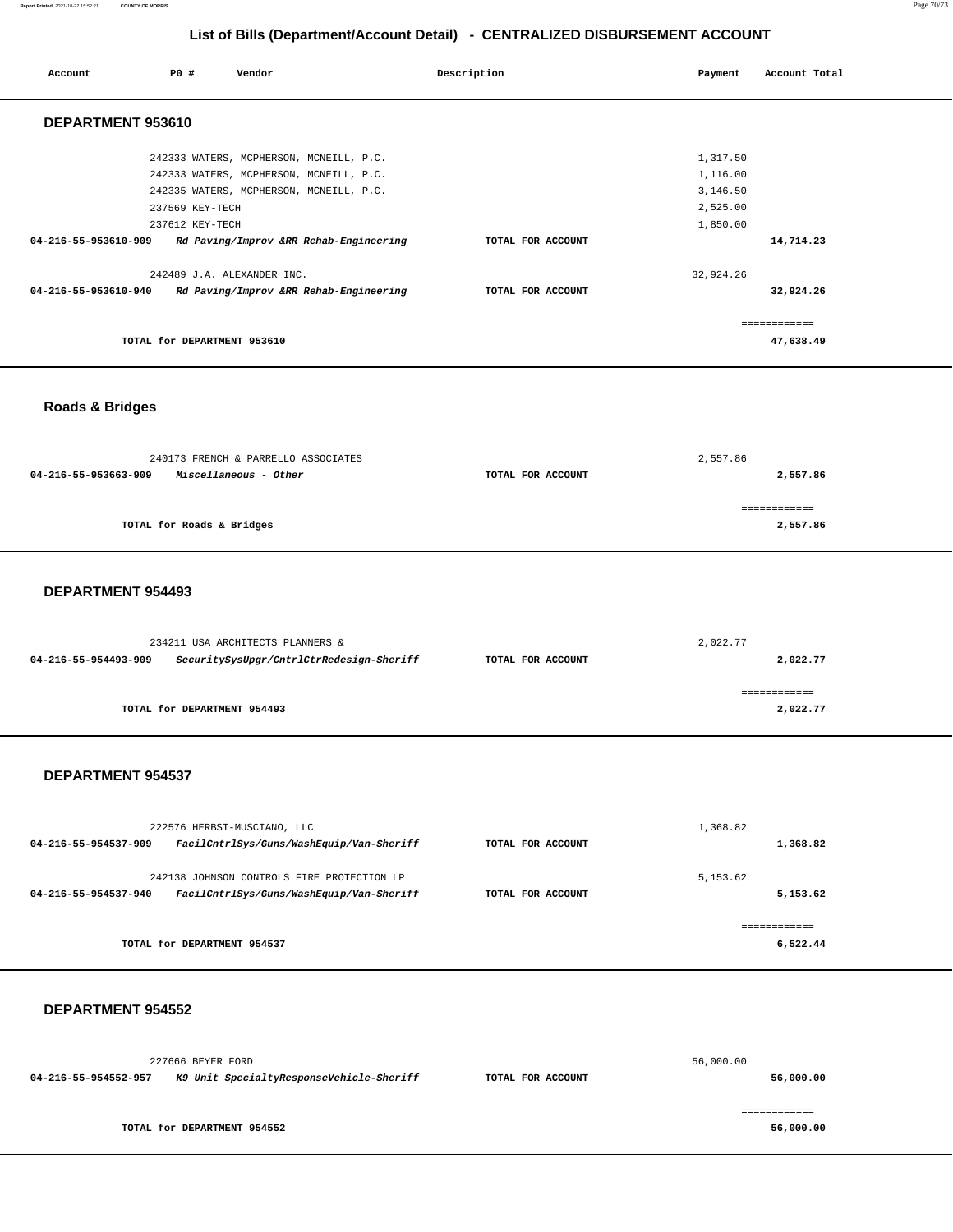**Report Printed** 2021-10-22 15:52:21 **COUNTY OF MORRIS** Page 71/73

# **List of Bills (Department/Account Detail) - CENTRALIZED DISBURSEMENT ACCOUNT**

| P0 #<br>Account<br>Vendor                                                                                                                                                             | Description       | Payment<br>Account Total                                       |
|---------------------------------------------------------------------------------------------------------------------------------------------------------------------------------------|-------------------|----------------------------------------------------------------|
| DEPARTMENT 954559                                                                                                                                                                     |                   |                                                                |
| 227845 CHA CONSULTING<br>224299 CHA CONSULTING<br>242135 CHA CONSULTING<br>04-216-55-954559-909<br>HVAC Units/Hot Water Boilers/Tanks-Jail                                            | TOTAL FOR ACCOUNT | 3,000.00<br>13,125.00<br>2,187.50<br>18,312.50<br>============ |
| TOTAL for DEPARTMENT 954559                                                                                                                                                           |                   | 18,312.50                                                      |
| <b>DEPARTMENT 954589</b>                                                                                                                                                              |                   |                                                                |
| 235577 FF1 PROFESSIONAL SAFETY SERVICES<br>242223 LEDGEWOOD POWER SPORTS INC<br>242223 LEDGEWOOD POWER SPORTS INC<br>04-216-55-954589-951<br>Replace/Upgrade Equip & Vehicles-Sheriff | TOTAL FOR ACCOUNT | 2,748.90<br>1,299.99<br>899.99<br>4,948.88                     |
| TOTAL for DEPARTMENT 954589                                                                                                                                                           |                   | ============<br>4,948.88                                       |
| DEPARTMENT 955460                                                                                                                                                                     |                   |                                                                |
| 242309 HERBST-MUSCIANO, LLC<br>04-216-55-955460-909<br>Upgrade FireAlarmSys MorrisView-RiskMgmt                                                                                       | TOTAL FOR ACCOUNT | 2,460.00<br>2,460.00                                           |
| TOTAL for DEPARTMENT 955460                                                                                                                                                           |                   | ============<br>2,460.00                                       |
| DEPARTMENT 963298                                                                                                                                                                     |                   |                                                                |
| 235528 PSE&G CO<br>04-216-55-963298-952<br>County-Wide Radio Sys - Public Safety                                                                                                      | TOTAL FOR ACCOUNT | 14,500.00<br>14,500.00                                         |
| TOTAL for DEPARTMENT 963298                                                                                                                                                           |                   | ============<br>14,500.00                                      |
| DEPARTMENT 963572                                                                                                                                                                     |                   |                                                                |
| 227662 KFT FIRE TRAINERS, LLC<br>227662 KFT FIRE TRAINERS, LLC<br>04-216-55-963572-940<br>Replace & Upgrade Equipment - PSTA                                                          | TOTAL FOR ACCOUNT | 23,550.00<br>97,546.00<br>121,096.00                           |
| TOTAL for DEPARTMENT 963572                                                                                                                                                           |                   | ------------<br>121,096.00                                     |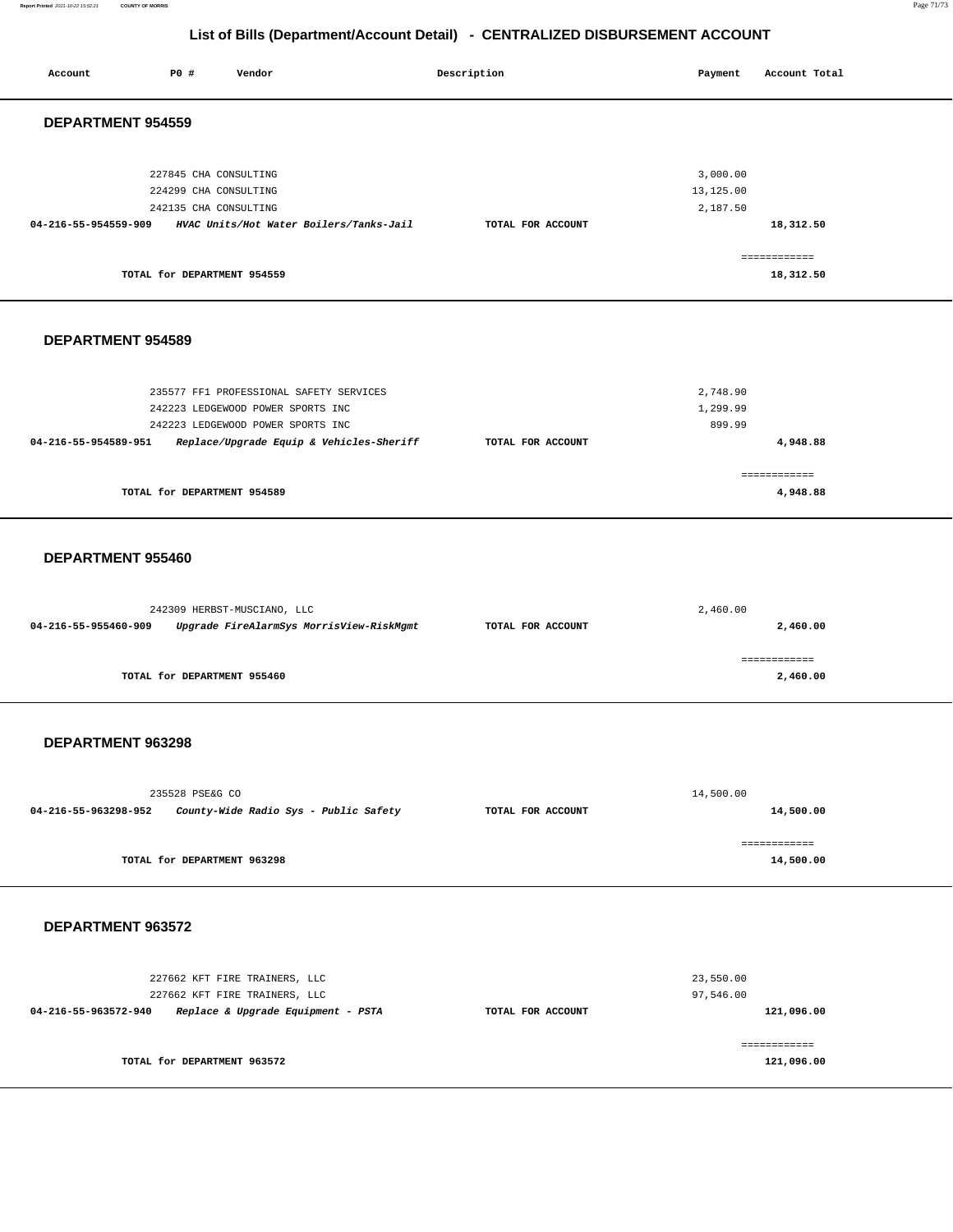| List of Bills (Department/Account Detail) - CENTRALIZED DISBURSEMENT ACCOUNT |                              |                                           |                        |                    |               |  |
|------------------------------------------------------------------------------|------------------------------|-------------------------------------------|------------------------|--------------------|---------------|--|
| Account                                                                      | P0 #                         | Vendor                                    | Description            | Payment            | Account Total |  |
| <b>Weights &amp; Measures</b>                                                |                              |                                           | <b>Dedicated Trust</b> |                    |               |  |
|                                                                              |                              |                                           |                        |                    |               |  |
|                                                                              |                              | 241992 NOVER ENGELSTEIN & ASSOCIATES, INC |                        | 2,980.00           |               |  |
|                                                                              | 241913 TELESEARCH INC        |                                           |                        | 680.68             |               |  |
|                                                                              | 241711 TELESEARCH INC        | 240424 SIGN A RAMA LEDGEWOOD              |                        | 850.85<br>4,545.50 |               |  |
|                                                                              | 242143 TELESEARCH INC        |                                           |                        | 850.85             |               |  |
|                                                                              | 233282 BEYER FORD            |                                           |                        | 29,072.47          |               |  |
|                                                                              | 233282 BEYER FORD            |                                           |                        | 29,072.47          |               |  |
|                                                                              | 243380 COUNTY OF MORRIS      |                                           |                        | 53, 247. 77        |               |  |
| 13-290-56-575801-888                                                         |                              | Weights & Measures                        | TOTAL FOR ACCOUNT      |                    | 121,300.59    |  |
|                                                                              |                              |                                           |                        |                    | ============  |  |
|                                                                              | TOTAL for Weights & Measures |                                           |                        |                    | 121,300.59    |  |
| <b>Construction Board of Appeals</b>                                         |                              |                                           |                        |                    |               |  |

| 243055 INTERNATIONAL CODE COUNCIL, INC. |                                         | 405.00            |        |
|-----------------------------------------|-----------------------------------------|-------------------|--------|
| 13-290-56-576801-888                    | Construction Board of Appeals           | TOTAL FOR ACCOUNT | 405.00 |
|                                         |                                         |                   |        |
|                                         |                                         |                   |        |
|                                         | TOTAL for Construction Board of Appeals |                   | 405.00 |
|                                         |                                         |                   |        |

 **Tax Board** 

| 13-290-56-577101-888 | Tax Board                   | TOTAL FOR ACCOUNT | 2,758.02 |
|----------------------|-----------------------------|-------------------|----------|
|                      | 242256 TOWNSHIP OF ROCKAWAY | 1,245.00          |          |
|                      | 242256 TOWNSHIP OF ROCKAWAY | 495.00            |          |
|                      | 242257 WILLIAM KERSEY       | 48.65             |          |
|                      | 242257 WILLIAM KERSEY       | 14.75             |          |
|                      | 242257 WILLIAM KERSEY       | 20.00             |          |
|                      | 242257 WILLIAM KERSEY       | 20.00             |          |
|                      | 242257 WILLIAM KERSEY       | 36.25             |          |
|                      | 242257 WILLIAM KERSEY       | 40.00             |          |
|                      | 242257 WILLIAM KERSEY       | 40.00             |          |
|                      | 242257 WILLIAM KERSEY       | 17.10             |          |
|                      | 242257 WILLIAM KERSEY       | 35.00             |          |
|                      | 242257 WILLIAM KERSEY       | 122.50            |          |
|                      | 242258 PATRICIA MARSH       | 48.51             |          |
|                      | 242258 PATRICIA MARSH       | 48.51             |          |
|                      | 242258 PATRICIA MARSH       | 20.00             |          |
|                      | 242258 PATRICIA MARSH       | 19.00             |          |
|                      | 242258 PATRICIA MARSH       | 39.00             |          |
|                      | 242258 PATRICIA MARSH       | 35.00             |          |
|                      | 242258 PATRICIA MARSH       | 122.50            |          |
|                      | 242255 NICOLLE KRAKE        | 20.00             |          |
|                      | 242255 NICOLLE KRAKE        | 16.45             |          |
|                      | 242255 NICOLLE KRAKE        | 20.00             |          |
|                      | 242255 NICOLLE KRAKE        | 114.80            |          |
| 242163 NJLM          |                             | 60.00             |          |
| 242163 NJLM          |                             | 60.00             |          |
|                      |                             |                   |          |

============

**TOTAL for Tax Board [2,758.02](https://2,758.02)**